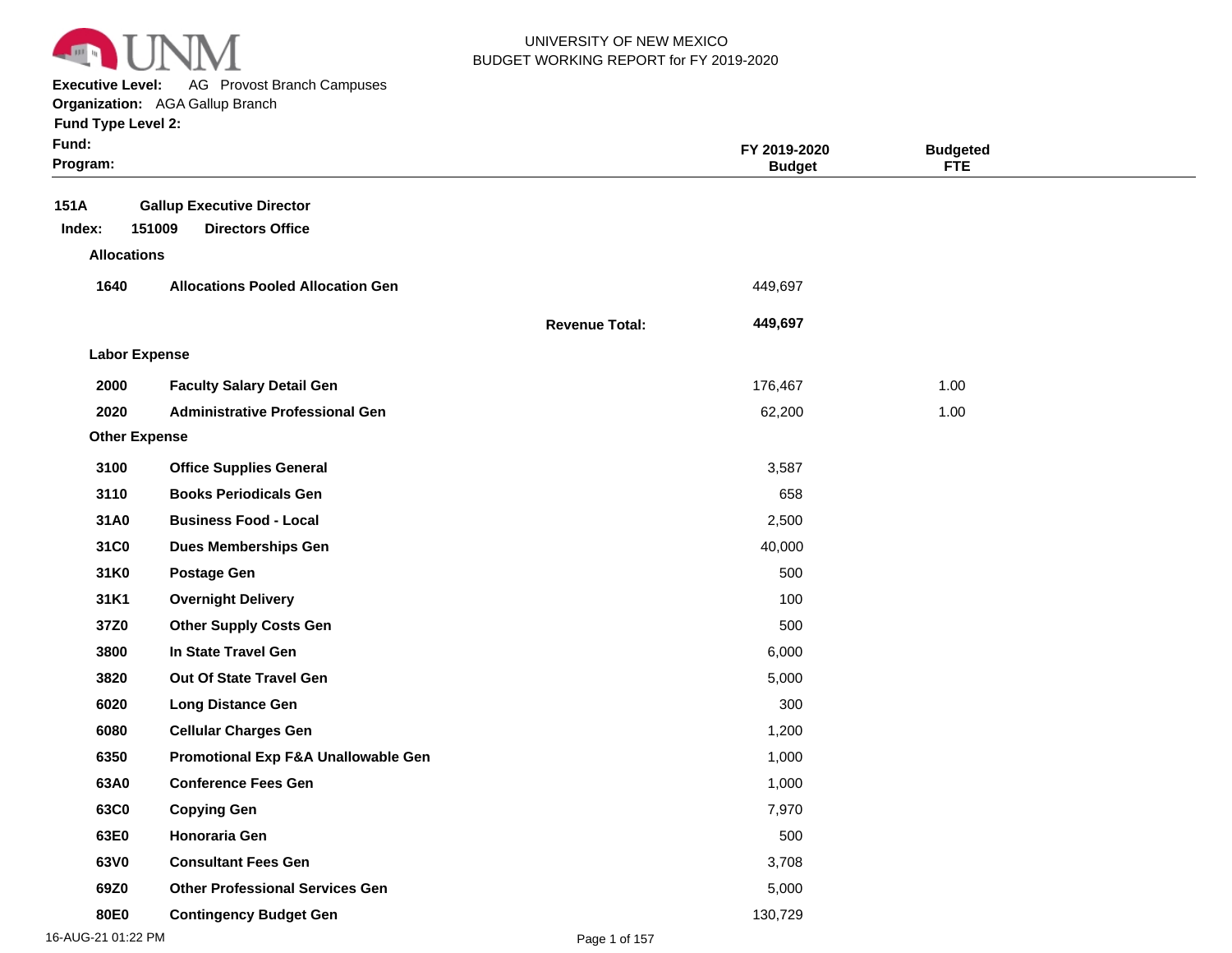

**Executive Level:** AG Provost Branch Campuses **Organization:**  AGA Gallup Branch

| Fund:                                       |                           | FY 2019-2020  | <b>Budgeted</b> |  |
|---------------------------------------------|---------------------------|---------------|-----------------|--|
| Program:                                    |                           | <b>Budget</b> | <b>FTE</b>      |  |
| 151A<br><b>Gallup Executive Director</b>    |                           |               |                 |  |
| Index:<br>151009<br><b>Directors Office</b> |                           |               |                 |  |
| <b>Other Expense</b>                        |                           |               |                 |  |
| <b>80K0</b><br><b>Banner Tax</b>            |                           | 778           |                 |  |
|                                             | <b>Expenditure Total:</b> | 449,697       |                 |  |
|                                             | 151009 Net:               | 0             |                 |  |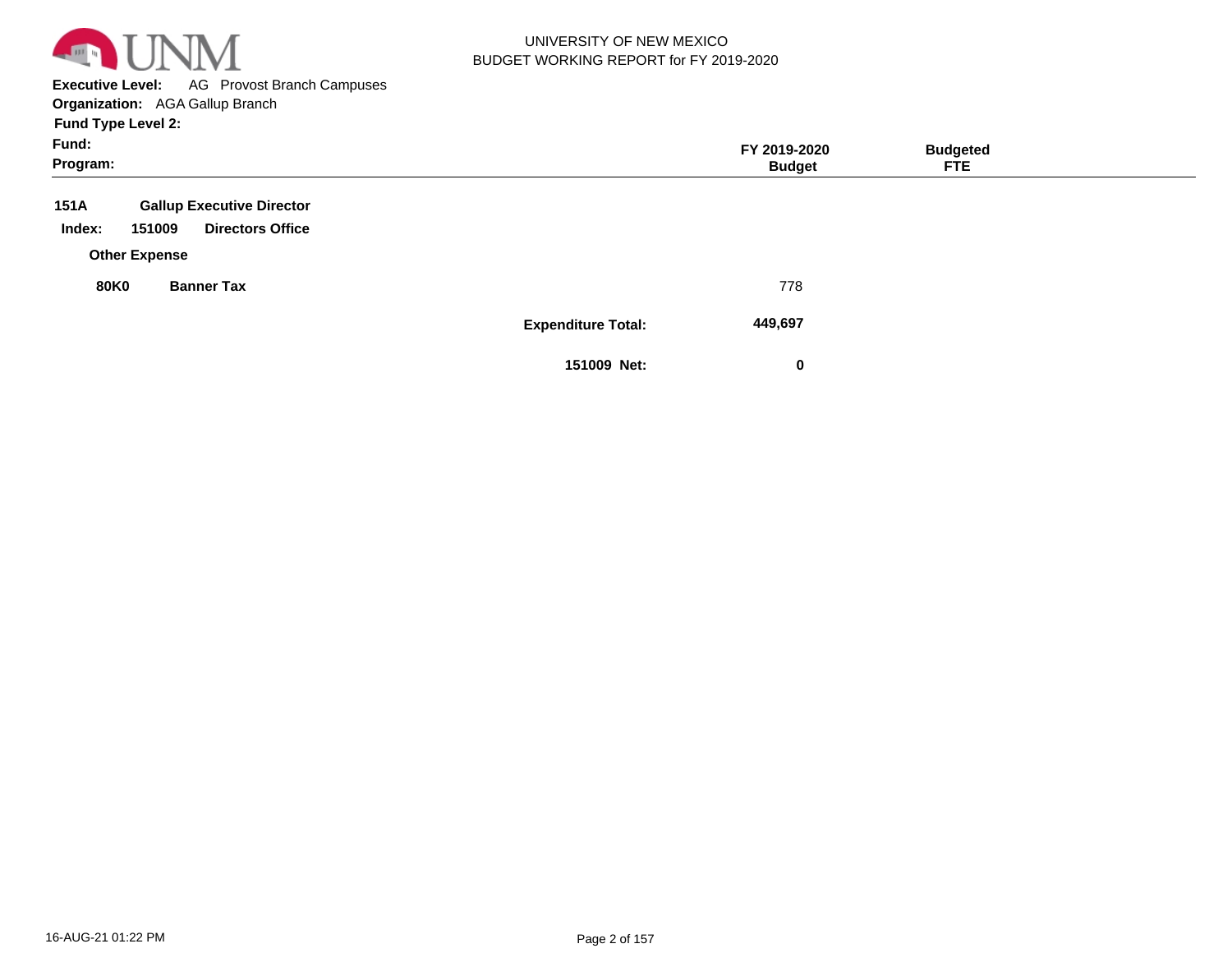

**Executive Level:** AG Provost Branch Campuses **Organization:**  AGA Gallup Branch

| Fund:<br>Program:                 |                                                    |                       | FY 2019-2020<br><b>Budget</b> | <b>Budgeted</b><br><b>FTE</b> |  |
|-----------------------------------|----------------------------------------------------|-----------------------|-------------------------------|-------------------------------|--|
| 151A                              | <b>Gallup Executive Director</b>                   |                       |                               |                               |  |
| Index:                            | <b>F&amp;A GALLUP BRANCH INSTRUCTION</b><br>151012 |                       |                               |                               |  |
|                                   | <b>Allocations</b>                                 |                       |                               |                               |  |
| 1640                              | <b>Allocations Pooled Allocation Gen</b>           |                       | (17,500)                      |                               |  |
|                                   | <b>Operating Revenue</b>                           |                       |                               |                               |  |
| F and A Cost Recovery Gen<br>0820 |                                                    | 17,500                |                               |                               |  |
|                                   |                                                    | <b>Revenue Total:</b> | $\mathbf 0$                   |                               |  |
|                                   |                                                    | 151012 Net:           | 0                             |                               |  |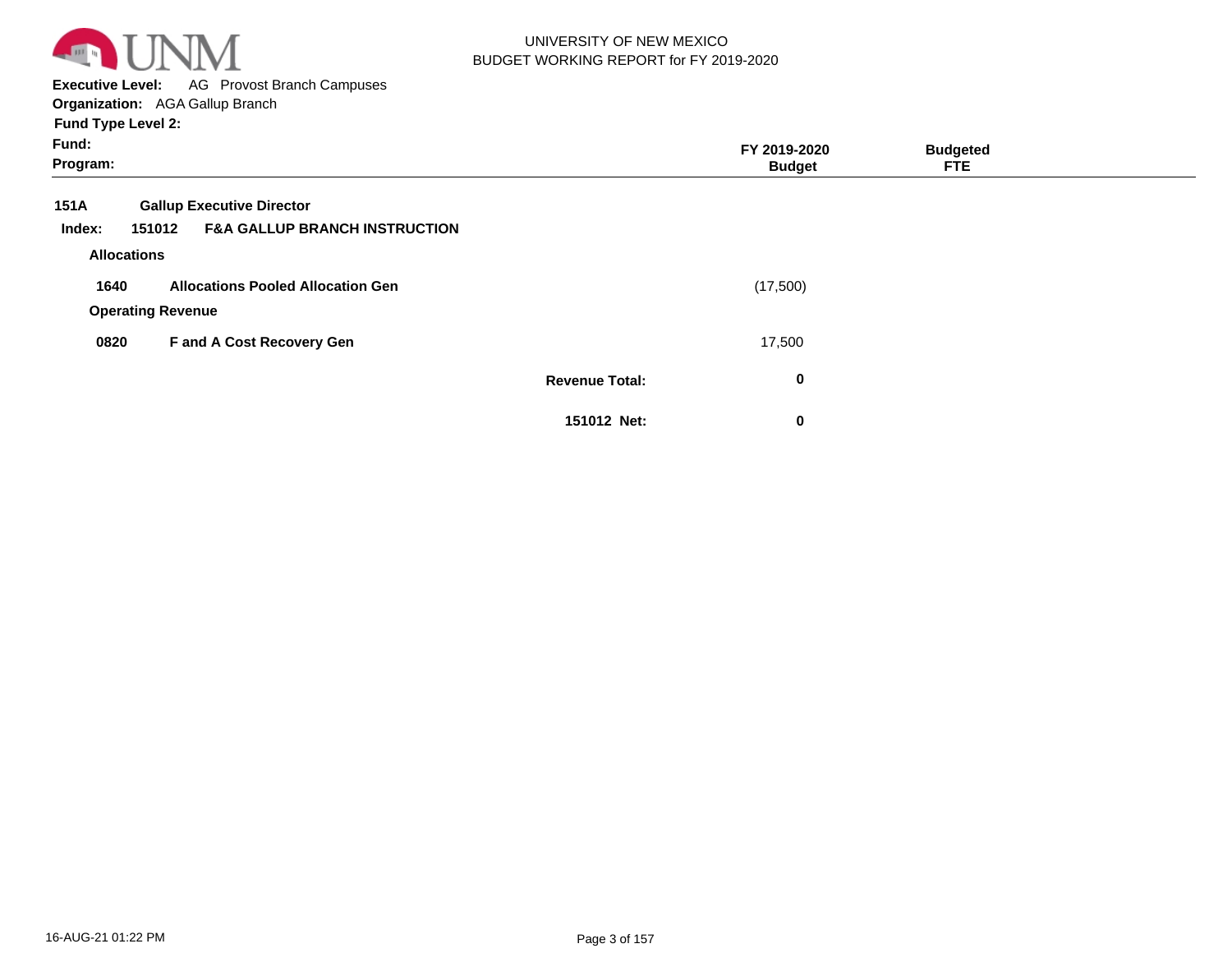

**Executive Level:** AG Provost Branch Campuses

| Fund:<br>Program:                                      |                       | FY 2019-2020<br><b>Budget</b> | <b>Budgeted</b><br><b>FTE</b> |  |
|--------------------------------------------------------|-----------------------|-------------------------------|-------------------------------|--|
| 151A<br><b>Gallup Executive Director</b>               |                       |                               |                               |  |
| <b>F&amp;A GALLUP BRANCH OTHER</b><br>151016<br>Index: |                       |                               |                               |  |
| <b>Allocations</b>                                     |                       |                               |                               |  |
| <b>Allocations Pooled Allocation Gen</b><br>1640       |                       | (40,000)                      |                               |  |
| <b>Operating Revenue</b>                               |                       |                               |                               |  |
| F and A Cost Recovery Gen<br>0820                      |                       | 40,000                        |                               |  |
|                                                        | <b>Revenue Total:</b> | $\bf{0}$                      |                               |  |
|                                                        | 151016 Net:           | $\mathbf 0$                   |                               |  |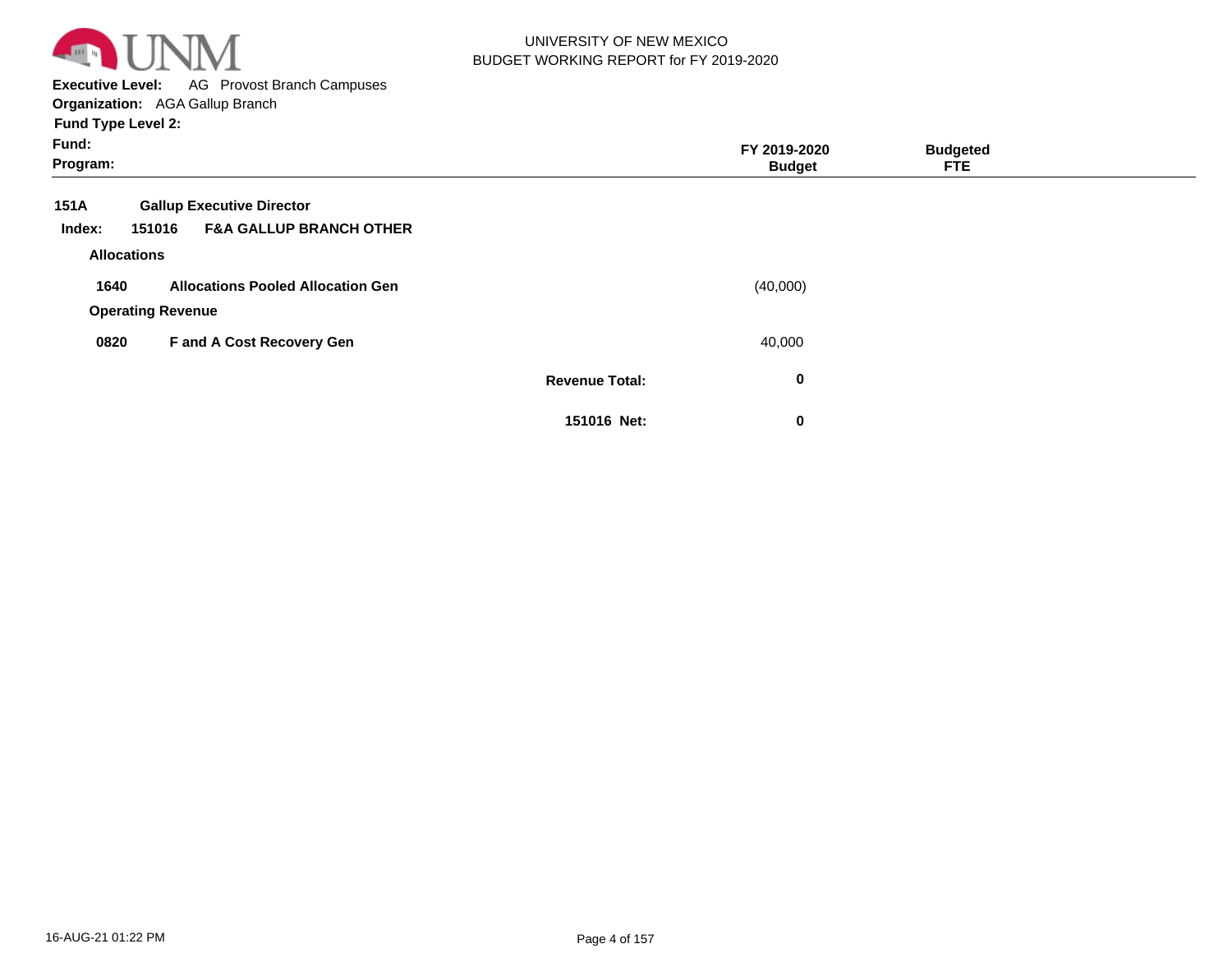

**Executive Level:** AG Provost Branch Campuses

| Fund:<br>Program:    |                                          |                           | FY 2019-2020<br><b>Budget</b> | <b>Budgeted</b><br><b>FTE</b> |  |
|----------------------|------------------------------------------|---------------------------|-------------------------------|-------------------------------|--|
| 151A                 | <b>Gallup Executive Director</b>         |                           |                               |                               |  |
| Index:               | <b>Staff Council</b><br>151032           |                           |                               |                               |  |
| <b>Allocations</b>   |                                          |                           |                               |                               |  |
| 1640                 | <b>Allocations Pooled Allocation Gen</b> |                           | 790                           |                               |  |
|                      |                                          | <b>Revenue Total:</b>     | 790                           |                               |  |
| <b>Other Expense</b> |                                          |                           |                               |                               |  |
| 3100                 | <b>Office Supplies General</b>           |                           | 93                            |                               |  |
| 31B0                 | Food F&A Unallowable Gen                 |                           | 410                           |                               |  |
| 7060                 | <b>Facility Rent Expense Gen</b>         |                           | 279                           |                               |  |
| <b>80K0</b>          | <b>Banner Tax</b>                        |                           | 8                             |                               |  |
|                      |                                          | <b>Expenditure Total:</b> | 790                           |                               |  |
|                      |                                          | 151032 Net:               | $\bf{0}$                      |                               |  |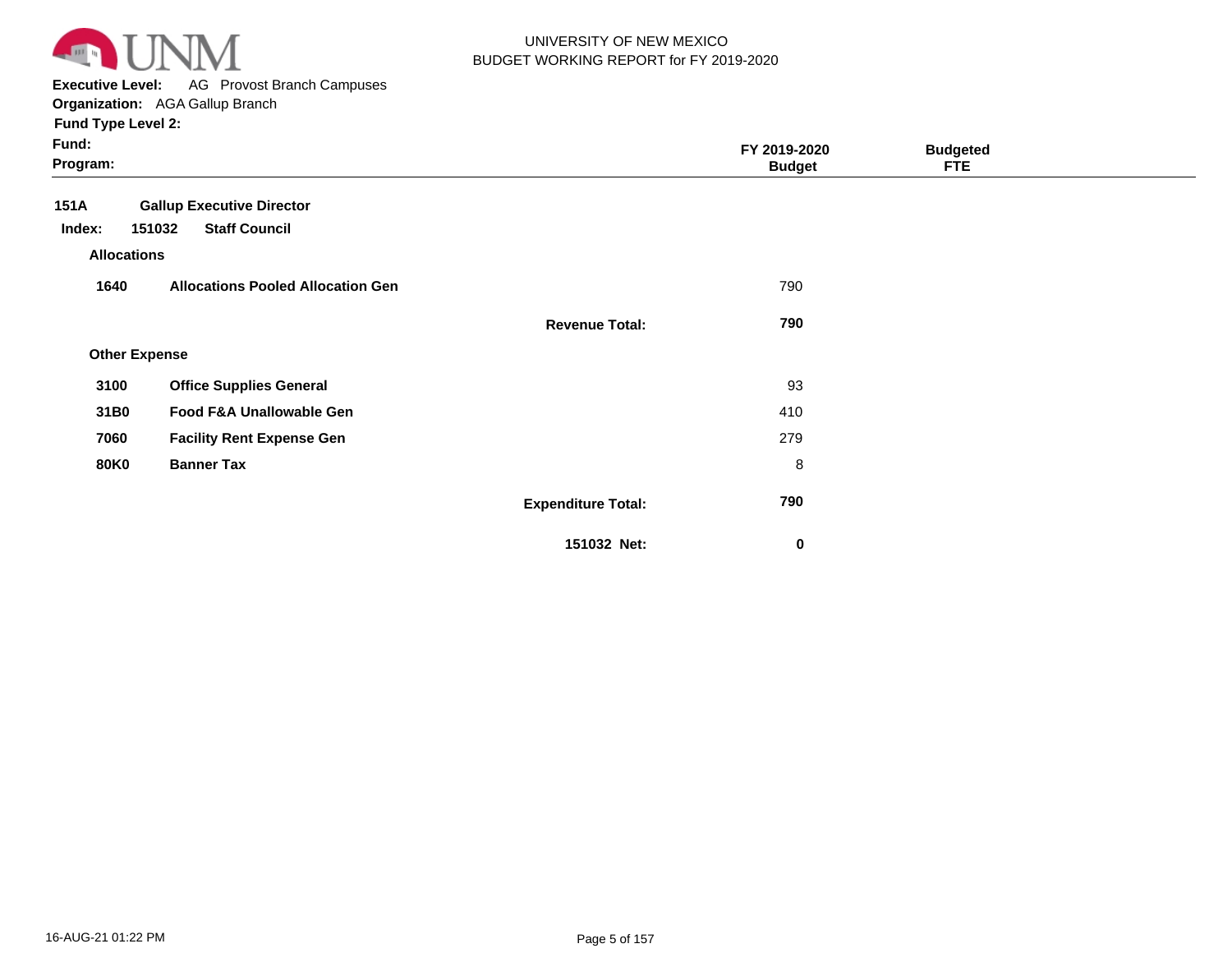

**Executive Level:** AG Provost Branch Campuses

| Fund:<br>Program:    |                                          |                           | FY 2019-2020<br><b>Budget</b> | <b>Budgeted</b><br><b>FTE</b> |  |
|----------------------|------------------------------------------|---------------------------|-------------------------------|-------------------------------|--|
| 151A                 | <b>Gallup Executive Director</b>         |                           |                               |                               |  |
| Index:               | 151033<br><b>Faculty Senate</b>          |                           |                               |                               |  |
| <b>Allocations</b>   |                                          |                           |                               |                               |  |
| 1640                 | <b>Allocations Pooled Allocation Gen</b> |                           | 2,525                         |                               |  |
|                      |                                          | <b>Revenue Total:</b>     | 2,525                         |                               |  |
| <b>Other Expense</b> |                                          |                           |                               |                               |  |
| 3100                 | <b>Office Supplies General</b>           |                           | 500                           |                               |  |
| 37Z0                 | <b>Other Supply Costs Gen</b>            |                           | 500                           |                               |  |
| 3800                 | In State Travel Gen                      |                           | 500                           |                               |  |
| <b>38A0</b>          | <b>Motor Pool Rental Gen</b>             |                           | 1,000                         |                               |  |
| <b>80K0</b>          | <b>Banner Tax</b>                        |                           | 25                            |                               |  |
|                      |                                          | <b>Expenditure Total:</b> | 2,525                         |                               |  |
|                      |                                          | 151033 Net:               | $\mathbf 0$                   |                               |  |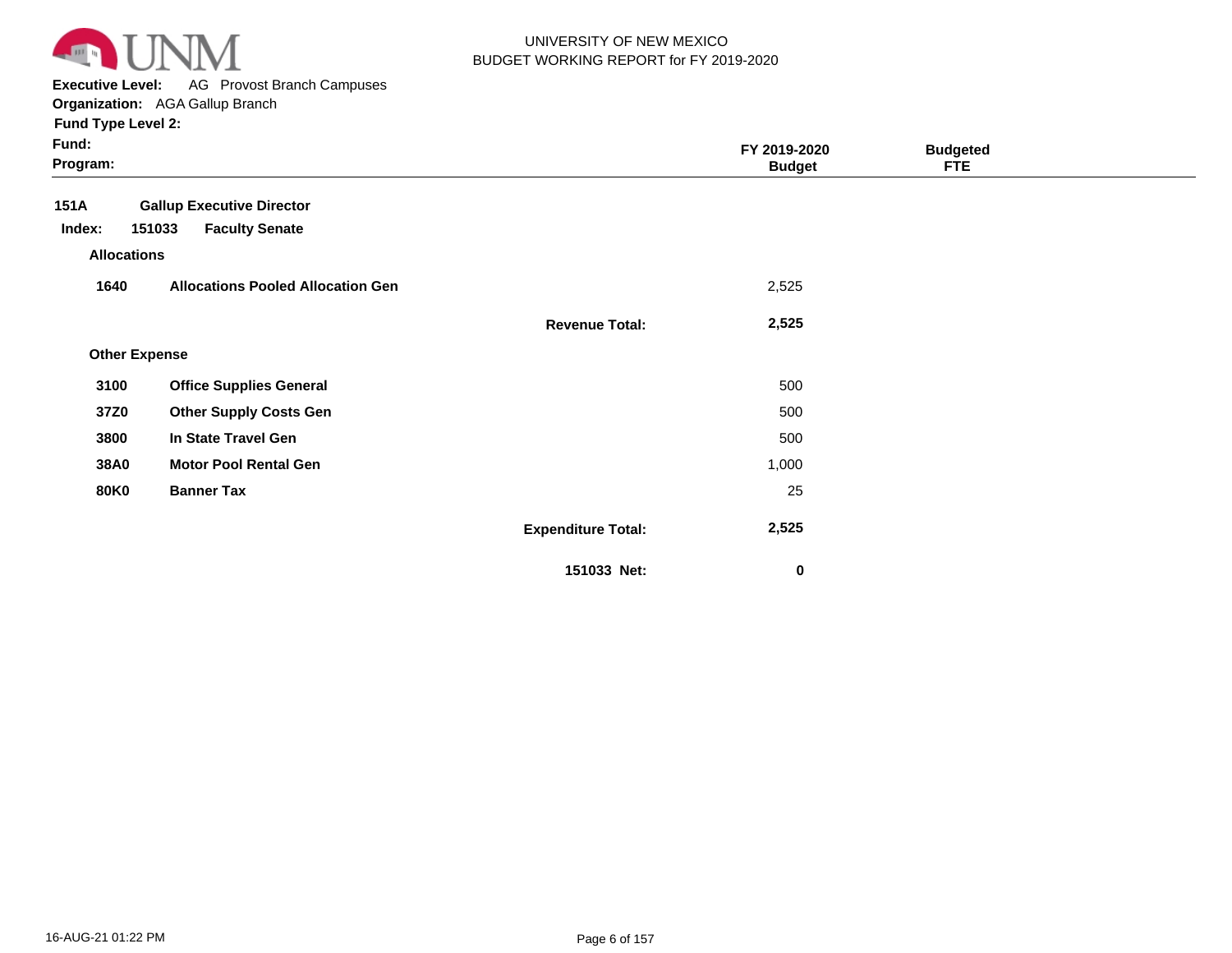

**Executive Level:** AG Provost Branch Campuses **Organization:**  AGA Gallup Branch

**Fund Type Level 2:**

| Fund:<br>Program:    |                                                                                   |                           | FY 2019-2020<br><b>Budget</b> | <b>Budgeted</b><br><b>FTE</b> |  |
|----------------------|-----------------------------------------------------------------------------------|---------------------------|-------------------------------|-------------------------------|--|
| 151A<br>Index:       | <b>Gallup Executive Director</b><br>717106-GALLUP BLDG DM-General Activ<br>151081 |                           |                               |                               |  |
| <b>Transfers</b>     |                                                                                   |                           |                               |                               |  |
| 1120                 | <b>Trsfr From I G Gen</b>                                                         |                           | 502,683                       |                               |  |
|                      |                                                                                   | <b>Revenue Total:</b>     | 502,683                       |                               |  |
| <b>Other Expense</b> |                                                                                   |                           |                               |                               |  |
| <b>80E0</b>          | <b>Contingency Budget Gen</b>                                                     |                           | 502,683                       |                               |  |
|                      |                                                                                   | <b>Expenditure Total:</b> | 502,683                       |                               |  |
|                      |                                                                                   | 151081 Net:               | $\bf{0}$                      |                               |  |

**Account: 1120 164002-12C0: \$502,683 mandatory BR&R**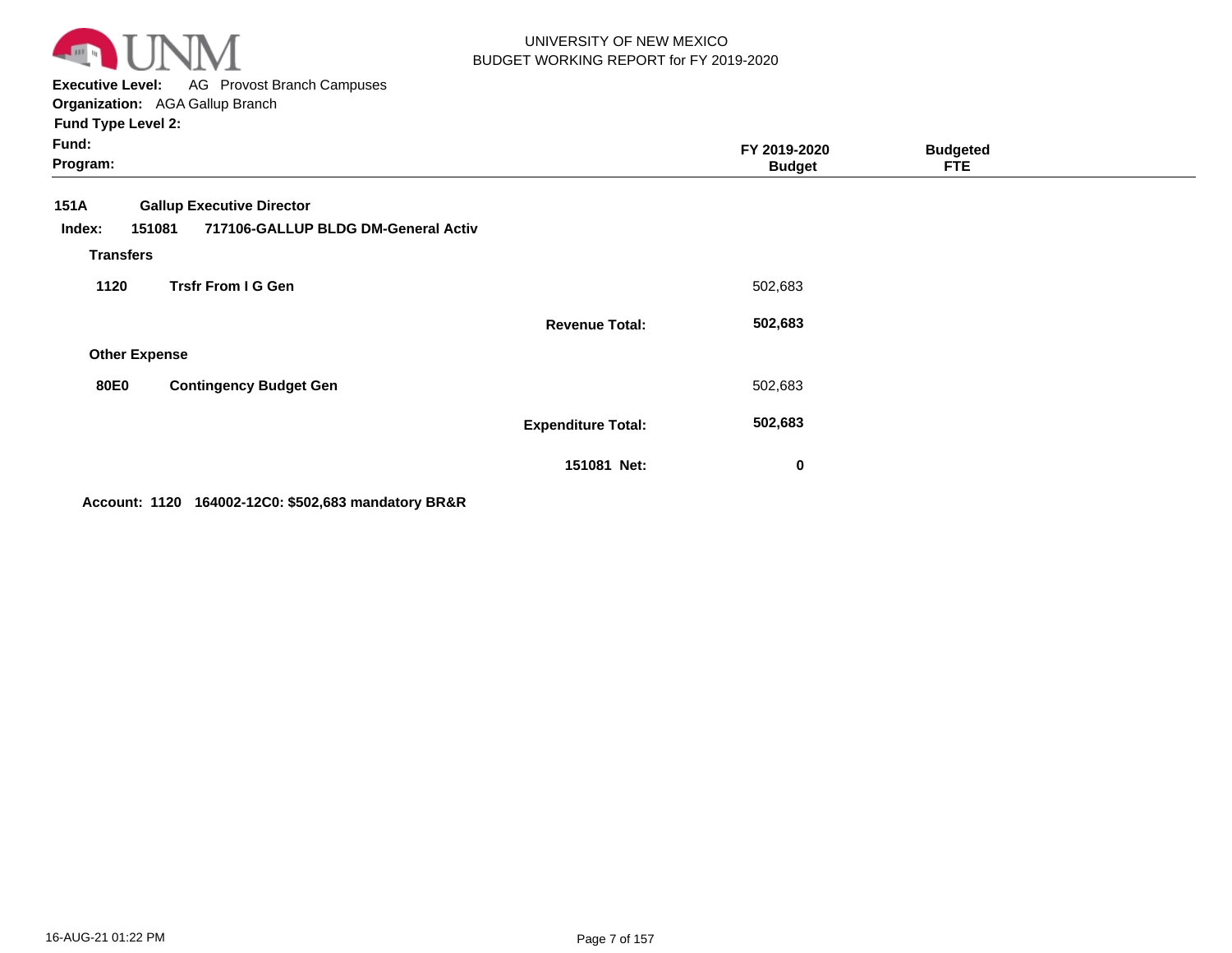

**Executive Level:** AG Provost Branch Campuses **Organization:**  AGA Gallup Branch

| Fund:<br>Program:                                                                                   |                           | FY 2019-2020<br><b>Budget</b> | <b>Budgeted</b><br><b>FTE</b> |  |
|-----------------------------------------------------------------------------------------------------|---------------------------|-------------------------------|-------------------------------|--|
| 151A<br><b>Gallup Executive Director</b><br>202651 Robert/Mildred Holmes Mem Sc<br>151102<br>Index: |                           |                               |                               |  |
| <b>Non Operating Revenue</b><br><b>Gifts Gen</b><br>1000                                            |                           | 2,500                         |                               |  |
|                                                                                                     | <b>Revenue Total:</b>     | 2,500                         |                               |  |
| <b>Other Expense</b>                                                                                |                           |                               |                               |  |
| <b>Student Awards Gen</b><br>4020                                                                   |                           | 2,500                         |                               |  |
|                                                                                                     | <b>Expenditure Total:</b> | 2,500                         |                               |  |
|                                                                                                     | 151102 Net:               | 0                             |                               |  |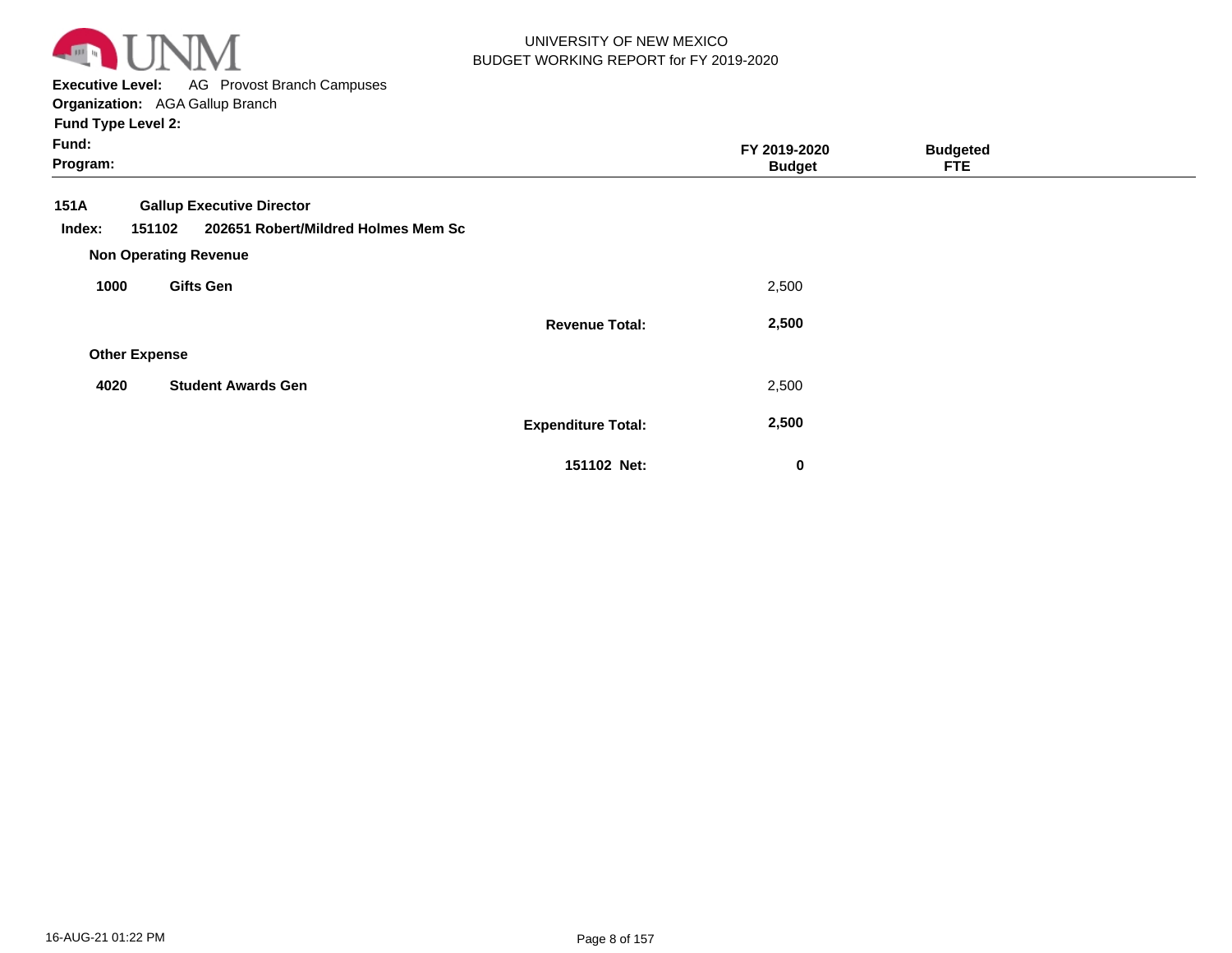

**Executive Level:** AG Provost Branch Campuses **Organization:**  AGA Gallup Branch

| Fund:<br>Program:            |                                          | FY 2019-2020<br><b>Budget</b> | <b>Budgeted</b><br><b>FTE</b> |  |
|------------------------------|------------------------------------------|-------------------------------|-------------------------------|--|
| 151A                         | <b>Gallup Executive Director</b>         |                               |                               |  |
| Index:<br><b>Allocations</b> | <b>Summer Instruction</b><br>151117      |                               |                               |  |
| 1640                         | <b>Allocations Pooled Allocation Gen</b> | 75,000                        |                               |  |
|                              | <b>Revenue Total:</b>                    | 75,000                        |                               |  |
| <b>Labor Expense</b>         |                                          |                               |                               |  |
| 2003                         | <b>Faculty Summer Instruction</b>        | 75,000                        | 3.14                          |  |
|                              | <b>Expenditure Total:</b>                | 75,000                        |                               |  |
|                              | 151117 Net:                              | $\mathbf 0$                   |                               |  |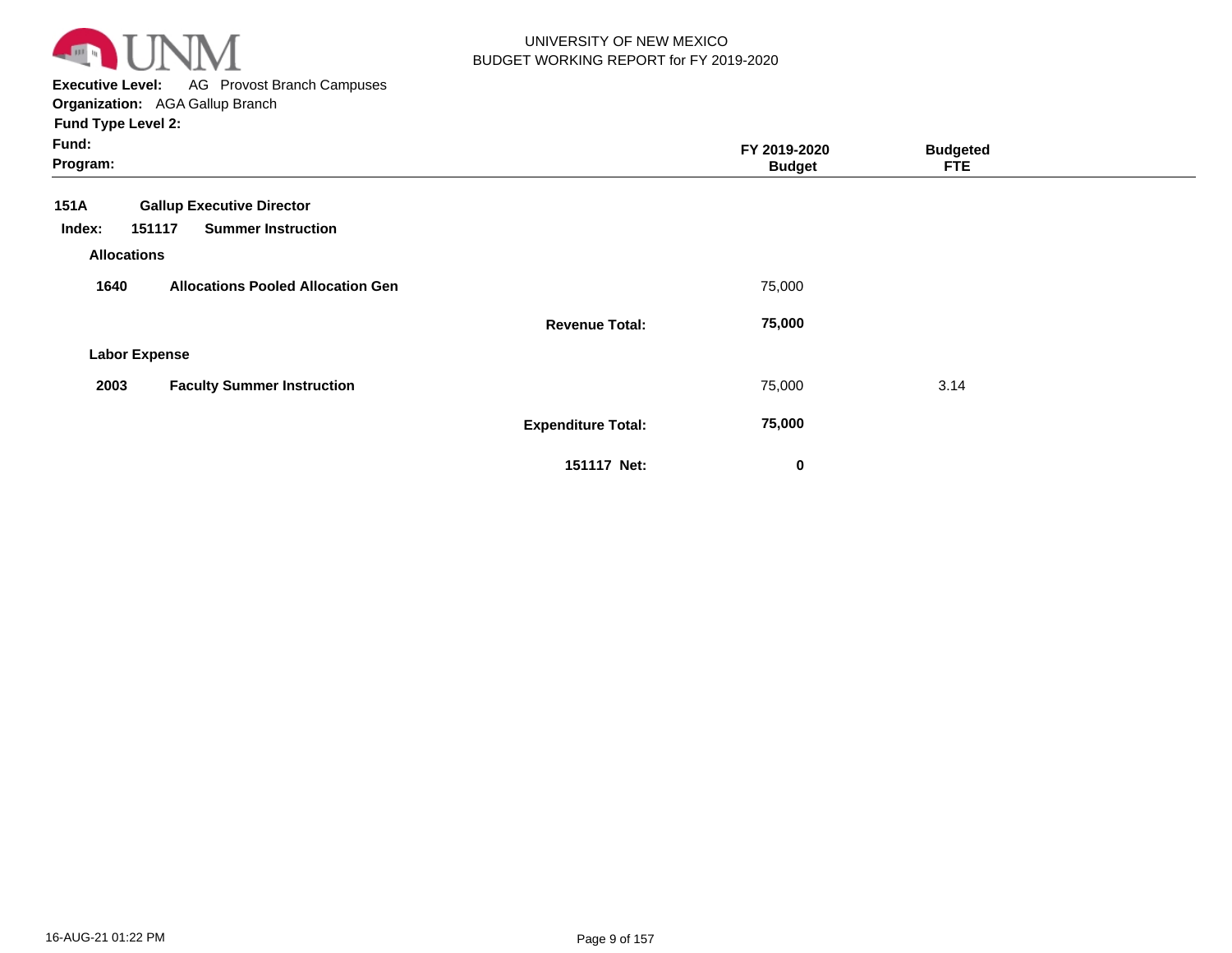

**Executive Level:** AG Provost Branch Campuses

**Organization:**  AGA Gallup Branch

| Fund:<br>Program:    |                                                |                           | FY 2019-2020<br><b>Budget</b> | <b>Budgeted</b><br><b>FTE</b> |  |
|----------------------|------------------------------------------------|---------------------------|-------------------------------|-------------------------------|--|
| <b>151A</b>          | <b>Gallup Executive Director</b>               |                           |                               |                               |  |
| Index:               | 151121<br><b>Gallup Institutional Research</b> |                           |                               |                               |  |
| <b>Allocations</b>   |                                                |                           |                               |                               |  |
| 1640                 | <b>Allocations Pooled Allocation Gen</b>       |                           | 75,870                        |                               |  |
|                      |                                                | <b>Revenue Total:</b>     | 75,870                        |                               |  |
| <b>Labor Expense</b> |                                                |                           |                               |                               |  |
| 2020                 | <b>Administrative Professional Gen</b>         |                           | 65,770                        | 1.00                          |  |
| <b>Other Expense</b> |                                                |                           |                               |                               |  |
| 3100                 | <b>Office Supplies General</b>                 |                           | 5,000                         |                               |  |
| 3800                 | In State Travel Gen                            |                           | 5,000                         |                               |  |
| <b>80K0</b>          | <b>Banner Tax</b>                              |                           | 100                           |                               |  |
|                      |                                                | <b>Expenditure Total:</b> | 75,870                        |                               |  |
|                      |                                                | 151121 Net:               | $\mathbf 0$                   |                               |  |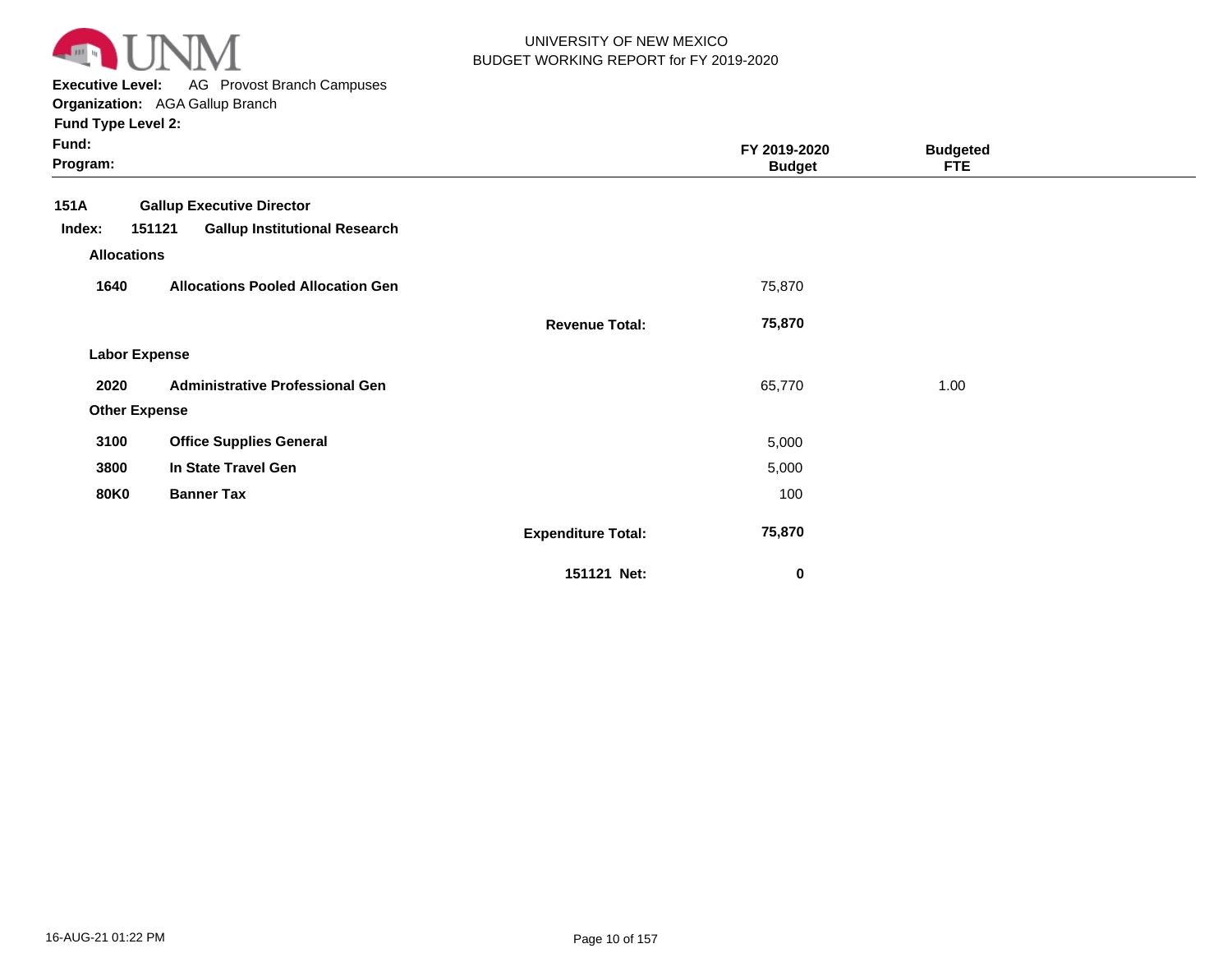

**Executive Level:** AG Provost Branch Campuses

| Fund:<br>Program:                                                                                                  |                           | FY 2019-2020<br><b>Budget</b>                                 | <b>Budgeted</b><br><b>FTE</b> |  |
|--------------------------------------------------------------------------------------------------------------------|---------------------------|---------------------------------------------------------------|-------------------------------|--|
| <b>Gallup Executive Director</b><br>151A<br>151164<br>P131 M/C O/H<br>Index:<br><b>Allocations</b>                 |                           |                                                               |                               |  |
| 1640<br><b>Allocations Pooled Allocation Gen</b>                                                                   |                           | 531,786                                                       |                               |  |
|                                                                                                                    | <b>Revenue Total:</b>     | 531,786                                                       |                               |  |
| <b>Other Expense</b>                                                                                               |                           |                                                               |                               |  |
| 8065<br><b>Administrative Overhead</b>                                                                             |                           | 531,786                                                       |                               |  |
|                                                                                                                    | <b>Expenditure Total:</b> | 531,786                                                       |                               |  |
|                                                                                                                    | 151164 Net:               | $\bf{0}$                                                      |                               |  |
| 151A LEVEL 5<br><b>SUMMARY</b><br>Revenue<br><b>Labor Expense</b><br><b>Fringe Expense</b><br><b>Other Expense</b> | NET:                      | 1,640,851<br>379,437<br>$\mathbf{0}$<br>1,261,414<br>$\bf{0}$ | 6.14                          |  |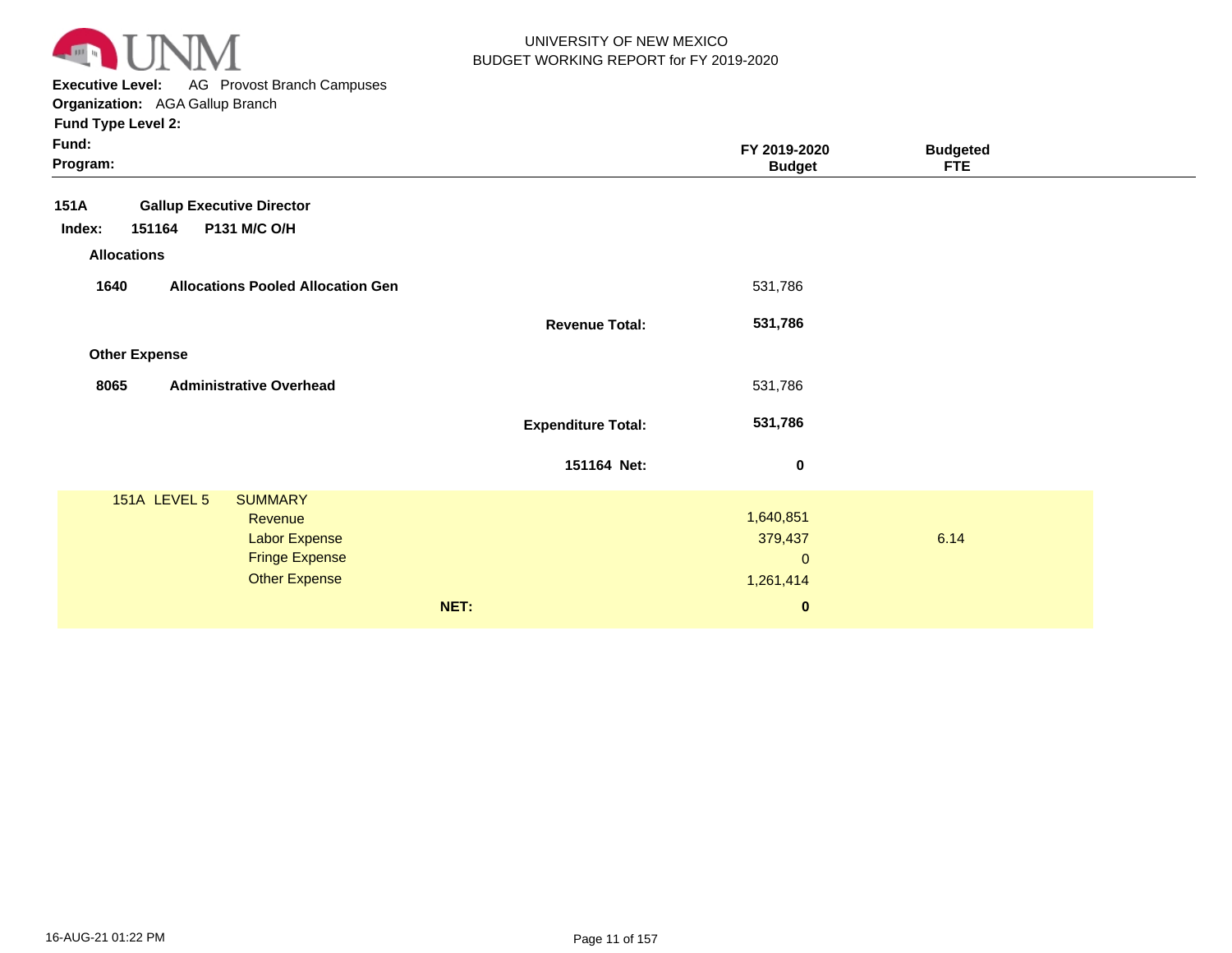

**Executive Level:** AG Provost Branch Campuses

**Organization:**  AGA Gallup Branch

| <b>Fund Type Level 2:</b> |
|---------------------------|
|---------------------------|

| Fund:<br>Program:    |                                                                                 |                       | FY 2019-2020<br><b>Budget</b> | <b>Budgeted</b><br><b>FTE</b> |  |
|----------------------|---------------------------------------------------------------------------------|-----------------------|-------------------------------|-------------------------------|--|
| 152A<br>Index:       | <b>Gallup Bus Management Technology</b><br>152000<br><b>Business Technology</b> |                       |                               |                               |  |
| <b>Allocations</b>   |                                                                                 |                       |                               |                               |  |
| 1640                 | <b>Allocations Pooled Allocation Gen</b>                                        |                       | 98,047                        |                               |  |
|                      |                                                                                 | <b>Revenue Total:</b> | 98,047                        |                               |  |
| <b>Labor Expense</b> |                                                                                 |                       |                               |                               |  |
| 2000                 | <b>Faculty Salary Detail Gen</b>                                                |                       | 66,264                        | 1.00                          |  |
| <b>20L0</b>          | <b>Federal Workstudy Gen</b>                                                    |                       | 1,000                         | 0.05                          |  |
| <b>20NO</b>          | <b>State Workstudy Gen</b>                                                      |                       | 8,000                         | 0.42                          |  |
| <b>Other Expense</b> |                                                                                 |                       |                               |                               |  |
| 3100                 | <b>Office Supplies General</b>                                                  |                       | 1,000                         |                               |  |
| 3110                 | <b>Books Periodicals Gen</b>                                                    |                       | 1,000                         |                               |  |
| 3140                 | <b>Computer Software Gen</b>                                                    |                       | 3,000                         |                               |  |
| 3150                 | <b>Computer Supplies &lt;\$5,001</b>                                            |                       | 1,000                         |                               |  |
| 3160                 | <b>Copier Supplies Gen</b>                                                      |                       | 2,000                         |                               |  |
| 3180                 | Non Capital Equipment <\$5,001                                                  |                       | 500                           |                               |  |
| 31P0                 | <b>Training Materials Supplies Gen</b>                                          |                       | 500                           |                               |  |
| 31P1                 | <b>Instructional Materials &amp; Supplies</b>                                   |                       | 2,500                         |                               |  |
| 3800                 | In State Travel Gen                                                             |                       | 500                           |                               |  |
| 3820                 | <b>Out Of State Travel Gen</b>                                                  |                       | 250                           |                               |  |
| 6020                 | <b>Long Distance Gen</b>                                                        |                       | 150                           |                               |  |
| 6040                 | <b>Telephone Line Spec Circuit Gen</b>                                          |                       | 1,000                         |                               |  |
| 6370                 | <b>Printing/Copying/Binding Gen</b>                                             |                       | 5,000                         |                               |  |
| <b>70D0</b>          | <b>Equipment Repairs Maintenance Gen</b>                                        |                       | 300                           |                               |  |
| <b>70F0</b>          | <b>Equipment Rent Expense Gen</b>                                               |                       | 3,200                         |                               |  |
| 80E0                 | <b>Contingency Budget Gen</b>                                                   |                       | 664                           |                               |  |
| <b>80K0</b>          | <b>Banner Tax</b>                                                               |                       | 219                           |                               |  |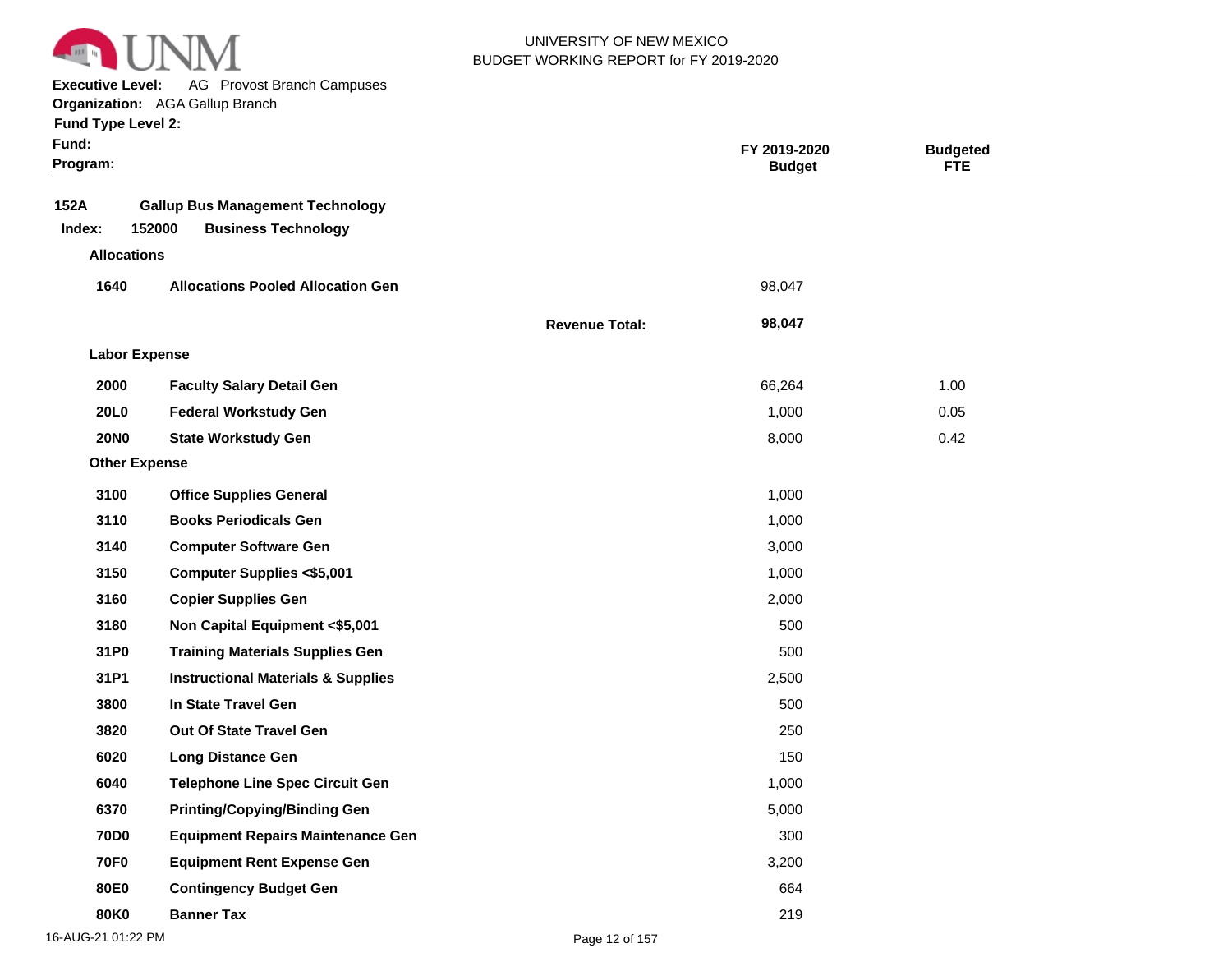

**Executive Level:** AG Provost Branch Campuses **Organization:**  AGA Gallup Branch

|                   | <b>Fund Type Level 2:</b> |                                         |                           |                               |                               |  |
|-------------------|---------------------------|-----------------------------------------|---------------------------|-------------------------------|-------------------------------|--|
| Fund:<br>Program: |                           |                                         |                           | FY 2019-2020<br><b>Budget</b> | <b>Budgeted</b><br><b>FTE</b> |  |
| 152A              |                           | <b>Gallup Bus Management Technology</b> |                           |                               |                               |  |
| Index:            | 152000                    | <b>Business Technology</b>              |                           |                               |                               |  |
|                   |                           |                                         | <b>Expenditure Total:</b> | 98,047                        |                               |  |
|                   |                           |                                         | 152000 Net:               | 0                             |                               |  |
|                   | 152A LEVEL 6              | <b>SUMMARY</b>                          |                           |                               |                               |  |
|                   |                           | Revenue                                 |                           | 98,047                        |                               |  |
|                   |                           | <b>Labor Expense</b>                    |                           | 75,264                        | 1.47                          |  |
|                   |                           | <b>Fringe Expense</b>                   |                           | $\mathbf{0}$                  |                               |  |
|                   |                           | <b>Other Expense</b>                    |                           | 22,783                        |                               |  |
|                   |                           |                                         | NET:                      | $\bf{0}$                      |                               |  |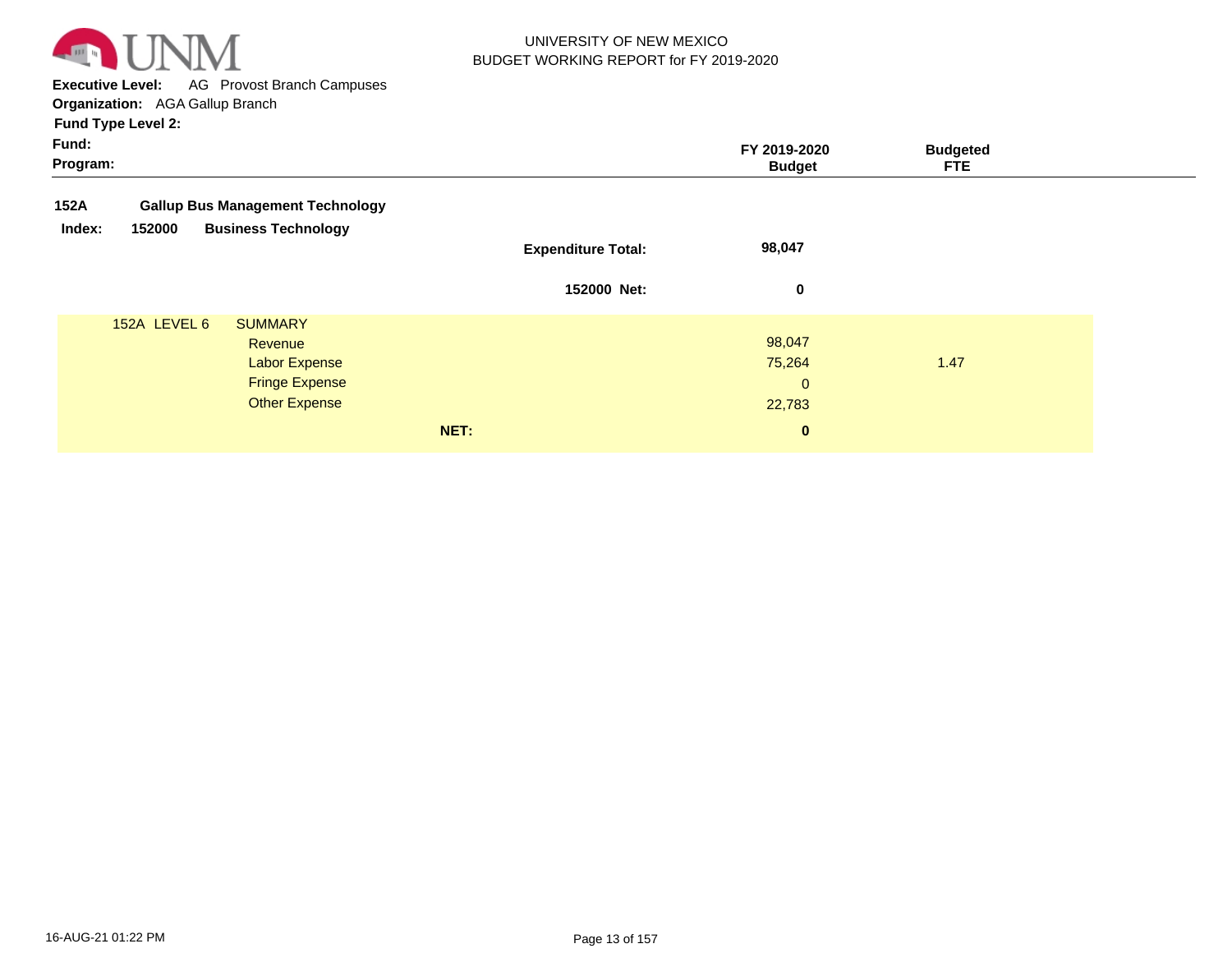

**Executive Level:** AG Provost Branch Campuses

#### **Organization:**  AGA Gallup Branch

| <b>Fund Type Level 2:</b> |  |
|---------------------------|--|
|---------------------------|--|

| ×<br>. .<br>× |
|---------------|
|---------------|

| Fund:<br>Program:    |                                          |                           | FY 2019-2020<br><b>Budget</b> | <b>Budgeted</b><br><b>FTE</b> |  |
|----------------------|------------------------------------------|---------------------------|-------------------------------|-------------------------------|--|
| 155B                 | <b>Gallup ADA Compliance</b>             |                           |                               |                               |  |
| Index:               | 155000<br><b>ADA Services</b>            |                           |                               |                               |  |
| <b>Allocations</b>   |                                          |                           |                               |                               |  |
| 1640                 | <b>Allocations Pooled Allocation Gen</b> |                           | 75,469                        |                               |  |
|                      |                                          | <b>Revenue Total:</b>     | 75,469                        |                               |  |
| <b>Labor Expense</b> |                                          |                           |                               |                               |  |
| 2020                 | <b>Administrative Professional Gen</b>   |                           | 57,015                        | 1.00                          |  |
| <b>20J0</b>          | <b>Student Salaries Gen</b>              |                           | 2,500                         | 0.26                          |  |
| <b>20L0</b>          | <b>Federal Workstudy Gen</b>             |                           | 2,500                         | 0.13                          |  |
| <b>20NO</b>          | <b>State Workstudy Gen</b>               |                           | 1,900                         | 0.10                          |  |
| <b>Other Expense</b> |                                          |                           |                               |                               |  |
| 3100                 | <b>Office Supplies General</b>           |                           | 7,000                         |                               |  |
| 3110                 | <b>Books Periodicals Gen</b>             |                           | 250                           |                               |  |
| 3130                 | <b>Media Supplies Gen</b>                |                           | 25                            |                               |  |
| 3140                 | <b>Computer Software Gen</b>             |                           | 1,000                         |                               |  |
| 3180                 | Non Capital Equipment <\$5,001           |                           | 900                           |                               |  |
| 31K0                 | <b>Postage Gen</b>                       |                           | 300                           |                               |  |
| 3800                 | In State Travel Gen                      |                           | 500                           |                               |  |
| 3820                 | Out Of State Travel Gen                  |                           | 1,314                         |                               |  |
| 6020                 | <b>Long Distance Gen</b>                 |                           | 50                            |                               |  |
| 6370                 | <b>Printing/Copying/Binding Gen</b>      |                           | 100                           |                               |  |
| <b>80K0</b>          | <b>Banner Tax</b>                        |                           | 115                           |                               |  |
|                      |                                          | <b>Expenditure Total:</b> | 75,469                        |                               |  |
|                      |                                          | 155000 Net:               | 0                             |                               |  |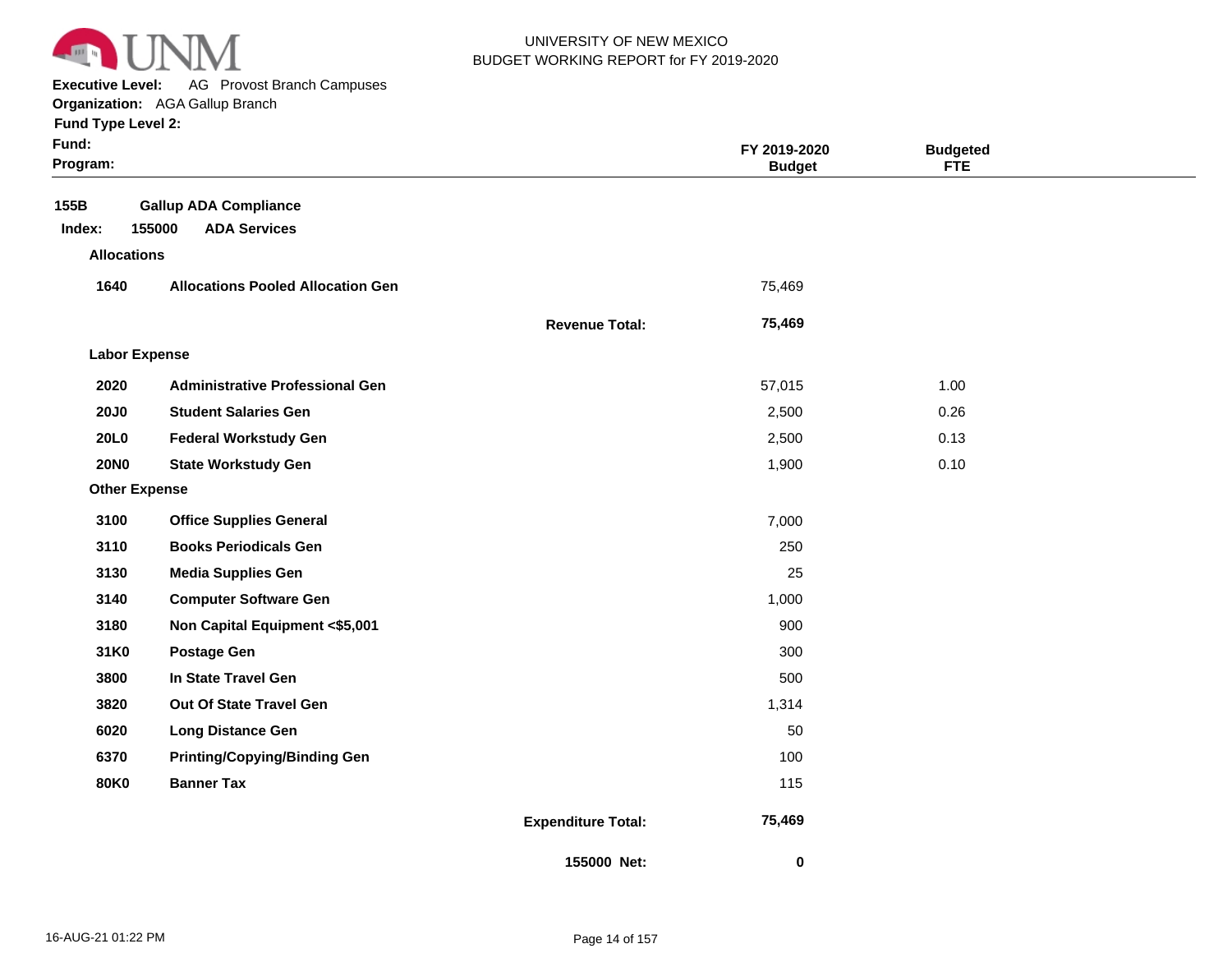

**Executive Level:** AG Provost Branch Campuses

**Organization:**  AGA Gallup Branch

| Fund:<br>Program: | waa | ETE |  |
|-------------------|-----|-----|--|
|                   |     | 1 E |  |

| <b>Gallup ADA Compliance</b><br>155B |  |
|--------------------------------------|--|
|--------------------------------------|--|

| 155B LEVEL 6 | <b>SUMMARY</b>        |      |              |      |  |
|--------------|-----------------------|------|--------------|------|--|
|              | Revenue               |      | 75,469       |      |  |
|              | <b>Labor Expense</b>  |      | 63,915       | 1.49 |  |
|              | <b>Fringe Expense</b> |      | $\mathbf{0}$ |      |  |
|              | <b>Other Expense</b>  |      | 11,554       |      |  |
|              |                       | NET: | $\bf{0}$     |      |  |
|              |                       |      |              |      |  |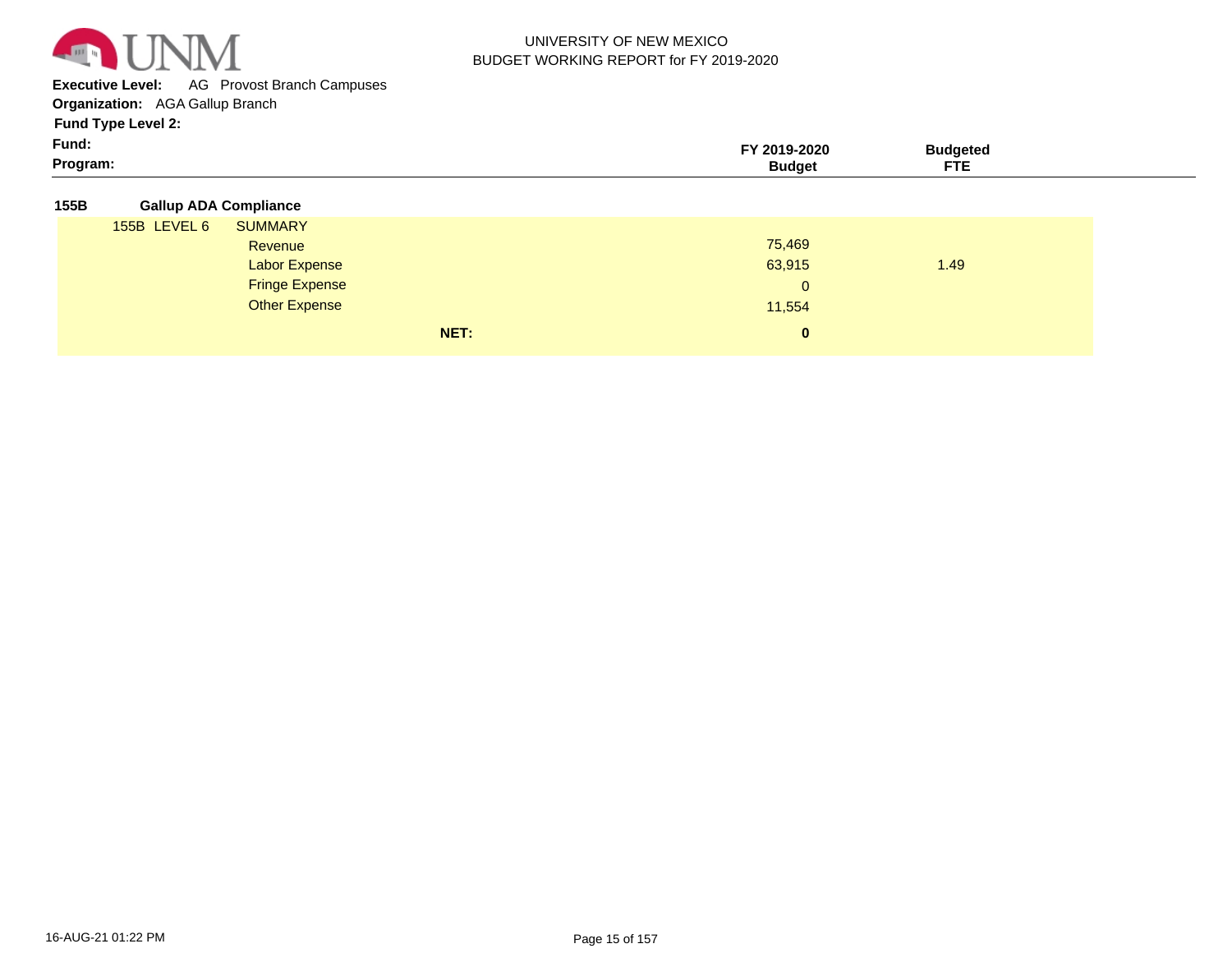

**Executive Level:** AG Provost Branch Campuses

| Fund:<br>Program:                    |                                                         |                           | FY 2019-2020<br><b>Budget</b> | <b>Budgeted</b><br><b>FTE</b> |  |
|--------------------------------------|---------------------------------------------------------|---------------------------|-------------------------------|-------------------------------|--|
| 155C<br>Index:<br><b>Allocations</b> | <b>Gallup Counseling</b><br>155001<br><b>Advisement</b> |                           |                               |                               |  |
| 1640                                 | <b>Allocations Pooled Allocation Gen</b>                |                           | 271,078                       |                               |  |
|                                      |                                                         | <b>Revenue Total:</b>     | 271,078                       |                               |  |
| <b>Labor Expense</b>                 |                                                         |                           |                               |                               |  |
| 2020                                 | <b>Administrative Professional Gen</b>                  |                           | 52,972                        | 1.00                          |  |
| 2040                                 | <b>Technician Salary Detail Gen</b>                     |                           | 205,678                       | 5.00                          |  |
| <b>Other Expense</b>                 |                                                         |                           |                               |                               |  |
| 3100                                 | <b>Office Supplies General</b>                          |                           | 5,000                         |                               |  |
| 3140                                 | <b>Computer Software Gen</b>                            |                           | 500                           |                               |  |
| 31K0                                 | <b>Postage Gen</b>                                      |                           | 150                           |                               |  |
| 3800                                 | In State Travel Gen                                     |                           | 500                           |                               |  |
| 3880                                 | <b>Vehicle Expense Gen</b>                              |                           | 1,500                         |                               |  |
| 6020                                 | <b>Long Distance Gen</b>                                |                           | 250                           |                               |  |
| 6370                                 | <b>Printing/Copying/Binding Gen</b>                     |                           | 1,000                         |                               |  |
| 63C0                                 | <b>Copying Gen</b>                                      |                           | 3,405                         |                               |  |
| <b>80K0</b>                          | <b>Banner Tax</b>                                       |                           | 123                           |                               |  |
|                                      |                                                         | <b>Expenditure Total:</b> | 271,078                       |                               |  |
|                                      |                                                         | 155001 Net:               | 0                             |                               |  |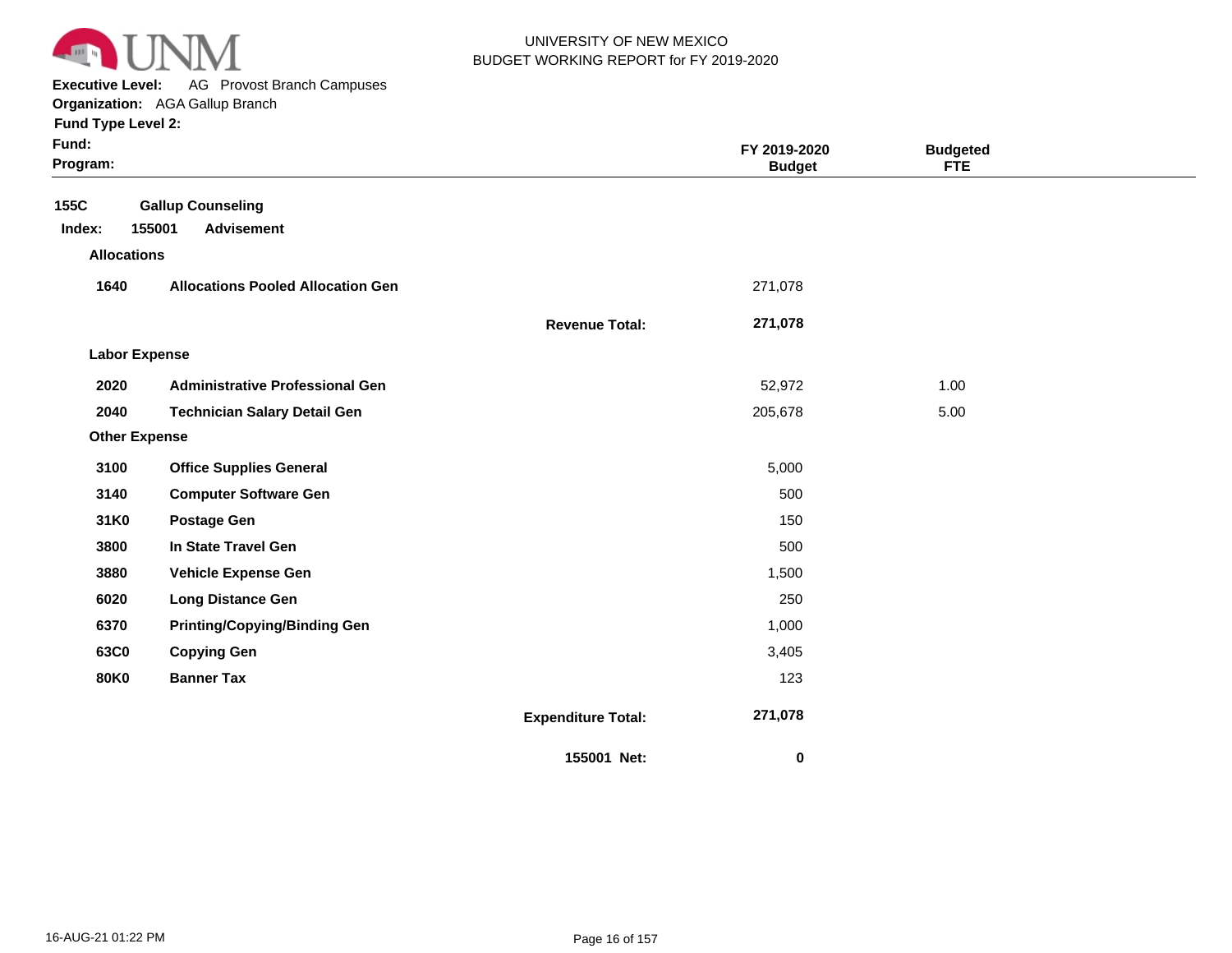

**Executive Level:** AG Provost Branch Campuses

| Fund:<br>Program:  |                                                              |                           | FY 2019-2020<br><b>Budget</b>  | <b>Budgeted</b><br><b>FTE</b> |  |
|--------------------|--------------------------------------------------------------|---------------------------|--------------------------------|-------------------------------|--|
| 155C<br>Index:     | <b>Gallup Counseling</b><br>155002<br><b>Career Services</b> |                           |                                |                               |  |
| <b>Allocations</b> |                                                              |                           |                                |                               |  |
| 1640               | <b>Allocations Pooled Allocation Gen</b>                     |                           | 8,769                          |                               |  |
|                    |                                                              | <b>Revenue Total:</b>     | 8,769                          |                               |  |
|                    | <b>Other Expense</b>                                         |                           |                                |                               |  |
| 3100               | <b>Office Supplies General</b>                               |                           | 4,000                          |                               |  |
| 3110               | <b>Books Periodicals Gen</b>                                 |                           | 250                            |                               |  |
| 3130               | <b>Media Supplies Gen</b>                                    |                           | 25                             |                               |  |
| 3140               | <b>Computer Software Gen</b>                                 |                           | 1,000                          |                               |  |
| 3180               | Non Capital Equipment <\$5,001                               |                           | 900                            |                               |  |
| 31D0               | <b>Freight In-Bound</b>                                      |                           | 200                            |                               |  |
| 31K0               | <b>Postage Gen</b>                                           |                           | 300                            |                               |  |
| 3800               | In State Travel Gen                                          |                           | 500                            |                               |  |
| 3820               | Out Of State Travel Gen                                      |                           | 1,357                          |                               |  |
| 6020               | <b>Long Distance Gen</b>                                     |                           | 50                             |                               |  |
| 6370               | <b>Printing/Copying/Binding Gen</b>                          |                           | 100                            |                               |  |
| <b>80K0</b>        | <b>Banner Tax</b>                                            |                           | 87                             |                               |  |
|                    |                                                              | <b>Expenditure Total:</b> | 8,769                          |                               |  |
|                    |                                                              | 155002 Net:               | $\pmb{0}$                      |                               |  |
|                    | <b>155C LEVEL 6</b><br><b>SUMMARY</b>                        |                           |                                |                               |  |
|                    | Revenue                                                      |                           | 279,847                        |                               |  |
|                    | <b>Labor Expense</b><br><b>Fringe Expense</b>                |                           | 258,650<br>$\mathsf{O}\xspace$ | 6.00                          |  |
|                    | <b>Other Expense</b>                                         |                           | 21,197                         |                               |  |
|                    |                                                              | NET:                      | $\bf{0}$                       |                               |  |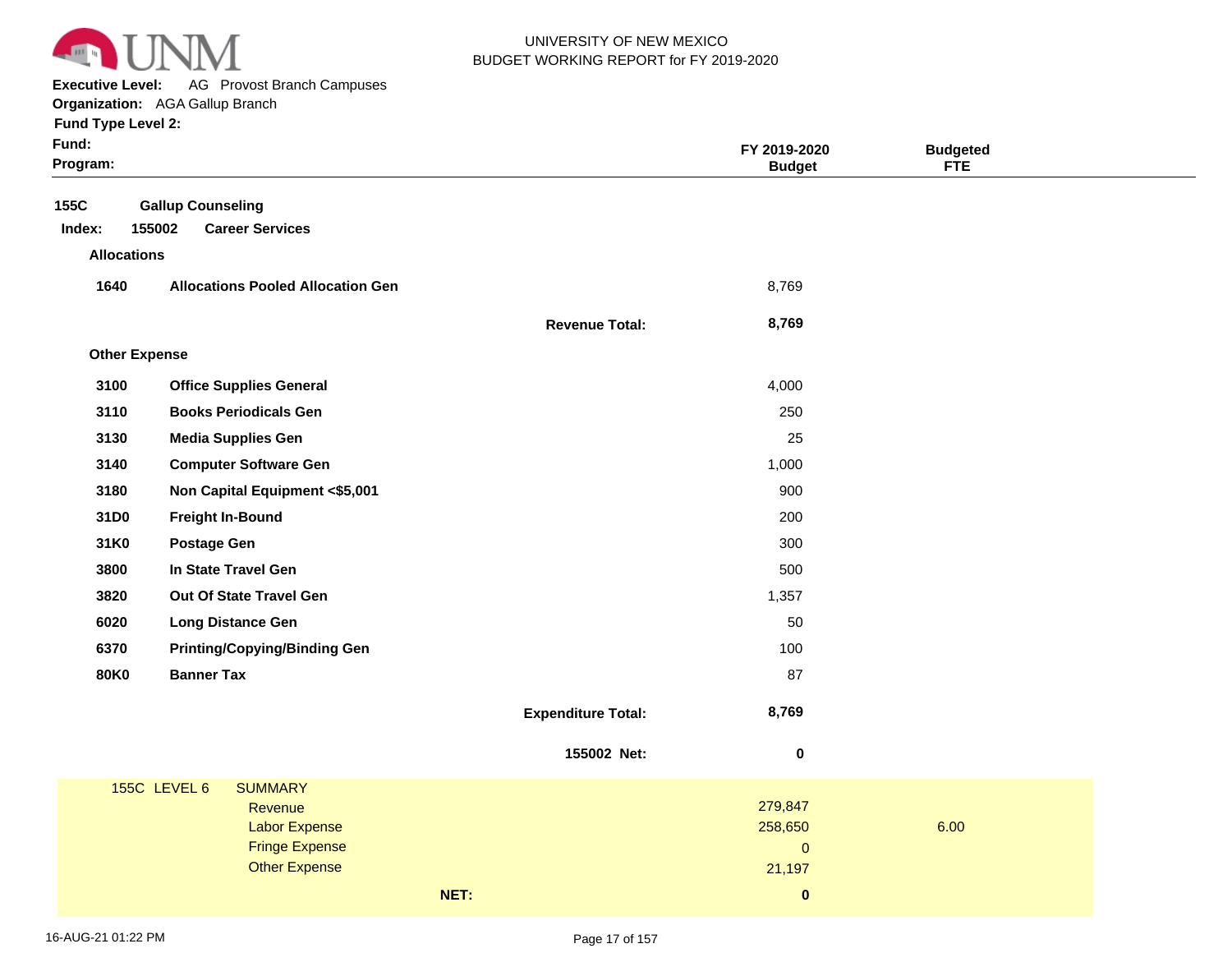

**Executive Level:** AG Provost Branch Campuses **Organization:**  AGA Gallup Branch

| Fund:<br>Program:                                                                                     |                           | FY 2019-2020<br><b>Budget</b> | <b>Budgeted</b><br><b>FTE</b> |  |
|-------------------------------------------------------------------------------------------------------|---------------------------|-------------------------------|-------------------------------|--|
| Gallup AL PI #1<br>156A01<br>156000<br><b>A&amp;S Red Mesa Review</b><br>Index:<br><b>Allocations</b> |                           |                               |                               |  |
| <b>Allocations Pooled Allocation Gen</b><br>1640                                                      |                           | 2,020                         |                               |  |
|                                                                                                       | <b>Revenue Total:</b>     | 2,020                         |                               |  |
| <b>Other Expense</b>                                                                                  |                           |                               |                               |  |
| <b>Typesetting Printing Gen</b><br>63L0                                                               |                           | 2,000                         |                               |  |
| <b>80K0</b><br><b>Banner Tax</b>                                                                      |                           | 20                            |                               |  |
|                                                                                                       | <b>Expenditure Total:</b> | 2,020                         |                               |  |
|                                                                                                       | 156000 Net:               | $\mathbf 0$                   |                               |  |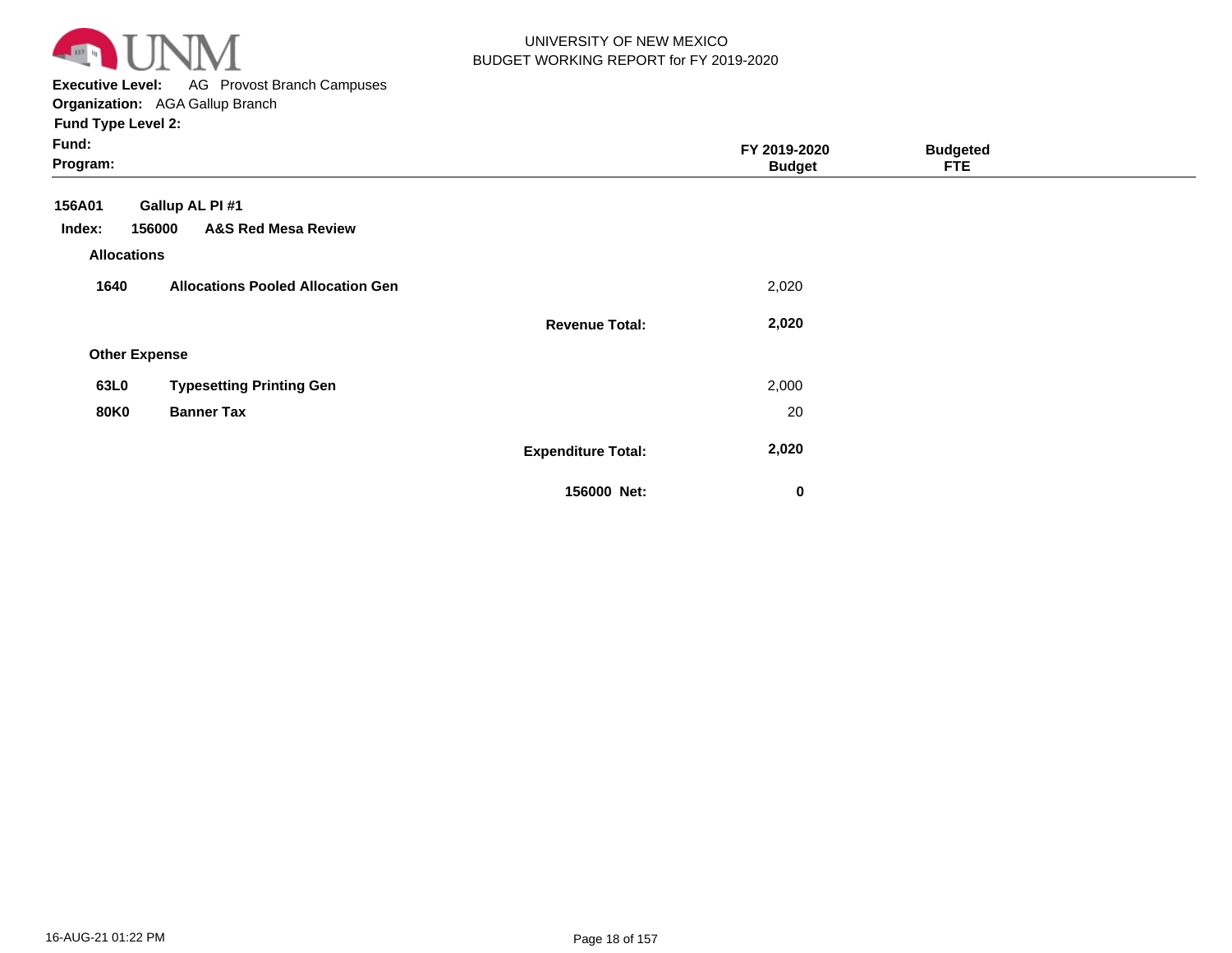

**Executive Level:** AG Provost Branch Campuses

**Organization:**  AGA Gallup Branch

| Fund:<br>Program:    |                                                 |                           | FY 2019-2020<br><b>Budget</b> | <b>Budgeted</b><br><b>FTE</b> |  |
|----------------------|-------------------------------------------------|---------------------------|-------------------------------|-------------------------------|--|
| 156A01               | Gallup AL PI #1                                 |                           |                               |                               |  |
| Index:               | <b>A&amp;S Art Gallery Receptions</b><br>156001 |                           |                               |                               |  |
| <b>Allocations</b>   |                                                 |                           |                               |                               |  |
| 1640                 | <b>Allocations Pooled Allocation Gen</b>        |                           | 3,662                         |                               |  |
|                      |                                                 | <b>Revenue Total:</b>     | 3,662                         |                               |  |
| <b>Labor Expense</b> |                                                 |                           |                               |                               |  |
| <b>20NO</b>          | <b>State Workstudy Gen</b>                      |                           | 1,440                         | 0.08                          |  |
| <b>Other Expense</b> |                                                 |                           |                               |                               |  |
| 31B0                 | Food F&A Unallowable Gen                        |                           | 700                           |                               |  |
| 37Z0                 | <b>Other Supply Costs Gen</b>                   |                           | 500                           |                               |  |
| 63L0                 | <b>Typesetting Printing Gen</b>                 |                           | 1,000                         |                               |  |
| <b>80K0</b>          | <b>Banner Tax</b>                               |                           | 22                            |                               |  |
|                      |                                                 | <b>Expenditure Total:</b> | 3,662                         |                               |  |
|                      |                                                 | 156001 Net:               | 0                             |                               |  |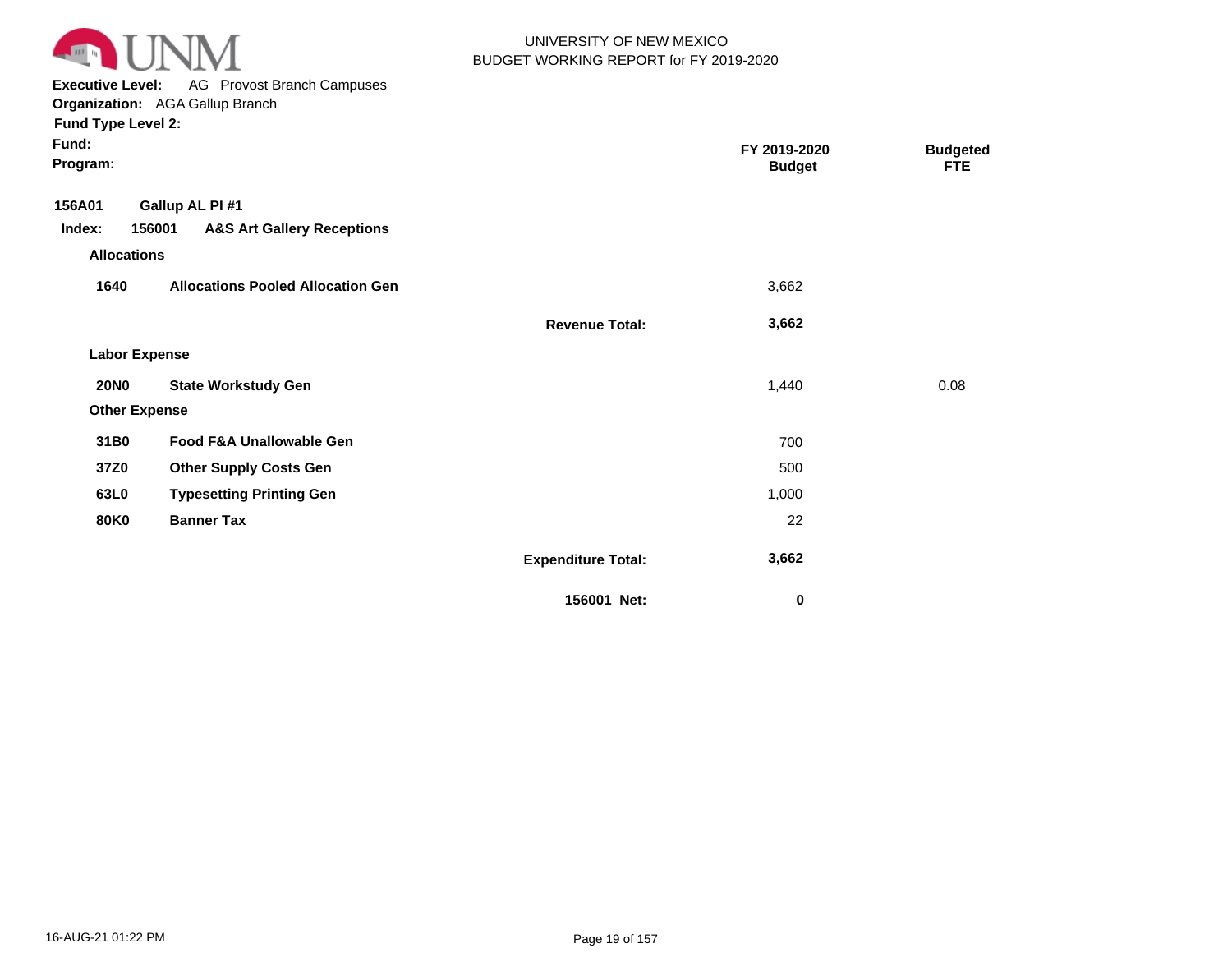

**Executive Level:** AG Provost Branch Campuses **Organization:**  AGA Gallup Branch

| Fund:<br>Program:    |                                                 |                           | FY 2019-2020<br><b>Budget</b> | <b>Budgeted</b><br><b>FTE</b> |  |
|----------------------|-------------------------------------------------|---------------------------|-------------------------------|-------------------------------|--|
| 156A01               | Gallup AL PI #1                                 |                           |                               |                               |  |
| Index:               | 156024<br><b>Gallup Fine Arts - Course Fees</b> |                           |                               |                               |  |
|                      | <b>Operating Revenue</b>                        |                           |                               |                               |  |
| 0220                 | <b>Course Lab Fees Gen</b>                      |                           | 4,000                         |                               |  |
|                      |                                                 | <b>Revenue Total:</b>     | 4,000                         |                               |  |
| <b>Other Expense</b> |                                                 |                           |                               |                               |  |
| 31P1                 | <b>Instructional Materials &amp; Supplies</b>   |                           | 3,960                         |                               |  |
| <b>80K0</b>          | <b>Banner Tax</b>                               |                           | 40                            |                               |  |
|                      |                                                 | <b>Expenditure Total:</b> | 4,000                         |                               |  |
|                      |                                                 | 156024 Net:               | $\boldsymbol{0}$              |                               |  |
|                      | 156A01 LEVEL 6<br><b>SUMMARY</b>                |                           |                               |                               |  |
|                      | Revenue                                         |                           | 9,682                         |                               |  |
|                      | <b>Labor Expense</b><br><b>Fringe Expense</b>   |                           | 1,440                         | 0.08                          |  |
|                      | <b>Other Expense</b>                            |                           | $\mathbf{0}$                  |                               |  |
|                      |                                                 |                           | 8,242                         |                               |  |
|                      |                                                 | NET:                      | $\pmb{0}$                     |                               |  |
|                      |                                                 |                           |                               |                               |  |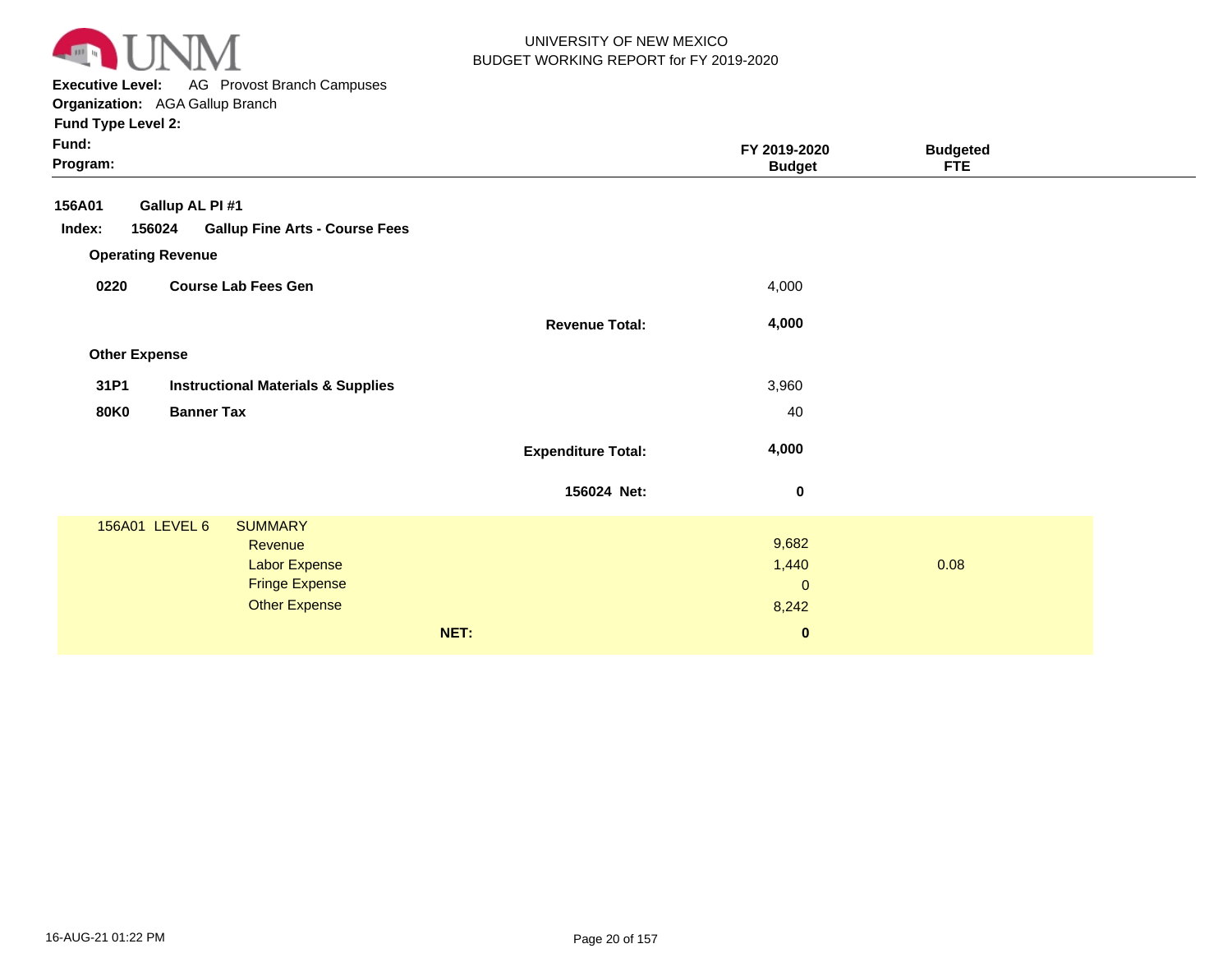

**Executive Level:** AG Provost Branch Campuses

|  | runu Type Leverz: |  |
|--|-------------------|--|
|  |                   |  |

| Fund:<br>Program:    |                                                                                |                           | FY 2019-2020<br><b>Budget</b> | <b>Budgeted</b><br><b>FTE</b> |  |
|----------------------|--------------------------------------------------------------------------------|---------------------------|-------------------------------|-------------------------------|--|
| 156B<br>Index:       | <b>Arts Letters Admin Non Alloc</b><br>156021<br><b>A&amp;S Administration</b> |                           |                               |                               |  |
| <b>Allocations</b>   |                                                                                |                           |                               |                               |  |
| 1640                 | <b>Allocations Pooled Allocation Gen</b>                                       |                           | 12,576                        |                               |  |
|                      |                                                                                | <b>Revenue Total:</b>     | 12,576                        |                               |  |
| <b>Labor Expense</b> |                                                                                |                           |                               |                               |  |
| 20L0                 | <b>Federal Workstudy Gen</b>                                                   |                           | 1,440                         | 0.08                          |  |
| <b>Other Expense</b> |                                                                                |                           |                               |                               |  |
| 3100                 | <b>Office Supplies General</b>                                                 |                           | 2,500                         |                               |  |
| 3110                 | <b>Books Periodicals Gen</b>                                                   |                           | 200                           |                               |  |
| 3150                 | <b>Computer Supplies &lt;\$5,001</b>                                           |                           | 1,000                         |                               |  |
| 3160                 | <b>Copier Supplies Gen</b>                                                     |                           | 1,000                         |                               |  |
| 3170                 | <b>Custodial Supplies Gen</b>                                                  |                           | 500                           |                               |  |
| 31K0                 | <b>Postage Gen</b>                                                             |                           | 500                           |                               |  |
| 31P1                 | <b>Instructional Materials &amp; Supplies</b>                                  |                           | 1,000                         |                               |  |
| 3800                 | In State Travel Gen                                                            |                           | 500                           |                               |  |
| 6020                 | <b>Long Distance Gen</b>                                                       |                           | 100                           |                               |  |
| 63C0                 | <b>Copying Gen</b>                                                             |                           | 3,726                         |                               |  |
| <b>80K0</b>          | <b>Banner Tax</b>                                                              |                           | 110                           |                               |  |
|                      |                                                                                | <b>Expenditure Total:</b> | 12,576                        |                               |  |
|                      |                                                                                | 156021 Net:               | 0                             |                               |  |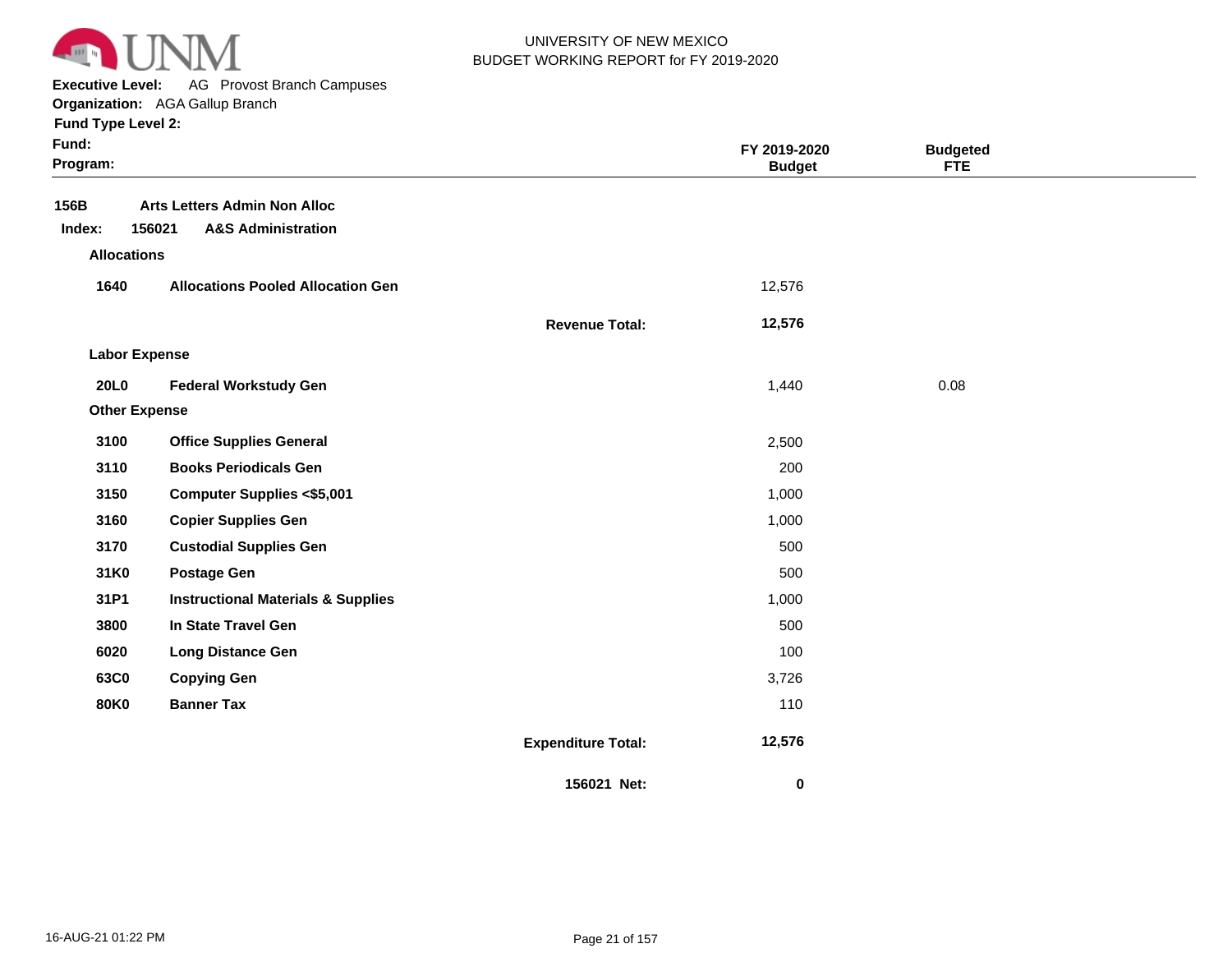

**Executive Level:** AG Provost Branch Campuses

**Organization:**  AGA Gallup Branch

| Fund:    | -2020<br>ה החי | <b>Budaeteo</b> |  |
|----------|----------------|-----------------|--|
| Program: | 3udaet         | <b>CTC</b>      |  |

| 156B         |                                  | <b>Arts Letters Admin Non Alloc</b>           |                           |                |      |
|--------------|----------------------------------|-----------------------------------------------|---------------------------|----------------|------|
|              | 156B LEVEL 6                     | <b>SUMMARY</b>                                |                           |                |      |
|              |                                  | Revenue                                       |                           | 12,576         |      |
|              |                                  | <b>Labor Expense</b>                          |                           | 1,440          | 0.08 |
|              |                                  | <b>Fringe Expense</b>                         |                           | $\overline{0}$ |      |
|              |                                  | <b>Other Expense</b>                          |                           | 11,136         |      |
|              |                                  |                                               | NET:                      | $\pmb{0}$      |      |
|              |                                  |                                               |                           |                |      |
| <b>156C0</b> | <b>Gallup 2D 3D Classes</b>      |                                               |                           |                |      |
| Index:       | 156011<br>2D Art                 |                                               |                           |                |      |
|              | <b>Allocations</b>               |                                               |                           |                |      |
|              | 1640                             | <b>Allocations Pooled Allocation Gen</b>      |                           | 253            |      |
|              |                                  |                                               | <b>Revenue Total:</b>     | 253            |      |
|              | <b>Other Expense</b>             |                                               |                           |                |      |
|              | 31P1                             | <b>Instructional Materials &amp; Supplies</b> |                           | 250            |      |
|              | <b>Banner Tax</b><br><b>80K0</b> |                                               |                           | $\sqrt{3}$     |      |
|              |                                  |                                               |                           |                |      |
|              |                                  |                                               | <b>Expenditure Total:</b> | 253            |      |
|              |                                  |                                               | 156011 Net:               | $\pmb{0}$      |      |
|              | <b>156C0 LEVEL 7</b>             | <b>SUMMARY</b>                                |                           |                |      |
|              |                                  | Revenue                                       |                           | 253            |      |
|              |                                  | <b>Labor Expense</b>                          |                           | $\mathbf{0}$   | 0.00 |
|              |                                  | <b>Fringe Expense</b>                         |                           | $\mathbf 0$    |      |
|              |                                  | <b>Other Expense</b>                          |                           | 253            |      |
|              |                                  |                                               | NET:                      | $\bf{0}$       |      |
|              |                                  |                                               |                           |                |      |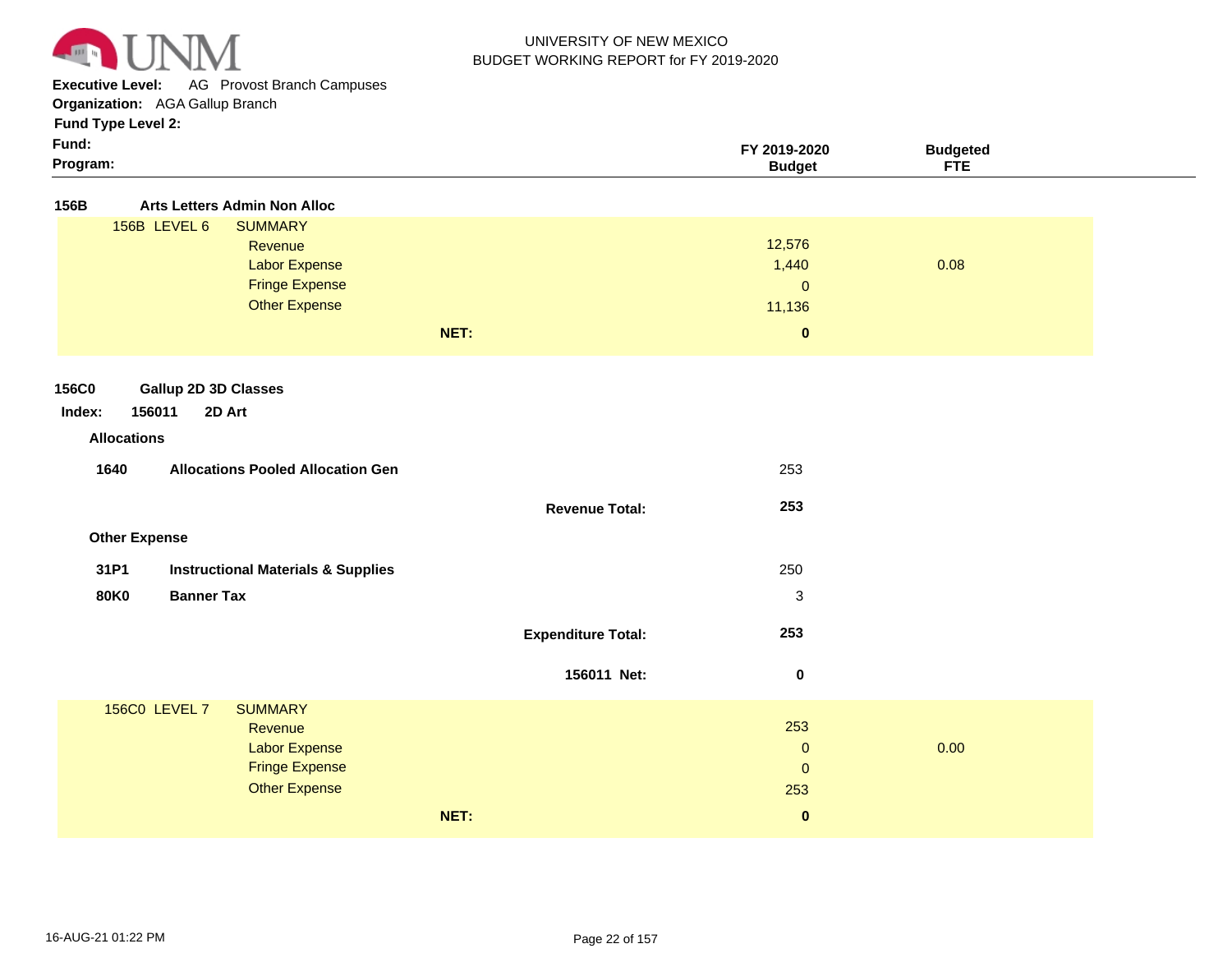

**Executive Level:** AG Provost Branch Campuses **Organization:**  AGA Gallup Branch

| Fund:<br>Program:                                                                                                   |                           | FY 2019-2020<br><b>Budget</b>                      | <b>Budgeted</b><br><b>FTE</b> |
|---------------------------------------------------------------------------------------------------------------------|---------------------------|----------------------------------------------------|-------------------------------|
| 156C1<br><b>Gallup Fine Arts Admin</b><br><b>Fine Arts Admin</b><br>156010<br>Index:                                |                           |                                                    |                               |
| <b>Allocations</b><br>1640<br><b>Allocations Pooled Allocation Gen</b>                                              |                           | 116,698                                            |                               |
|                                                                                                                     | <b>Revenue Total:</b>     | 116,698                                            |                               |
| <b>Labor Expense</b><br><b>Faculty Salary Detail Gen</b><br>2000                                                    |                           | 116,698                                            | 2.00                          |
|                                                                                                                     | <b>Expenditure Total:</b> | 116,698                                            |                               |
|                                                                                                                     | 156010 Net:               | $\pmb{0}$                                          |                               |
| 156C1 LEVEL 7<br><b>SUMMARY</b><br>Revenue<br><b>Labor Expense</b><br><b>Fringe Expense</b><br><b>Other Expense</b> |                           | 116,698<br>116,698<br>$\mathbf{0}$<br>$\mathbf{0}$ | 2.00                          |
|                                                                                                                     | NET:                      | $\pmb{0}$                                          |                               |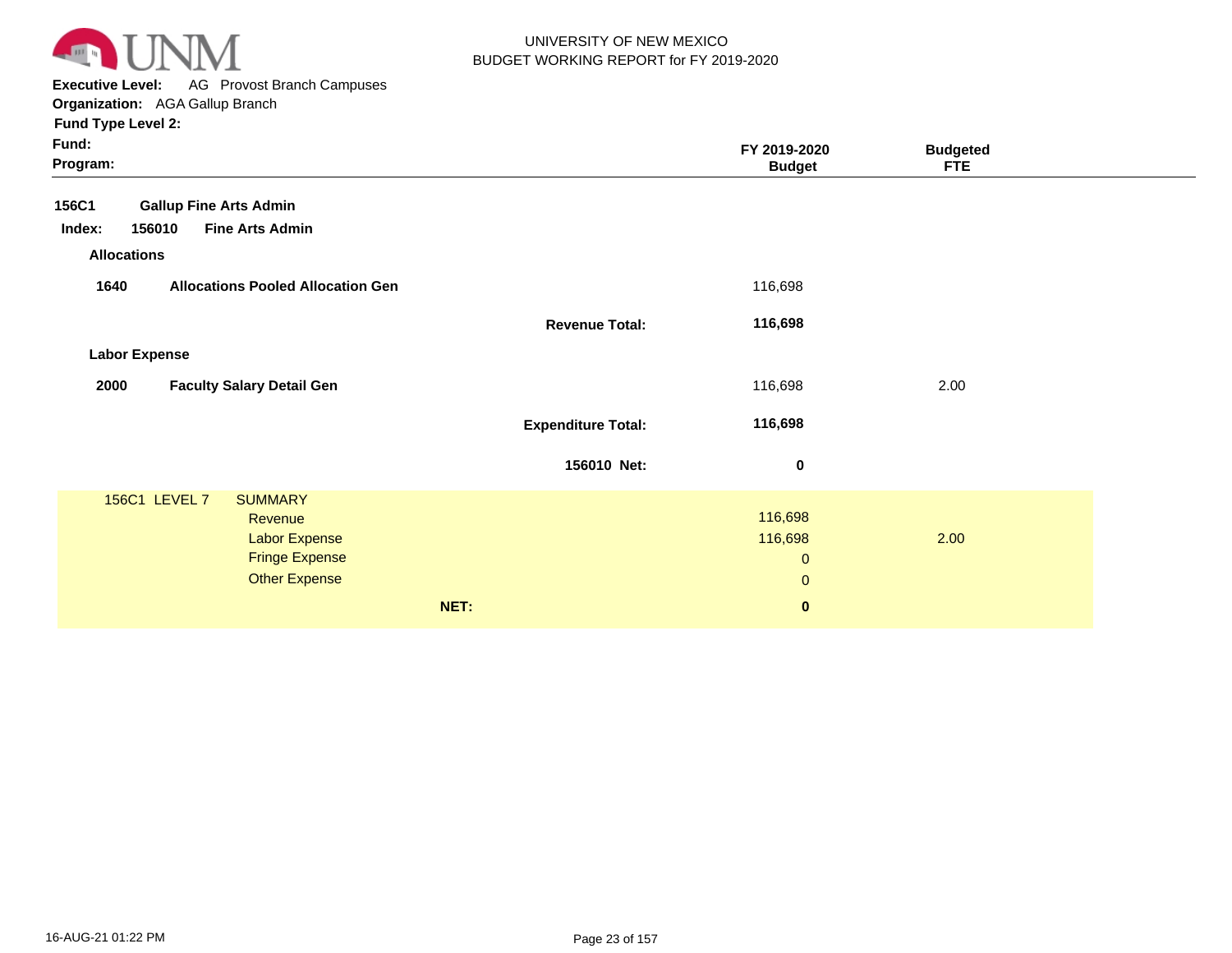

**Executive Level:** AG Provost Branch Campuses

| Fund:<br>Program:                                                                           |                           | FY 2019-2020<br><b>Budget</b>  | <b>Budgeted</b><br><b>FTE</b> |  |
|---------------------------------------------------------------------------------------------|---------------------------|--------------------------------|-------------------------------|--|
| 156C3<br><b>Gallup Ceramics Classes</b><br>Index:<br>156017<br><b>Ceramics</b>              |                           |                                |                               |  |
| <b>Allocations</b>                                                                          |                           |                                |                               |  |
| 1640<br><b>Allocations Pooled Allocation Gen</b>                                            |                           | 4,480                          |                               |  |
|                                                                                             | <b>Revenue Total:</b>     | 4,480                          |                               |  |
| <b>Labor Expense</b>                                                                        |                           |                                |                               |  |
| <b>20NO</b><br><b>State Workstudy Gen</b>                                                   |                           | 1,440                          | 0.08                          |  |
| <b>Other Expense</b>                                                                        |                           |                                |                               |  |
| 31P1<br><b>Instructional Materials &amp; Supplies</b>                                       |                           | 3,010                          |                               |  |
| <b>80K0</b><br><b>Banner Tax</b>                                                            |                           | 30                             |                               |  |
|                                                                                             | <b>Expenditure Total:</b> | 4,480                          |                               |  |
|                                                                                             | 156017 Net:               | $\pmb{0}$                      |                               |  |
| 156C3 LEVEL 7<br><b>SUMMARY</b><br>Revenue<br><b>Labor Expense</b><br><b>Fringe Expense</b> |                           | 4,480<br>1,440<br>$\mathbf{0}$ | 0.08                          |  |
| <b>Other Expense</b>                                                                        | NET:                      | 3,040<br>$\pmb{0}$             |                               |  |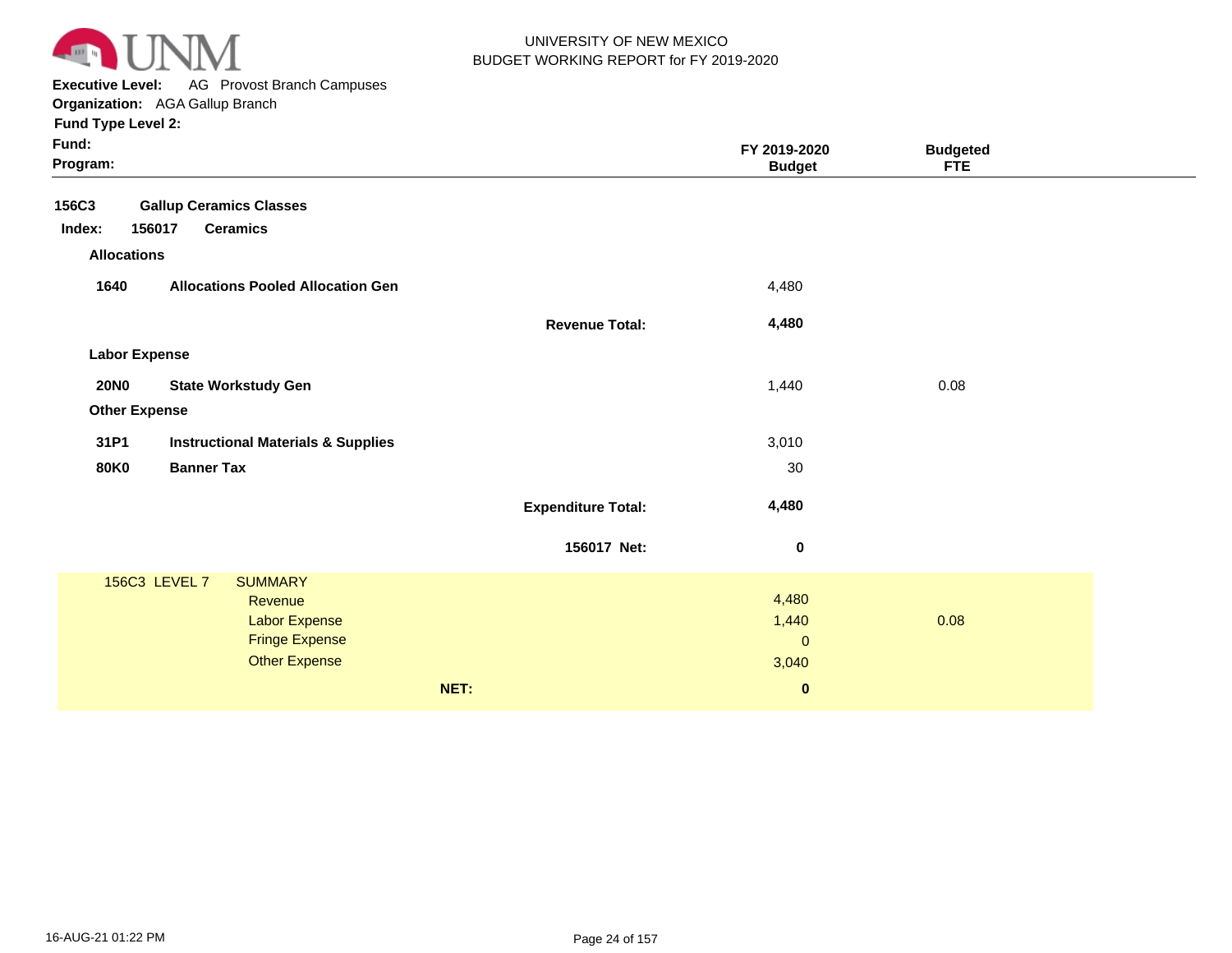

**Executive Level:** AG Provost Branch Campuses **Organization:**  AGA Gallup Branch

| Fund:<br>Program:    |                                               |                           | FY 2019-2020<br><b>Budget</b> | <b>Budgeted</b><br><b>FTE</b> |  |
|----------------------|-----------------------------------------------|---------------------------|-------------------------------|-------------------------------|--|
| <b>156C4</b>         | <b>Gallup Jewelry Making Classes</b>          |                           |                               |                               |  |
| Index:<br>156012     | <b>Jewelry Making</b>                         |                           |                               |                               |  |
| <b>Allocations</b>   |                                               |                           |                               |                               |  |
| 1640                 | <b>Allocations Pooled Allocation Gen</b>      |                           | 1,010                         |                               |  |
|                      |                                               | <b>Revenue Total:</b>     | 1,010                         |                               |  |
| <b>Other Expense</b> |                                               |                           |                               |                               |  |
| 31P1                 | <b>Instructional Materials &amp; Supplies</b> |                           | 1,000                         |                               |  |
| <b>80K0</b>          | <b>Banner Tax</b>                             |                           | 10                            |                               |  |
|                      |                                               | <b>Expenditure Total:</b> | 1,010                         |                               |  |
|                      |                                               | 156012 Net:               | 0                             |                               |  |
| 156C4 LEVEL 7        | <b>SUMMARY</b>                                |                           |                               |                               |  |
|                      | Revenue                                       |                           | 1,010                         |                               |  |
|                      | <b>Labor Expense</b>                          |                           | $\mathbf 0$                   | 0.00                          |  |
|                      | <b>Fringe Expense</b>                         |                           | $\mathbf{0}$                  |                               |  |
|                      | <b>Other Expense</b>                          |                           | 1,010                         |                               |  |
|                      |                                               | NET:                      | $\bf{0}$                      |                               |  |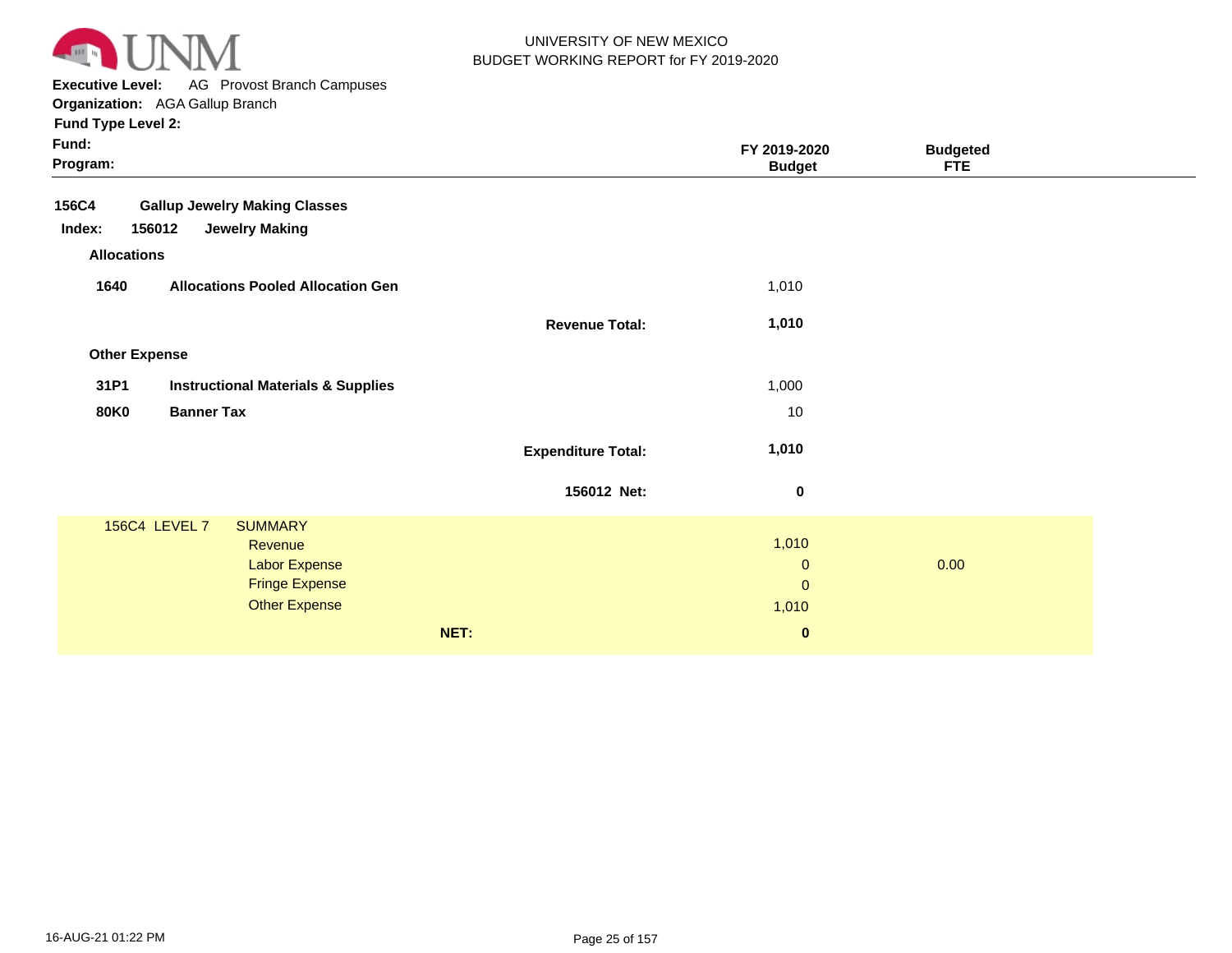

**Executive Level:** AG Provost Branch Campuses

**Organization:**  AGA Gallup Branch

| Program:                                              | <b>Budget</b> | <b>FTE</b> |
|-------------------------------------------------------|---------------|------------|
| <b>Gallup Painting and Drawing</b><br>156C5           |               |            |
| <b>Painting and Drawing</b><br>Index:<br>156009       |               |            |
| <b>Allocations</b>                                    |               |            |
| 1640<br><b>Allocations Pooled Allocation Gen</b>      | 4,023         |            |
| <b>Revenue Total:</b>                                 | 4,023         |            |
| <b>Other Expense</b>                                  |               |            |
| 31P1<br><b>Instructional Materials &amp; Supplies</b> | 3,983         |            |
| <b>Banner Tax</b><br><b>80K0</b>                      | 40            |            |
| <b>Expenditure Total:</b>                             | 4,023         |            |
| 156009 Net:                                           | 0             |            |
| 156C5 LEVEL 7<br><b>SUMMARY</b>                       |               |            |
| Revenue                                               | 4,023         |            |
| Labor Expense                                         | $\mathbf{0}$  | 0.00       |
| <b>Fringe Expense</b>                                 | $\mathbf{0}$  |            |
| <b>Other Expense</b>                                  | 4,023         |            |
| NET:                                                  | $\bf{0}$      |            |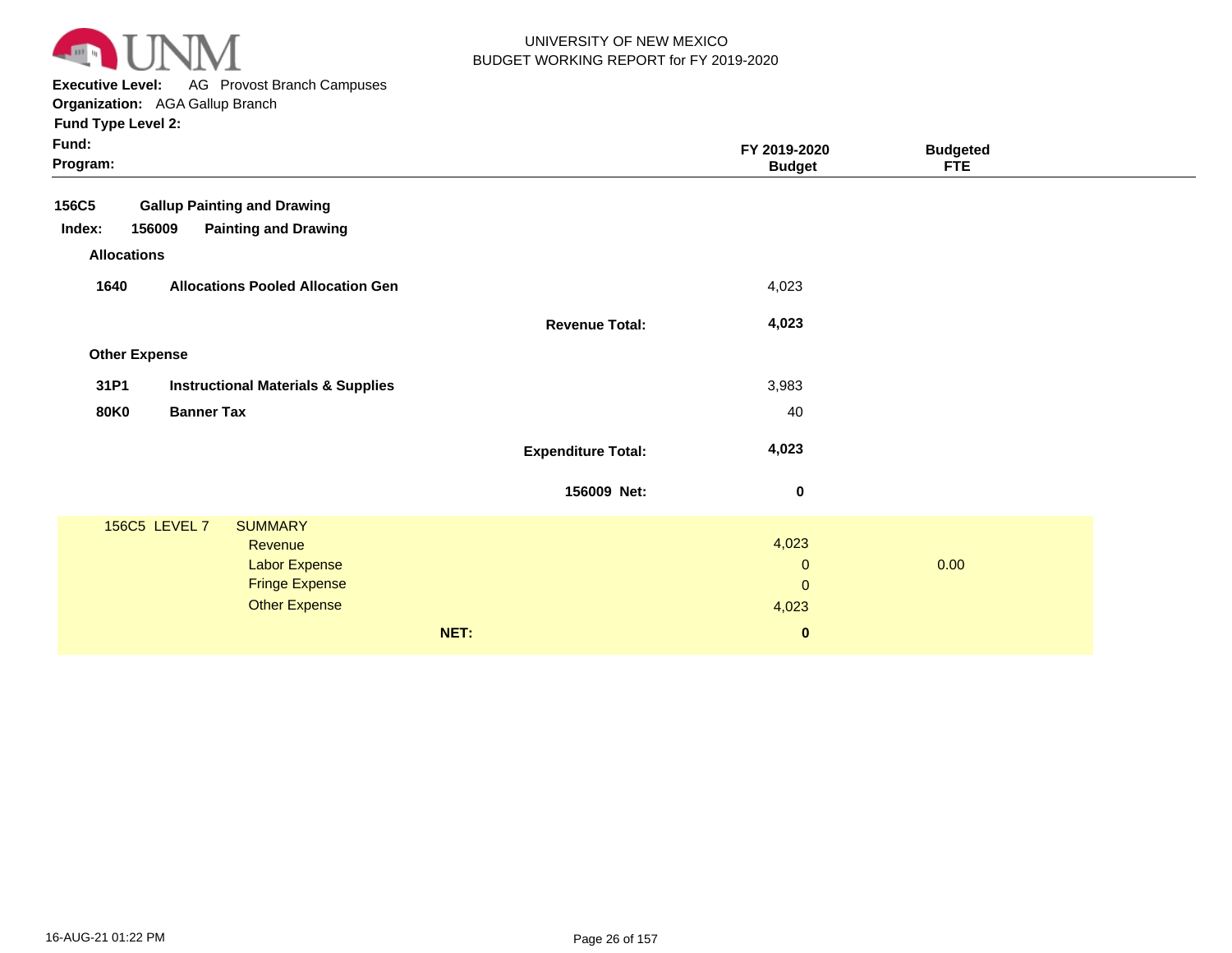

**Executive Level:** AG Provost Branch Campuses

| Fund:<br>Program:    |                                               |                           | FY 2019-2020<br><b>Budget</b> | <b>Budgeted</b><br><b>FTE</b> |  |
|----------------------|-----------------------------------------------|---------------------------|-------------------------------|-------------------------------|--|
| <b>156C6</b>         | <b>Gallup Photography Classes</b>             |                           |                               |                               |  |
| Index:<br>156018     | Photography                                   |                           |                               |                               |  |
| <b>Allocations</b>   |                                               |                           |                               |                               |  |
| 1640                 | <b>Allocations Pooled Allocation Gen</b>      |                           | 2,255                         |                               |  |
|                      |                                               | <b>Revenue Total:</b>     | 2,255                         |                               |  |
| <b>Other Expense</b> |                                               |                           |                               |                               |  |
| 31P1                 | <b>Instructional Materials &amp; Supplies</b> |                           | 1,733                         |                               |  |
| <b>75Z0</b>          | <b>Other Repairs Maintenance Gen</b>          |                           | 500                           |                               |  |
| <b>80K0</b>          | <b>Banner Tax</b>                             |                           | 22                            |                               |  |
|                      |                                               | <b>Expenditure Total:</b> | 2,255                         |                               |  |
|                      |                                               | 156018 Net:               | $\boldsymbol{0}$              |                               |  |
| 156C6 LEVEL 7        | <b>SUMMARY</b>                                |                           |                               |                               |  |
|                      | Revenue                                       |                           | 2,255                         |                               |  |
|                      | <b>Labor Expense</b>                          |                           | $\boldsymbol{0}$              | 0.00                          |  |
|                      | <b>Fringe Expense</b><br><b>Other Expense</b> |                           | $\pmb{0}$                     |                               |  |
|                      |                                               |                           | 2,255                         |                               |  |
|                      |                                               | NET:                      | $\pmb{0}$                     |                               |  |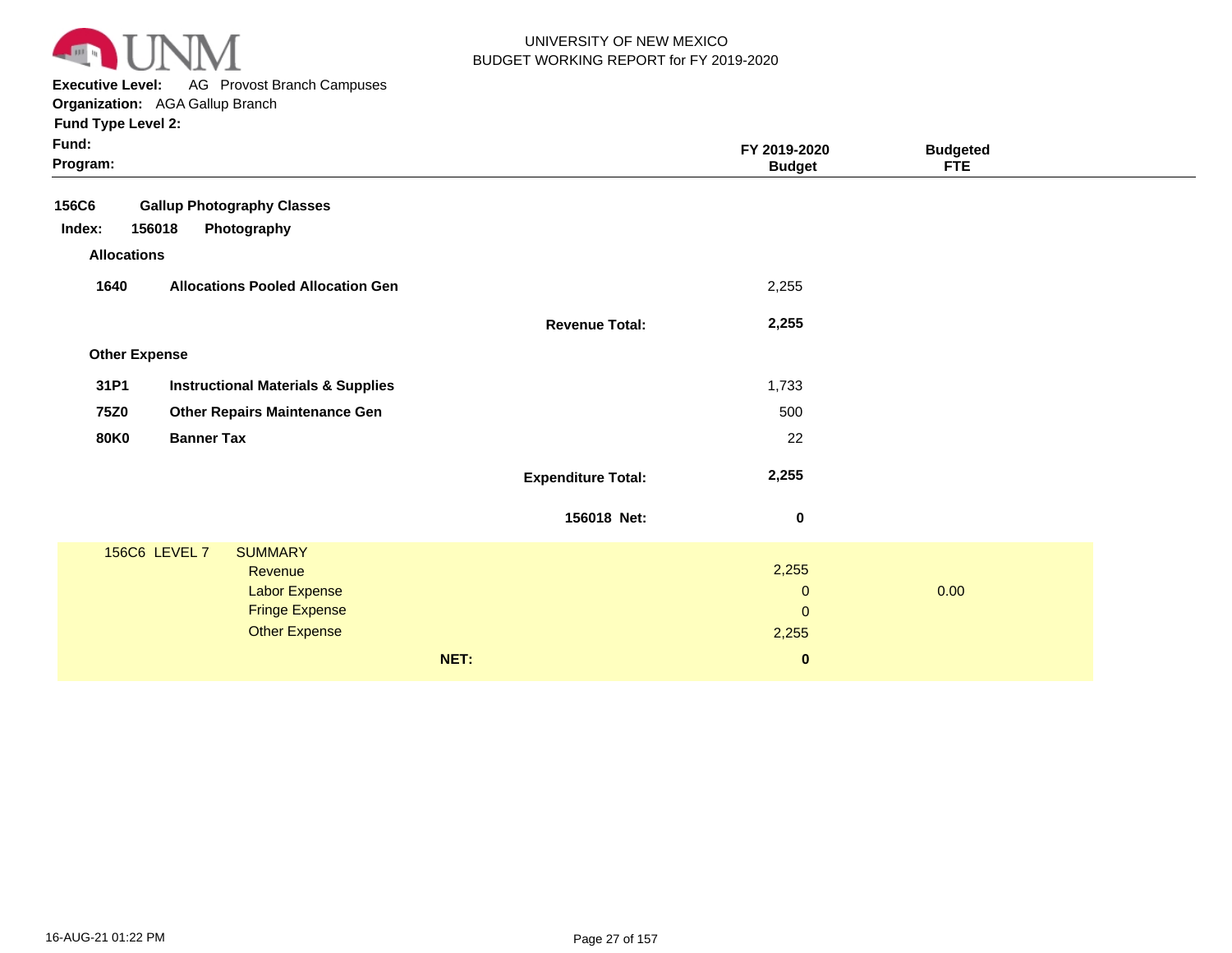

**Executive Level:** AG Provost Branch Campuses **Organization:**  AGA Gallup Branch

| Fund:<br>Program:    |                                               |                           | FY 2019-2020<br><b>Budget</b> | <b>Budgeted</b><br><b>FTE</b> |  |
|----------------------|-----------------------------------------------|---------------------------|-------------------------------|-------------------------------|--|
| <b>156C8</b>         | <b>Gallup Sculpture Classes</b>               |                           |                               |                               |  |
| Index:<br>156013     | <b>Sculpture</b>                              |                           |                               |                               |  |
| <b>Allocations</b>   |                                               |                           |                               |                               |  |
| 1640                 | <b>Allocations Pooled Allocation Gen</b>      |                           | 550                           |                               |  |
|                      |                                               | <b>Revenue Total:</b>     | 550                           |                               |  |
| <b>Other Expense</b> |                                               |                           |                               |                               |  |
| 31P1                 | <b>Instructional Materials &amp; Supplies</b> |                           | 545                           |                               |  |
| <b>80K0</b>          | <b>Banner Tax</b>                             |                           | 5                             |                               |  |
|                      |                                               | <b>Expenditure Total:</b> | 550                           |                               |  |
|                      |                                               | 156013 Net:               | 0                             |                               |  |
|                      | 156C8 LEVEL 7<br><b>SUMMARY</b>               |                           |                               |                               |  |
|                      | Revenue                                       |                           | 550                           |                               |  |
|                      | <b>Labor Expense</b>                          |                           | $\mathbf{0}$                  | 0.00                          |  |
|                      | <b>Fringe Expense</b>                         |                           | $\mathbf{0}$                  |                               |  |
|                      | <b>Other Expense</b>                          |                           | 550                           |                               |  |
|                      |                                               | NET:                      | $\bf{0}$                      |                               |  |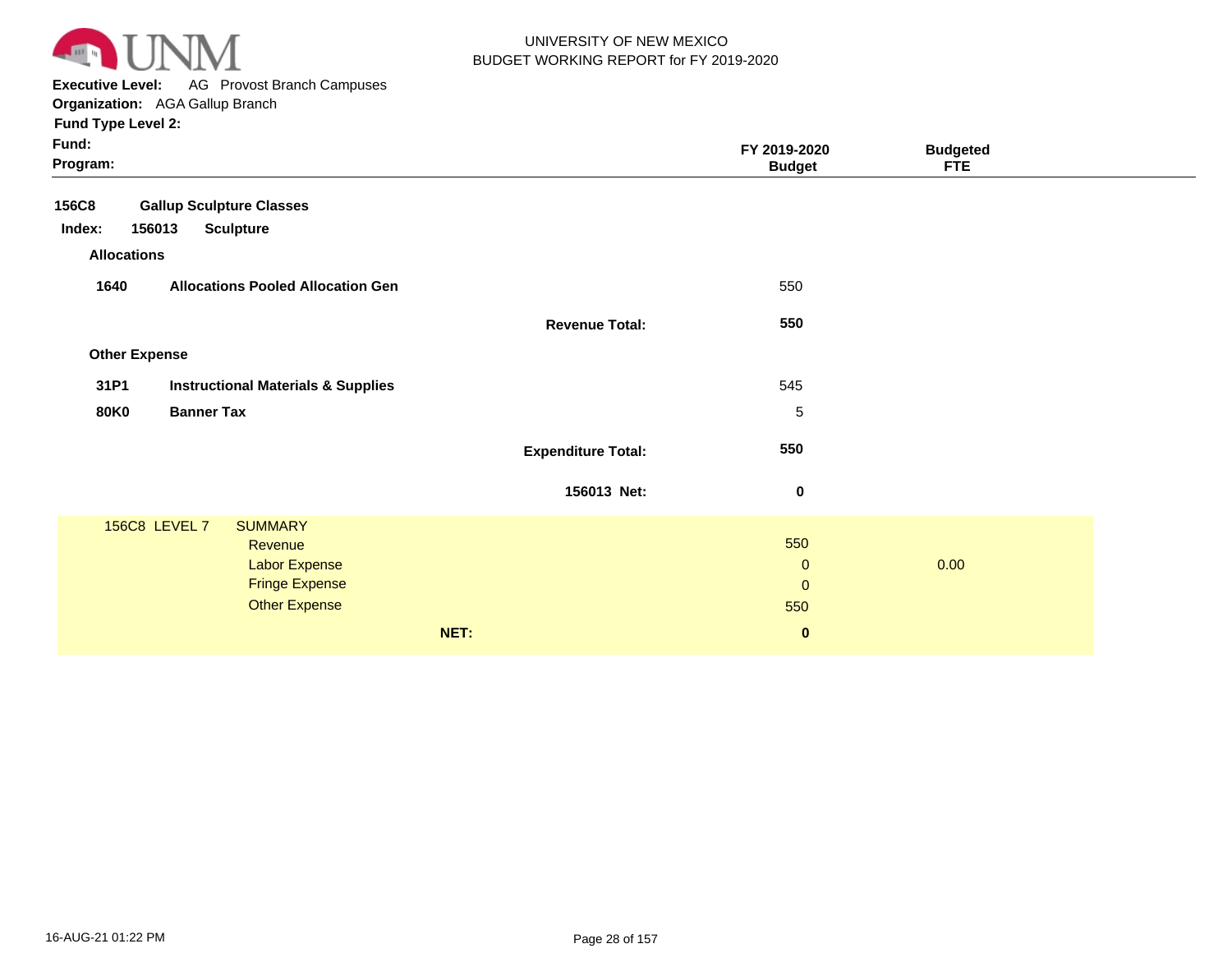

**Executive Level:** AG Provost Branch Campuses

| Fund:<br>Program:    |                                               |                           | FY 2019-2020<br><b>Budget</b> | <b>Budgeted</b><br><b>FTE</b> |  |
|----------------------|-----------------------------------------------|---------------------------|-------------------------------|-------------------------------|--|
| 156C9                | <b>Gallup Navajo Weaving Unit</b>             |                           |                               |                               |  |
| Index:<br>156014     | <b>Nav Weaving Unit</b>                       |                           |                               |                               |  |
| <b>Allocations</b>   |                                               |                           |                               |                               |  |
| 1640                 | <b>Allocations Pooled Allocation Gen</b>      |                           | 315                           |                               |  |
|                      |                                               | <b>Revenue Total:</b>     | 315                           |                               |  |
| <b>Other Expense</b> |                                               |                           |                               |                               |  |
| 31P1                 | <b>Instructional Materials &amp; Supplies</b> |                           | 312                           |                               |  |
| <b>80K0</b>          | <b>Banner Tax</b>                             |                           | $\sqrt{3}$                    |                               |  |
|                      |                                               | <b>Expenditure Total:</b> | 315                           |                               |  |
|                      |                                               | 156014 Net:               | $\bf{0}$                      |                               |  |
| 156C9 LEVEL 7        | <b>SUMMARY</b>                                |                           |                               |                               |  |
|                      | Revenue                                       |                           | 315                           |                               |  |
|                      | <b>Labor Expense</b>                          |                           | $\mathbf{0}$                  | 0.00                          |  |
|                      | <b>Fringe Expense</b>                         |                           | $\mathbf{0}$                  |                               |  |
|                      | <b>Other Expense</b>                          |                           | 315                           |                               |  |
|                      |                                               | NET:                      | $\mathbf 0$                   |                               |  |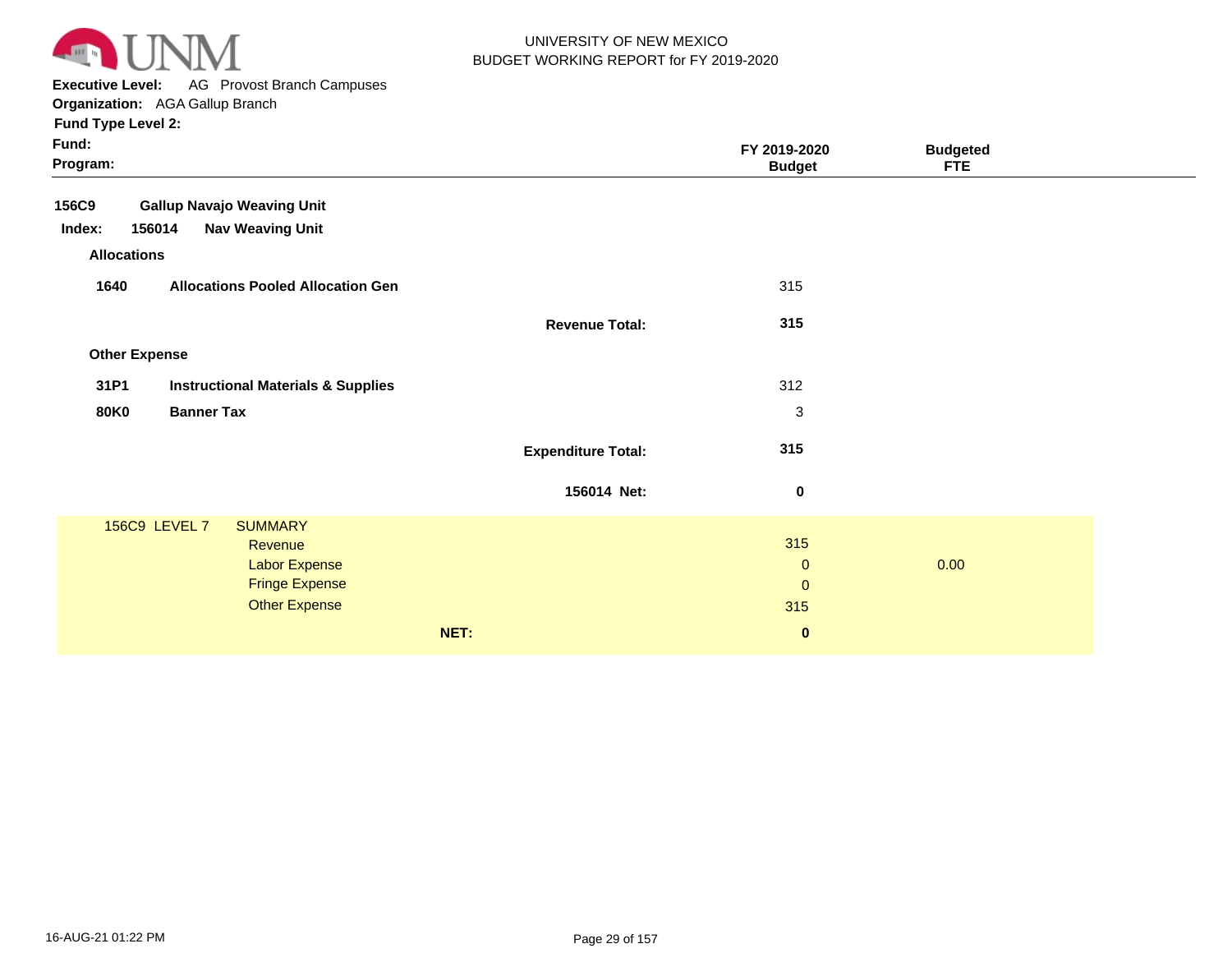

**Executive Level:** AG Provost Branch Campuses

| Fund:<br>Program:    |                                          |                           | FY 2019-2020<br><b>Budget</b> | <b>Budgeted</b><br><b>FTE</b> |
|----------------------|------------------------------------------|---------------------------|-------------------------------|-------------------------------|
| 156D                 | <b>Gallup Communication Journalism</b>   |                           |                               |                               |
| 156008<br>Index:     | <b>Comm and Journalism</b>               |                           |                               |                               |
| <b>Allocations</b>   |                                          |                           |                               |                               |
| 1640                 | <b>Allocations Pooled Allocation Gen</b> |                           | 64,600                        |                               |
|                      |                                          | <b>Revenue Total:</b>     | 64,600                        |                               |
| <b>Labor Expense</b> |                                          |                           |                               |                               |
| 2000                 | <b>Faculty Salary Detail Gen</b>         |                           | 64,600                        | 1.00                          |
|                      |                                          | <b>Expenditure Total:</b> | 64,600                        |                               |
|                      |                                          | 156008 Net:               | 0                             |                               |
| 156D LEVEL 6         | <b>SUMMARY</b><br>Revenue                |                           | 64,600                        |                               |
|                      | <b>Labor Expense</b>                     |                           | 64,600                        | 1.00                          |
|                      | <b>Fringe Expense</b>                    |                           | $\boldsymbol{0}$              |                               |
|                      | <b>Other Expense</b>                     |                           | $\pmb{0}$                     |                               |
|                      | NET:                                     |                           | $\mathbf 0$                   |                               |
|                      |                                          |                           |                               |                               |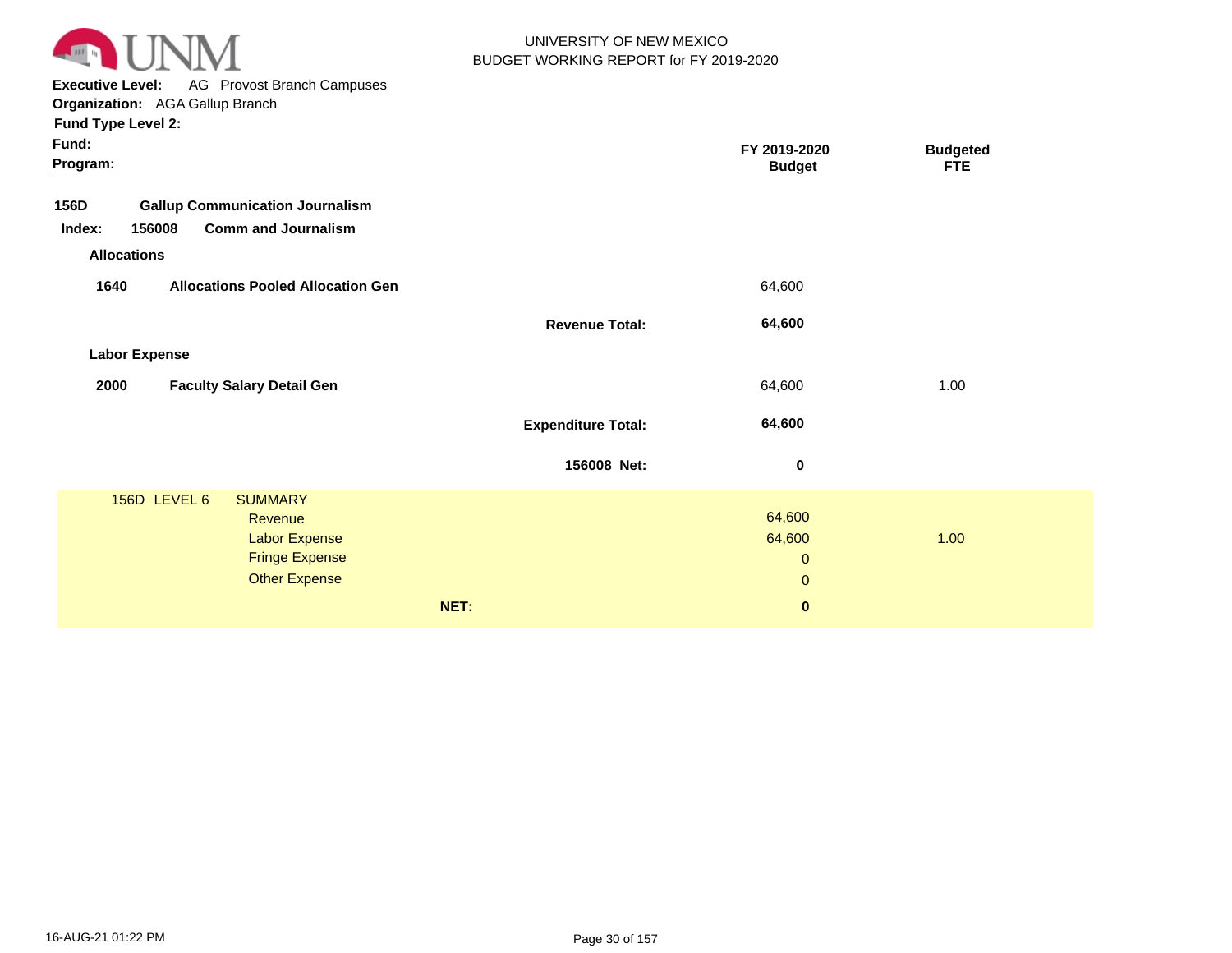

**Executive Level:** AG Provost Branch Campuses **Organization:**  AGA Gallup Branch

| Fund:<br>Program:                                                 |                           | FY 2019-2020<br><b>Budget</b> | <b>Budgeted</b><br><b>FTE</b> |  |
|-------------------------------------------------------------------|---------------------------|-------------------------------|-------------------------------|--|
| 156E<br><b>Gallup English Developmental Engl</b>                  |                           |                               |                               |  |
| 156006<br><b>English</b><br>Index:                                |                           |                               |                               |  |
| <b>Allocations</b>                                                |                           |                               |                               |  |
| <b>Allocations Pooled Allocation Gen</b><br>1640                  |                           | 313,122                       |                               |  |
|                                                                   | <b>Revenue Total:</b>     | 313,122                       |                               |  |
| <b>Labor Expense</b>                                              |                           |                               |                               |  |
| <b>Faculty Salary Detail Gen</b><br>2000                          |                           | 313,122                       | 4.89                          |  |
|                                                                   | <b>Expenditure Total:</b> | 313,122                       |                               |  |
|                                                                   | 156006 Net:               | $\mathbf 0$                   |                               |  |
| 156E LEVEL 6<br><b>SUMMARY</b><br>Revenue<br><b>Labor Expense</b> |                           | 313,122<br>313,122            | 4.89                          |  |
| <b>Fringe Expense</b>                                             |                           | $\mathbf 0$                   |                               |  |
| <b>Other Expense</b>                                              |                           | $\mathbf{0}$                  |                               |  |
|                                                                   | NET:                      | $\mathbf 0$                   |                               |  |
|                                                                   |                           |                               |                               |  |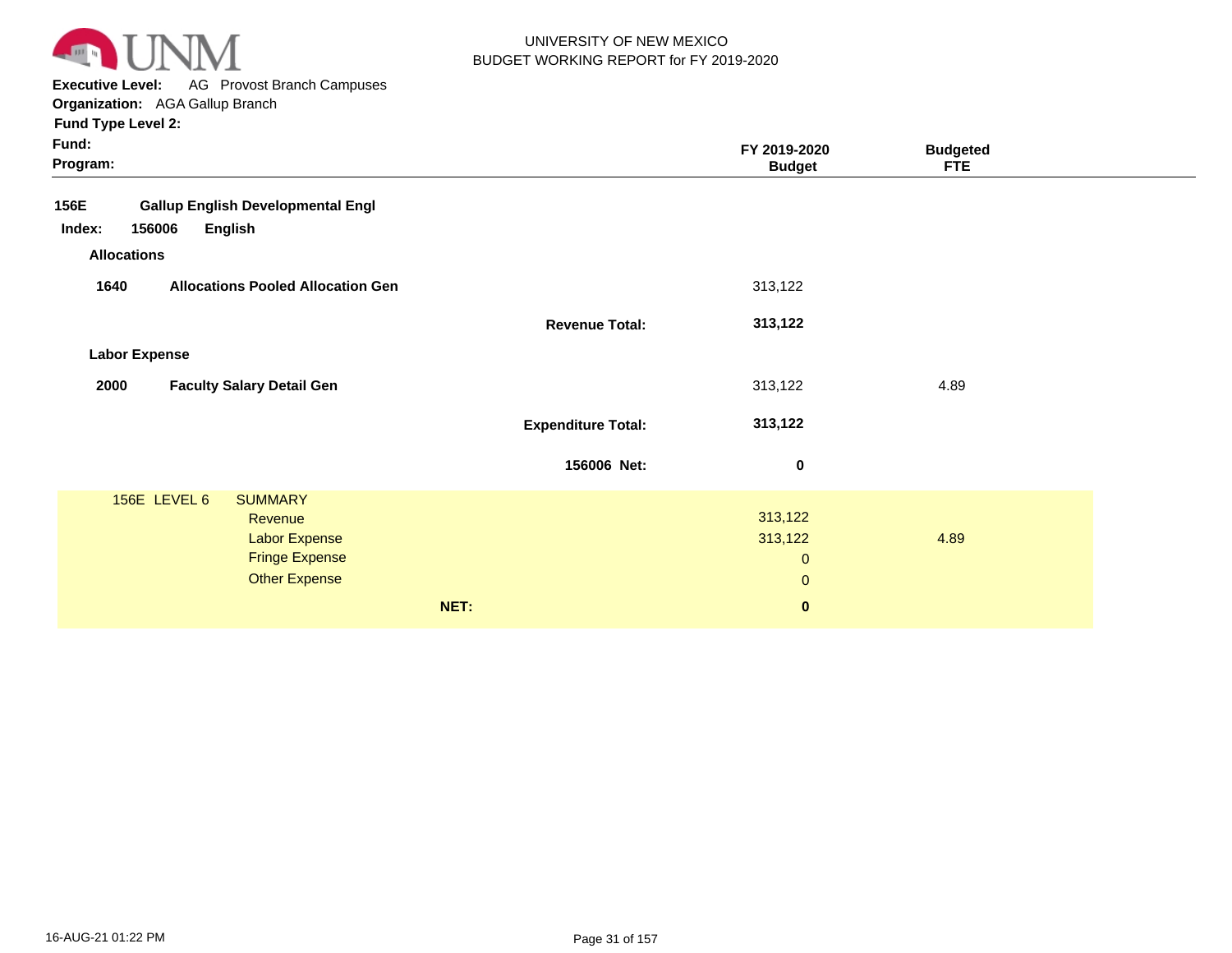

**Executive Level:** AG Provost Branch Campuses

**Organization:**  AGA Gallup Branch

| Fund:<br>Program:    |                                               |                           | FY 2019-2020<br><b>Budget</b> | <b>Budgeted</b><br><b>FTE</b> |  |
|----------------------|-----------------------------------------------|---------------------------|-------------------------------|-------------------------------|--|
| <b>157C</b>          | <b>Gallup Criminal Justice</b>                |                           |                               |                               |  |
| Index:               | <b>Criminal Justice</b><br>157015             |                           |                               |                               |  |
| <b>Allocations</b>   |                                               |                           |                               |                               |  |
| 1640                 | <b>Allocations Pooled Allocation Gen</b>      |                           | 44,740                        |                               |  |
|                      |                                               | <b>Revenue Total:</b>     | 44,740                        |                               |  |
| <b>Labor Expense</b> |                                               |                           |                               |                               |  |
| 2000                 | <b>Faculty Salary Detail Gen</b>              |                           | 43,730                        | 0.60                          |  |
| <b>Other Expense</b> |                                               |                           |                               |                               |  |
| 31P1                 | <b>Instructional Materials &amp; Supplies</b> |                           | 1,000                         |                               |  |
| <b>80K0</b>          | <b>Banner Tax</b>                             |                           | 10                            |                               |  |
|                      |                                               | <b>Expenditure Total:</b> | 44,740                        |                               |  |
|                      |                                               | 157015 Net:               | 0                             |                               |  |
|                      | 157C LEVEL 6<br><b>SUMMARY</b>                |                           |                               |                               |  |
|                      | <b>Revenue</b>                                |                           | 44,740                        |                               |  |
|                      | Labor Expense<br><b>Fringe Expense</b>        |                           | 43,730<br>$\mathbf{0}$        | 0.60                          |  |
|                      | <b>Other Expense</b>                          |                           | 1,010                         |                               |  |
|                      |                                               | NET:                      | $\pmb{0}$                     |                               |  |
|                      |                                               |                           |                               |                               |  |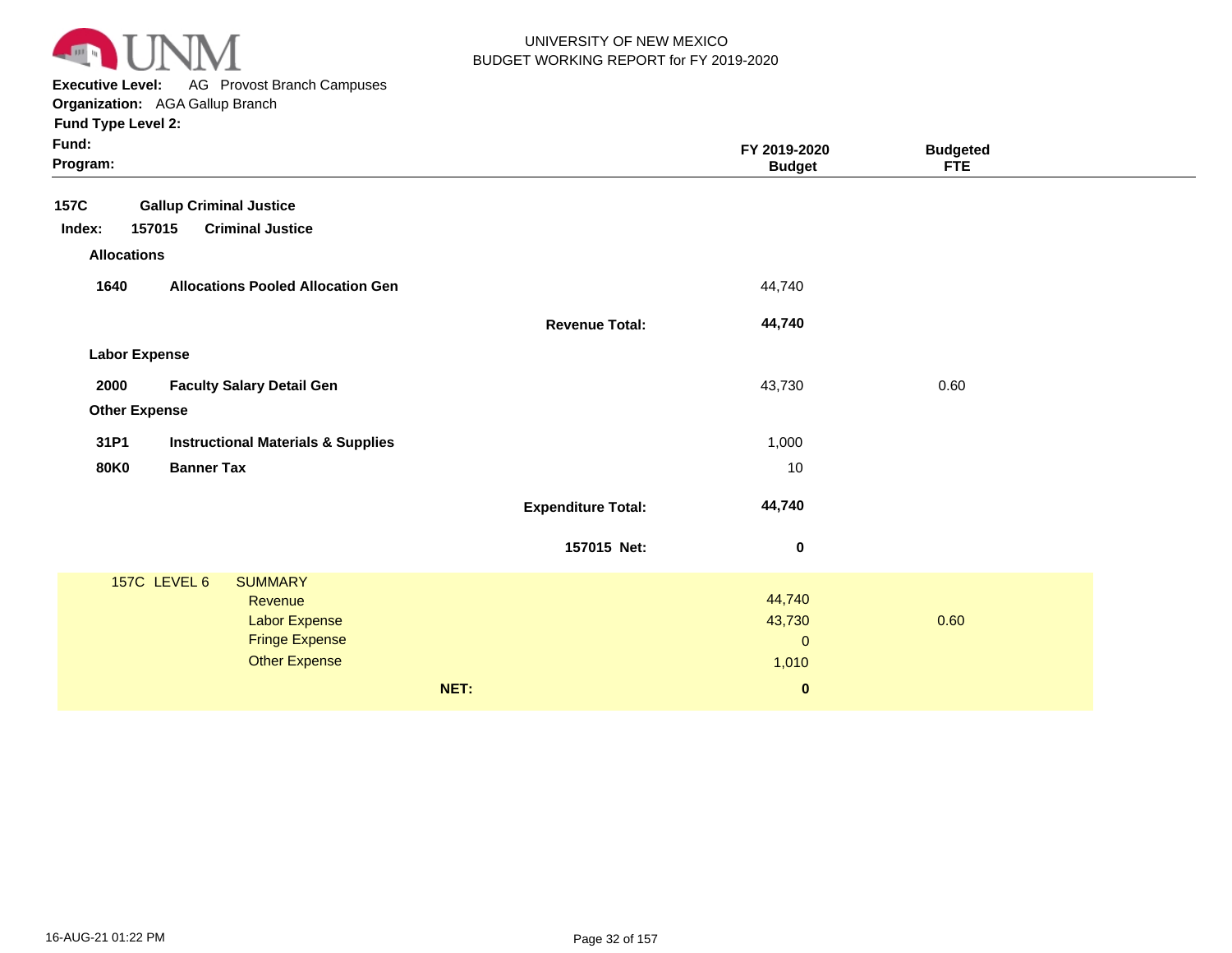

**Executive Level:** AG Provost Branch Campuses

| Fund:<br>Program:     |                                                       |                           | FY 2019-2020<br><b>Budget</b> | <b>Budgeted</b><br><b>FTE</b> |  |
|-----------------------|-------------------------------------------------------|---------------------------|-------------------------------|-------------------------------|--|
| <b>157D</b><br>Index: | <b>Gallup Education</b><br>157016<br><b>Education</b> |                           |                               |                               |  |
| <b>Allocations</b>    |                                                       |                           |                               |                               |  |
| 1640                  | <b>Allocations Pooled Allocation Gen</b>              |                           | 65,042                        |                               |  |
|                       |                                                       | <b>Revenue Total:</b>     | 65,042                        |                               |  |
| <b>Labor Expense</b>  |                                                       |                           |                               |                               |  |
| 2000                  | <b>Faculty Salary Detail Gen</b>                      |                           | 57,139                        | 1.00                          |  |
| <b>Other Expense</b>  |                                                       |                           |                               |                               |  |
| 3100                  | <b>Office Supplies General</b>                        |                           | 1,500                         |                               |  |
| 3131                  | <b>Video Tapes</b>                                    |                           | 500                           |                               |  |
| 31P0                  | <b>Training Materials Supplies Gen</b>                |                           | 750                           |                               |  |
| 31P1                  | <b>Instructional Materials &amp; Supplies</b>         |                           | 750                           |                               |  |
| 3800                  | In State Travel Gen                                   |                           | 500                           |                               |  |
| 3820                  | Out Of State Travel Gen                               |                           | 1,500                         |                               |  |
| 38A0                  | <b>Motor Pool Rental Gen</b>                          |                           | 250                           |                               |  |
| 6020                  | <b>Long Distance Gen</b>                              |                           | 100                           |                               |  |
| 6370                  | <b>Printing/Copying/Binding Gen</b>                   |                           | 475                           |                               |  |
| 63C0                  | <b>Copying Gen</b>                                    |                           | 1,500                         |                               |  |
| <b>80K0</b>           | <b>Banner Tax</b>                                     |                           | 78                            |                               |  |
|                       |                                                       | <b>Expenditure Total:</b> | 65,042                        |                               |  |
|                       |                                                       | 157016 Net:               | 0                             |                               |  |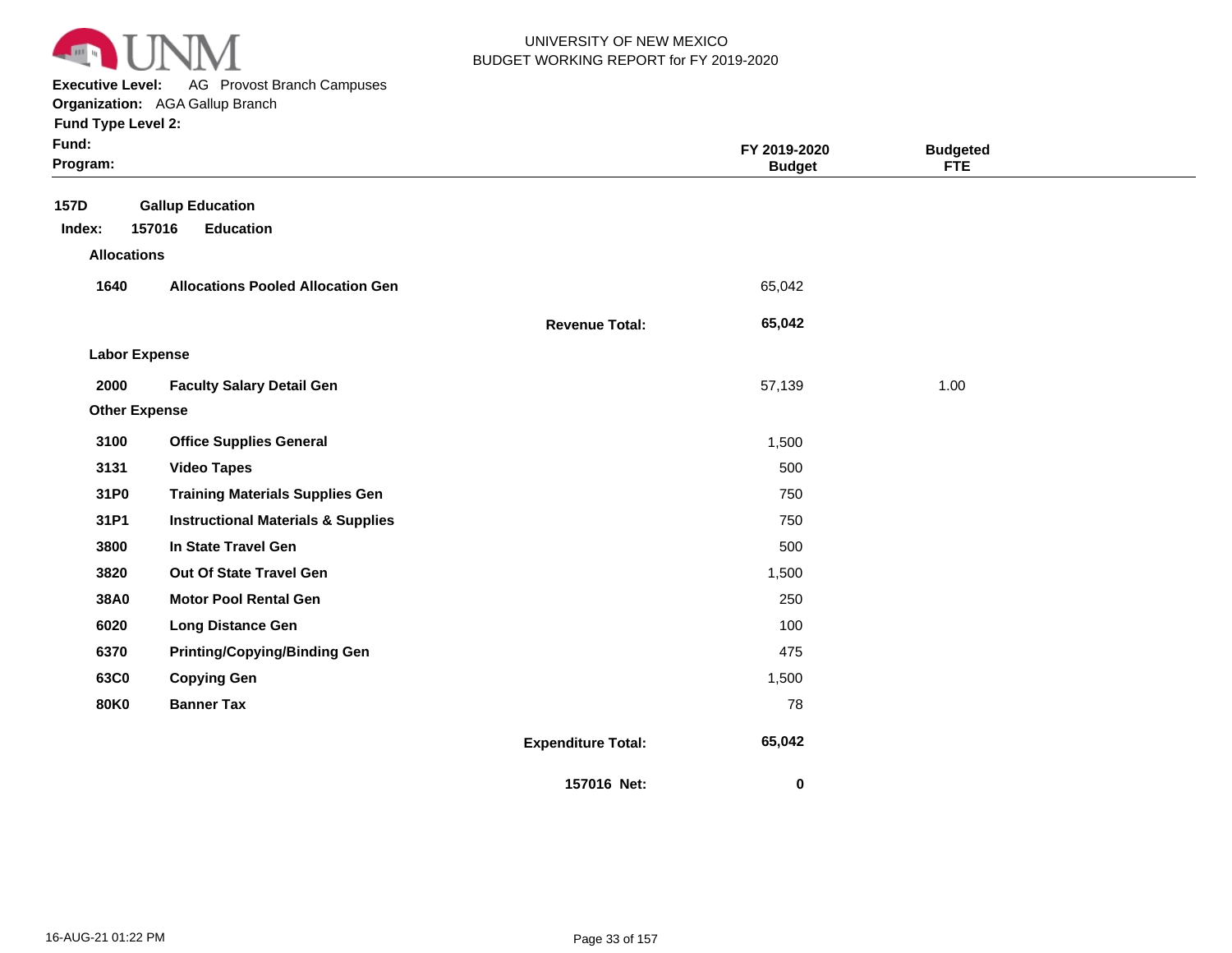

**Executive Level:** AG Provost Branch Campuses **Organization:**  AGA Gallup Branch

| Fund:<br>Program: |                          |                                                                                             |                           | FY 2019-2020<br><b>Budget</b>            | <b>Budgeted</b><br><b>FTE</b> |  |
|-------------------|--------------------------|---------------------------------------------------------------------------------------------|---------------------------|------------------------------------------|-------------------------------|--|
| <b>157D</b>       | <b>Gallup Education</b>  |                                                                                             |                           |                                          |                               |  |
| Index:            | 157028                   | <b>Gallup Intramural Basketball</b>                                                         |                           |                                          |                               |  |
|                   | <b>Operating Revenue</b> |                                                                                             |                           |                                          |                               |  |
| 07Z0              |                          | <b>Other Sales and Service Revenue</b>                                                      |                           | 2,000                                    |                               |  |
|                   |                          |                                                                                             | <b>Revenue Total:</b>     | 2,000                                    |                               |  |
|                   | <b>Other Expense</b>     |                                                                                             |                           |                                          |                               |  |
| 37Z0              |                          | <b>Other Supply Costs Gen</b>                                                               |                           | 2,000                                    |                               |  |
|                   |                          |                                                                                             | <b>Expenditure Total:</b> | 2,000                                    |                               |  |
|                   |                          |                                                                                             | 157028 Net:               | $\pmb{0}$                                |                               |  |
|                   | 157D LEVEL 6             | <b>SUMMARY</b><br>Revenue<br>Labor Expense<br><b>Fringe Expense</b><br><b>Other Expense</b> |                           | 67,042<br>57,139<br>$\mathbf 0$<br>9,903 | 1.00                          |  |
|                   |                          |                                                                                             | NET:                      | $\bf{0}$                                 |                               |  |
|                   |                          |                                                                                             |                           |                                          |                               |  |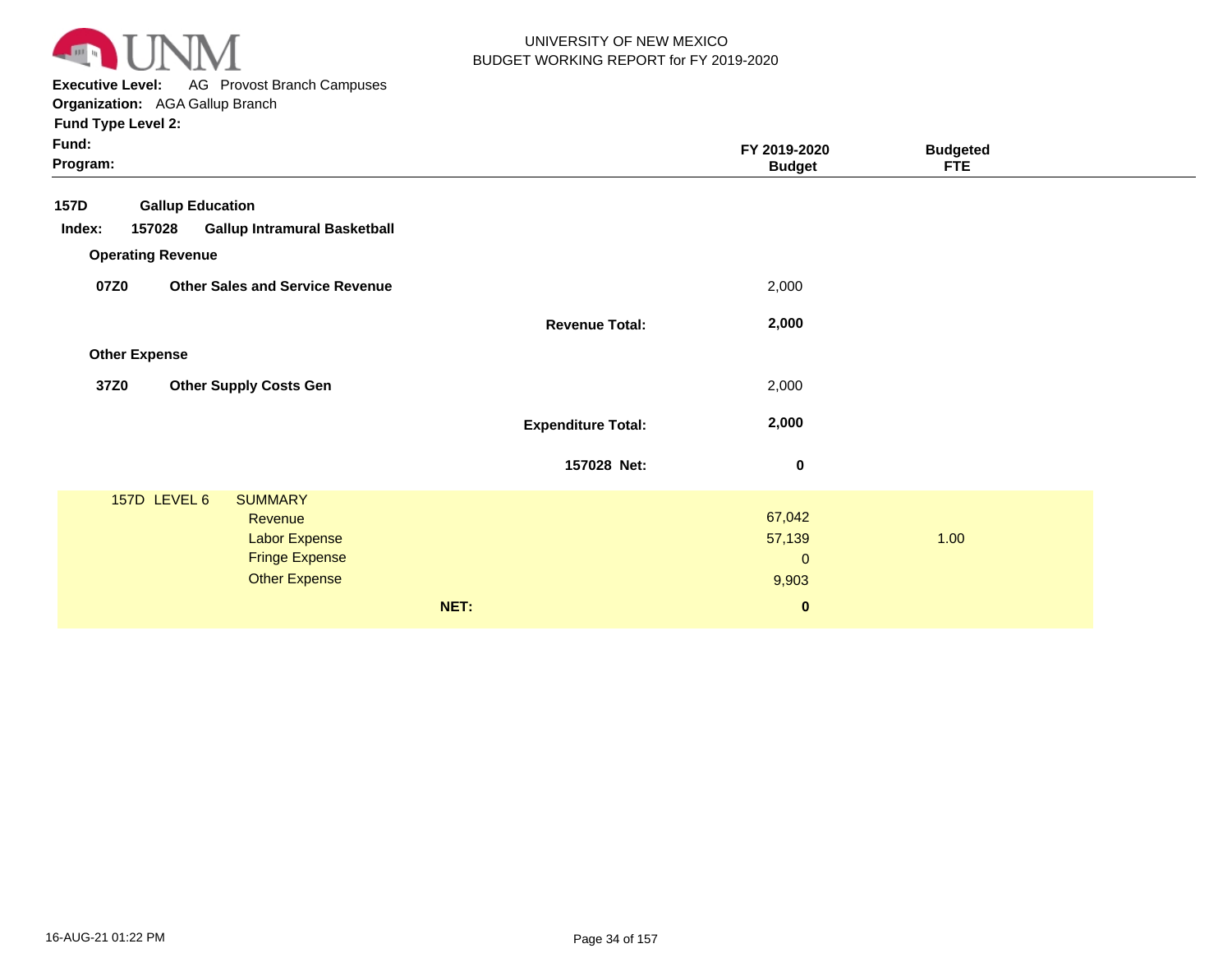

**Executive Level:** AG Provost Branch Campuses

**Organization:**  AGA Gallup Branch

| <b>Fund Type Level 2:</b> |  |
|---------------------------|--|
|---------------------------|--|

| Fund:<br>Program:    |                                                                                             |                           | FY 2019-2020<br><b>Budget</b> | <b>Budgeted</b><br><b>FTE</b> |  |
|----------------------|---------------------------------------------------------------------------------------------|---------------------------|-------------------------------|-------------------------------|--|
| 162A<br>Index:       | <b>Gallup Financial Aid General Admin</b><br>162001<br><b>Gallup Financial Aid Services</b> |                           |                               |                               |  |
| <b>Allocations</b>   |                                                                                             |                           |                               |                               |  |
| 1640                 | <b>Allocations Pooled Allocation Gen</b>                                                    |                           | 181,417                       |                               |  |
|                      |                                                                                             | <b>Revenue Total:</b>     | 181,417                       |                               |  |
| <b>Labor Expense</b> |                                                                                             |                           |                               |                               |  |
| 2010                 | <b>Advanced Practice Provider</b>                                                           |                           | 64,684                        | 1.00                          |  |
| 2060                 | <b>Support Staff Salary Detail Gen</b>                                                      |                           | 92,525                        | 2.00                          |  |
| <b>20J0</b>          | <b>Student Salaries Gen</b>                                                                 |                           | 1,000                         | 0.05                          |  |
| 20L0                 | <b>Federal Workstudy Gen</b>                                                                |                           | 4,397                         | 0.23                          |  |
| <b>20NO</b>          | <b>State Workstudy Gen</b>                                                                  |                           | 2,500                         | 0.13                          |  |
| <b>Other Expense</b> |                                                                                             |                           |                               |                               |  |
| 3100                 | <b>Office Supplies General</b>                                                              |                           | 4,000                         |                               |  |
| 3150                 | <b>Computer Supplies &lt;\$5,001</b>                                                        |                           | 1,500                         |                               |  |
| 3180                 | Non Capital Equipment <\$5,001                                                              |                           | 805                           |                               |  |
| 31B0                 | Food F&A Unallowable Gen                                                                    |                           | 500                           |                               |  |
| 31K0                 | <b>Postage Gen</b>                                                                          |                           | 2,500                         |                               |  |
| 3800                 | In State Travel Gen                                                                         |                           | 500                           |                               |  |
| 38A0                 | <b>Motor Pool Rental Gen</b>                                                                |                           | 700                           |                               |  |
| 6020                 | <b>Long Distance Gen</b>                                                                    |                           | 485                           |                               |  |
| 63C0                 | <b>Copying Gen</b>                                                                          |                           | 3,400                         |                               |  |
| 80E0                 | <b>Contingency Budget Gen</b>                                                               |                           | 1,777                         |                               |  |
| <b>80K0</b>          | <b>Banner Tax</b>                                                                           |                           | 144                           |                               |  |
|                      |                                                                                             | <b>Expenditure Total:</b> | 181,417                       |                               |  |
|                      |                                                                                             | 162001 Net:               | $\mathbf 0$                   |                               |  |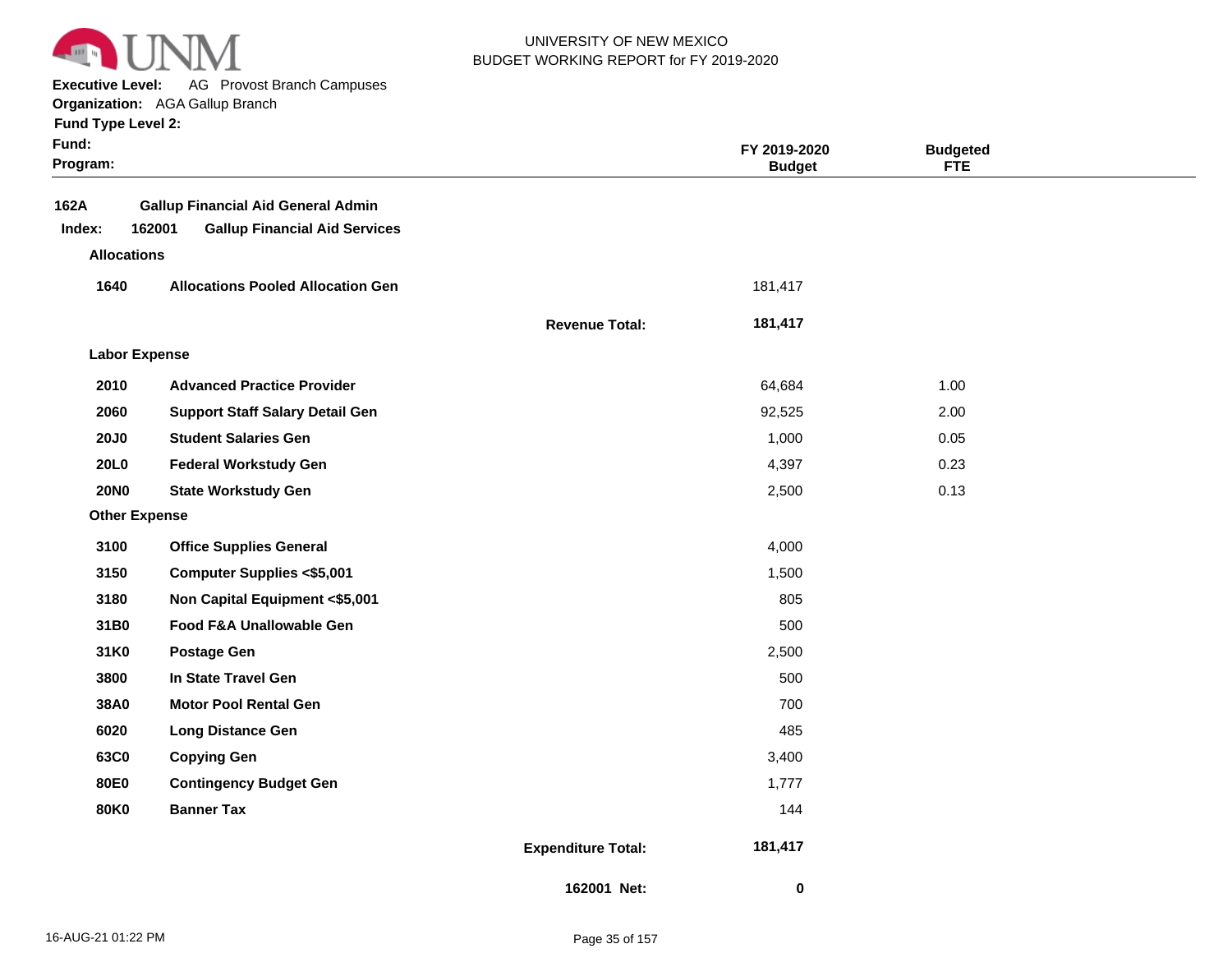

**Executive Level:** AG Provost Branch Campuses **Organization:**  AGA Gallup Branch

**Fund Type Level 2:**

| Fund:<br>Program:                 |                                                                                  | FY 2019-2020<br><b>Budget</b> | <b>Budgeted</b><br><b>FTE</b> |  |
|-----------------------------------|----------------------------------------------------------------------------------|-------------------------------|-------------------------------|--|
| 162A<br>162005<br>Index:          | <b>Gallup Financial Aid General Admin</b><br>191900-STUD AID GRAN -General Activ |                               |                               |  |
| <b>Transfers</b>                  |                                                                                  |                               |                               |  |
| <b>Trsfr From I G Gen</b><br>1120 |                                                                                  | 100,000                       |                               |  |
|                                   | <b>Revenue Total:</b>                                                            | 100,000                       |                               |  |
| <b>Other Expense</b>              |                                                                                  |                               |                               |  |
| 4020                              | <b>Student Awards Gen</b>                                                        | 100,000                       |                               |  |
|                                   | <b>Expenditure Total:</b>                                                        | 100,000                       |                               |  |
|                                   | 162005 Net:                                                                      | 0                             |                               |  |

**Account: 1120 164018-11L0: \$100K for scholarships**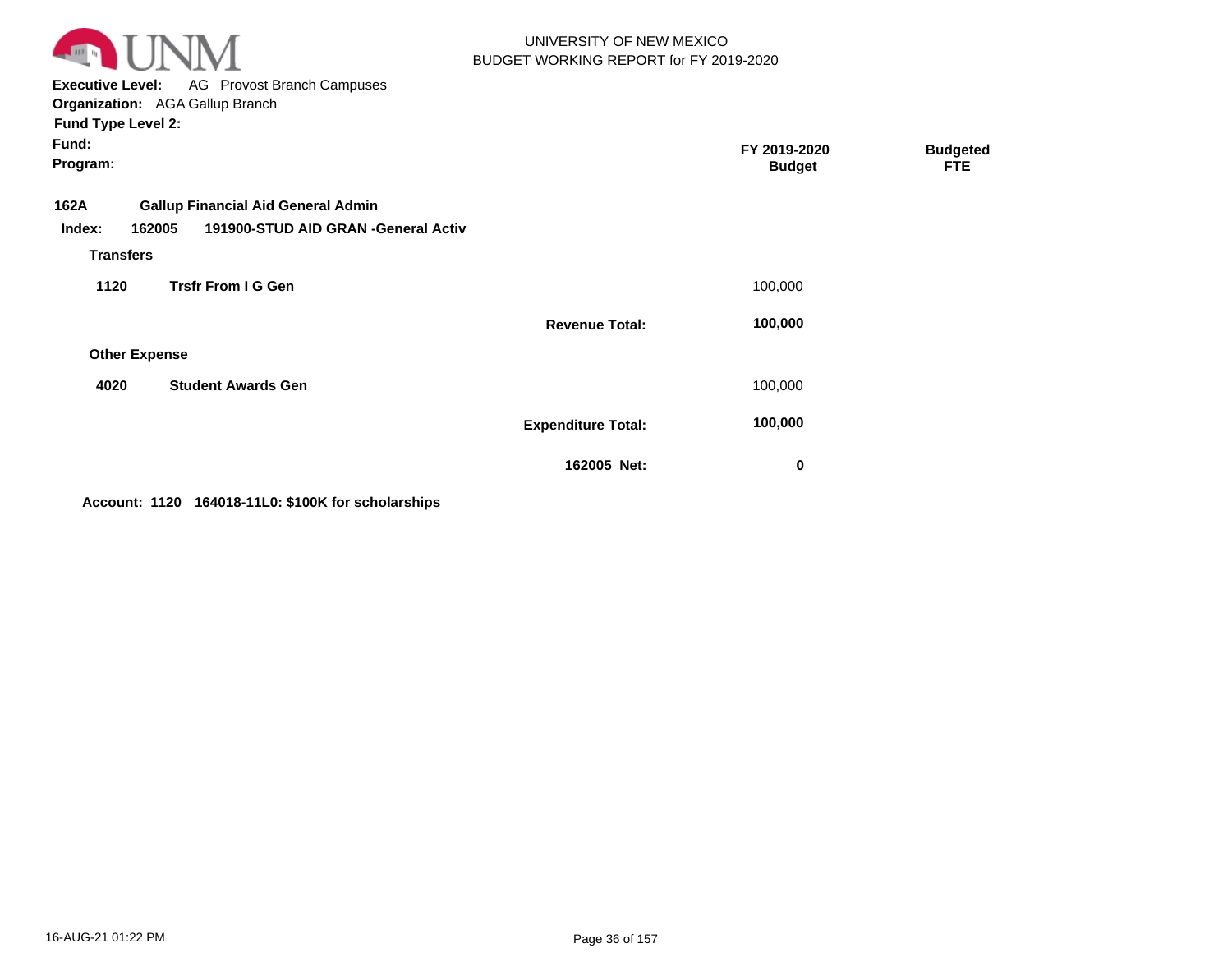

**Executive Level:** AG Provost Branch Campuses **Organization:**  AGA Gallup Branch

| Fund:<br>Program:    |                                                                                                                 |                           | FY 2019-2020<br><b>Budget</b> | <b>Budgeted</b><br><b>FTE</b> |  |
|----------------------|-----------------------------------------------------------------------------------------------------------------|---------------------------|-------------------------------|-------------------------------|--|
| 162A<br>Index:       | <b>Gallup Financial Aid General Admin</b><br>124050-0091MILLER ME-GEN<br>162016<br><b>Non Operating Revenue</b> |                           |                               |                               |  |
| 1000                 | <b>Gifts Gen</b>                                                                                                |                           | 1,150                         |                               |  |
|                      |                                                                                                                 | <b>Revenue Total:</b>     | 1,150                         |                               |  |
| <b>Other Expense</b> |                                                                                                                 |                           |                               |                               |  |
| 4000                 | <b>Student Tuition Fee Expense Gen</b>                                                                          |                           | 1,150                         |                               |  |
|                      |                                                                                                                 | <b>Expenditure Total:</b> | 1,150                         |                               |  |
|                      |                                                                                                                 | 162016 Net:               | $\bf{0}$                      |                               |  |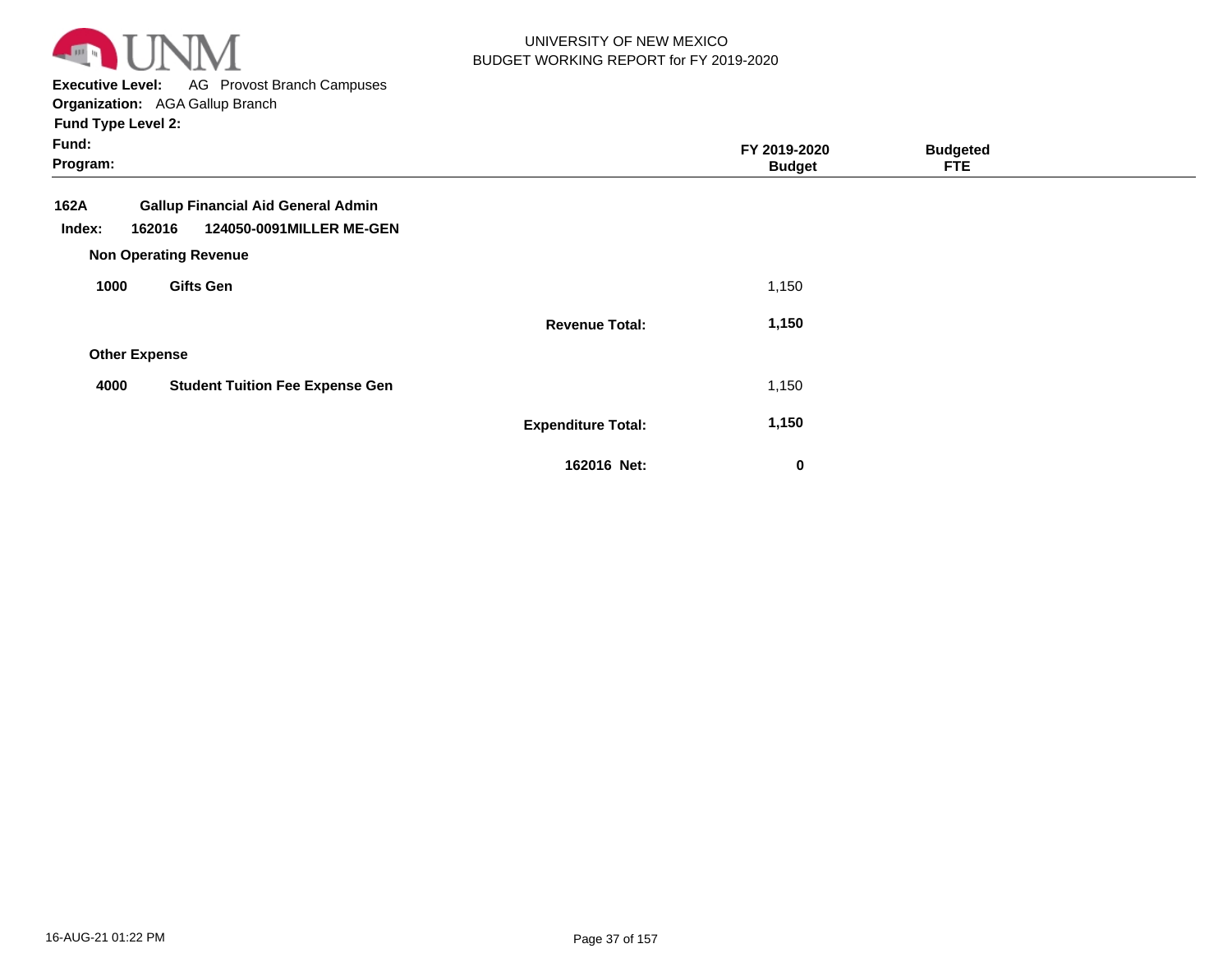

**Executive Level:** AG Provost Branch Campuses **Organization:**  AGA Gallup Branch

|                           | FY 2019-2020<br><b>Budget</b>                              | <b>Budgeted</b><br><b>FTE</b> |  |
|---------------------------|------------------------------------------------------------|-------------------------------|--|
|                           |                                                            |                               |  |
|                           | 1,000                                                      |                               |  |
| <b>Revenue Total:</b>     | 1,000                                                      |                               |  |
|                           |                                                            |                               |  |
|                           | 1,000                                                      |                               |  |
| <b>Expenditure Total:</b> | 1,000                                                      |                               |  |
| 162026 Net:               | 0                                                          |                               |  |
|                           | 283,567<br>165,106<br>$\mathbf{0}$<br>118,461<br>$\pmb{0}$ | 3.41                          |  |
|                           |                                                            |                               |  |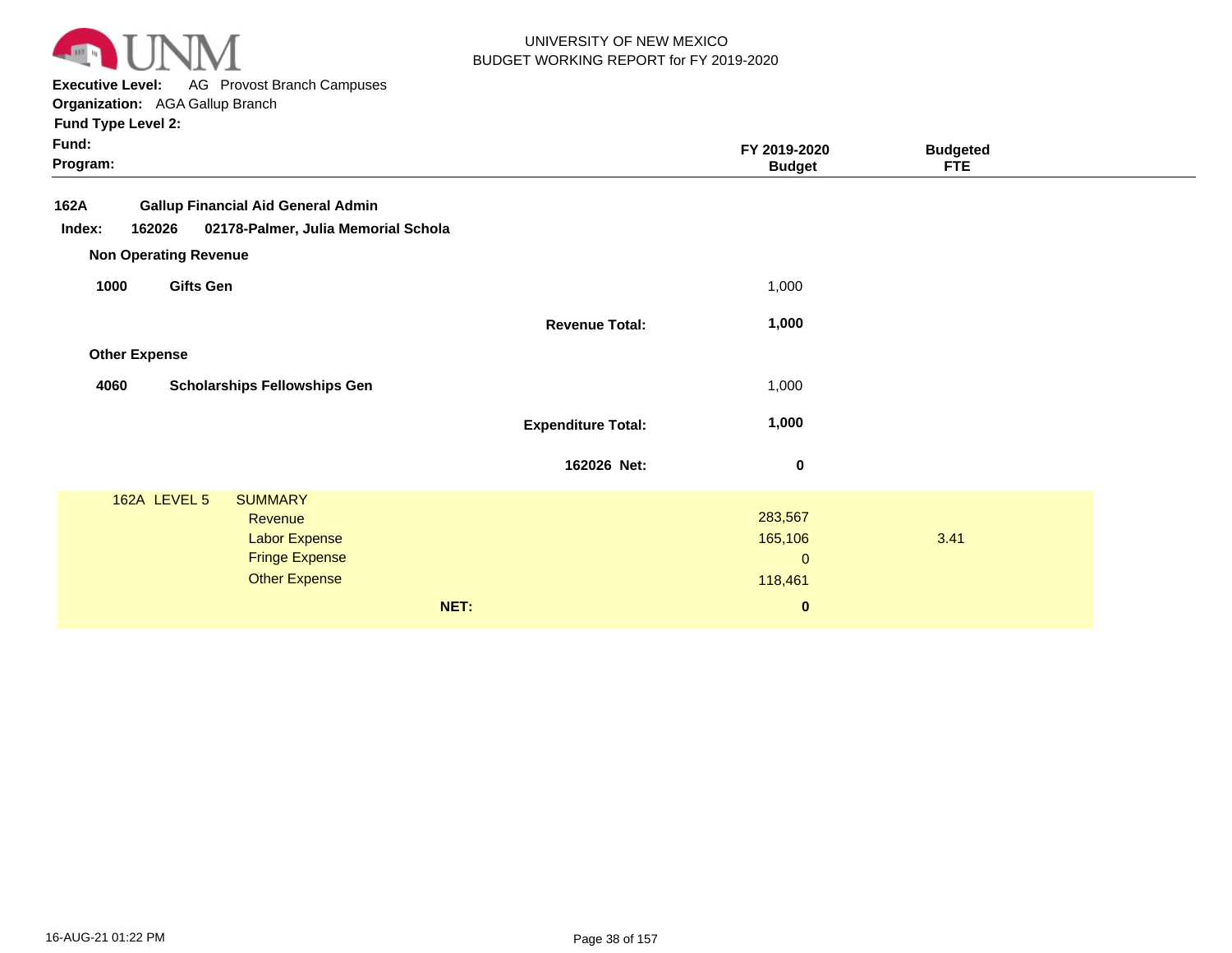

**Executive Level:** AG Provost Branch Campuses

**Organization:**  AGA Gallup Branch

| Fund:<br>Program:                                                                                    |                       | FY 2019-2020<br><b>Budget</b> | <b>Budgeted</b><br><b>FTE</b> |  |
|------------------------------------------------------------------------------------------------------|-----------------------|-------------------------------|-------------------------------|--|
| <b>Gallup Business Office Accounting</b><br>164B<br><b>Gallup Summer Tuition</b><br>Index:<br>164001 |                       |                               |                               |  |
| <b>Allocations</b>                                                                                   |                       |                               |                               |  |
| 1640<br><b>Allocations Pooled Allocation Gen</b>                                                     |                       | (97, 353)                     |                               |  |
| <b>Operating Revenue</b>                                                                             |                       |                               |                               |  |
| <b>Resident Ft Gen</b><br>0120                                                                       |                       | 75,184                        |                               |  |
| 0180<br><b>Resident Pt Gen</b>                                                                       |                       | 40,788                        |                               |  |
| 01Y1<br><b>Uncollectible Tuition</b>                                                                 |                       | (18, 619)                     |                               |  |
|                                                                                                      | <b>Revenue Total:</b> | $\mathbf 0$                   |                               |  |
|                                                                                                      | 164001 Net:           | 0                             |                               |  |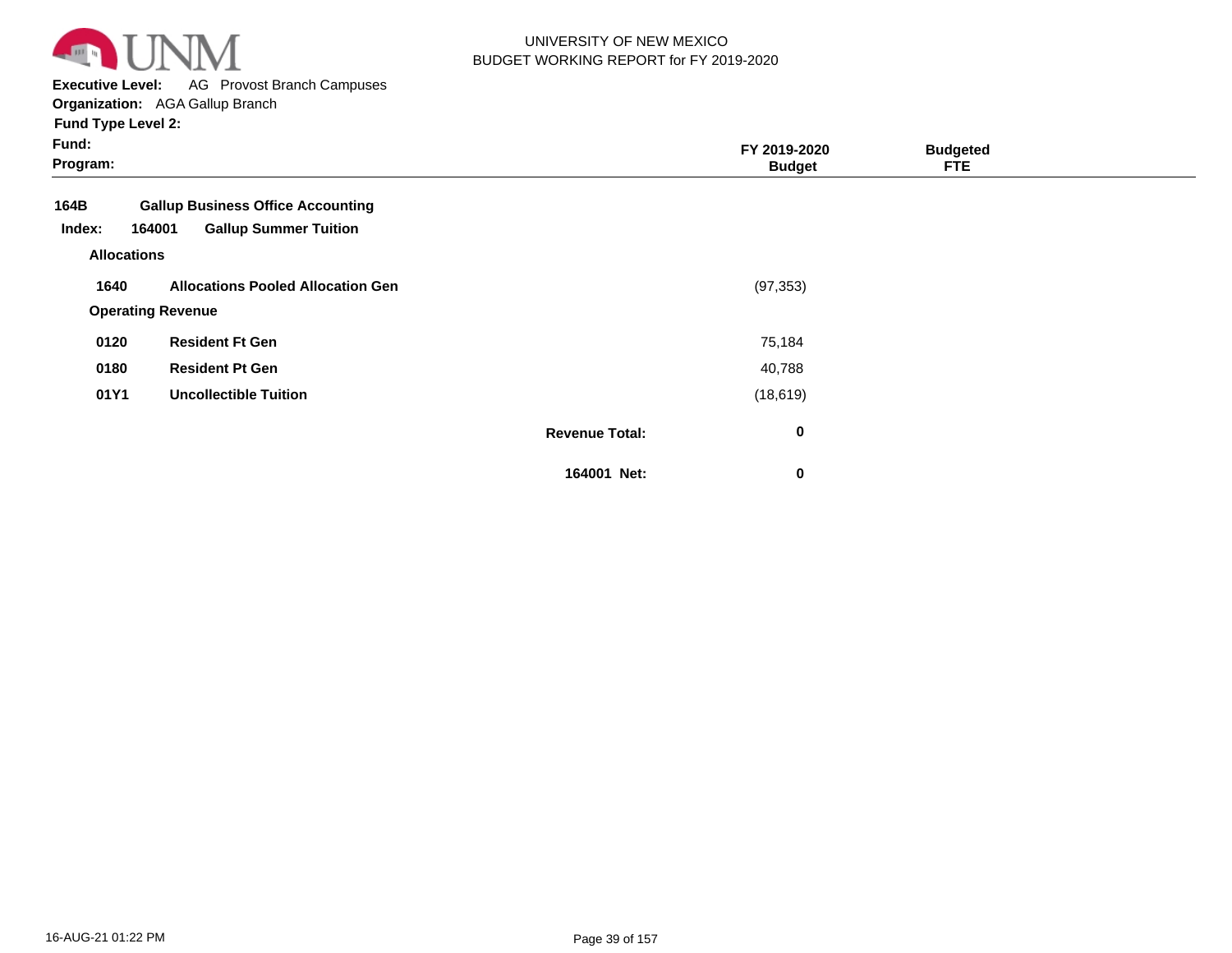

**Executive Level:** AG Provost Branch Campuses **Organization:**  AGA Gallup Branch

**Fund Type Level 2:**

| Fund:<br>Program:  |                                                                                   |                       | FY 2019-2020<br><b>Budget</b> | <b>Budgeted</b><br><b>FTE</b> |  |
|--------------------|-----------------------------------------------------------------------------------|-----------------------|-------------------------------|-------------------------------|--|
| 164B<br>Index:     | <b>Gallup Business Office Accounting</b><br><b>Transfer to BR&amp;R</b><br>164002 |                       |                               |                               |  |
| <b>Allocations</b> |                                                                                   |                       |                               |                               |  |
| 1640               | <b>Allocations Pooled Allocation Gen</b>                                          |                       | 563,335                       |                               |  |
| <b>Transfers</b>   |                                                                                   |                       |                               |                               |  |
| 1240               | <b>Trsfr To Plant Fund Minor Gen</b>                                              |                       | (60, 652)                     |                               |  |
| <b>12C0</b>        | <b>Trsfr To Renewal Replacement Gen</b>                                           |                       | (502, 683)                    |                               |  |
|                    |                                                                                   | <b>Revenue Total:</b> | $\bf{0}$                      |                               |  |
|                    |                                                                                   | 164002 Net:           | $\mathbf 0$                   |                               |  |
|                    |                                                                                   |                       |                               |                               |  |

**1240 164046-1120: (\$60,652) for ER&R Account:**

**12C0 151081-1120: (\$502,683) for mandatory BR&R Account:**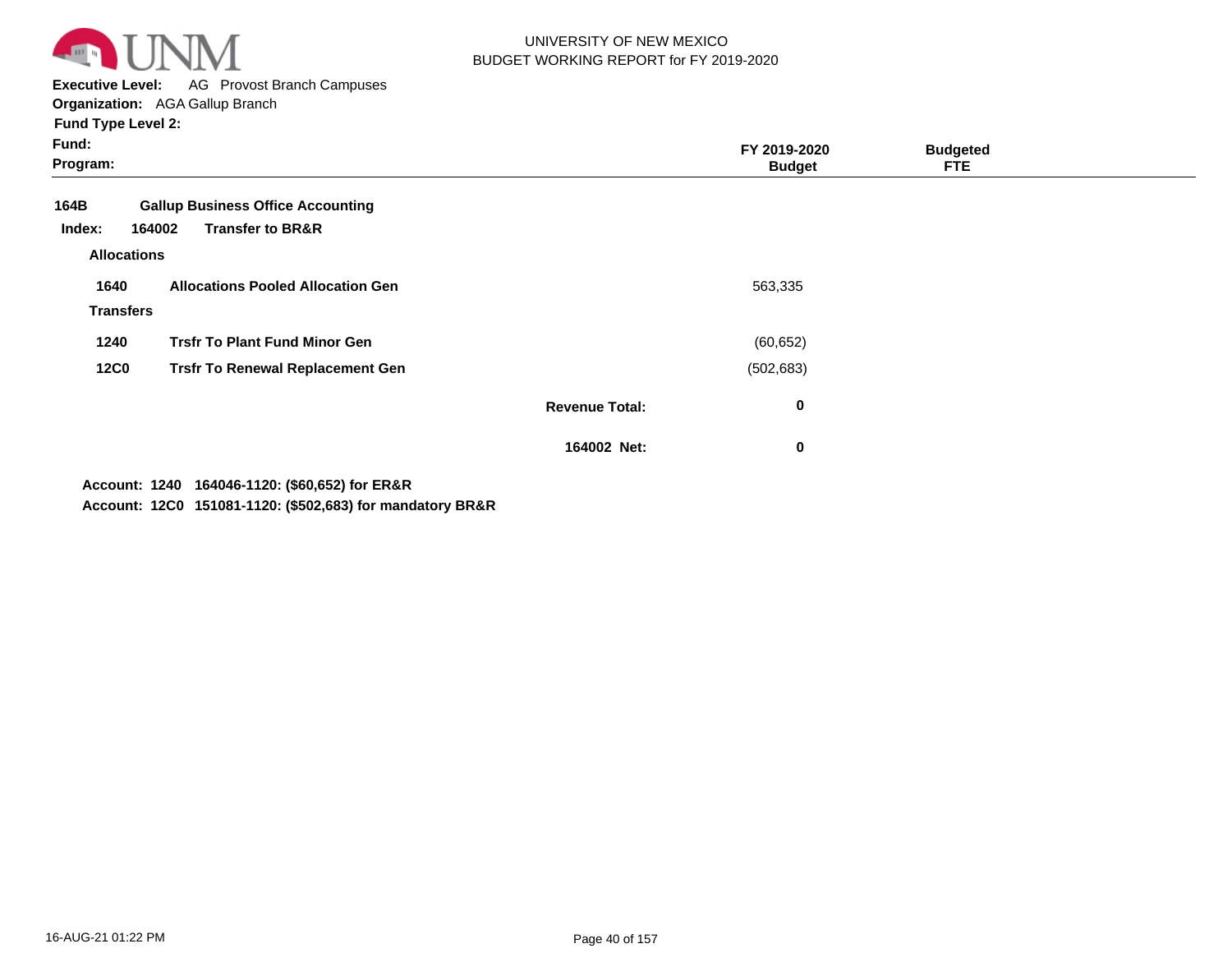

**Executive Level:** AG Provost Branch Campuses

**Organization:**  AGA Gallup Branch

| <b>Fund Type Level 2:</b> |  |  |
|---------------------------|--|--|
|---------------------------|--|--|

| × | × |  |
|---|---|--|
|   |   |  |

| Fund:<br>Program:                    |                                                                                  | FY 2019-2020<br><b>Budget</b>      | <b>Budgeted</b><br><b>FTE</b> |  |
|--------------------------------------|----------------------------------------------------------------------------------|------------------------------------|-------------------------------|--|
| 164B<br>Index:<br><b>Allocations</b> | <b>Gallup Business Office Accounting</b><br><b>Gallup Fall Tuition</b><br>164004 |                                    |                               |  |
| 1640                                 | <b>Allocations Pooled Allocation Gen</b><br><b>Operating Revenue</b>             | (1,243,805)                        |                               |  |
| 0120                                 | <b>Resident Ft Gen</b>                                                           | 833,182                            |                               |  |
| 0180                                 | <b>Resident Pt Gen</b>                                                           | 437,392                            |                               |  |
| 01E0                                 | <b>Nonresident Ft Gen</b>                                                        | 26,749                             |                               |  |
| 01K0                                 | <b>Nonresident Pt Gen</b>                                                        | 14,320                             |                               |  |
| 01W1                                 | <b>Senior Citizens</b>                                                           | (2, 433)                           |                               |  |
| 01Y1                                 | <b>Uncollectible Tuition</b>                                                     | (40, 586)                          |                               |  |
| 01Z1                                 | <b>High School Dual Credit Waiver</b>                                            | (24, 819)                          |                               |  |
|                                      |                                                                                  | $\pmb{0}$<br><b>Revenue Total:</b> |                               |  |

**164004 Net:**

 **0**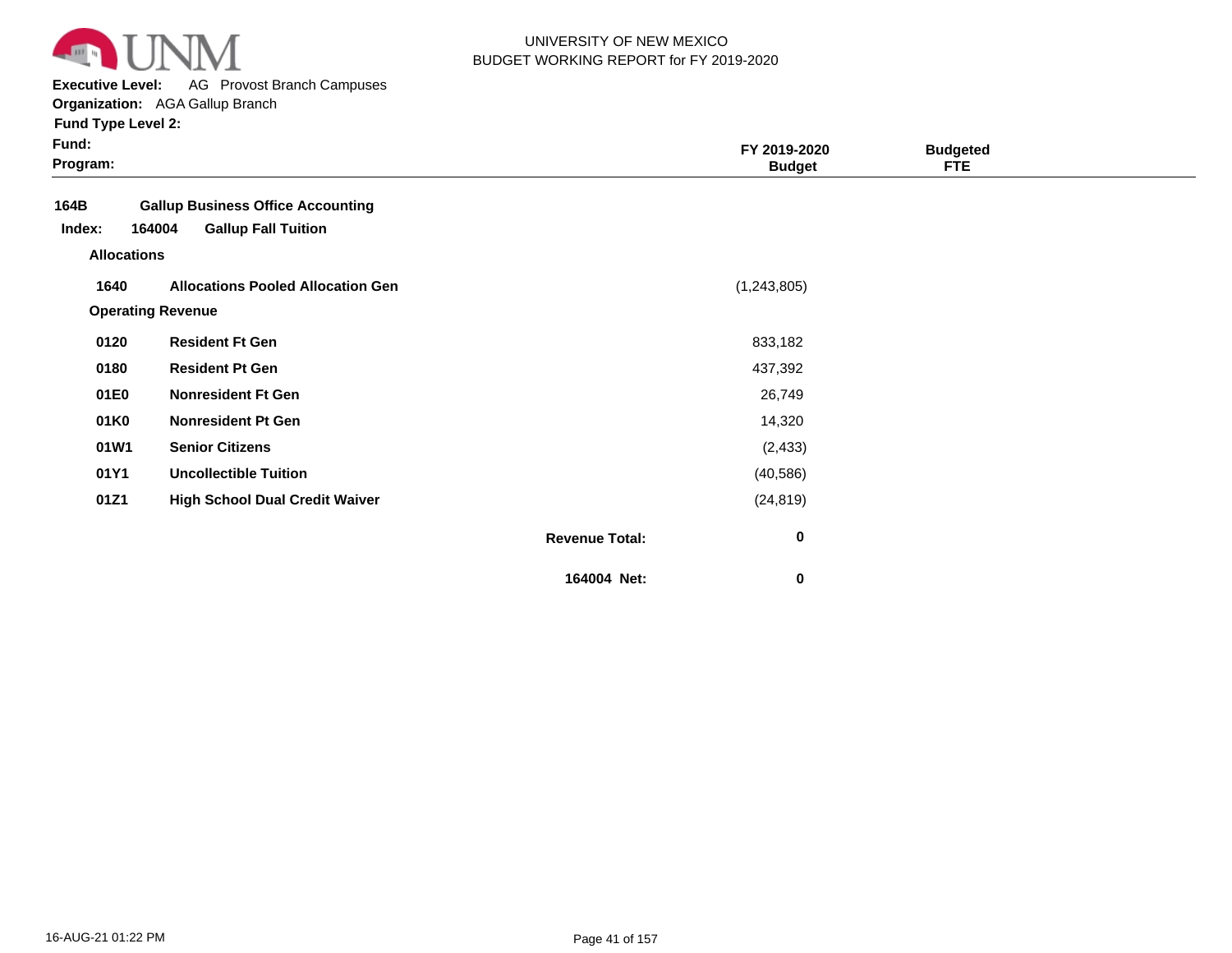

**Executive Level:** AG Provost Branch Campuses

**Organization:**  AGA Gallup Branch

| <b>Fund Type Level 2:</b> |  |
|---------------------------|--|
|---------------------------|--|

| Fund:<br>Program:  |                                          |                       | FY 2019-2020<br><b>Budget</b> | <b>Budgeted</b><br><b>FTE</b> |  |
|--------------------|------------------------------------------|-----------------------|-------------------------------|-------------------------------|--|
| 164B               | <b>Gallup Business Office Accounting</b> |                       |                               |                               |  |
| Index:             | 164005<br><b>Gallup Spring Tuition</b>   |                       |                               |                               |  |
| <b>Allocations</b> |                                          |                       |                               |                               |  |
| 1640               | <b>Allocations Pooled Allocation Gen</b> |                       | (1, 186, 830)                 |                               |  |
|                    | <b>Operating Revenue</b>                 |                       |                               |                               |  |
| 0120               | <b>Resident Ft Gen</b>                   |                       | 707,775                       |                               |  |
| 0180               | <b>Resident Pt Gen</b>                   |                       | 441,225                       |                               |  |
| 01E0               | <b>Nonresident Ft Gen</b>                |                       | 35,666                        |                               |  |
| 01K0               | <b>Nonresident Pt Gen</b>                |                       | 23,404                        |                               |  |
| 01W1               | <b>Senior Citizens</b>                   |                       | (4,799)                       |                               |  |
| 01W <sub>5</sub>   | <b>Prior Year Tuition Adjustments</b>    |                       | (50)                          |                               |  |
| 01Z1               | <b>High School Dual Credit Waiver</b>    |                       | (16, 391)                     |                               |  |
|                    |                                          | <b>Revenue Total:</b> | 0                             |                               |  |
|                    |                                          | 164005 Net:           | 0                             |                               |  |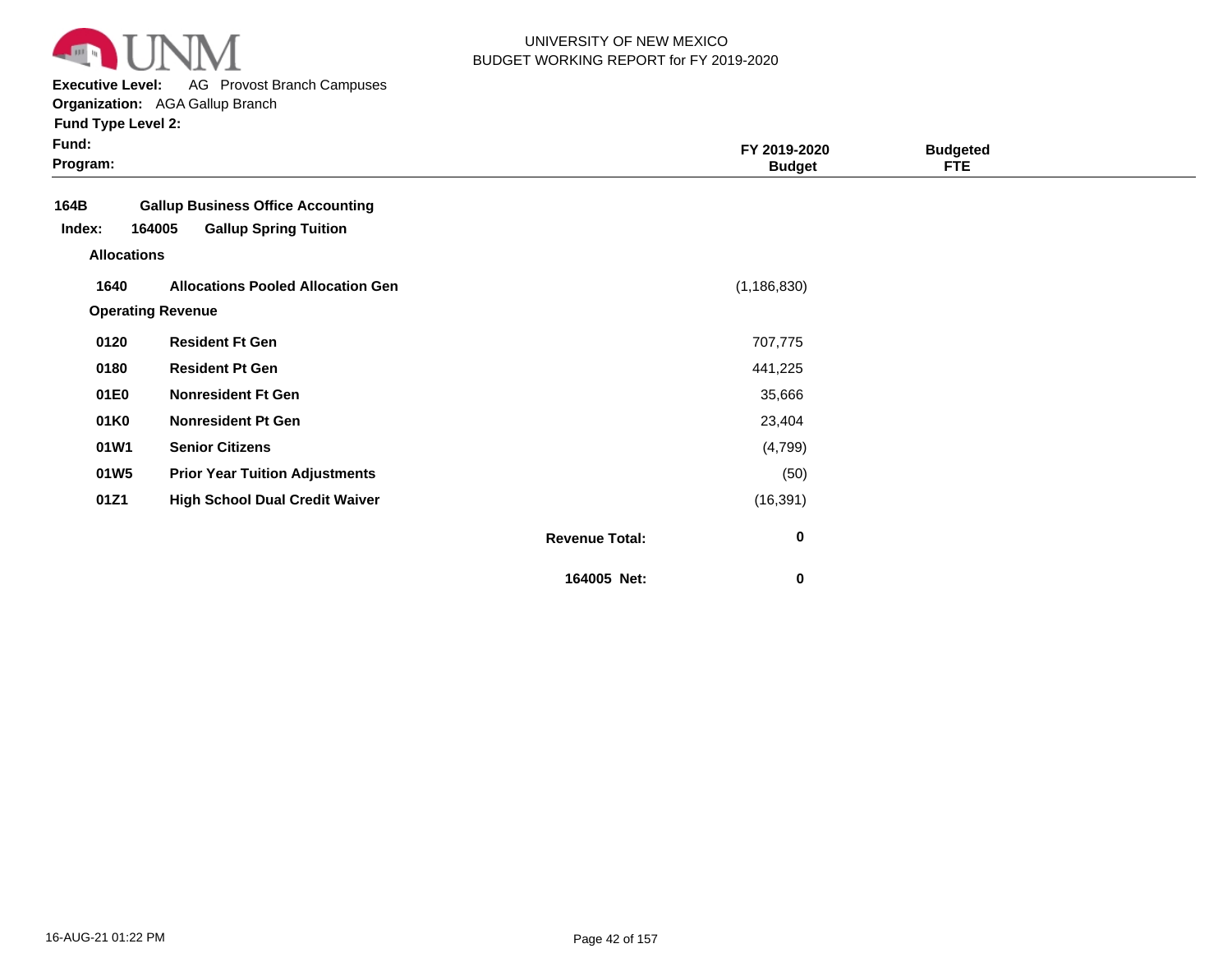

# UNIVERSITY OF NEW MEXICO BUDGET WORKING REPORT for FY 2019-2020

**Executive Level:** AG Provost Branch Campuses

**Organization:**  AGA Gallup Branch

| <b>Urganization.</b> AUA Udilup Didilum                  |                       |               |                 |  |
|----------------------------------------------------------|-----------------------|---------------|-----------------|--|
| <b>Fund Type Level 2:</b>                                |                       |               |                 |  |
| Fund:                                                    |                       | FY 2019-2020  | <b>Budgeted</b> |  |
| Program:                                                 |                       | <b>Budget</b> | <b>FTE</b>      |  |
| <b>Gallup Business Office Accounting</b><br>164B         |                       |               |                 |  |
| <b>Miscellaneous Revenues</b><br>164006<br>Index:        |                       |               |                 |  |
| <b>Allocations</b>                                       |                       |               |                 |  |
| <b>Allocations Pooled Allocation Gen</b><br>1640         |                       | (1,000)       |                 |  |
| <b>Operating Revenue</b>                                 |                       |               |                 |  |
| <b>Other Sales and Service Revenue</b><br>07Z0           |                       | 1,000         |                 |  |
|                                                          | <b>Revenue Total:</b> | $\bf{0}$      |                 |  |
|                                                          | 164006 Net:           | $\bf{0}$      |                 |  |
| 164006<br>Under \$1000 last two years.<br><b>Comment</b> |                       |               |                 |  |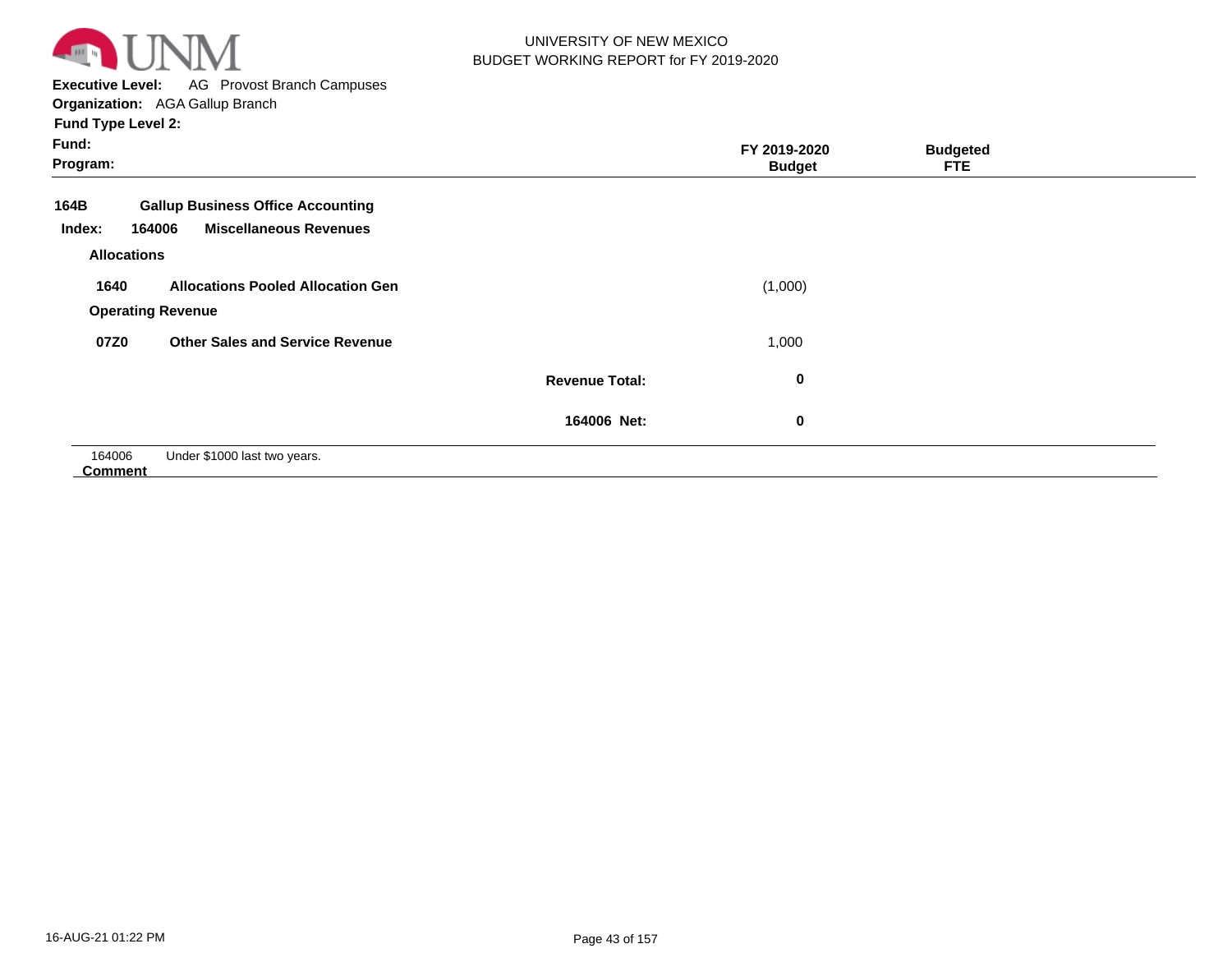

**Executive Level:** AG Provost Branch Campuses

**Organization:**  AGA Gallup Branch

| Fund:<br>Program:  |                                          |                       | FY 2019-2020<br><b>Budget</b> | <b>Budgeted</b><br><b>FTE</b> |  |
|--------------------|------------------------------------------|-----------------------|-------------------------------|-------------------------------|--|
| 164B               | <b>Gallup Business Office Accounting</b> |                       |                               |                               |  |
| Index:             | <b>Testing Fee Revenues</b><br>164008    |                       |                               |                               |  |
| <b>Allocations</b> |                                          |                       |                               |                               |  |
| 1640               | <b>Allocations Pooled Allocation Gen</b> |                       | (1,000)                       |                               |  |
|                    | <b>Operating Revenue</b>                 |                       |                               |                               |  |
| 0280               | <b>Testing Fees Gen</b>                  |                       | 1,000                         |                               |  |
|                    |                                          | <b>Revenue Total:</b> | $\bf{0}$                      |                               |  |
|                    |                                          | 164008 Net:           | $\bf{0}$                      |                               |  |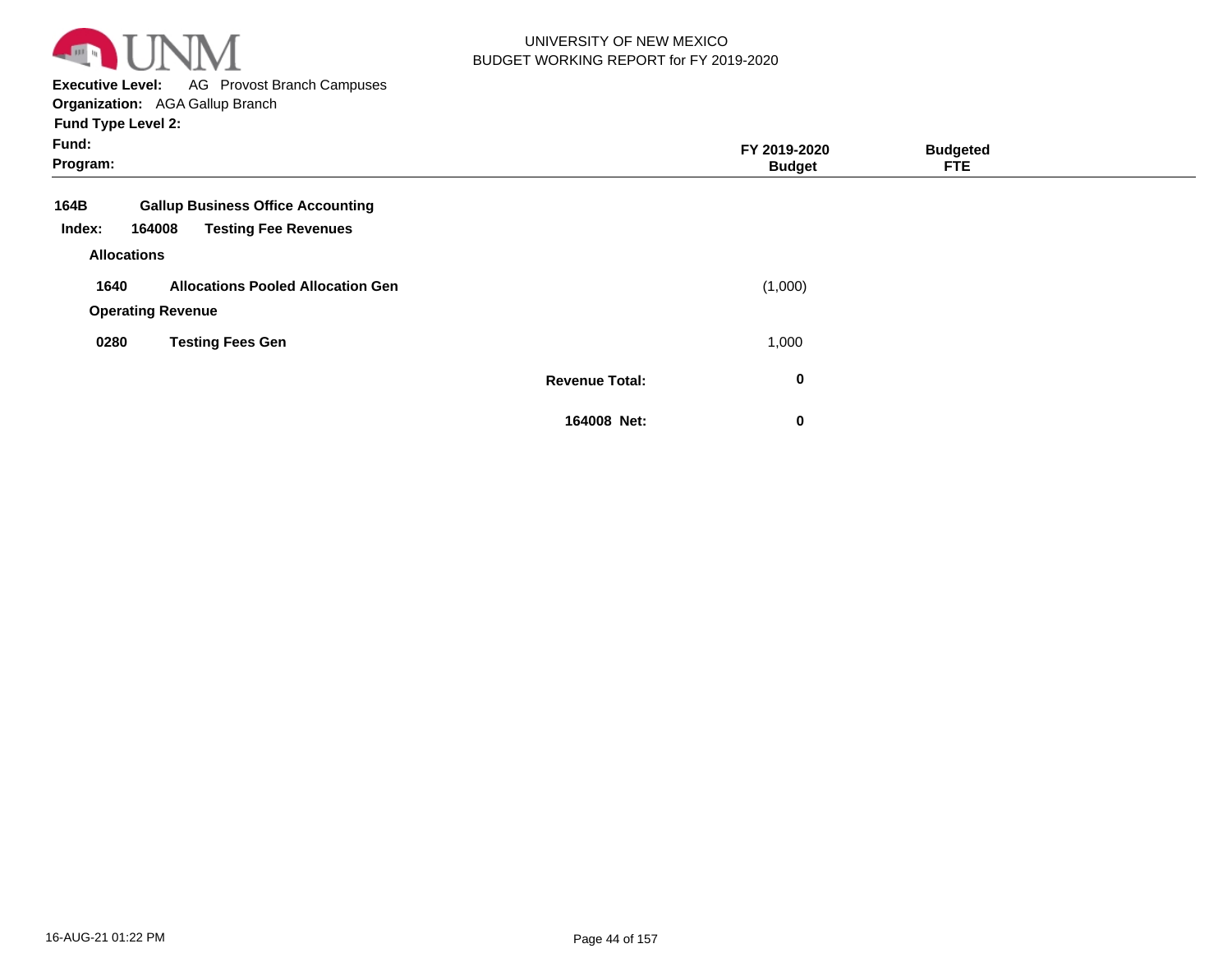

**Executive Level:** AG Provost Branch Campuses

**Organization:**  AGA Gallup Branch

| Fund:<br>Program: |                                               |                       | FY 2019-2020<br><b>Budget</b> | <b>Budgeted</b><br><b>FTE</b> |  |
|-------------------|-----------------------------------------------|-----------------------|-------------------------------|-------------------------------|--|
| 164B              | <b>Gallup Business Office Accounting</b>      |                       |                               |                               |  |
| Index:            | 190126-DISTRICT TAX L-Crosswalk Uni<br>164009 |                       |                               |                               |  |
|                   | <b>Allocations</b>                            |                       |                               |                               |  |
| 1640              | <b>Allocations Pooled Allocation Gen</b>      |                       | (860,000)                     |                               |  |
|                   | <b>Non Operating Revenue</b>                  |                       |                               |                               |  |
| 07A0              | <b>Local Appropriations Gen</b>               |                       | 860,000                       |                               |  |
|                   |                                               | <b>Revenue Total:</b> | 0                             |                               |  |
|                   |                                               | 164009 Net:           | 0                             |                               |  |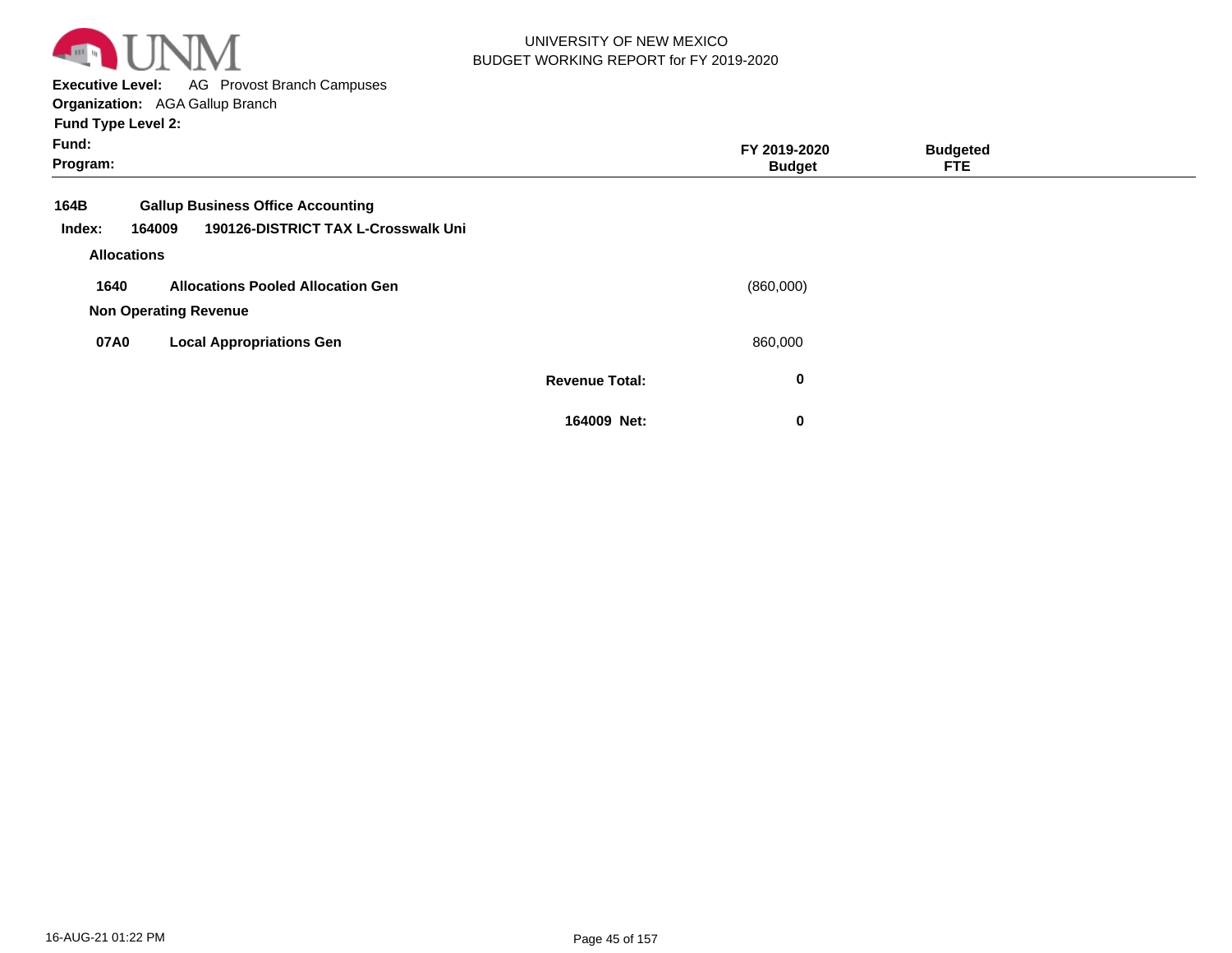

**Executive Level:** AG Provost Branch Campuses

**Organization:**  AGA Gallup Branch

| Fund:<br>Program:  |                                           |                       | FY 2019-2020<br><b>Budget</b> | <b>Budgeted</b><br><b>FTE</b> |  |
|--------------------|-------------------------------------------|-----------------------|-------------------------------|-------------------------------|--|
| 164B               | <b>Gallup Business Office Accounting</b>  |                       |                               |                               |  |
| Index:             | <b>Application Fee Revenues</b><br>164011 |                       |                               |                               |  |
| <b>Allocations</b> |                                           |                       |                               |                               |  |
| 1640               | <b>Allocations Pooled Allocation Gen</b>  |                       | (7,000)                       |                               |  |
|                    | <b>Operating Revenue</b>                  |                       |                               |                               |  |
| 0210               | <b>Application Fees Gen</b>               |                       | 7,000                         |                               |  |
|                    |                                           | <b>Revenue Total:</b> | 0                             |                               |  |
|                    |                                           | 164011 Net:           | 0                             |                               |  |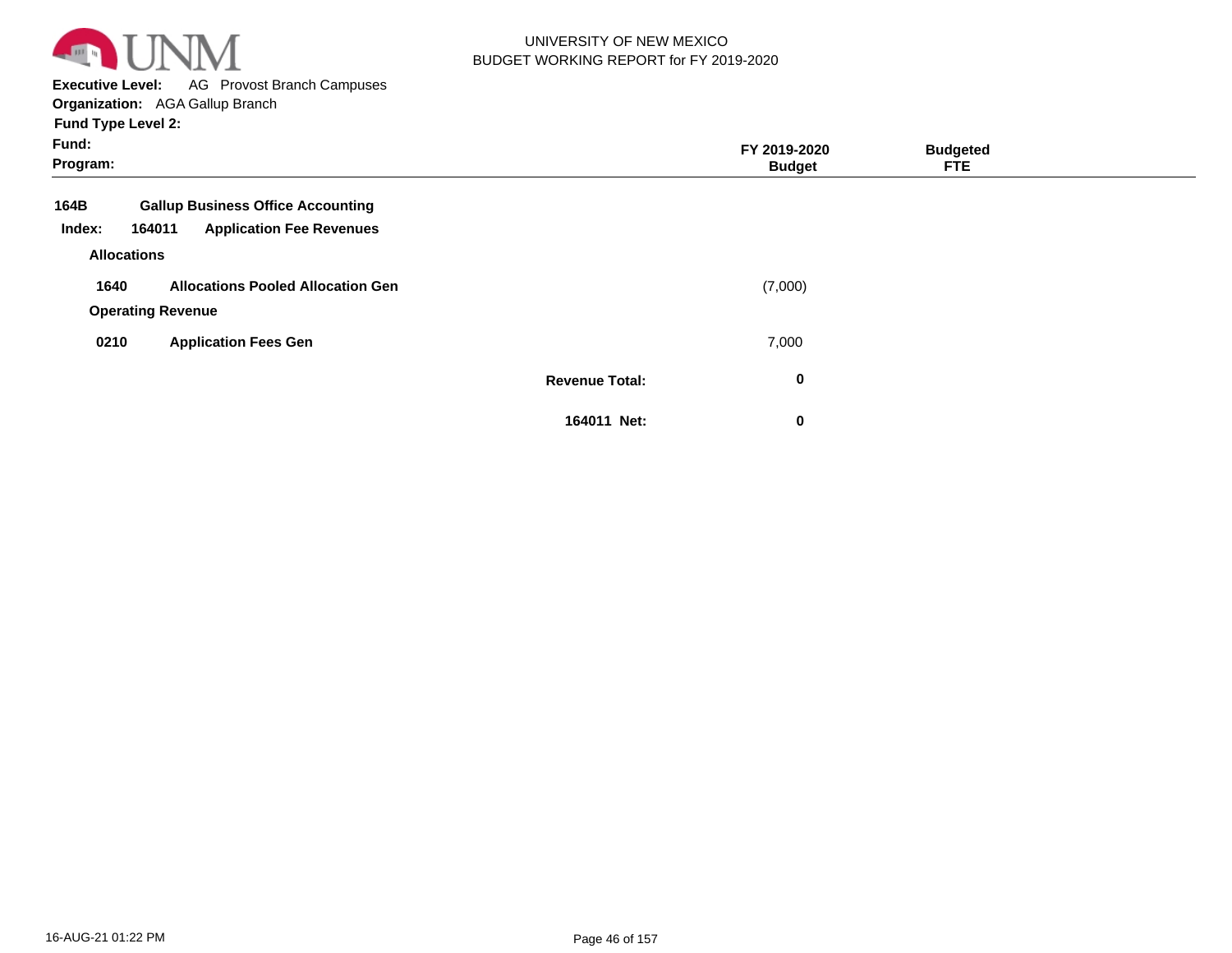

**Executive Level:** AG Provost Branch Campuses **Organization:**  AGA Gallup Branch

| Fund:<br>Program:                                                                              |                       | FY 2019-2020<br><b>Budget</b> | <b>Budgeted</b><br><b>FTE</b> |  |
|------------------------------------------------------------------------------------------------|-----------------------|-------------------------------|-------------------------------|--|
| 164B<br><b>Gallup Business Office Accounting</b><br><b>Gallup Mil Levy</b><br>Index:<br>164014 |                       |                               |                               |  |
| <b>Allocations</b>                                                                             |                       |                               |                               |  |
| 1640<br><b>Allocations Pooled Allocation Gen</b><br><b>Non Operating Revenue</b>               |                       | (1,700,000)                   |                               |  |
| 07A0<br><b>Local Appropriations Gen</b>                                                        |                       | 1,700,000                     |                               |  |
|                                                                                                | <b>Revenue Total:</b> | $\bf{0}$                      |                               |  |
|                                                                                                | 164014 Net:           | $\bf{0}$                      |                               |  |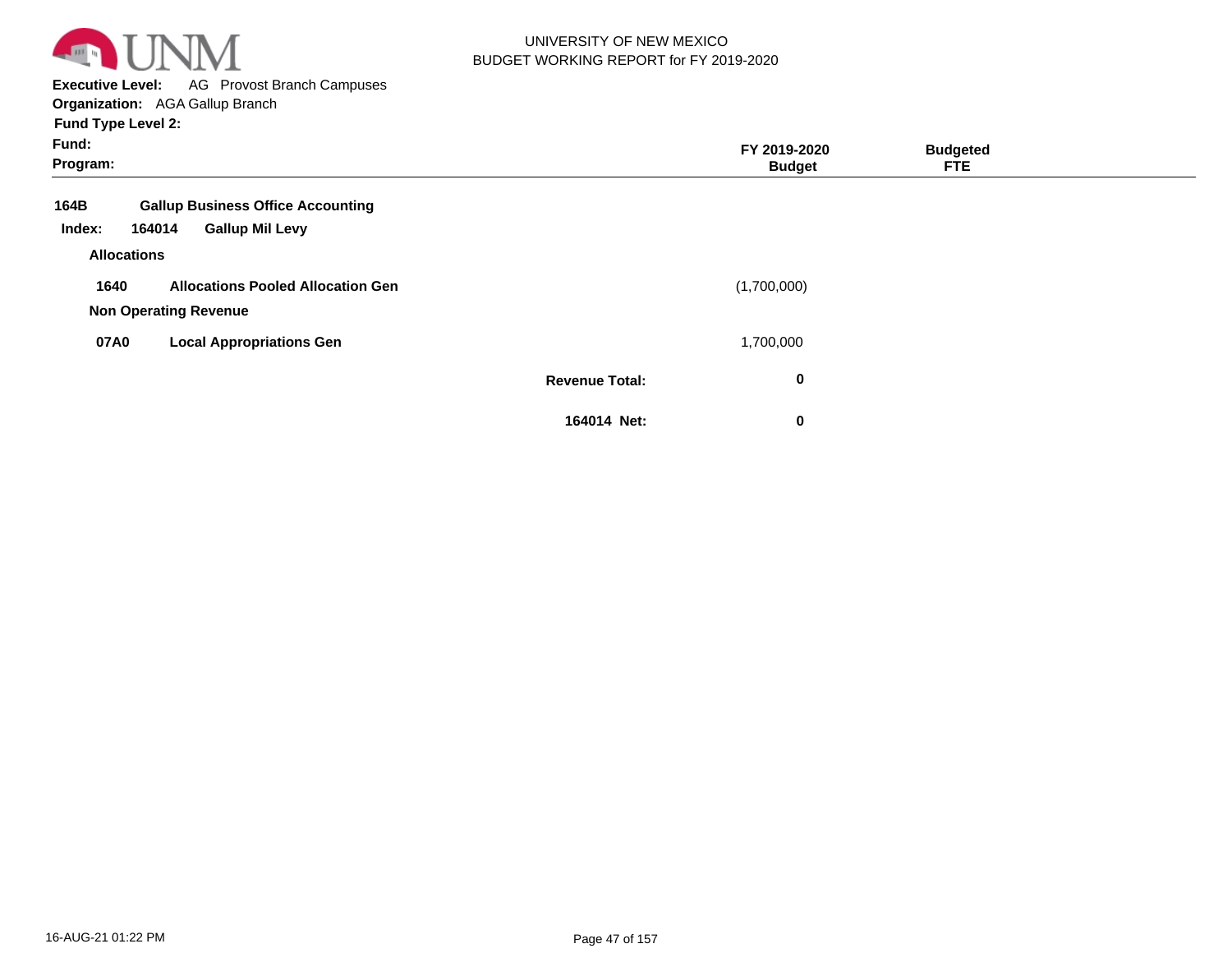

**Executive Level:** AG Provost Branch Campuses **Organization:**  AGA Gallup Branch

**Fund Type Level 2:**

| Fund:<br>Program:                    |                                                                                      |                       | FY 2019-2020<br><b>Budget</b> | <b>Budgeted</b><br><b>FTE</b> |  |
|--------------------------------------|--------------------------------------------------------------------------------------|-----------------------|-------------------------------|-------------------------------|--|
| 164B<br>Index:<br><b>Allocations</b> | <b>Gallup Business Office Accounting</b><br><b>Transfer to Student Aid</b><br>164018 |                       |                               |                               |  |
| 1640<br><b>Transfers</b>             | <b>Allocations Pooled Allocation Gen</b>                                             |                       | 100,000                       |                               |  |
| <b>11L0</b>                          | <b>Trsfr To Student Aid Gen</b>                                                      |                       | (100,000)                     |                               |  |
|                                      |                                                                                      | <b>Revenue Total:</b> | 0                             |                               |  |
|                                      |                                                                                      | 164018 Net:           | $\bf{0}$                      |                               |  |

**Account: 11L0 162005-1120: (\$100K) to SFA for scholarships**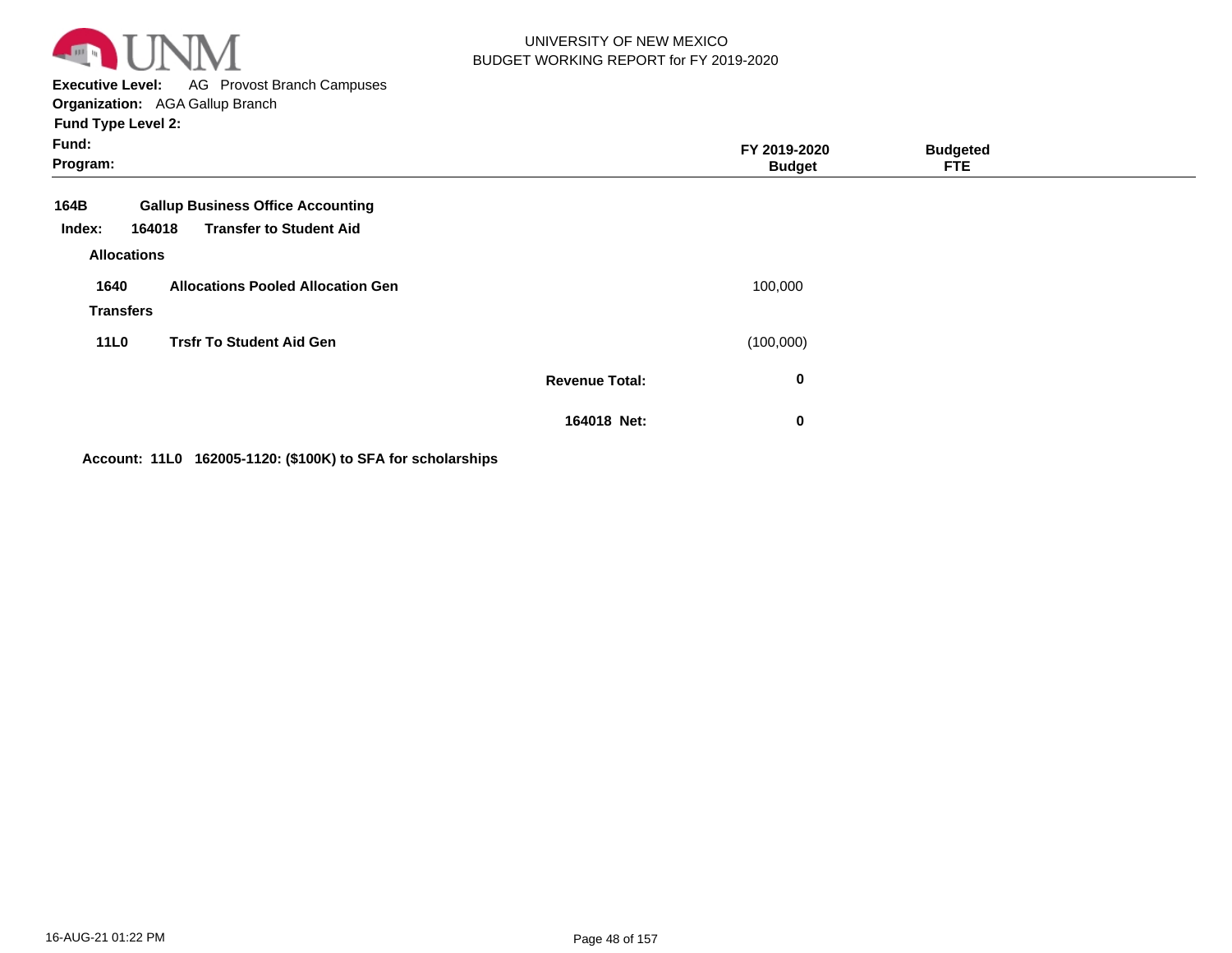

**Executive Level:** AG Provost Branch Campuses

**Organization:**  AGA Gallup Branch

| Fund:<br>Program: |                          |                                          |                       | FY 2019-2020<br><b>Budget</b> | <b>Budgeted</b><br><b>FTE</b> |  |
|-------------------|--------------------------|------------------------------------------|-----------------------|-------------------------------|-------------------------------|--|
| 164B              |                          | <b>Gallup Business Office Accounting</b> |                       |                               |                               |  |
| Index:            | 164021                   | <b>Facility Rental Revenues</b>          |                       |                               |                               |  |
|                   | <b>Allocations</b>       |                                          |                       |                               |                               |  |
| 1640              |                          | <b>Allocations Pooled Allocation Gen</b> |                       | (40,000)                      |                               |  |
|                   | <b>Operating Revenue</b> |                                          |                       |                               |                               |  |
| 08A0              |                          | <b>Lease Rental Income Gen</b>           |                       | 40,000                        |                               |  |
|                   |                          |                                          | <b>Revenue Total:</b> | $\bf{0}$                      |                               |  |
|                   |                          |                                          | 164021 Net:           | $\bf{0}$                      |                               |  |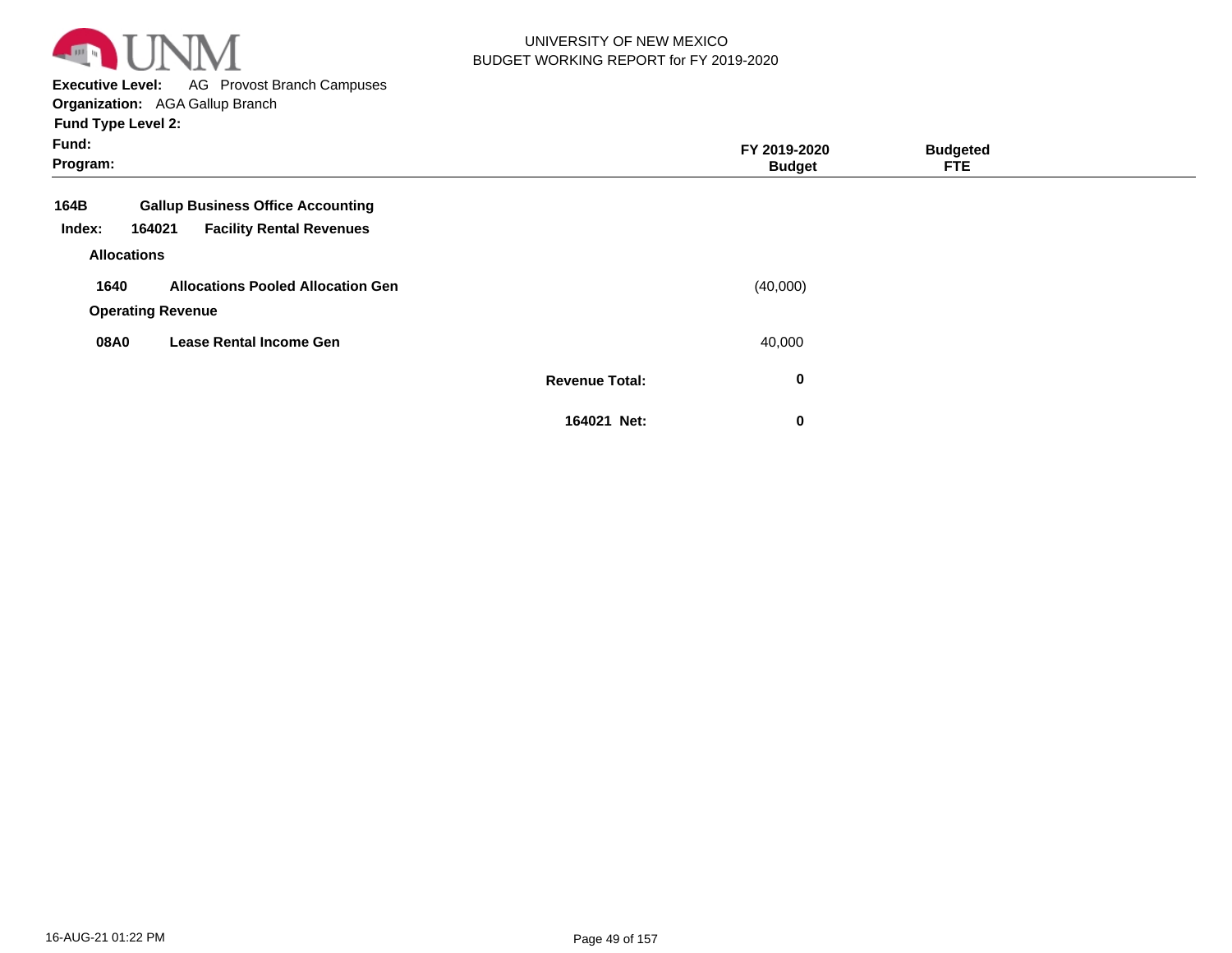

**Executive Level:** AG Provost Branch Campuses **Organization:**  AGA Gallup Branch

| Fund:<br>Program:            |                                                                          |                       | FY 2019-2020<br><b>Budget</b> | <b>Budgeted</b><br><b>FTE</b> |  |
|------------------------------|--------------------------------------------------------------------------|-----------------------|-------------------------------|-------------------------------|--|
| 164B                         | <b>Gallup Business Office Accounting</b>                                 |                       |                               |                               |  |
| Index:<br><b>Allocations</b> | <b>State Appropriations</b><br>164024                                    |                       |                               |                               |  |
| 1640                         | <b>Allocations Pooled Allocation Gen</b><br><b>Non Operating Revenue</b> |                       | (9,336,800)                   |                               |  |
| 0720                         | <b>State Appropriations Gen</b>                                          |                       | 9,336,800                     |                               |  |
|                              |                                                                          | <b>Revenue Total:</b> | $\bf{0}$                      |                               |  |
|                              |                                                                          | 164024 Net:           | 0                             |                               |  |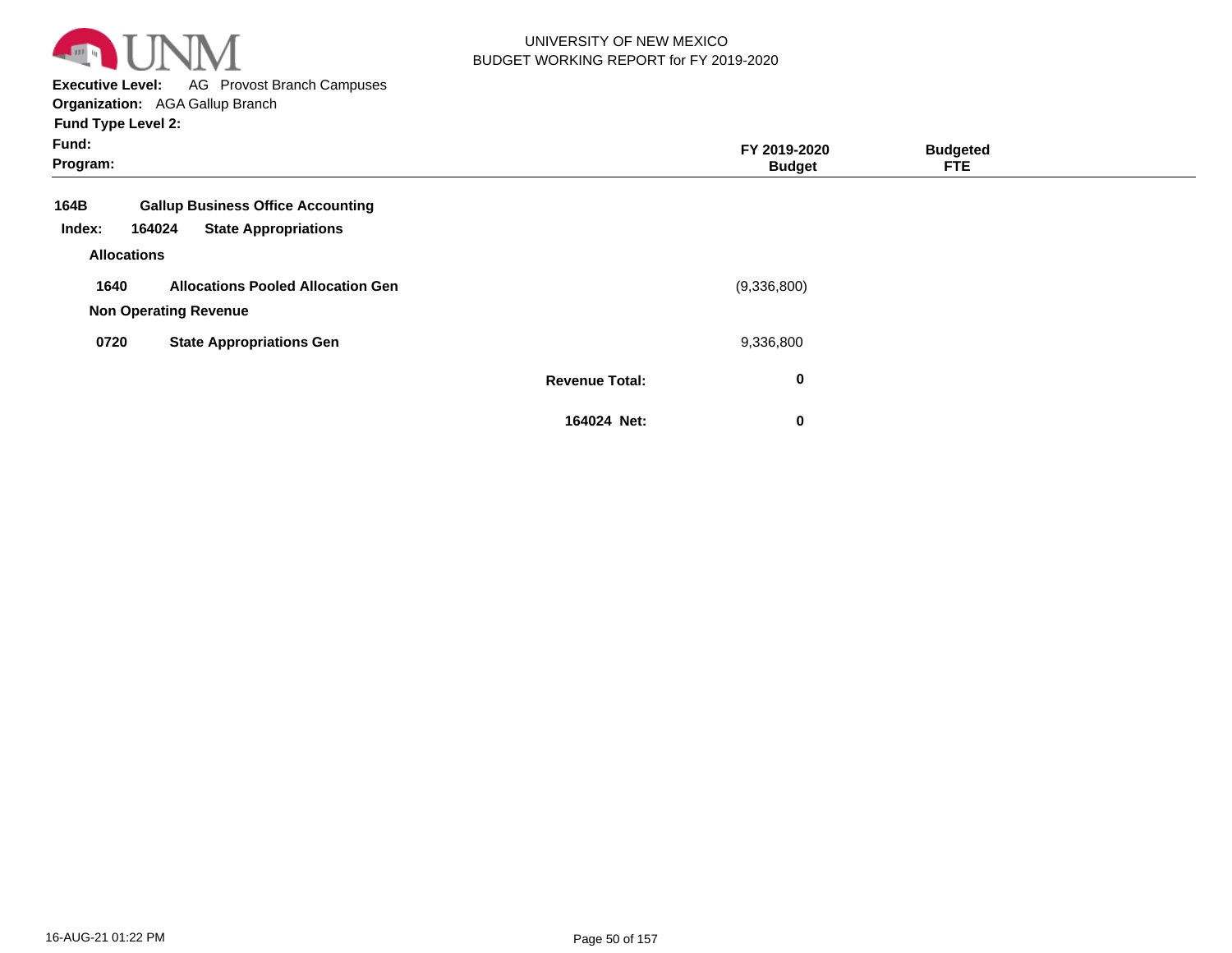

**Executive Level:** AG Provost Branch Campuses **Organization:**  AGA Gallup Branch

| Fund:<br>Program:                    |                                                                    |                       | FY 2019-2020<br><b>Budget</b> | <b>Budgeted</b><br><b>FTE</b> |  |
|--------------------------------------|--------------------------------------------------------------------|-----------------------|-------------------------------|-------------------------------|--|
| 164B<br>164025<br>Index:             | <b>Gallup Business Office Accounting</b><br><b>Interest Income</b> |                       |                               |                               |  |
| <b>Allocations</b>                   |                                                                    |                       |                               |                               |  |
| 1640<br><b>Non Operating Revenue</b> | <b>Allocations Pooled Allocation Gen</b>                           |                       | (80,000)                      |                               |  |
| <b>10C0</b>                          | <b>Interest Income Gen</b>                                         |                       | 80,000                        |                               |  |
|                                      |                                                                    | <b>Revenue Total:</b> | 0                             |                               |  |
|                                      |                                                                    | 164025 Net:           | 0                             |                               |  |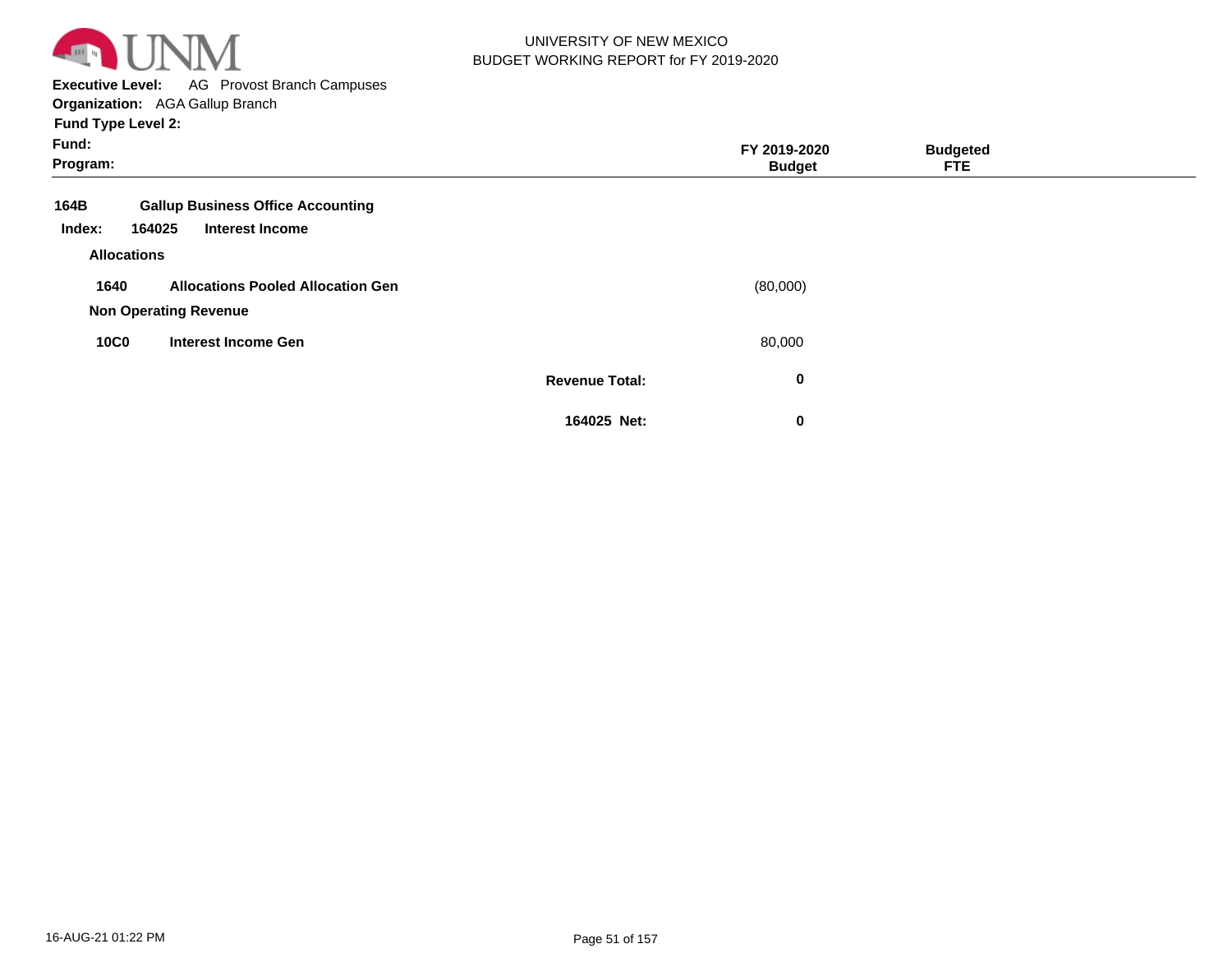

**Executive Level:** AG Provost Branch Campuses

**Organization:**  AGA Gallup Branch

|  | <b>Fund Type Level 2:</b> |  |  |
|--|---------------------------|--|--|
|  |                           |  |  |

| Fund:<br>Program:                    |                                                                                       |                           | FY 2019-2020<br><b>Budget</b> | <b>Budgeted</b><br><b>FTE</b> |  |
|--------------------------------------|---------------------------------------------------------------------------------------|---------------------------|-------------------------------|-------------------------------|--|
| 164B<br>Index:<br><b>Allocations</b> | <b>Gallup Business Office Accounting</b><br>164035<br><b>Gallup Business Services</b> |                           |                               |                               |  |
| 1640                                 | <b>Allocations Pooled Allocation Gen</b>                                              |                           | 144,984                       |                               |  |
|                                      |                                                                                       | <b>Revenue Total:</b>     | 144,984                       |                               |  |
| <b>Labor Expense</b>                 |                                                                                       |                           |                               |                               |  |
| 2020                                 | <b>Administrative Professional Gen</b>                                                |                           | 57,084                        | 1.00                          |  |
| 2040                                 | <b>Technician Salary Detail Gen</b>                                                   |                           | 77,446                        | 2.00                          |  |
| <b>Other Expense</b>                 |                                                                                       |                           |                               |                               |  |
| 3100                                 | <b>Office Supplies General</b>                                                        |                           | 650                           |                               |  |
| 3160                                 | <b>Copier Supplies Gen</b>                                                            |                           | 200                           |                               |  |
| 31D0                                 | <b>Freight In-Bound</b>                                                               |                           | 75                            |                               |  |
| 31D1                                 | <b>Freight Out-Bound</b>                                                              |                           | 50                            |                               |  |
| 6040                                 | <b>Telephone Line Spec Circuit Gen</b>                                                |                           | 2,000                         |                               |  |
| <b>70C1</b>                          | <b>Equip Warranties/Service Contracts</b>                                             |                           | 50                            |                               |  |
| <b>70F0</b>                          | <b>Equipment Rent Expense Gen</b>                                                     |                           | 5,880                         |                               |  |
| <b>80E0</b>                          | <b>Contingency Budget Gen</b>                                                         |                           | 1,460                         |                               |  |
| <b>80K0</b>                          | <b>Banner Tax</b>                                                                     |                           | 89                            |                               |  |
|                                      |                                                                                       | <b>Expenditure Total:</b> | 144,984                       |                               |  |
|                                      |                                                                                       | 164035 Net:               | 0                             |                               |  |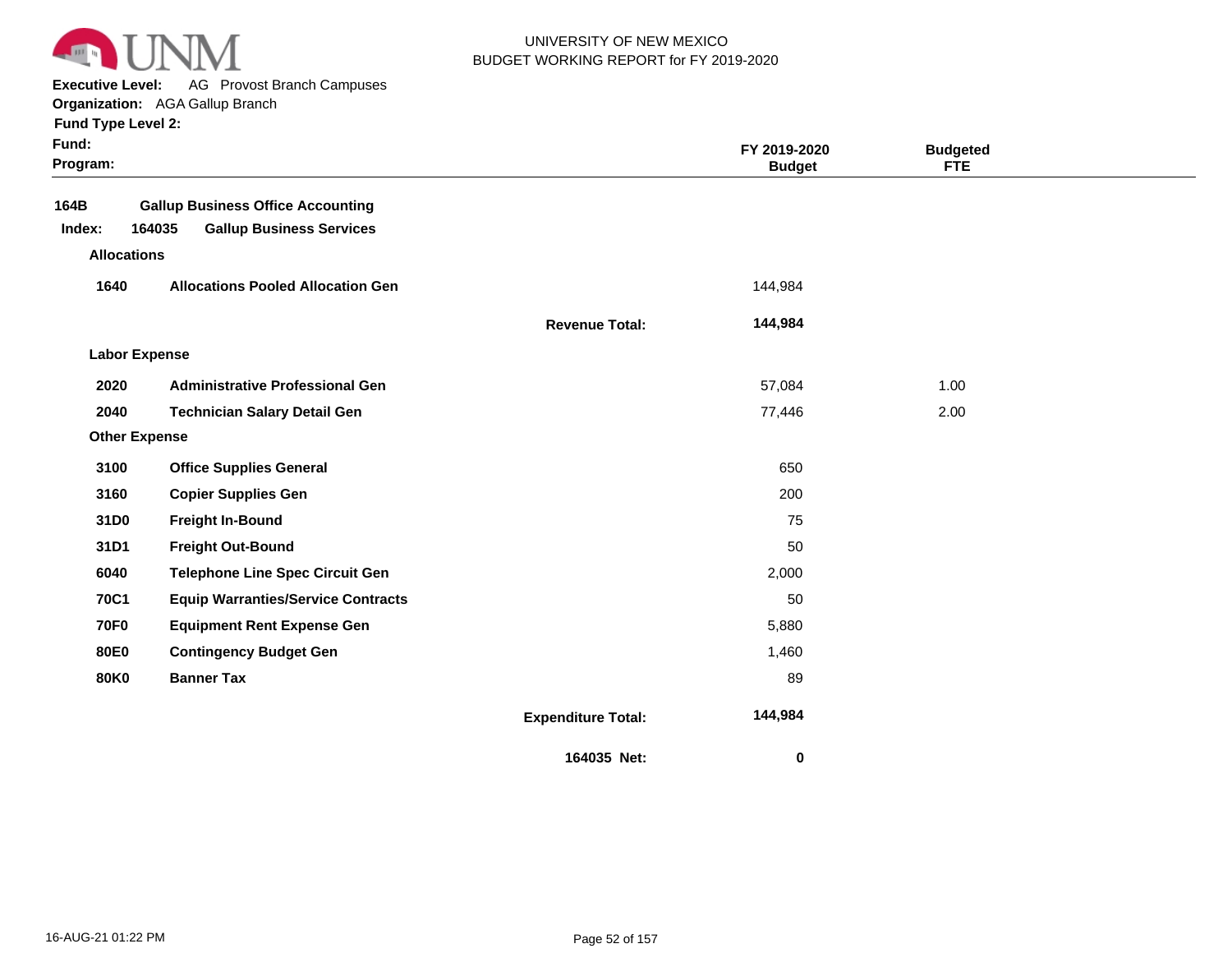

**Executive Level:** AG Provost Branch Campuses

**Organization:**  AGA Gallup Branch **Fund Type Level 2:**

| Fund:<br>Program:    |                                                                                 |                           | FY 2019-2020<br><b>Budget</b> | <b>Budgeted</b><br><b>FTE</b> |  |
|----------------------|---------------------------------------------------------------------------------|---------------------------|-------------------------------|-------------------------------|--|
| 164B<br>Index:       | <b>Gallup Business Office Accounting</b><br>124037-0060 GALLUP BR-GEN<br>164044 |                           |                               |                               |  |
|                      | <b>Non Operating Revenue</b>                                                    |                           |                               |                               |  |
| 1000                 | <b>Gifts Gen</b>                                                                |                           | 523                           |                               |  |
|                      |                                                                                 | <b>Revenue Total:</b>     | 523                           |                               |  |
| <b>Other Expense</b> |                                                                                 |                           |                               |                               |  |
| 3100                 | <b>Office Supplies General</b>                                                  |                           | 523                           |                               |  |
|                      |                                                                                 | <b>Expenditure Total:</b> | 523                           |                               |  |
|                      |                                                                                 | 164044 Net:               | 0                             |                               |  |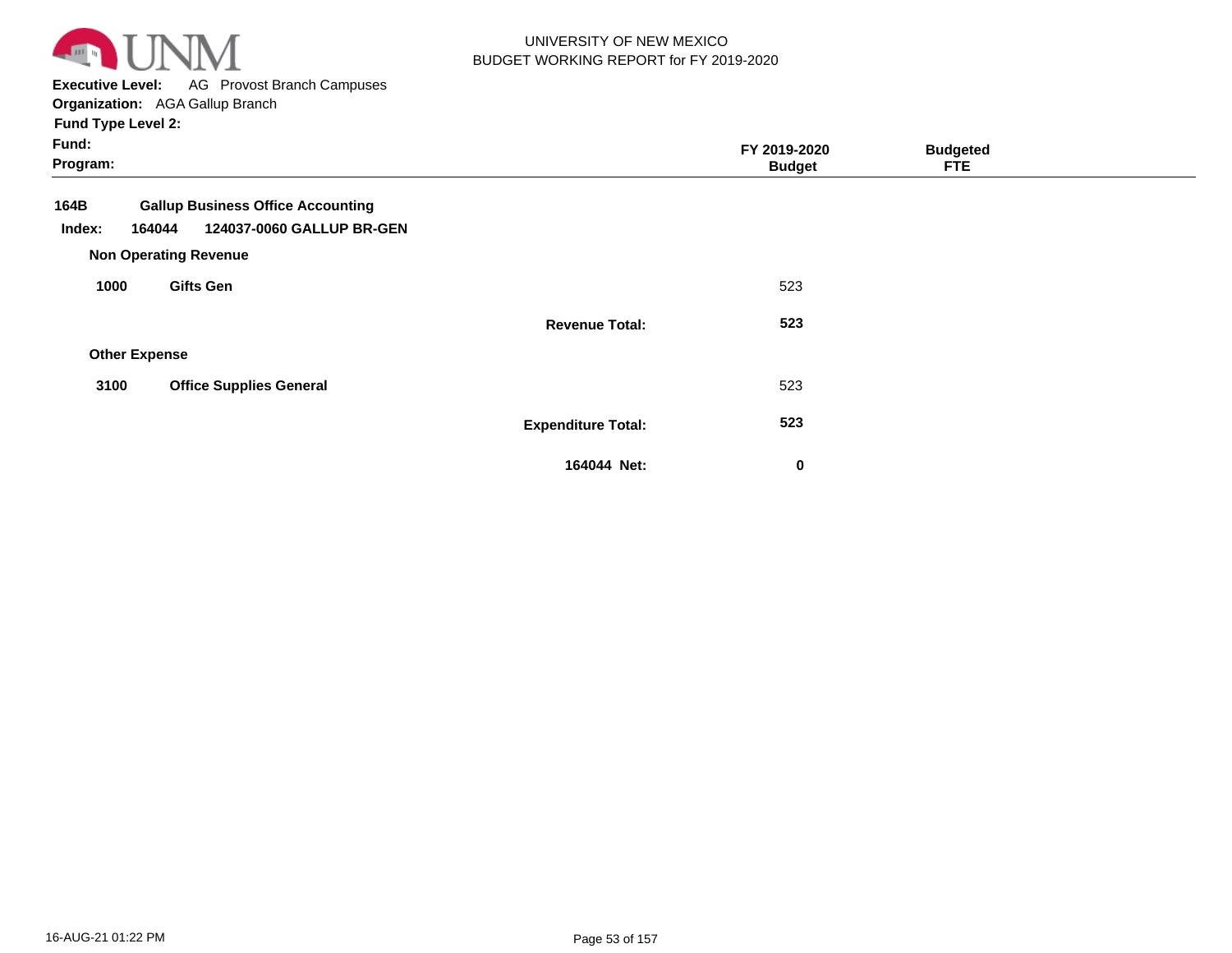

**Executive Level:** AG Provost Branch Campuses

**Organization:**  AGA Gallup Branch

| Fund:<br>Program: |                          |                                          |                       | FY 2019-2020<br><b>Budget</b> | <b>Budgeted</b><br><b>FTE</b> |  |
|-------------------|--------------------------|------------------------------------------|-----------------------|-------------------------------|-------------------------------|--|
| 164B              |                          | <b>Gallup Business Office Accounting</b> |                       |                               |                               |  |
| Index:            | 164045                   | <b>Technology and Materials Fees</b>     |                       |                               |                               |  |
|                   | <b>Allocations</b>       |                                          |                       |                               |                               |  |
| 1640              |                          | <b>Allocations Pooled Allocation Gen</b> |                       | (295, 610)                    |                               |  |
|                   | <b>Operating Revenue</b> |                                          |                       |                               |                               |  |
| 02Z1              |                          | <b>Mandatory Student Fees</b>            |                       | 295,610                       |                               |  |
|                   |                          |                                          | <b>Revenue Total:</b> | 0                             |                               |  |
|                   |                          |                                          | 164045 Net:           | 0                             |                               |  |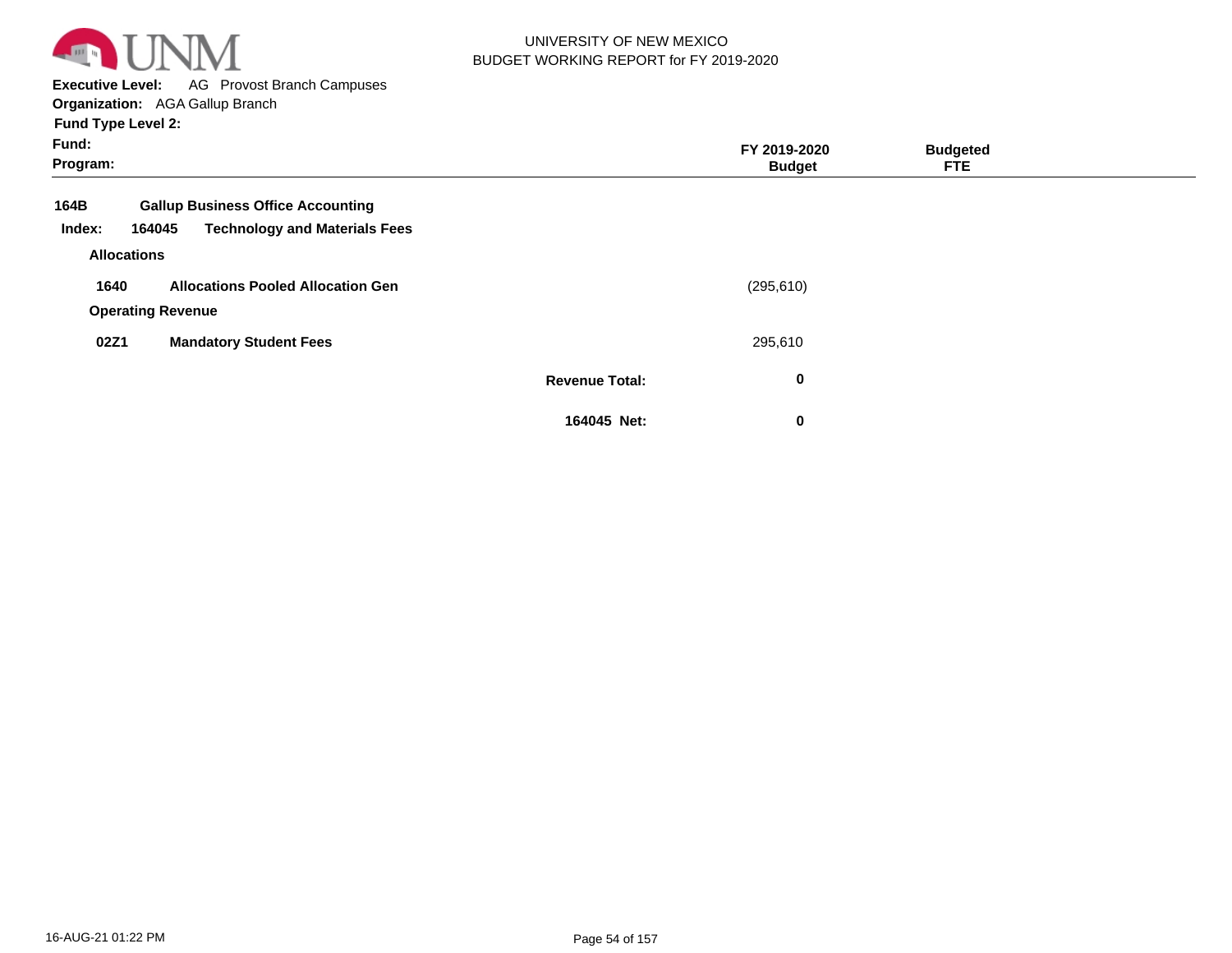

**Executive Level:** AG Provost Branch Campuses

**Organization:**  AGA Gallup Branch **Fund Type Level 2:**

| Fund:<br>Program:                                                                                                         |                           | FY 2019-2020<br><b>Budget</b>                            | <b>Budgeted</b><br><b>FTE</b> |  |
|---------------------------------------------------------------------------------------------------------------------------|---------------------------|----------------------------------------------------------|-------------------------------|--|
| <b>Gallup Business Office Accounting</b><br>164B<br>164046<br>747523 Gallup Equipment<br>Index:                           |                           |                                                          |                               |  |
| <b>Transfers</b><br><b>Trsfr From I G Gen</b><br>1120                                                                     |                           | 60,652                                                   |                               |  |
| <b>Other Expense</b>                                                                                                      | <b>Revenue Total:</b>     | 60,652                                                   |                               |  |
| 8060<br><b>Other Operating Costs Gen</b>                                                                                  |                           | 60,652                                                   |                               |  |
|                                                                                                                           | <b>Expenditure Total:</b> | 60,652                                                   |                               |  |
|                                                                                                                           | 164046 Net:               | 0                                                        |                               |  |
| Account: 1120 164002-1240: \$60,652 for ER&R                                                                              |                           |                                                          |                               |  |
| 164B LEVEL 6<br><b>SUMMARY</b><br><b>Revenue</b><br><b>Labor Expense</b><br><b>Fringe Expense</b><br><b>Other Expense</b> | NET:                      | 206,159<br>134,530<br>$\mathbf 0$<br>71,629<br>$\pmb{0}$ | 3.00                          |  |
|                                                                                                                           |                           |                                                          |                               |  |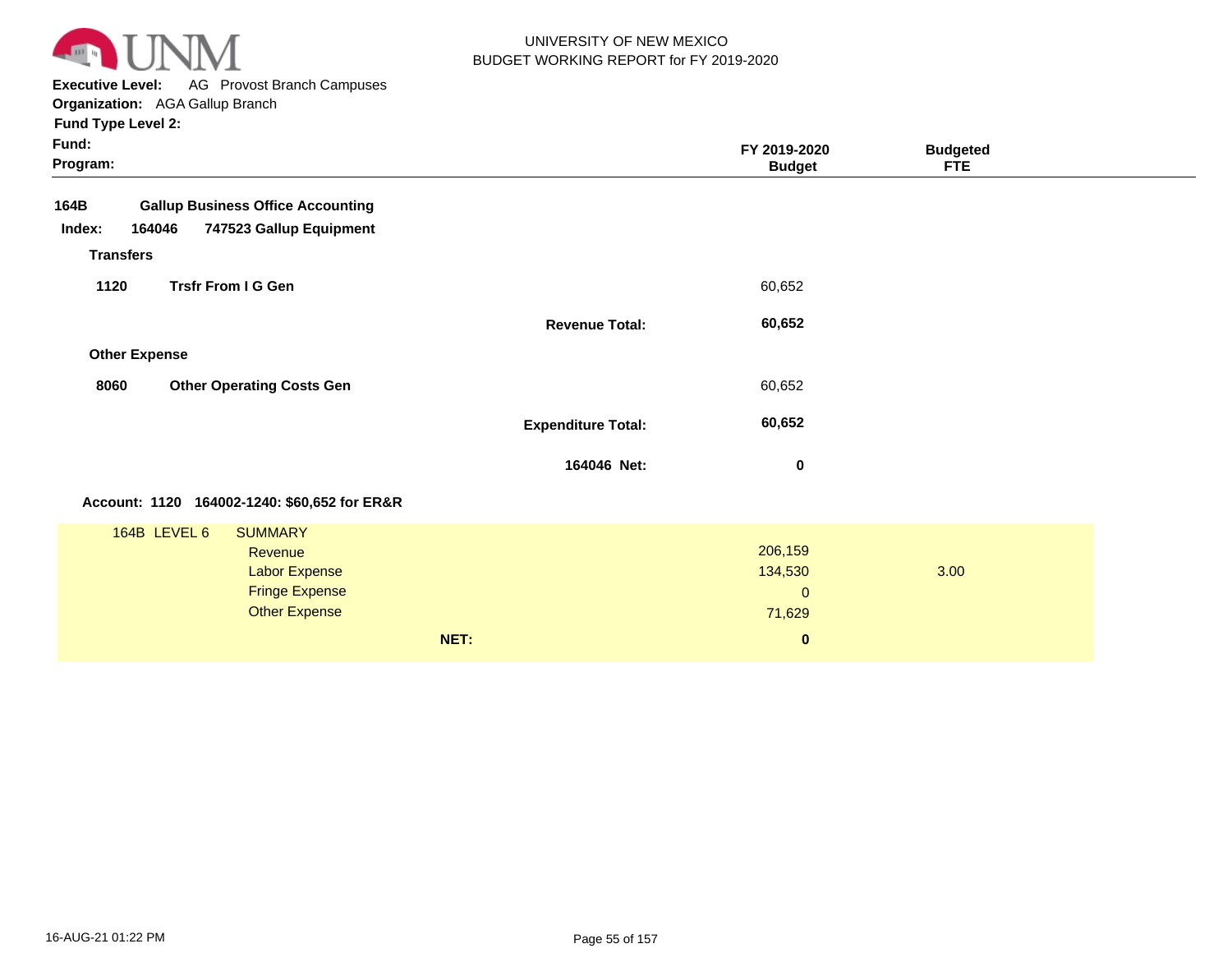

**Executive Level:** AG Provost Branch Campuses

**Organization:**  AGA Gallup Branch

**Fund Type Level 2:**

| Fund:<br>Program:    |                                                                               |                           | FY 2019-2020<br><b>Budget</b> | <b>Budgeted</b><br><b>FTE</b> |  |
|----------------------|-------------------------------------------------------------------------------|---------------------------|-------------------------------|-------------------------------|--|
| 164C<br>Index:       | <b>Gallup Business Office Admin</b><br>191311 Business Office Admin<br>164033 |                           |                               |                               |  |
| <b>Allocations</b>   |                                                                               |                           |                               |                               |  |
| 1640                 | <b>Allocations Pooled Allocation Gen</b>                                      |                           | 140,559                       |                               |  |
| <b>Transfers</b>     |                                                                               |                           |                               |                               |  |
| <b>11R0</b>          | <b>Trsfr From Auxiliaries Gen</b>                                             |                           | 40,000                        |                               |  |
|                      |                                                                               | <b>Revenue Total:</b>     | 180,559                       |                               |  |
| <b>Labor Expense</b> |                                                                               |                           |                               |                               |  |
| 2020                 | <b>Administrative Professional Gen</b>                                        |                           | 93,600                        | 1.00                          |  |
| 2060                 | <b>Support Staff Salary Detail Gen</b>                                        |                           | 76,606                        | 2.00                          |  |
| <b>Other Expense</b> |                                                                               |                           |                               |                               |  |
| 3100                 | <b>Office Supplies General</b>                                                |                           | 2,000                         |                               |  |
| 3150                 | <b>Computer Supplies &lt;\$5,001</b>                                          |                           | 250                           |                               |  |
| 31D0                 | <b>Freight In-Bound</b>                                                       |                           | 50                            |                               |  |
| 31D1                 | <b>Freight Out-Bound</b>                                                      |                           | 1,000                         |                               |  |
| 31K1                 | <b>Overnight Delivery</b>                                                     |                           | 75                            |                               |  |
| 6020                 | <b>Long Distance Gen</b>                                                      |                           | 75                            |                               |  |
| 63C0                 | <b>Copying Gen</b>                                                            |                           | 2,195                         |                               |  |
| 69Z0                 | <b>Other Professional Services Gen</b>                                        |                           | 500                           |                               |  |
| <b>70F0</b>          | <b>Equipment Rent Expense Gen</b>                                             |                           | 3,512                         |                               |  |
| <b>80E0</b>          | <b>Contingency Budget Gen</b>                                                 |                           | 635                           |                               |  |
| <b>80K0</b>          | <b>Banner Tax</b>                                                             |                           | 61                            |                               |  |
|                      |                                                                               | <b>Expenditure Total:</b> | 180,559                       |                               |  |
|                      |                                                                               | 164033 Net:               | 0                             |                               |  |

#### **Account: 11R0 729000-1100: \$40K from Bookstore for overhead**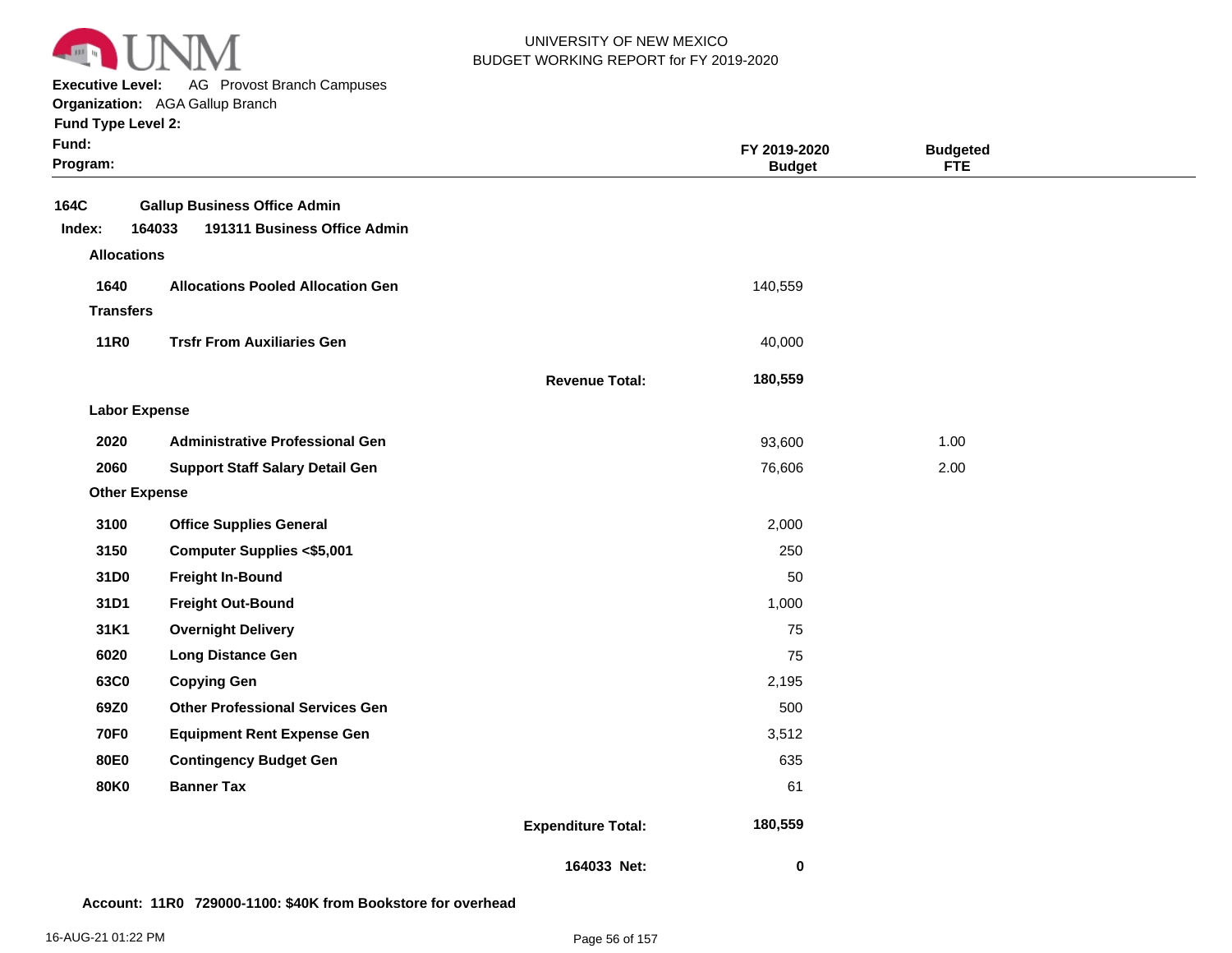

**Executive Level:** AG Provost Branch Campuses

**Organization:**  AGA Gallup Branch

| Fund:<br>Program: |                          |                                        |      |                           | FY 2019-2020<br><b>Budget</b> | <b>Budgeted</b><br><b>FTE</b> |  |
|-------------------|--------------------------|----------------------------------------|------|---------------------------|-------------------------------|-------------------------------|--|
| 164C              |                          | <b>Gallup Business Office Admin</b>    |      |                           |                               |                               |  |
| Index:            | 164038                   | 191311-Business Office -gen            |      |                           |                               |                               |  |
|                   | <b>Operating Revenue</b> |                                        |      |                           |                               |                               |  |
| 07Z0              |                          | <b>Other Sales and Service Revenue</b> |      |                           | 54,540                        |                               |  |
|                   |                          |                                        |      | <b>Revenue Total:</b>     | 54,540                        |                               |  |
|                   | <b>Other Expense</b>     |                                        |      |                           |                               |                               |  |
| 31K0              | <b>Postage Gen</b>       |                                        |      |                           | 10,000                        |                               |  |
| 6020              |                          | <b>Long Distance Gen</b>               |      |                           | 8,000                         |                               |  |
| <b>70F0</b>       |                          | <b>Equipment Rent Expense Gen</b>      |      |                           | 36,000                        |                               |  |
| <b>80K0</b>       | <b>Banner Tax</b>        |                                        |      |                           | 540                           |                               |  |
|                   |                          |                                        |      | <b>Expenditure Total:</b> | 54,540                        |                               |  |
|                   |                          |                                        |      | 164038 Net:               | $\bf{0}$                      |                               |  |
|                   | 164C LEVEL 6             | <b>SUMMARY</b>                         |      |                           |                               |                               |  |
|                   |                          | Revenue                                |      |                           | 235,099                       |                               |  |
|                   |                          | <b>Labor Expense</b>                   |      |                           | 170,206                       | 3.00                          |  |
|                   |                          | <b>Fringe Expense</b>                  |      |                           | $\mathbf 0$                   |                               |  |
|                   |                          | <b>Other Expense</b>                   |      |                           | 64,893                        |                               |  |
|                   |                          |                                        | NET: |                           | $\bf{0}$                      |                               |  |
|                   |                          |                                        |      |                           |                               |                               |  |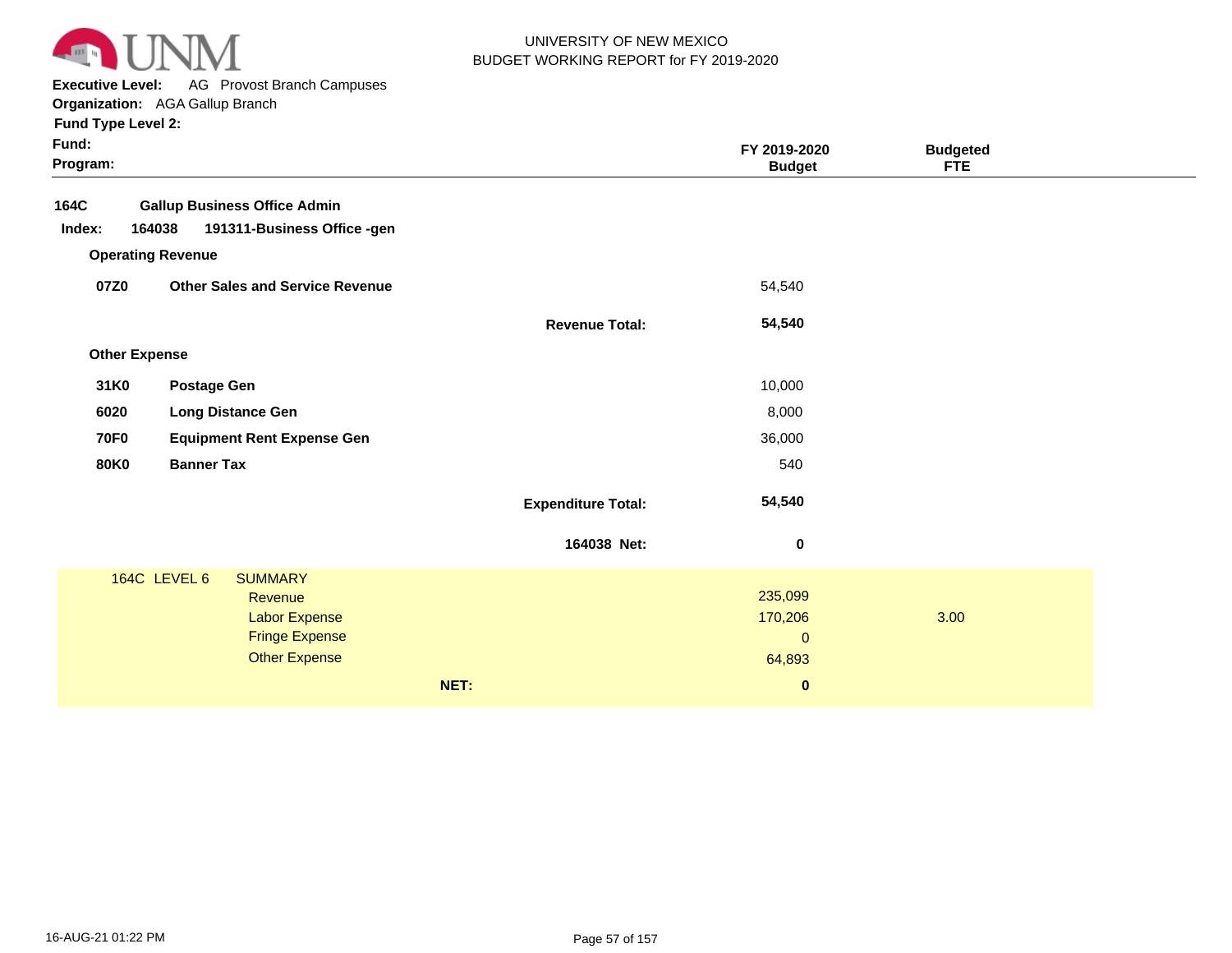

**Executive Level:** AG Provost Branch Campuses

**Organization:**  AGA Gallup Branch

|  |  | <b>Fund Type Level 2:</b> |  |
|--|--|---------------------------|--|
|--|--|---------------------------|--|

| Fund:<br>Program:    |                                           |                           | FY 2019-2020<br><b>Budget</b> | <b>Budgeted</b><br><b>FTE</b> |  |
|----------------------|-------------------------------------------|---------------------------|-------------------------------|-------------------------------|--|
| 164D                 | <b>Gallup Business Office Cashiering</b>  |                           |                               |                               |  |
| Index:               | 164036<br>191311 Business Office Cashiers |                           |                               |                               |  |
| <b>Allocations</b>   |                                           |                           |                               |                               |  |
| 1640                 | <b>Allocations Pooled Allocation Gen</b>  |                           | 81,111                        |                               |  |
|                      |                                           | <b>Revenue Total:</b>     | 81,111                        |                               |  |
| <b>Labor Expense</b> |                                           |                           |                               |                               |  |
| 2040                 | <b>Technician Salary Detail Gen</b>       |                           | 77,446                        | 2.00                          |  |
| <b>Other Expense</b> |                                           |                           |                               |                               |  |
| 3100                 | <b>Office Supplies General</b>            |                           | 500                           |                               |  |
| 31K0                 | <b>Postage Gen</b>                        |                           | 450                           |                               |  |
| 6020                 | <b>Long Distance Gen</b>                  |                           | 30                            |                               |  |
| 63C0                 | <b>Copying Gen</b>                        |                           | 1,128                         |                               |  |
| <b>80E0</b>          | <b>Contingency Budget Gen</b>             |                           | 1,460                         |                               |  |
| <b>80K0</b>          | <b>Banner Tax</b>                         |                           | (3)                           |                               |  |
| 98B0                 | <b>Cash Over or Short General</b>         |                           | 100                           |                               |  |
|                      |                                           | <b>Expenditure Total:</b> | 81,111                        |                               |  |
|                      |                                           | 164036 Net:               | $\bf{0}$                      |                               |  |
|                      | 164D LEVEL 6<br><b>SUMMARY</b>            |                           |                               |                               |  |
|                      | Revenue<br><b>Labor Expense</b>           |                           | 81,111<br>77,446              | 2.00                          |  |
|                      | <b>Fringe Expense</b>                     |                           | $\mathbf{0}$                  |                               |  |
|                      | <b>Other Expense</b>                      |                           | 3,665                         |                               |  |
|                      | NET:                                      |                           | $\bf{0}$                      |                               |  |
|                      |                                           |                           |                               |                               |  |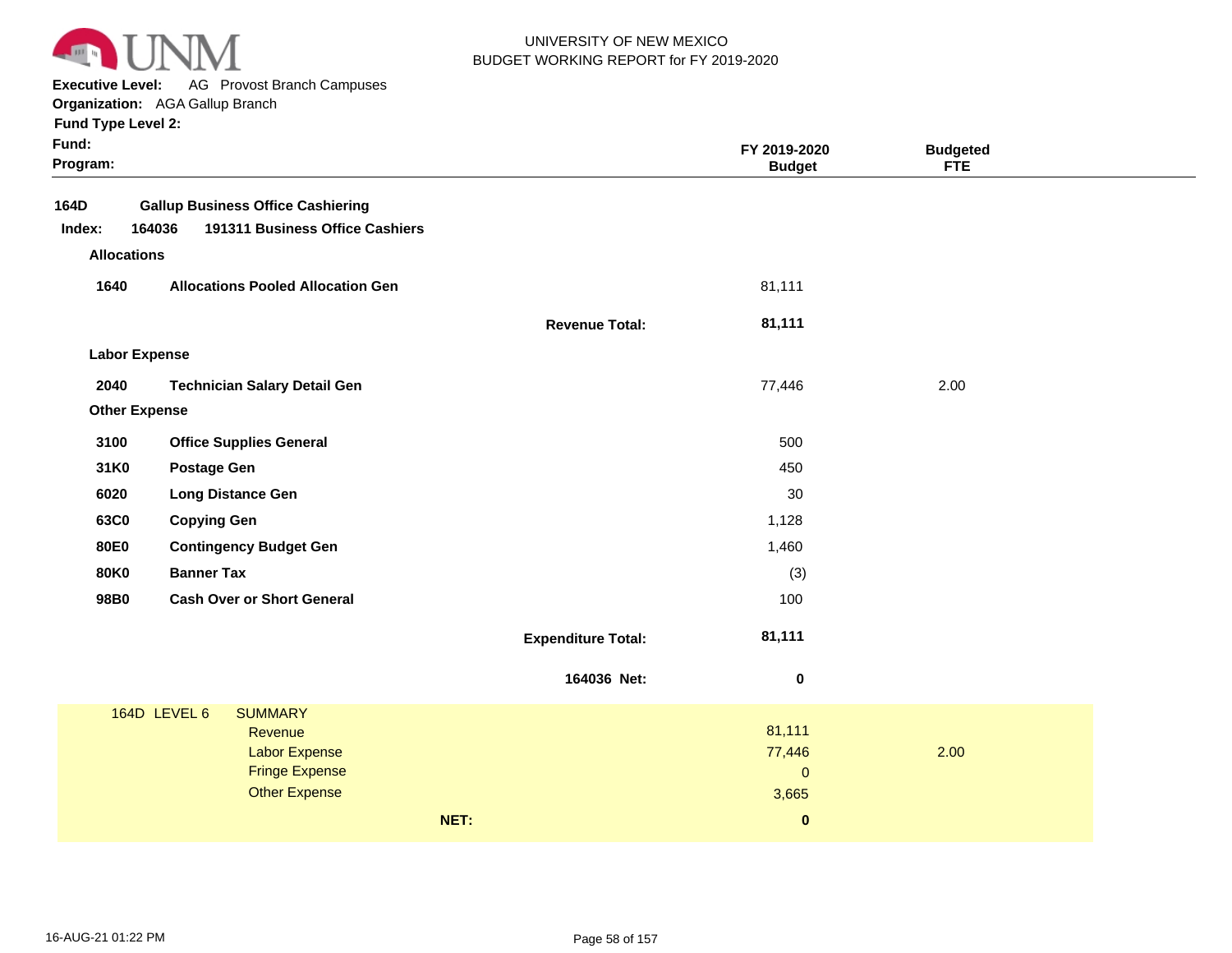

**Executive Level:** AG Provost Branch Campuses **Organization:**  AGA Gallup Branch

| <b>Fund Type Level 2:</b>                             |                           |                               |                               |
|-------------------------------------------------------|---------------------------|-------------------------------|-------------------------------|
| Fund:<br>Program:                                     |                           | FY 2019-2020<br><b>Budget</b> | <b>Budgeted</b><br><b>FTE</b> |
| <b>Gallup Student Orgn Operations</b><br><b>167A0</b> |                           |                               |                               |
| <b>Gallup Campus Voice</b><br>Index:<br>167027        |                           |                               |                               |
| <b>Operating Revenue</b>                              |                           |                               |                               |
| 0699<br><b>Miscellaneous Services</b>                 |                           | 500                           |                               |
|                                                       | <b>Revenue Total:</b>     | 500                           |                               |
| <b>Other Expense</b>                                  |                           |                               |                               |
| 3100<br><b>Office Supplies General</b>                |                           | 500                           |                               |
|                                                       | <b>Expenditure Total:</b> | 500                           |                               |
|                                                       | 167027 Net:               | $\pmb{0}$                     |                               |
| 167A0 LEVEL 6<br><b>SUMMARY</b>                       |                           |                               |                               |
| <b>Revenue</b>                                        |                           | 500<br>$\mathbf{0}$           | 0.00                          |
| <b>Labor Expense</b><br><b>Fringe Expense</b>         |                           | $\mathbf{0}$                  |                               |
| <b>Other Expense</b>                                  |                           | 500                           |                               |
|                                                       | NET:                      | $\pmb{0}$                     |                               |
|                                                       |                           |                               |                               |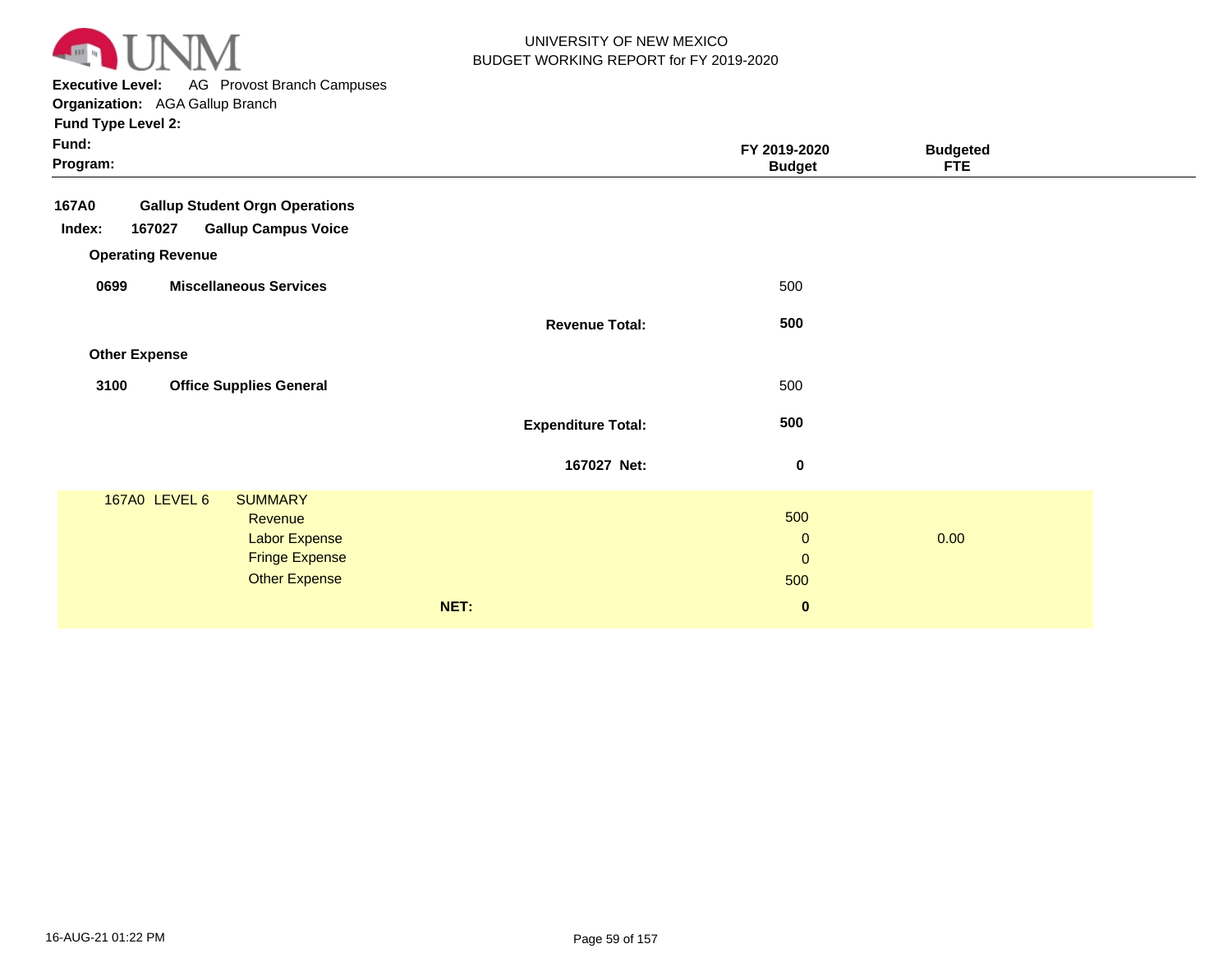

**Executive Level:** AG Provost Branch Campuses

**Organization:**  AGA Gallup Branch

| Fund:<br>Program: |                              |                                     |                           | FY 2019-2020<br><b>Budget</b> | <b>Budgeted</b><br><b>FTE</b> |  |
|-------------------|------------------------------|-------------------------------------|---------------------------|-------------------------------|-------------------------------|--|
| 167P              | <b>Gallup Student Senate</b> |                                     |                           |                               |                               |  |
| Index:            | 167015                       | 191500-STUDENT ACTIVI-STUDENT SENAT |                           |                               |                               |  |
|                   | <b>Operating Revenue</b>     |                                     |                           |                               |                               |  |
| 02Z1              |                              | <b>Mandatory Student Fees</b>       |                           | 77,120                        |                               |  |
|                   |                              |                                     | <b>Revenue Total:</b>     | 77,120                        |                               |  |
|                   | <b>Labor Expense</b>         |                                     |                           |                               |                               |  |
| <b>20J0</b>       |                              | <b>Student Salaries Gen</b>         |                           | 3,840                         | 0.20                          |  |
|                   | <b>Other Expense</b>         |                                     |                           |                               |                               |  |
|                   |                              |                                     |                           |                               |                               |  |
| <b>80E0</b>       |                              | <b>Contingency Budget Gen</b>       |                           | 73,280                        |                               |  |
|                   |                              |                                     | <b>Expenditure Total:</b> | 77,120                        |                               |  |
|                   |                              |                                     |                           |                               |                               |  |
|                   |                              |                                     | 167015 Net:               | $\bf{0}$                      |                               |  |
|                   | 167P LEVEL 6                 | <b>SUMMARY</b>                      |                           |                               |                               |  |
|                   |                              | Revenue                             |                           | 77,120                        |                               |  |
|                   |                              | Labor Expense                       |                           | 3,840                         | 0.20                          |  |
|                   |                              | <b>Fringe Expense</b>               |                           | $\mathbf 0$                   |                               |  |
|                   |                              | <b>Other Expense</b>                |                           | 73,280                        |                               |  |
|                   |                              |                                     | NET:                      | $\pmb{0}$                     |                               |  |
|                   |                              |                                     |                           |                               |                               |  |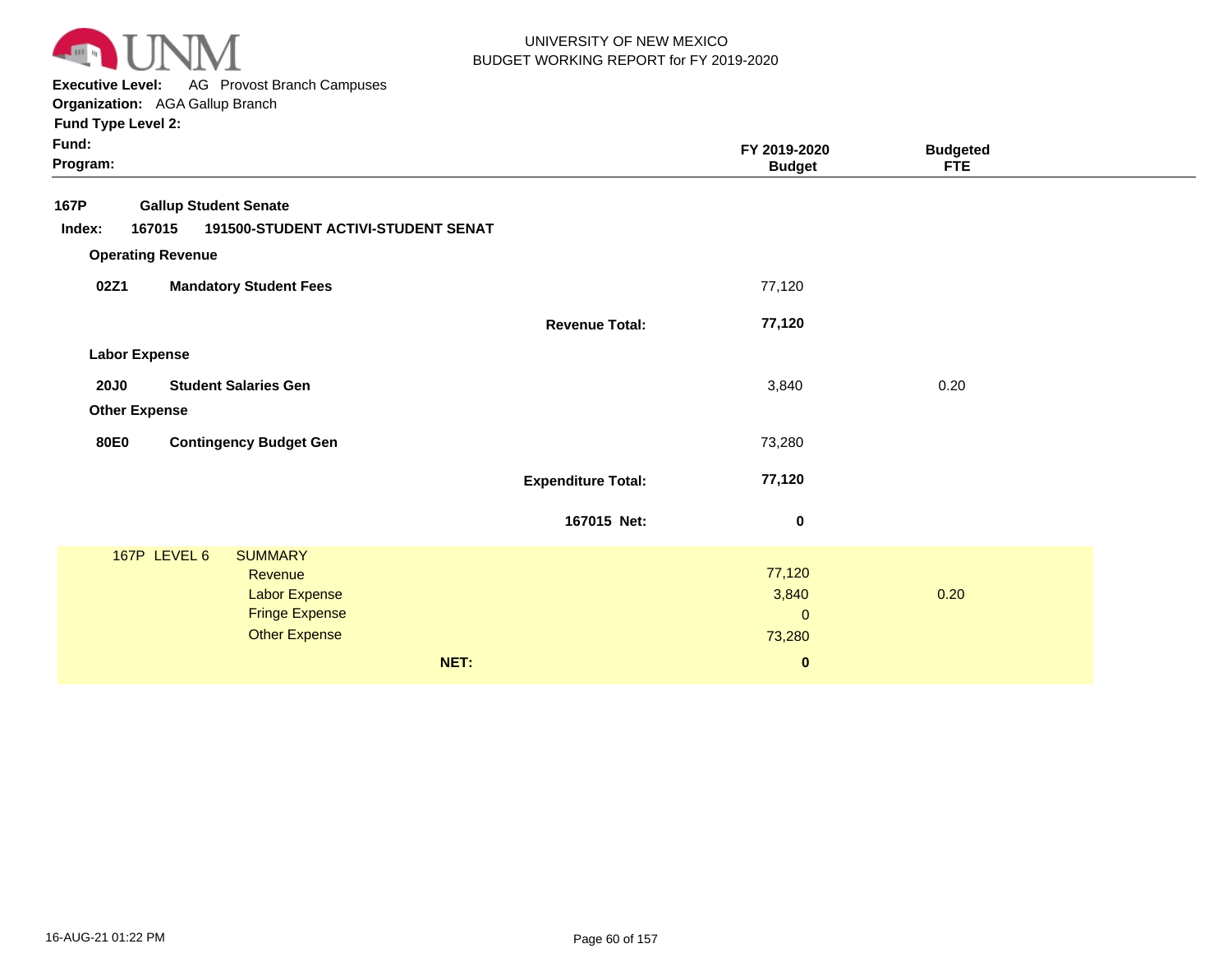

**Executive Level:** AG Provost Branch Campuses **Organization:**  AGA Gallup Branch

| Fund:<br>Program:    |                                               |                           | FY 2019-2020<br><b>Budget</b> | <b>Budgeted</b><br><b>FTE</b> |  |
|----------------------|-----------------------------------------------|---------------------------|-------------------------------|-------------------------------|--|
| 169A                 | <b>Gallup Insurance</b>                       |                           |                               |                               |  |
| Index:               | <b>Gallup Insurance</b><br>169000             |                           |                               |                               |  |
| <b>Allocations</b>   |                                               |                           |                               |                               |  |
| 1640                 | <b>Allocations Pooled Allocation Gen</b>      |                           | 135,846                       |                               |  |
|                      |                                               | <b>Revenue Total:</b>     | 135,846                       |                               |  |
| <b>Other Expense</b> |                                               |                           |                               |                               |  |
| 63Q0                 | <b>General Liability Insurance Gen</b>        |                           | 79,140                        |                               |  |
| <b>70G0</b>          | <b>Property Insurance Gen</b>                 |                           | 55,354                        |                               |  |
| <b>80K0</b>          | <b>Banner Tax</b>                             |                           | 1,352                         |                               |  |
|                      |                                               | <b>Expenditure Total:</b> | 135,846                       |                               |  |
|                      |                                               | 169000 Net:               | $\bf{0}$                      |                               |  |
|                      | <b>169A LEVEL 5</b><br><b>SUMMARY</b>         |                           |                               |                               |  |
|                      | Revenue                                       |                           | 135,846                       |                               |  |
|                      | <b>Labor Expense</b>                          |                           | $\mathbf 0$                   | 0.00                          |  |
|                      | <b>Fringe Expense</b><br><b>Other Expense</b> |                           | $\mathbf{0}$                  |                               |  |
|                      |                                               |                           | 135,846                       |                               |  |
|                      |                                               | NET:                      | $\bf{0}$                      |                               |  |
|                      |                                               |                           |                               |                               |  |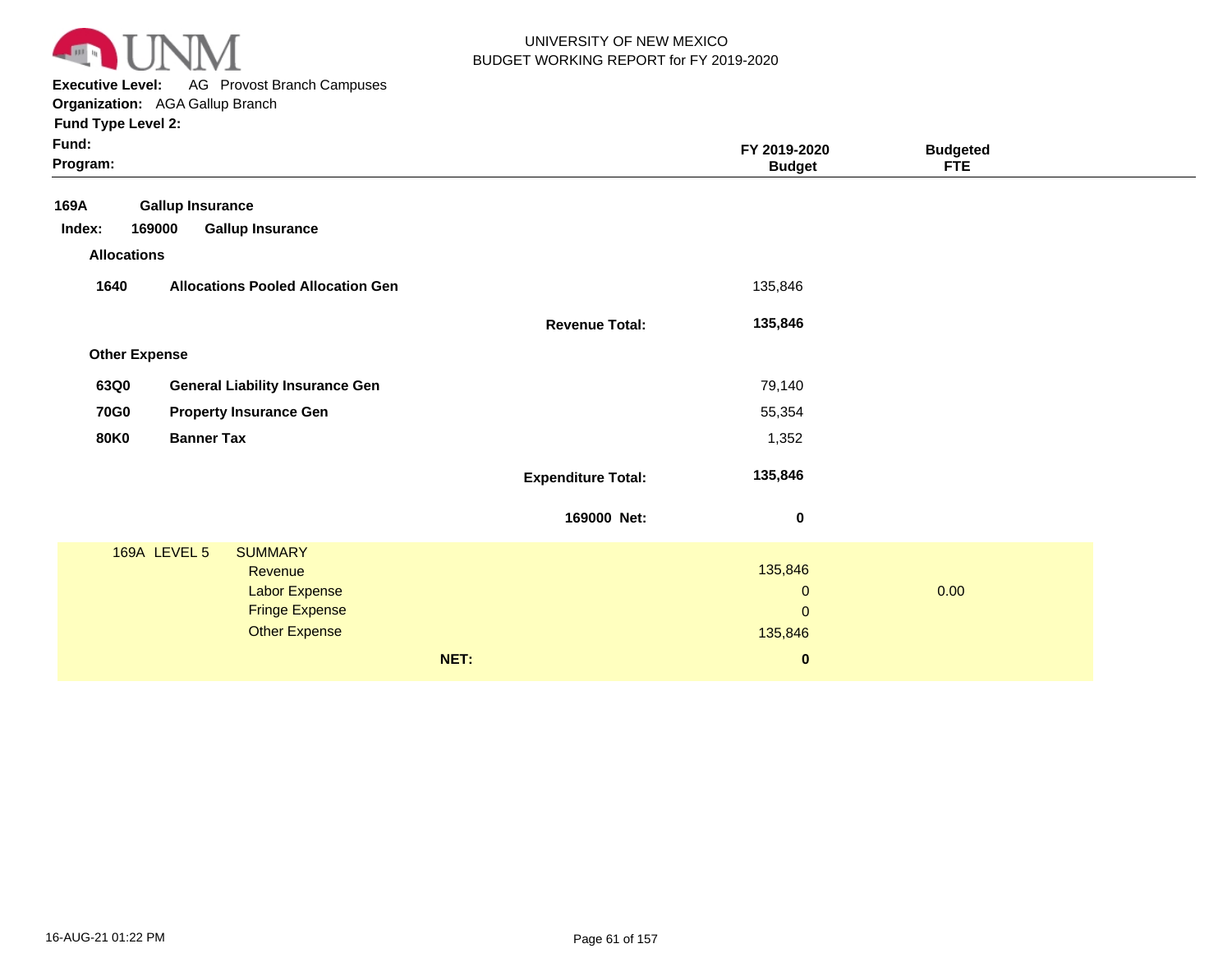

**Executive Level:** AG Provost Branch Campuses

**Organization:**  AGA Gallup Branch **Fund Type Level 2:**

| Fund:<br>Program:    |                                           |                           | FY 2019-2020<br><b>Budget</b> | <b>Budgeted</b><br><b>FTE</b> |  |
|----------------------|-------------------------------------------|---------------------------|-------------------------------|-------------------------------|--|
| 170A                 | <b>Gallup Misc Instructional Exp</b>      |                           |                               |                               |  |
| Index:<br>170002     | <b>Gallup Misc Instruc Exp Copy Paper</b> |                           |                               |                               |  |
| <b>Allocations</b>   |                                           |                           |                               |                               |  |
| 1640                 | <b>Allocations Pooled Allocation Gen</b>  |                           | 13,635                        |                               |  |
|                      |                                           | <b>Revenue Total:</b>     | 13,635                        |                               |  |
| <b>Other Expense</b> |                                           |                           |                               |                               |  |
| 3160                 | <b>Copier Supplies Gen</b>                |                           | 13,500                        |                               |  |
| <b>80K0</b>          | <b>Banner Tax</b>                         |                           | 135                           |                               |  |
|                      |                                           | <b>Expenditure Total:</b> | 13,635                        |                               |  |
|                      |                                           | 170002 Net:               | 0                             |                               |  |

 **0**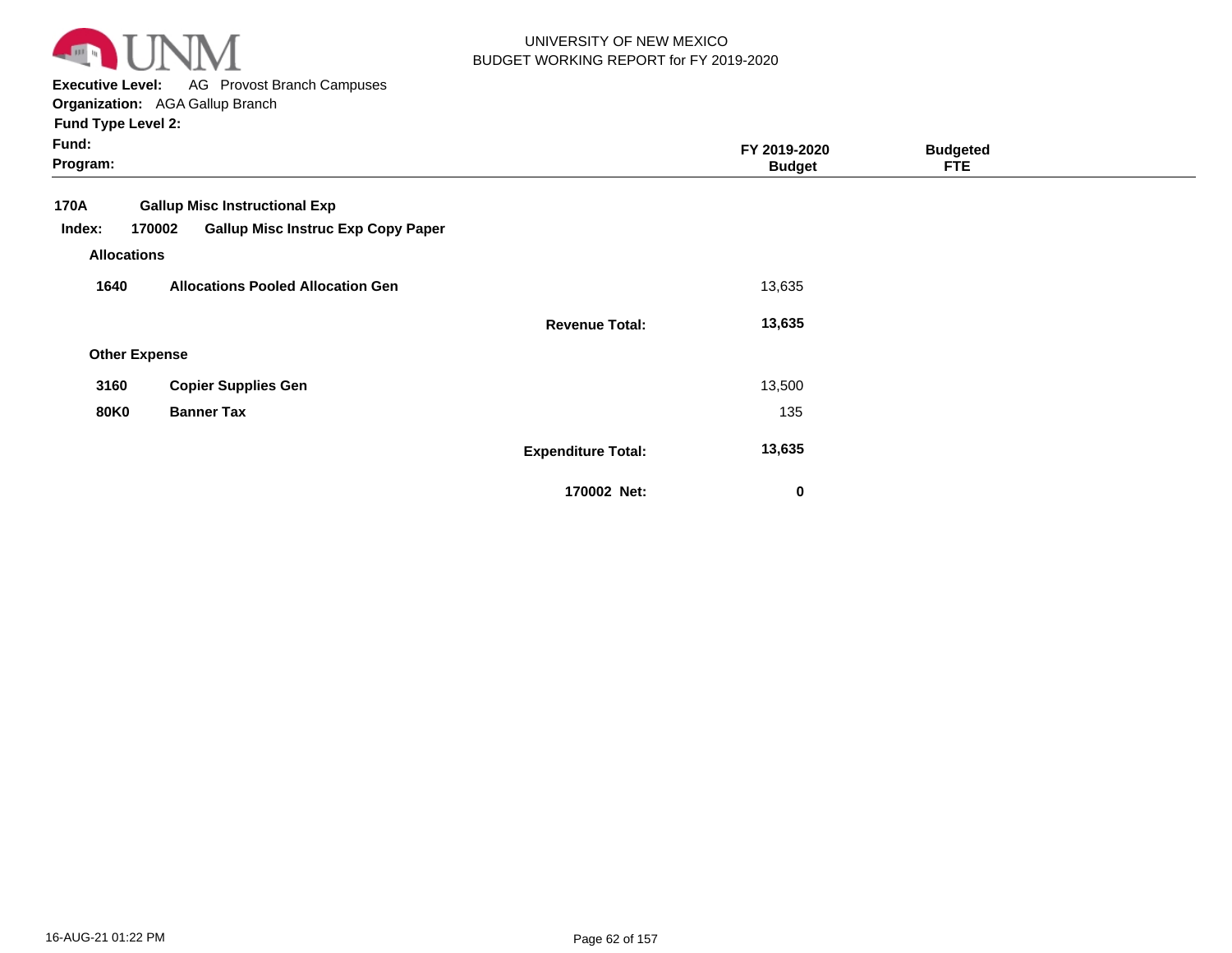

**Executive Level:** AG Provost Branch Campuses

**Organization:**  AGA Gallup Branch

| Fund:<br>Program:                                                                                                  |                           | FY 2019-2020<br><b>Budget</b>                  | <b>Budgeted</b><br><b>FTE</b> |  |
|--------------------------------------------------------------------------------------------------------------------|---------------------------|------------------------------------------------|-------------------------------|--|
| <b>Gallup Misc Instructional Exp</b><br>170A                                                                       |                           |                                                |                               |  |
| <b>Gallup Part time instruction</b><br>170006<br>Index:                                                            |                           |                                                |                               |  |
| <b>Allocations</b>                                                                                                 |                           |                                                |                               |  |
| <b>Allocations Pooled Allocation Gen</b><br>1640                                                                   |                           | 552,235                                        |                               |  |
|                                                                                                                    | <b>Revenue Total:</b>     | 552,235                                        |                               |  |
| <b>Labor Expense</b>                                                                                               |                           |                                                |                               |  |
| <b>Faculty Temp Part Time</b><br>2007                                                                              |                           | 552,235                                        | 28.48                         |  |
|                                                                                                                    | <b>Expenditure Total:</b> | 552,235                                        |                               |  |
|                                                                                                                    | 170006 Net:               | $\pmb{0}$                                      |                               |  |
| 170A LEVEL 5<br><b>SUMMARY</b><br>Revenue<br><b>Labor Expense</b><br><b>Fringe Expense</b><br><b>Other Expense</b> |                           | 565,870<br>552,235<br>$\overline{0}$<br>13,635 | 28.48                         |  |
|                                                                                                                    | NET:                      | $\bf{0}$                                       |                               |  |
|                                                                                                                    |                           |                                                |                               |  |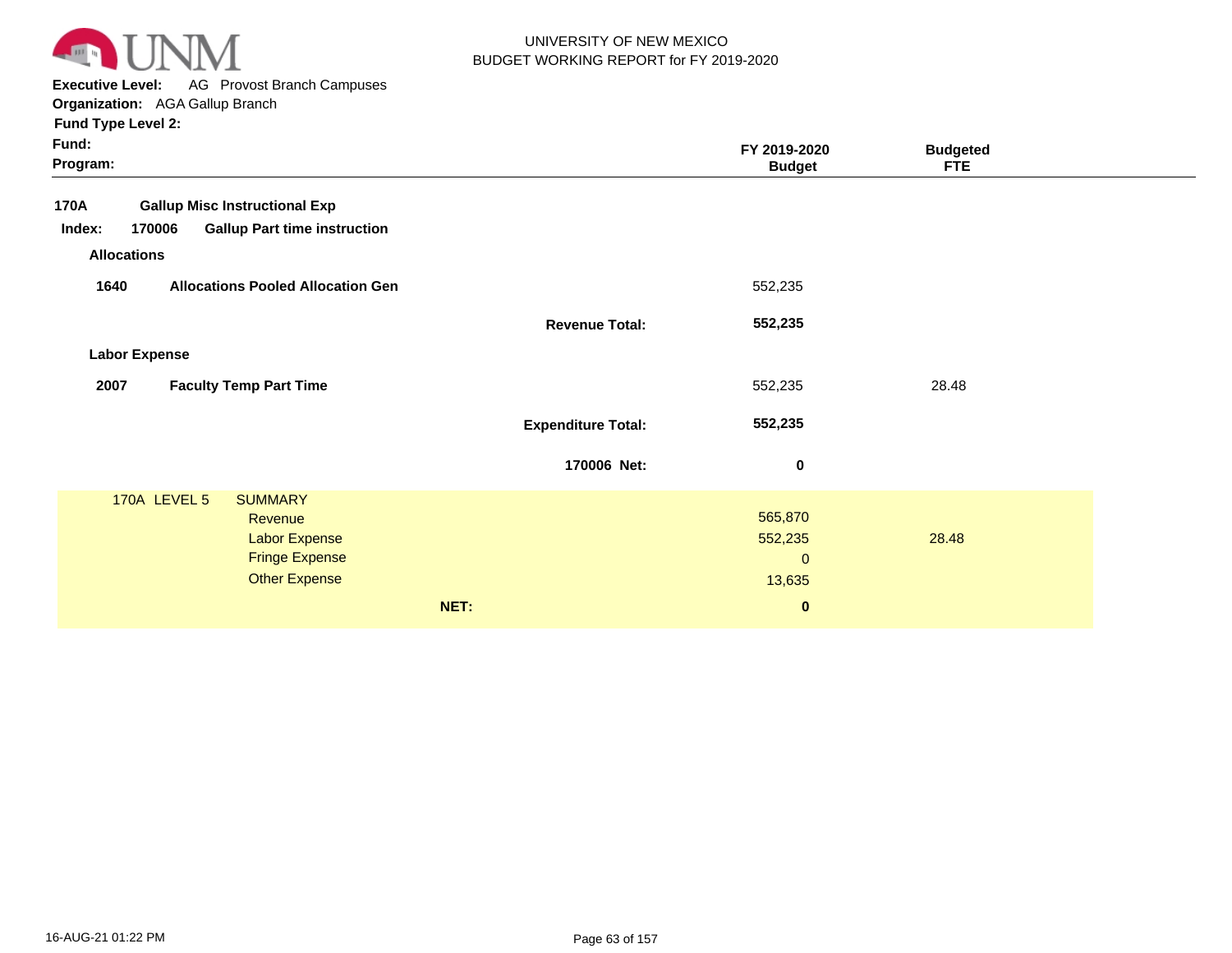

**Executive Level:** AG Provost Branch Campuses **Organization:**  AGA Gallup Branch

| Fund:<br>Program:    |                                                                                                   |                           | FY 2019-2020<br><b>Budget</b> | <b>Budgeted</b><br><b>FTE</b> |  |
|----------------------|---------------------------------------------------------------------------------------------------|---------------------------|-------------------------------|-------------------------------|--|
| 171A00<br>Index:     | <b>Gallup Nursing PI#1</b><br>171007<br>A24678-01618 ARLENE H-GEN<br><b>Non Operating Revenue</b> |                           |                               |                               |  |
| 1000                 | <b>Gifts Gen</b>                                                                                  |                           | 2,100                         |                               |  |
|                      |                                                                                                   | <b>Revenue Total:</b>     | 2,100                         |                               |  |
| <b>Other Expense</b> |                                                                                                   |                           |                               |                               |  |
| 4000                 | <b>Student Tuition Fee Expense Gen</b>                                                            |                           | 2,100                         |                               |  |
|                      |                                                                                                   | <b>Expenditure Total:</b> | 2,100                         |                               |  |
|                      |                                                                                                   | 171007 Net:               | 0                             |                               |  |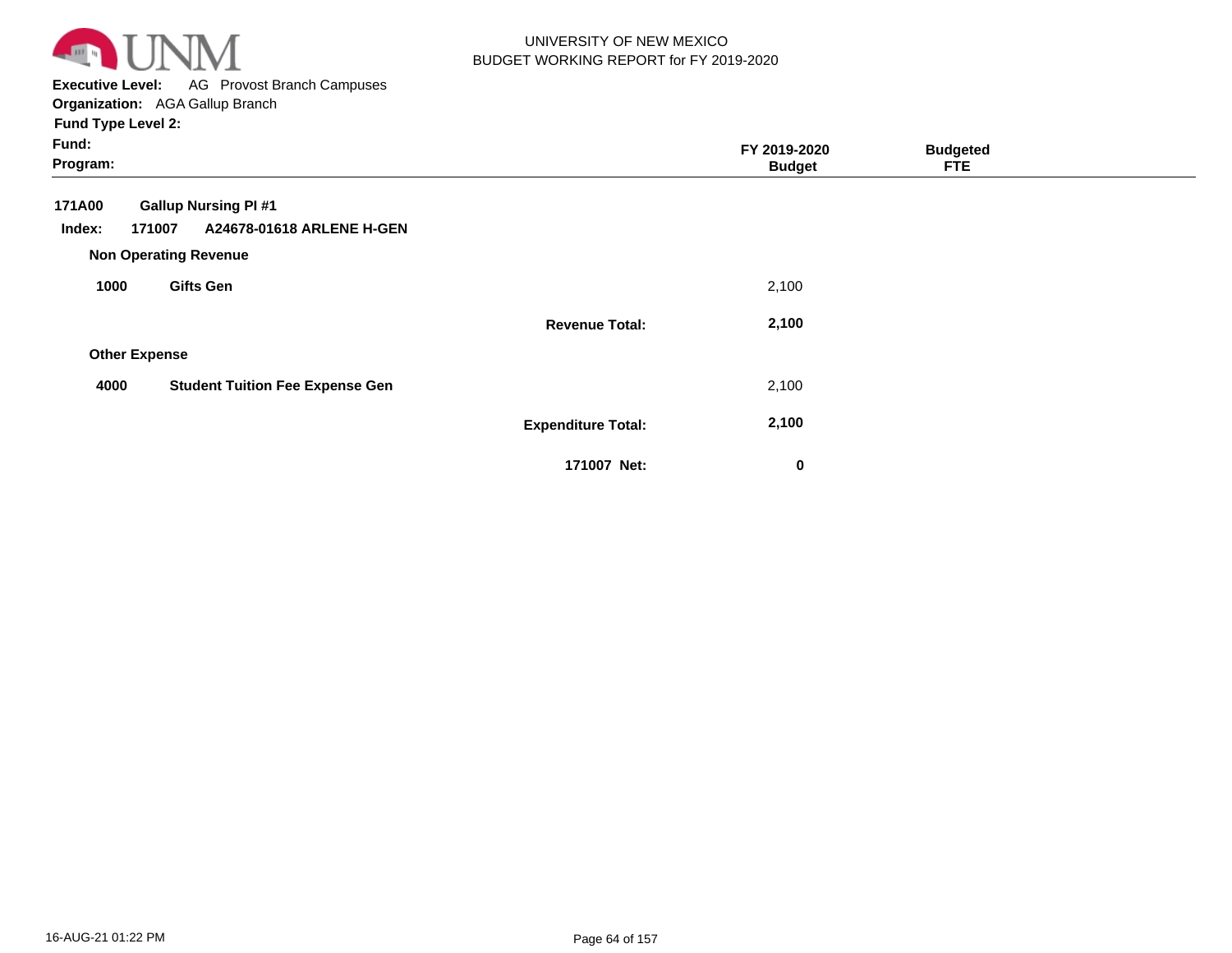

**Executive Level:** AG Provost Branch Campuses **Organization:**  AGA Gallup Branch

| Fund:<br>Program:    |                                                                                                                      |                           | FY 2019-2020<br><b>Budget</b>                 | <b>Budgeted</b><br><b>FTE</b> |  |
|----------------------|----------------------------------------------------------------------------------------------------------------------|---------------------------|-----------------------------------------------|-------------------------------|--|
| 171A00               | <b>Gallup Nursing PI #1</b>                                                                                          |                           |                                               |                               |  |
| Index:               | <b>Gallup Nursing Course Fee General</b><br>171012                                                                   |                           |                                               |                               |  |
|                      | <b>Operating Revenue</b>                                                                                             |                           |                                               |                               |  |
| 0220                 | <b>Course Lab Fees Gen</b>                                                                                           |                           | 6,000                                         |                               |  |
|                      |                                                                                                                      | <b>Revenue Total:</b>     | 6,000                                         |                               |  |
| <b>Other Expense</b> |                                                                                                                      |                           |                                               |                               |  |
| 31P1                 | <b>Instructional Materials &amp; Supplies</b>                                                                        |                           | 6,000                                         |                               |  |
|                      |                                                                                                                      | <b>Expenditure Total:</b> | 6,000                                         |                               |  |
|                      |                                                                                                                      | 171012 Net:               | $\boldsymbol{0}$                              |                               |  |
|                      | 171A00 LEVEL 6<br><b>SUMMARY</b><br>Revenue<br><b>Labor Expense</b><br><b>Fringe Expense</b><br><b>Other Expense</b> |                           | 8,100<br>$\mathbf{0}$<br>$\mathbf 0$<br>8,100 | 0.00                          |  |
|                      |                                                                                                                      | NET:                      | $\pmb{0}$                                     |                               |  |
|                      |                                                                                                                      |                           |                                               |                               |  |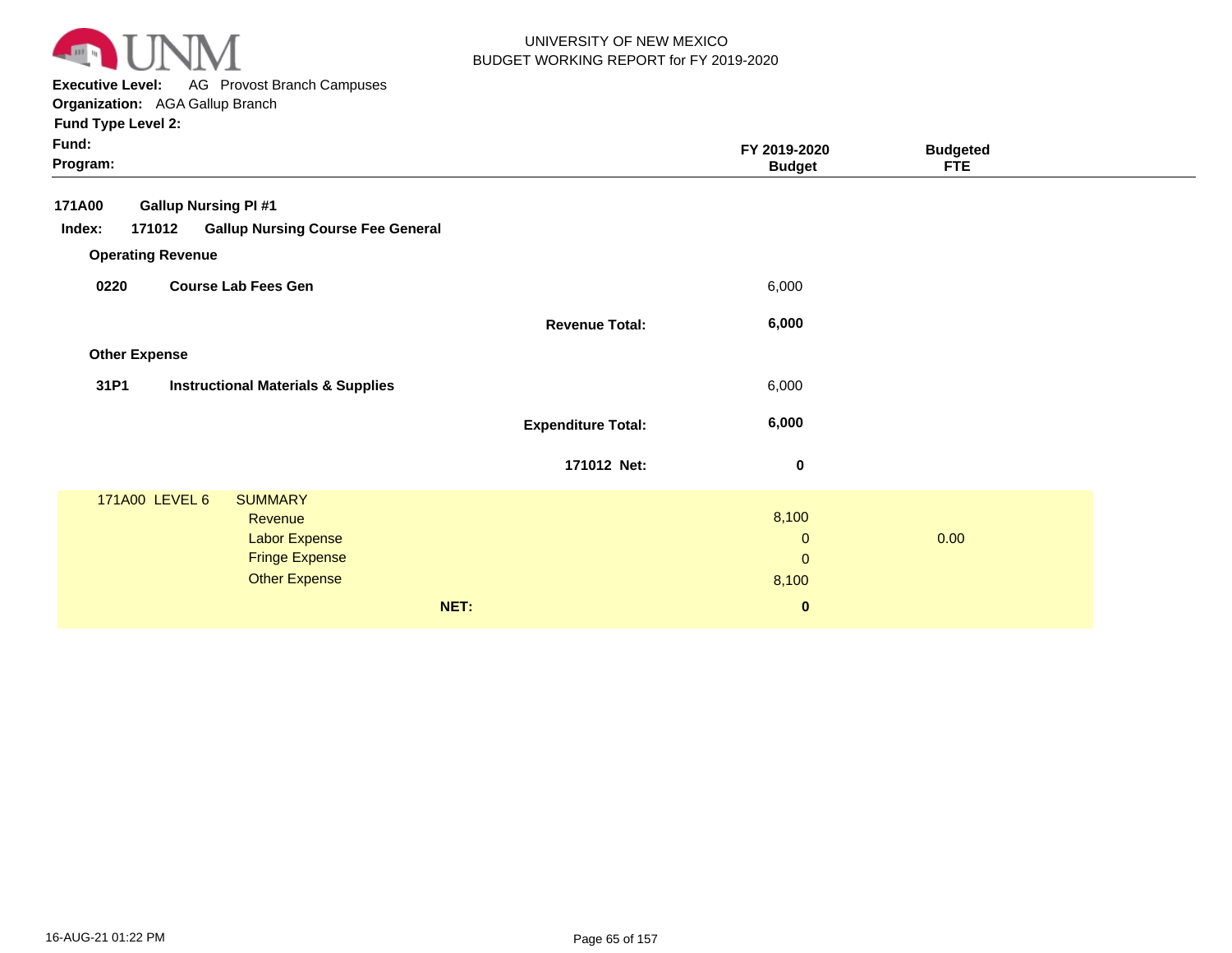

**Executive Level:** AG Provost Branch Campuses

**Organization:**  AGA Gallup Branch

|  |  | <b>Fund Type Level 2:</b> |  |
|--|--|---------------------------|--|
|--|--|---------------------------|--|

| Fund:<br>Program:                    |                                                                                       |                           | FY 2019-2020<br><b>Budget</b> | <b>Budgeted</b><br><b>FTE</b> |  |
|--------------------------------------|---------------------------------------------------------------------------------------|---------------------------|-------------------------------|-------------------------------|--|
| 171B<br>Index:<br><b>Allocations</b> | <b>Gallup Nursing Administration</b><br>171004<br><b>Gallup Nursing Adminstration</b> |                           |                               |                               |  |
| 1640                                 | <b>Allocations Pooled Allocation Gen</b>                                              |                           | 510,371                       |                               |  |
|                                      |                                                                                       | <b>Revenue Total:</b>     | 510,371                       |                               |  |
| <b>Labor Expense</b>                 |                                                                                       |                           |                               |                               |  |
| 2000                                 | <b>Faculty Salary Detail Gen</b>                                                      |                           | 443,473                       | 6.00                          |  |
| 2020                                 | <b>Administrative Professional Gen</b>                                                |                           | 56,972                        | 1.00                          |  |
| <b>Other Expense</b>                 |                                                                                       |                           |                               |                               |  |
| 3100                                 | <b>Office Supplies General</b>                                                        |                           | 700                           |                               |  |
| 3130                                 | <b>Media Supplies Gen</b>                                                             |                           | 500                           |                               |  |
| 3150                                 | <b>Computer Supplies &lt;\$5,001</b>                                                  |                           | 2,500                         |                               |  |
| 31A0                                 | <b>Business Food - Local</b>                                                          |                           | 200                           |                               |  |
| 31K0                                 | <b>Postage Gen</b>                                                                    |                           | 100                           |                               |  |
| 31L0                                 | <b>Printing Supplies Gen</b>                                                          |                           | 200                           |                               |  |
| 31P1                                 | <b>Instructional Materials &amp; Supplies</b>                                         |                           | 500                           |                               |  |
| 3800                                 | In State Travel Gen                                                                   |                           | 500                           |                               |  |
| 6020                                 | <b>Long Distance Gen</b>                                                              |                           | 300                           |                               |  |
| 6370                                 | <b>Printing/Copying/Binding Gen</b>                                                   |                           | 200                           |                               |  |
| 63C0                                 | <b>Copying Gen</b>                                                                    |                           | 3,499                         |                               |  |
| 80E0                                 | <b>Contingency Budget Gen</b>                                                         |                           | 635                           |                               |  |
| 80K0                                 | <b>Banner Tax</b>                                                                     |                           | 92                            |                               |  |
|                                      |                                                                                       | <b>Expenditure Total:</b> | 510,371                       |                               |  |
|                                      |                                                                                       | 171004 Net:               | $\bf{0}$                      |                               |  |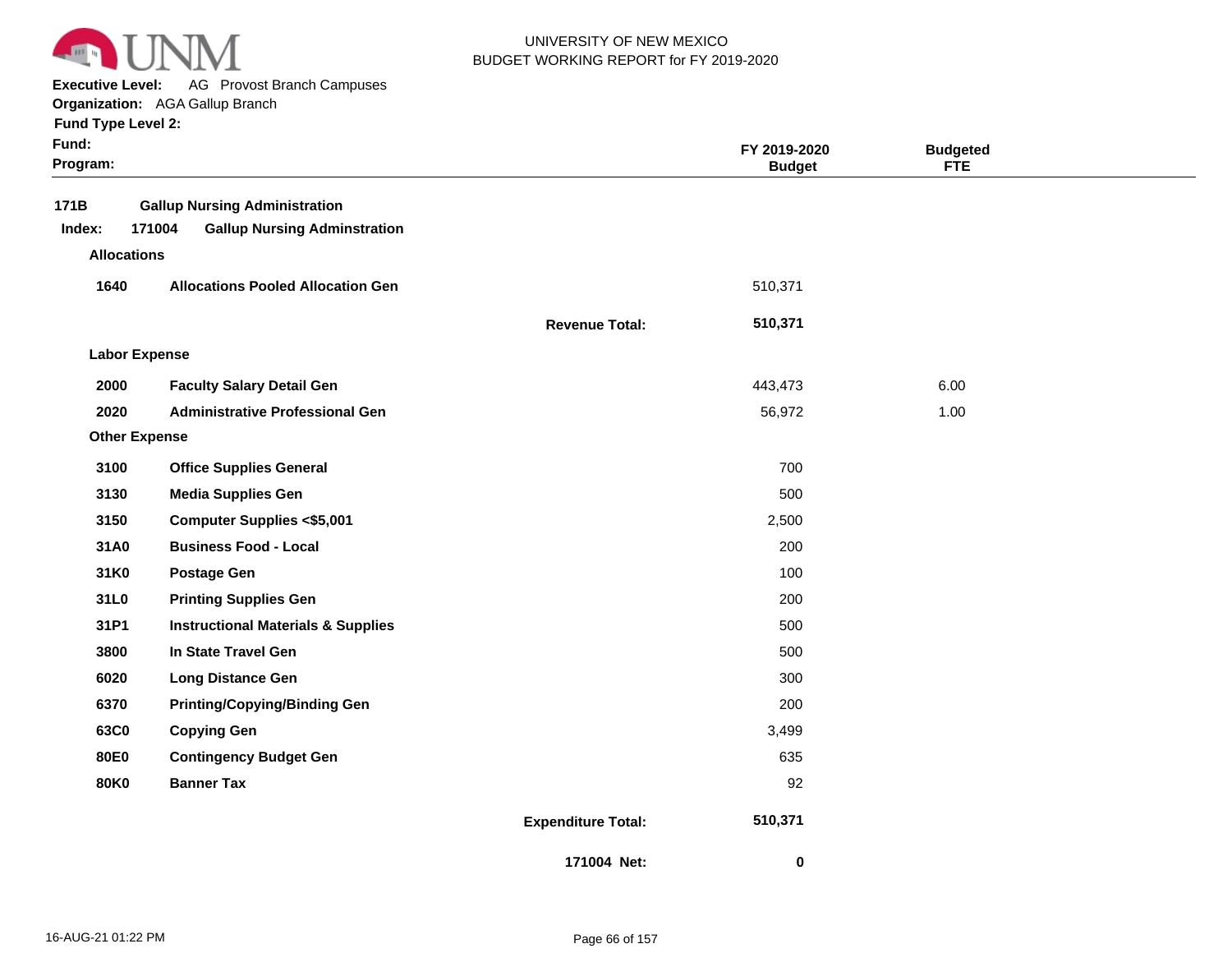

**Executive Level:** AG Provost Branch Campuses

**Organization:**  AGA Gallup Branch **Fund Type Level 2:**

| Fund:<br>Program:    |                                                                                        |                           | FY 2019-2020<br><b>Budget</b> | <b>Budgeted</b><br><b>FTE</b> |  |
|----------------------|----------------------------------------------------------------------------------------|---------------------------|-------------------------------|-------------------------------|--|
| 171B<br>Index:       | <b>Gallup Nursing Administration</b><br><b>Americans for NA Scholarships</b><br>171010 |                           |                               |                               |  |
|                      | <b>Non Operating Revenue</b>                                                           |                           |                               |                               |  |
| 1000                 | <b>Gifts Gen</b>                                                                       |                           | 5,500                         |                               |  |
|                      |                                                                                        | <b>Revenue Total:</b>     | 5,500                         |                               |  |
| <b>Other Expense</b> |                                                                                        |                           |                               |                               |  |
| 4020                 | <b>Student Awards Gen</b>                                                              |                           | 5,500                         |                               |  |
|                      |                                                                                        | <b>Expenditure Total:</b> | 5,500                         |                               |  |
|                      |                                                                                        | 171010 Net:               | 0                             |                               |  |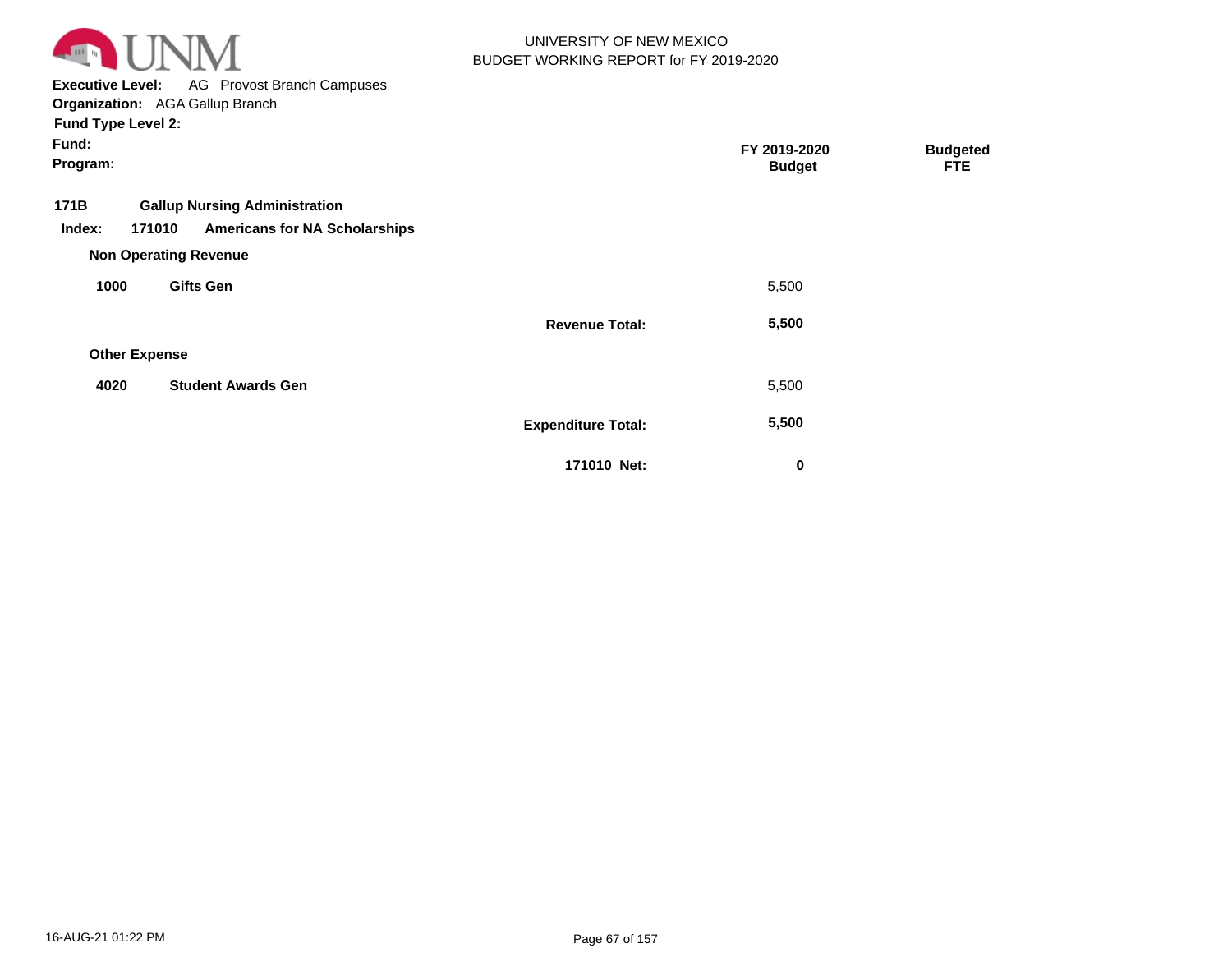

**Executive Level:** AG Provost Branch Campuses

**Organization:**  AGA Gallup Branch

| Fund:<br>Program:                                           |                           | FY 2019-2020<br><b>Budget</b> | <b>Budgeted</b><br><b>FTE</b> |
|-------------------------------------------------------------|---------------------------|-------------------------------|-------------------------------|
| 171B<br><b>Gallup Nursing Administration</b>                |                           |                               |                               |
| <b>Gallup Nursing Expansion Funding</b><br>Index:<br>171013 |                           |                               |                               |
| <b>Allocations</b>                                          |                           |                               |                               |
| 1640<br><b>Allocations Pooled Allocation Gen</b>            |                           | 192,100                       |                               |
|                                                             | <b>Revenue Total:</b>     | 192,100                       |                               |
| <b>Other Expense</b>                                        |                           |                               |                               |
| <b>80E0</b><br><b>Contingency Budget Gen</b>                |                           | 190,179                       |                               |
| <b>80K0</b><br><b>Banner Tax</b>                            |                           | 1,921                         |                               |
|                                                             | <b>Expenditure Total:</b> | 192,100                       |                               |
|                                                             | 171013 Net:               | $\pmb{0}$                     |                               |
| 171B LEVEL 6<br><b>SUMMARY</b>                              |                           |                               |                               |
| <b>Revenue</b>                                              |                           | 707,971                       |                               |
| Labor Expense<br><b>Fringe Expense</b>                      |                           | 500,445<br>$\mathbf{0}$       | 7.00                          |
| <b>Other Expense</b>                                        |                           | 207,526                       |                               |
|                                                             |                           |                               |                               |
| NET:                                                        |                           | $\bf{0}$                      |                               |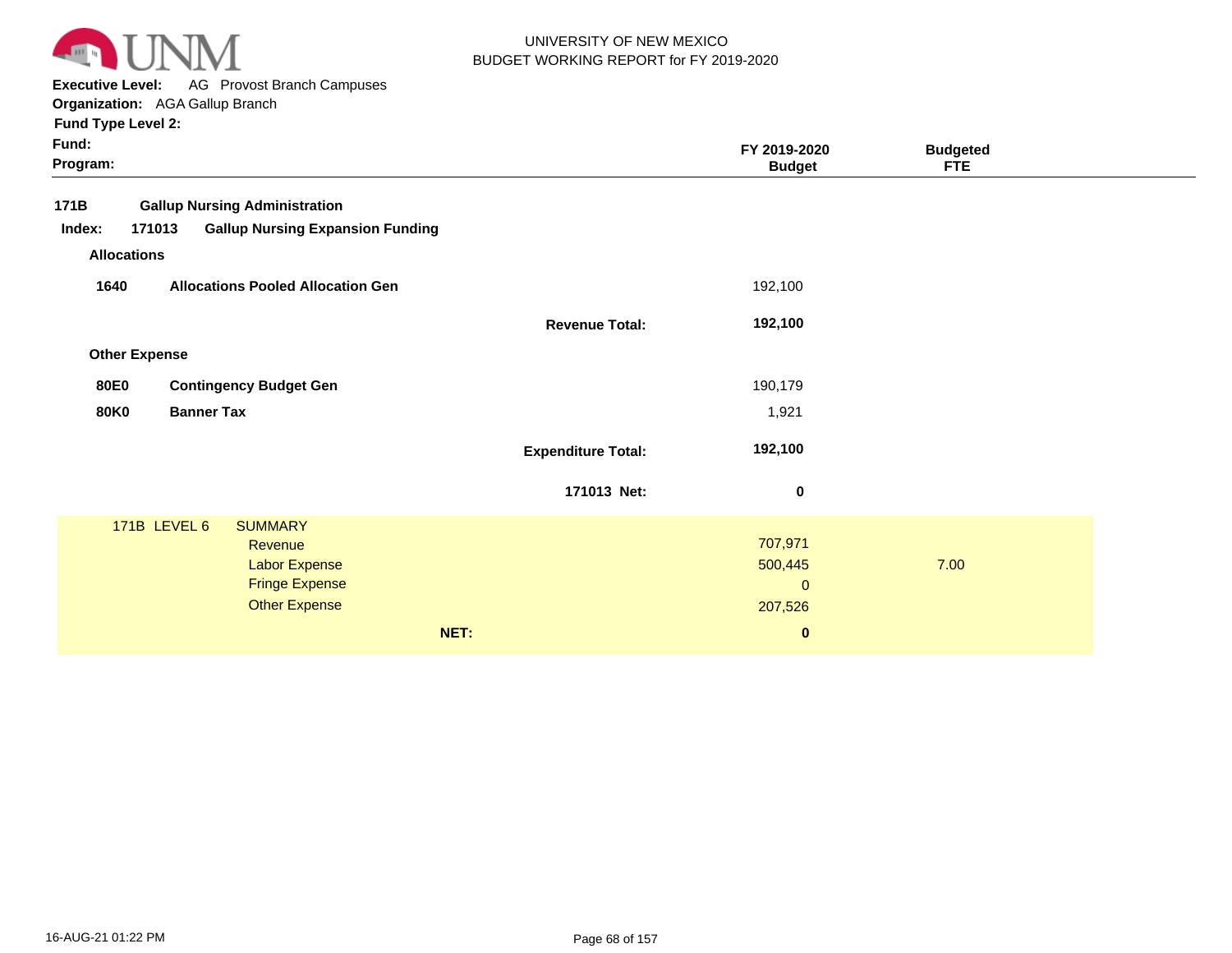

**Executive Level:** AG Provost Branch Campuses

**Organization:**  AGA Gallup Branch

|  | <b>Fund Type Level 2:</b> |  |
|--|---------------------------|--|
|  |                           |  |

| Fund:<br>Program:                                                                                                          |                           | FY 2019-2020<br><b>Budget</b>                   | <b>Budgeted</b><br><b>FTE</b> |  |
|----------------------------------------------------------------------------------------------------------------------------|---------------------------|-------------------------------------------------|-------------------------------|--|
| <b>Gallup Education Health &amp; Human Sv</b><br>262A<br><b>Education, Health &amp; Human Services</b><br>Index:<br>262000 |                           |                                                 |                               |  |
| <b>Allocations</b>                                                                                                         |                           |                                                 |                               |  |
| <b>Allocations Pooled Allocation Gen</b><br>1640                                                                           |                           | 166,243                                         |                               |  |
|                                                                                                                            | <b>Revenue Total:</b>     | 166,243                                         |                               |  |
| <b>Labor Expense</b>                                                                                                       |                           |                                                 |                               |  |
| 2000<br><b>Faculty Salary Detail Gen</b>                                                                                   |                           | 166,243                                         | 2.00                          |  |
|                                                                                                                            | <b>Expenditure Total:</b> | 166,243                                         |                               |  |
|                                                                                                                            | 262000 Net:               | 0                                               |                               |  |
| 262A LEVEL 5<br><b>SUMMARY</b><br>Revenue<br><b>Labor Expense</b><br><b>Fringe Expense</b><br><b>Other Expense</b>         |                           | 166,243<br>166,243<br>$\mathbf{0}$<br>$\pmb{0}$ | 2.00                          |  |
|                                                                                                                            | NET:                      | $\mathbf 0$                                     |                               |  |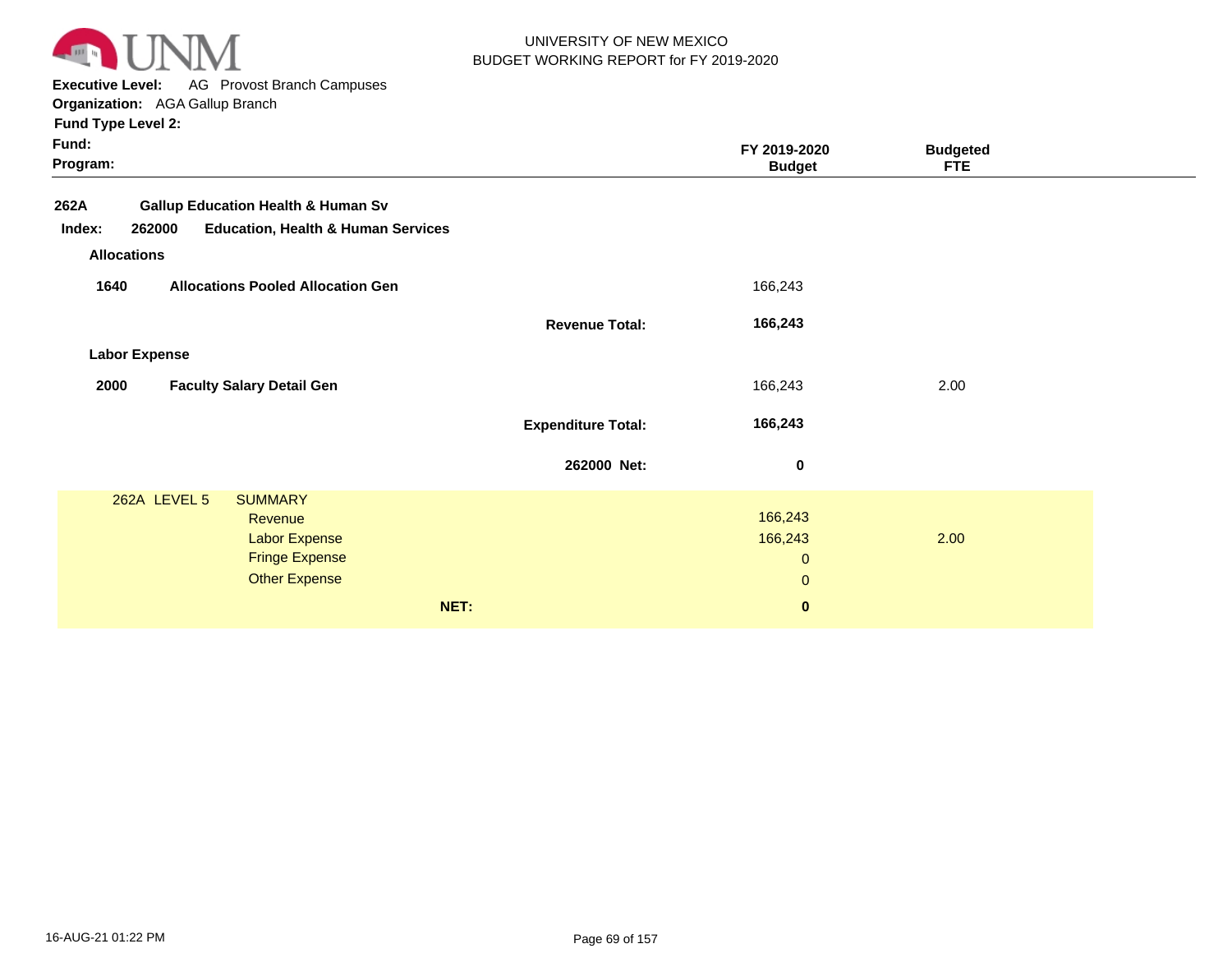

**Executive Level:** AG Provost Branch Campuses

**Organization:**  AGA Gallup Branch **Fund Type Level 2:**

| Fund:<br>Program:                                                                                                                 |                                          | FY 2019-2020<br><b>Budget</b>                                | <b>Budgeted</b><br><b>FTE</b> |  |
|-----------------------------------------------------------------------------------------------------------------------------------|------------------------------------------|--------------------------------------------------------------|-------------------------------|--|
| <b>Gallup Applied Tech &amp; Business</b><br>263A<br><b>Applied Tech &amp; Business</b><br>263000<br>Index:<br><b>Allocations</b> |                                          |                                                              |                               |  |
| <b>Allocations Pooled Allocation Gen</b><br>1640                                                                                  | <b>Revenue Total:</b>                    | 93,600<br>93,600                                             |                               |  |
| <b>Labor Expense</b><br><b>Faculty Salary Detail Gen</b><br>2000                                                                  |                                          | 93,600                                                       | 1.00                          |  |
|                                                                                                                                   | <b>Expenditure Total:</b><br>263000 Net: | 93,600<br>$\mathbf 0$                                        |                               |  |
| 263A LEVEL 5<br><b>SUMMARY</b><br>Revenue<br><b>Labor Expense</b><br><b>Fringe Expense</b><br><b>Other Expense</b>                | NET:                                     | 93,600<br>93,600<br>$\mathbf 0$<br>$\mathbf{0}$<br>$\pmb{0}$ | 1.00                          |  |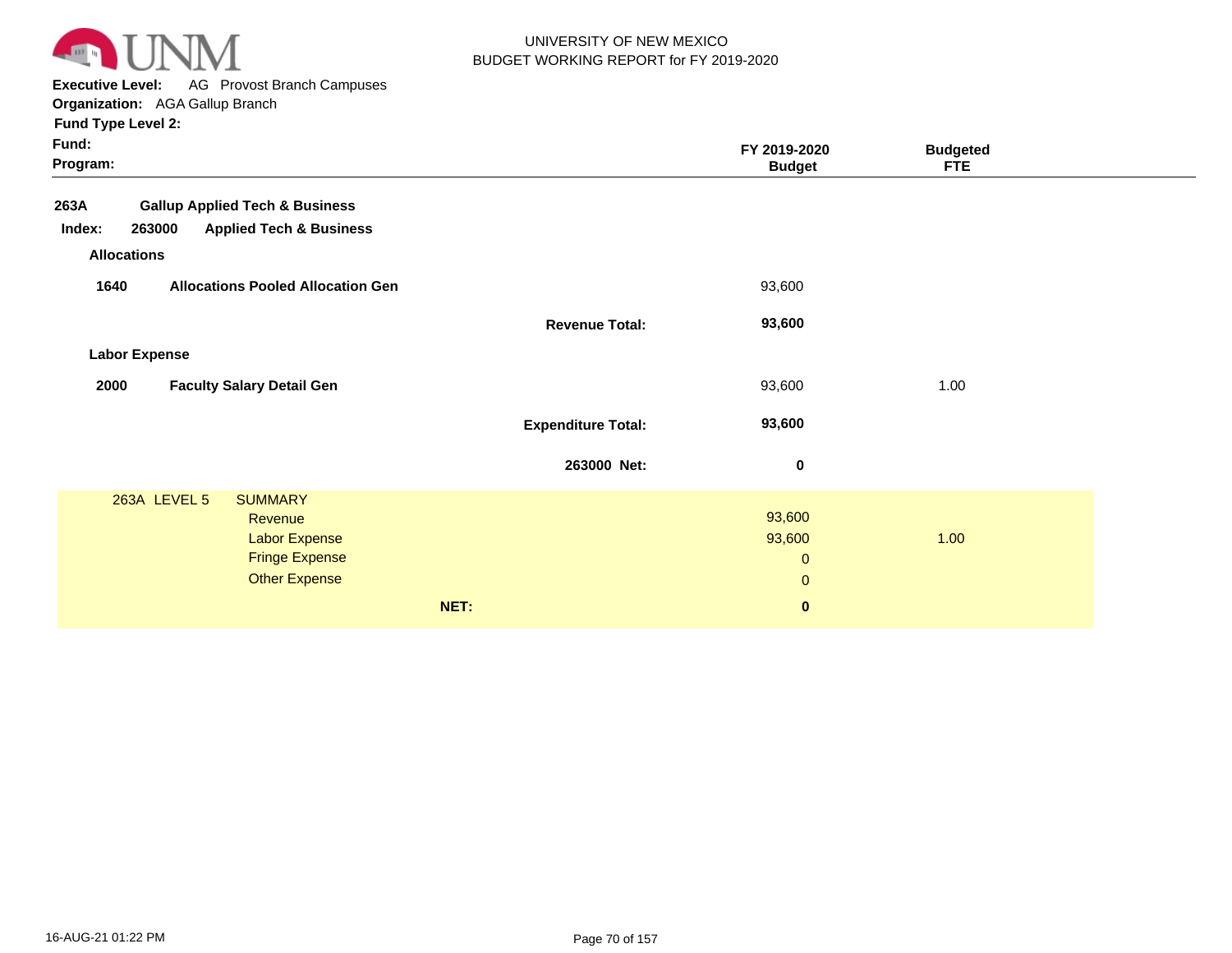

**Executive Level:** AG Provost Branch Campuses

**Organization:**  AGA Gallup Branch

| Fund:<br>Program:                                                                                           |                           | FY 2019-2020<br><b>Budget</b>                   | <b>Budgeted</b><br><b>FTE</b> |  |
|-------------------------------------------------------------------------------------------------------------|---------------------------|-------------------------------------------------|-------------------------------|--|
| Gallup A & L - SS - M & S<br>264A                                                                           |                           |                                                 |                               |  |
| A&L-SS and M&S<br>264000<br>Index:                                                                          |                           |                                                 |                               |  |
| <b>Allocations</b>                                                                                          |                           |                                                 |                               |  |
| <b>Allocations Pooled Allocation Gen</b><br>1640                                                            |                           | 96,714                                          |                               |  |
|                                                                                                             | <b>Revenue Total:</b>     | 96,714                                          |                               |  |
| <b>Labor Expense</b>                                                                                        |                           |                                                 |                               |  |
| 2000<br><b>Faculty Salary Detail Gen</b>                                                                    |                           | 96,714                                          | 0.00                          |  |
|                                                                                                             | <b>Expenditure Total:</b> | 96,714                                          |                               |  |
|                                                                                                             | 264000 Net:               | $\pmb{0}$                                       |                               |  |
| 264A LEVEL 5<br><b>SUMMARY</b><br>Revenue<br>Labor Expense<br><b>Fringe Expense</b><br><b>Other Expense</b> |                           | 96,714<br>96,714<br>$\mathbf 0$<br>$\mathbf{0}$ | 0.00                          |  |
| NET:                                                                                                        |                           | $\pmb{0}$                                       |                               |  |
|                                                                                                             |                           |                                                 |                               |  |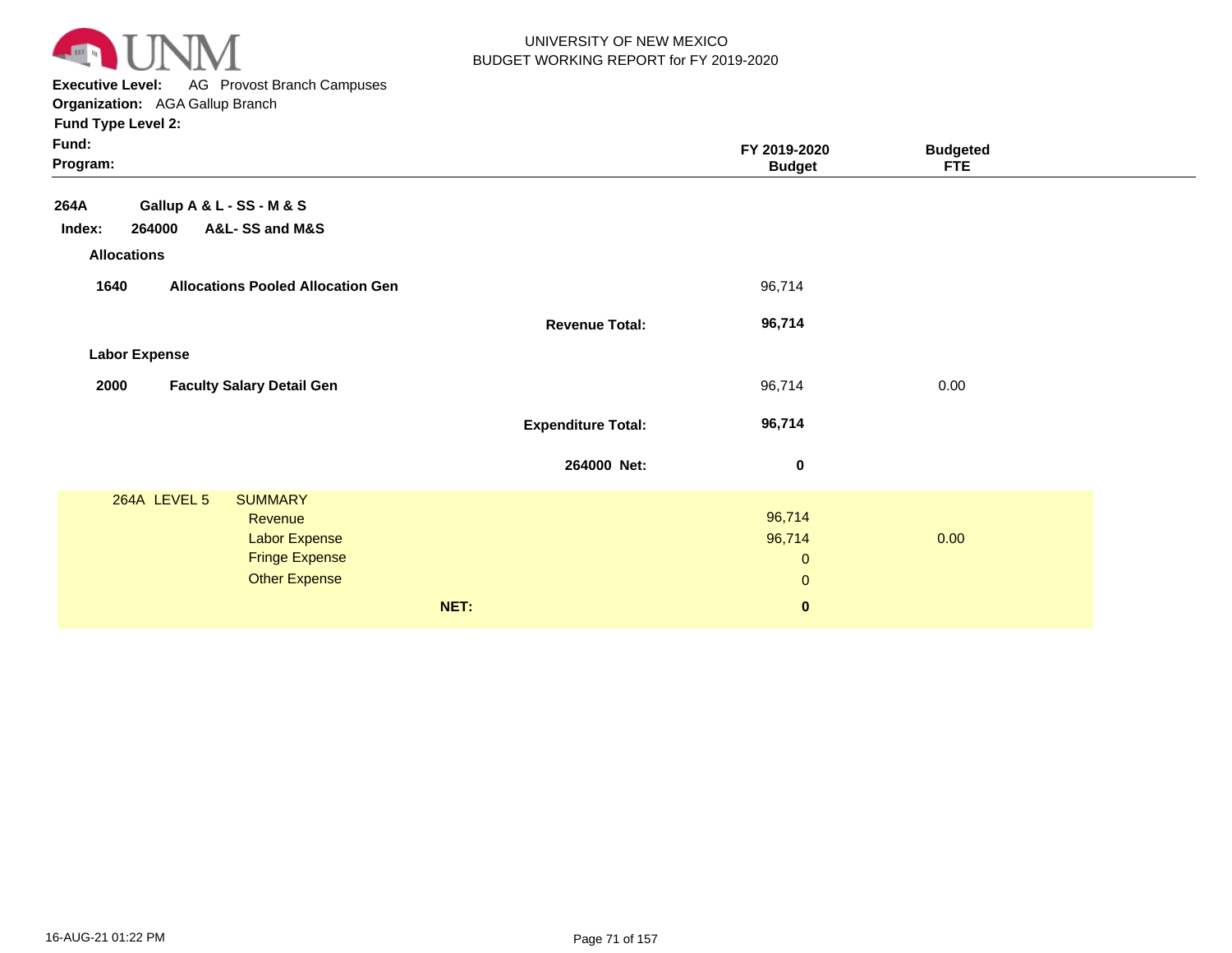

**Executive Level:** AG Provost Branch Campuses **Organization:**  AGA Gallup Branch

| Fund:<br>Program:     |                                          |                           | FY 2019-2020<br><b>Budget</b> | <b>Budgeted</b><br><b>FTE</b> |  |
|-----------------------|------------------------------------------|---------------------------|-------------------------------|-------------------------------|--|
| 407A                  | <b>Gallup B and F Monitoring</b>         |                           |                               |                               |  |
| 4U10<br>Index:        | <b>P10 FB</b>                            |                           |                               |                               |  |
| <b>Allocations</b>    |                                          |                           |                               |                               |  |
| 1640                  | <b>Allocations Pooled Allocation Gen</b> |                           | 1,487,479                     |                               |  |
|                       |                                          | <b>Revenue Total:</b>     | 1,487,479                     |                               |  |
| <b>Fringe Expense</b> |                                          |                           |                               |                               |  |
| 2110                  | <b>Fica Gen</b>                          |                           | 347,835                       |                               |  |
| 2140                  | <b>Retirement Gen</b>                    |                           | 595,261                       |                               |  |
| 2160                  | <b>Group Insurance Gen</b>               |                           | 329,190                       |                               |  |
| 2180                  | <b>Unemployment Compensation Gen</b>     |                           | 4,791                         |                               |  |
| <b>21A0</b>           | <b>Workers Compensation Gen</b>          |                           | 4,594                         |                               |  |
| <b>21J0</b>           | <b>Other Staff Benefits Gen</b>          |                           | 205,808                       |                               |  |
|                       |                                          | <b>Expenditure Total:</b> | 1,487,479                     |                               |  |
|                       |                                          | 4U10 Net:                 | $\bf{0}$                      |                               |  |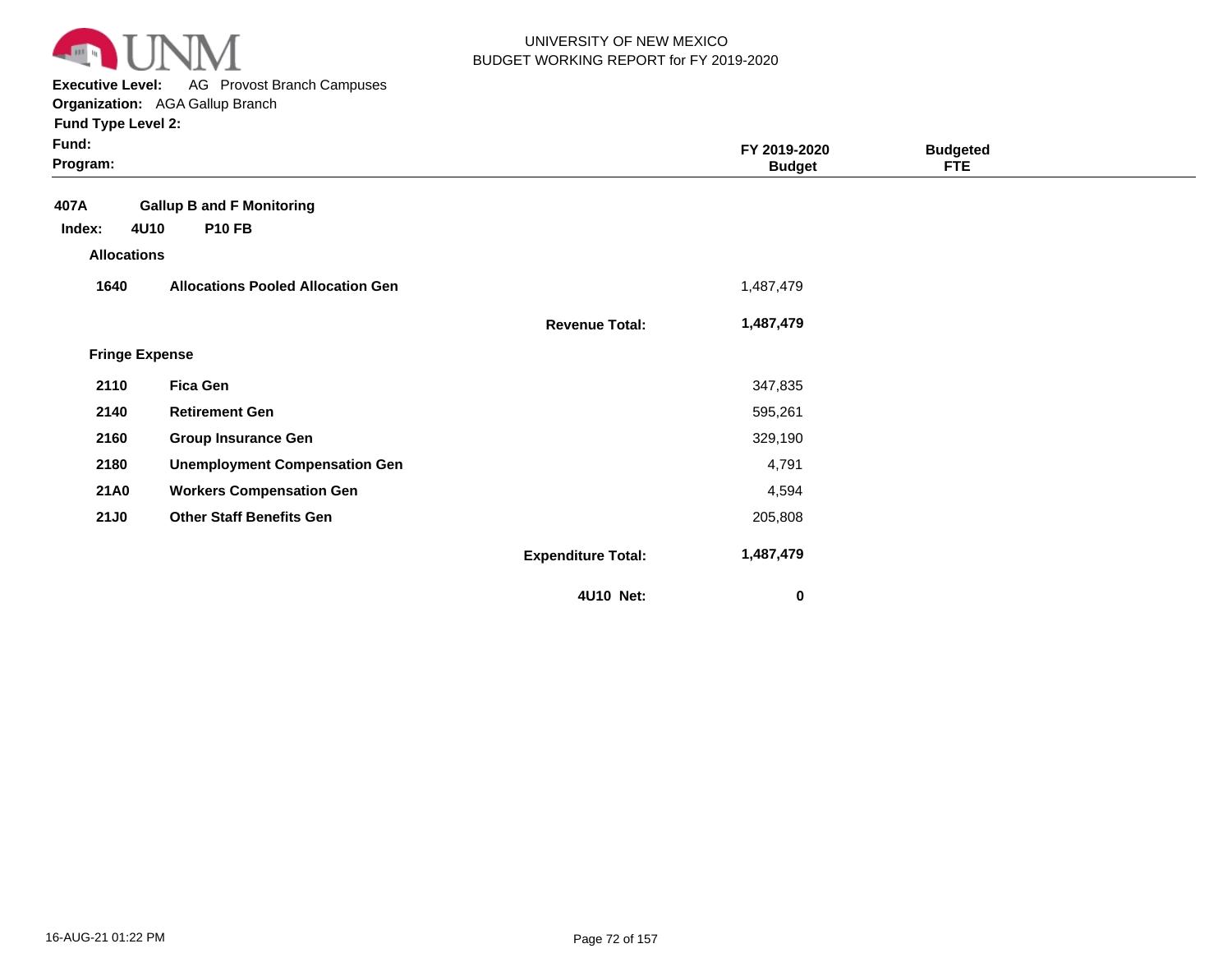

**Executive Level:** AG Provost Branch Campuses **Organization:**  AGA Gallup Branch

| Fund:<br>Program:     |                                          |                           | FY 2019-2020<br><b>Budget</b> | <b>Budgeted</b><br><b>FTE</b> |  |
|-----------------------|------------------------------------------|---------------------------|-------------------------------|-------------------------------|--|
| 407A                  | <b>Gallup B and F Monitoring</b>         |                           |                               |                               |  |
| 4U11<br>Index:        | <b>P11 FB</b>                            |                           |                               |                               |  |
| <b>Allocations</b>    |                                          |                           |                               |                               |  |
| 1640                  | <b>Allocations Pooled Allocation Gen</b> |                           | 295,892                       |                               |  |
|                       |                                          | <b>Revenue Total:</b>     | 295,892                       |                               |  |
| <b>Fringe Expense</b> |                                          |                           |                               |                               |  |
| 2110                  | <b>Fica Gen</b>                          |                           | 48,017                        |                               |  |
| 2140                  | <b>Retirement Gen</b>                    |                           | 94,903                        |                               |  |
| 2160                  | <b>Group Insurance Gen</b>               |                           | 77,492                        |                               |  |
| 2180                  | <b>Unemployment Compensation Gen</b>     |                           | 808                           |                               |  |
| <b>21A0</b>           | <b>Workers Compensation Gen</b>          |                           | 611                           |                               |  |
| <b>21J0</b>           | <b>Other Staff Benefits Gen</b>          |                           | 74,061                        |                               |  |
|                       |                                          | <b>Expenditure Total:</b> | 295,892                       |                               |  |
|                       |                                          | 4U11 Net:                 | 0                             |                               |  |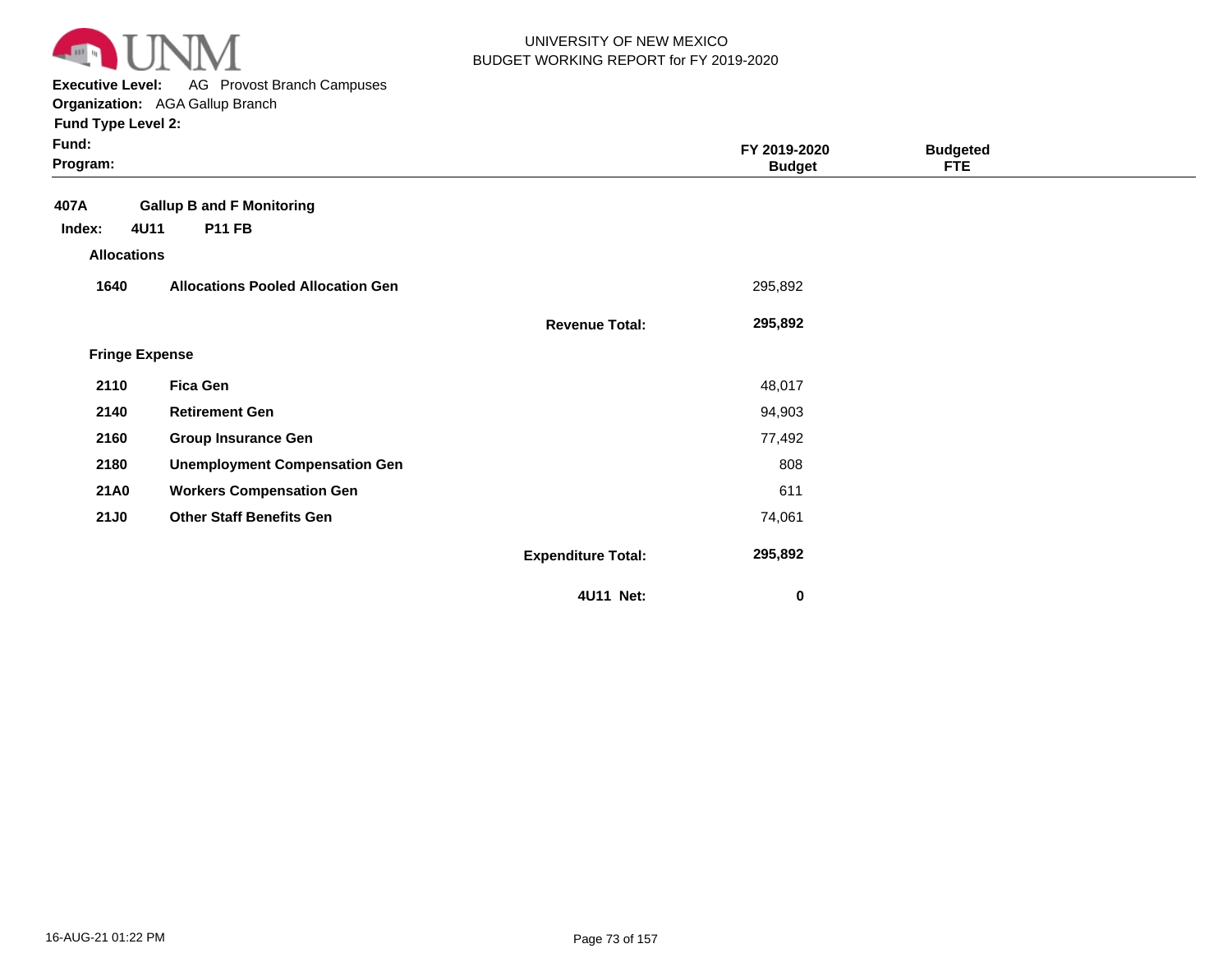

**Executive Level:** AG Provost Branch Campuses **Organization:**  AGA Gallup Branch

| Fund:<br>Program:     |                                          |                           | FY 2019-2020<br><b>Budget</b> | <b>Budgeted</b><br><b>FTE</b> |  |
|-----------------------|------------------------------------------|---------------------------|-------------------------------|-------------------------------|--|
| 407A                  | <b>Gallup B and F Monitoring</b>         |                           |                               |                               |  |
| 4U12<br>Index:        | <b>P12 FB</b>                            |                           |                               |                               |  |
| <b>Allocations</b>    |                                          |                           |                               |                               |  |
| 1640                  | <b>Allocations Pooled Allocation Gen</b> |                           | 235,563                       |                               |  |
|                       |                                          | <b>Revenue Total:</b>     | 235,563                       |                               |  |
| <b>Fringe Expense</b> |                                          |                           |                               |                               |  |
| 2110                  | <b>Fica Gen</b>                          |                           | 55,177                        |                               |  |
| 2140                  | <b>Retirement Gen</b>                    |                           | 96,079                        |                               |  |
| 2160                  | <b>Group Insurance Gen</b>               |                           | 32,081                        |                               |  |
| 2180                  | <b>Unemployment Compensation Gen</b>     |                           | 1,621                         |                               |  |
| <b>21A0</b>           | <b>Workers Compensation Gen</b>          |                           | 1,059                         |                               |  |
| <b>21J0</b>           | <b>Other Staff Benefits Gen</b>          |                           | 49,546                        |                               |  |
|                       |                                          | <b>Expenditure Total:</b> | 235,563                       |                               |  |
|                       |                                          | 4U12 Net:                 | 0                             |                               |  |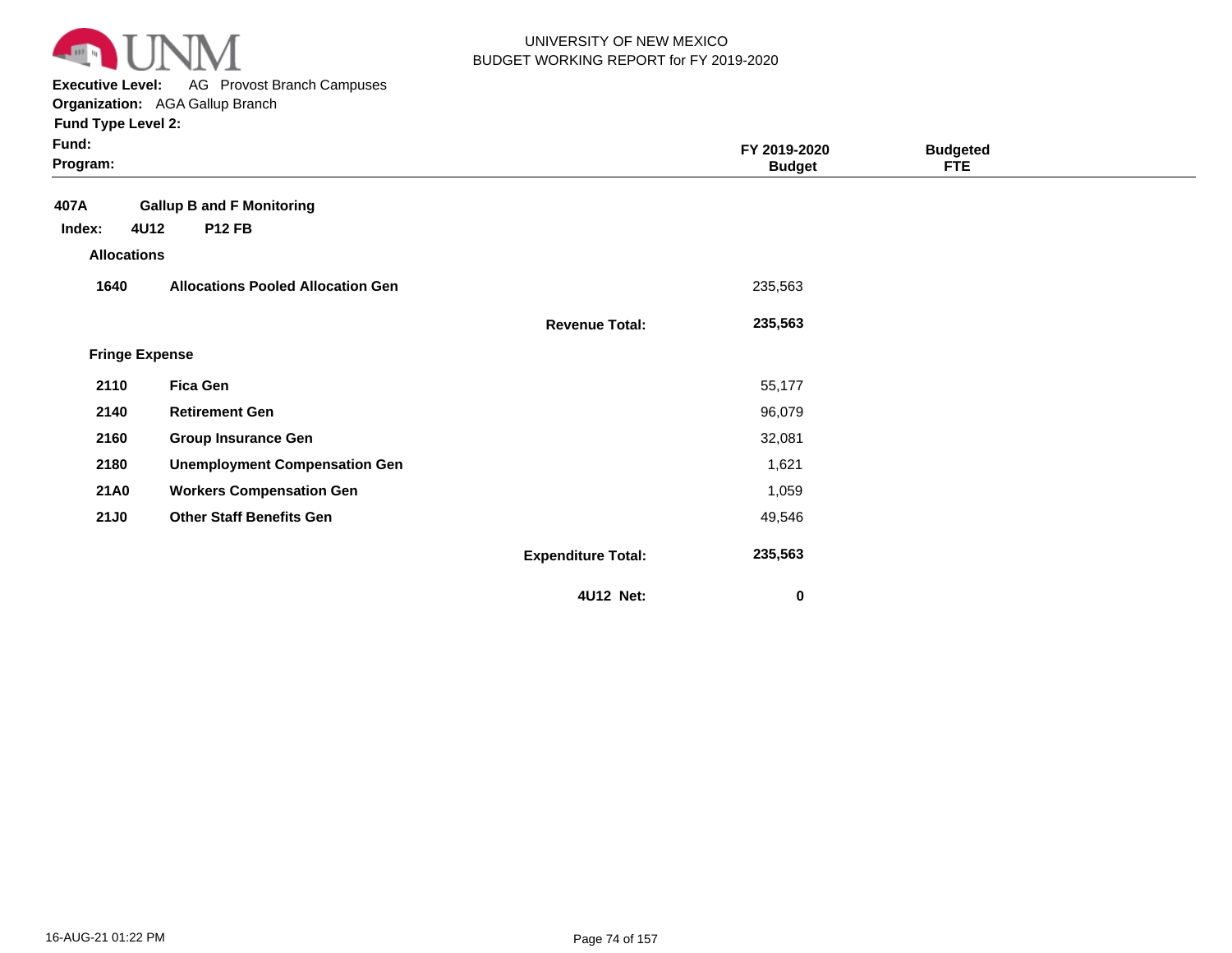

**Executive Level:** AG Provost Branch Campuses **Organization:**  AGA Gallup Branch

| Fund:<br>Program:                    |                                          |                           | FY 2019-2020<br><b>Budget</b> | <b>Budgeted</b><br><b>FTE</b> |  |
|--------------------------------------|------------------------------------------|---------------------------|-------------------------------|-------------------------------|--|
| 407A                                 | <b>Gallup B and F Monitoring</b>         |                           |                               |                               |  |
| 4U13<br>Index:<br><b>Allocations</b> | <b>P13 FB</b>                            |                           |                               |                               |  |
| 1640                                 | <b>Allocations Pooled Allocation Gen</b> |                           | 446,671                       |                               |  |
|                                      |                                          | <b>Revenue Total:</b>     | 446,671                       |                               |  |
| <b>Fringe Expense</b>                |                                          |                           |                               |                               |  |
| 2110                                 | <b>Fica Gen</b>                          |                           | 80,772                        |                               |  |
| 2140                                 | <b>Retirement Gen</b>                    |                           | 162,242                       |                               |  |
| 2160                                 | <b>Group Insurance Gen</b>               |                           | 109,459                       |                               |  |
| 2180                                 | <b>Unemployment Compensation Gen</b>     |                           | 1,613                         |                               |  |
| <b>21A0</b>                          | <b>Workers Compensation Gen</b>          |                           | 2,037                         |                               |  |
| <b>21J0</b>                          | <b>Other Staff Benefits Gen</b>          |                           | 90,548                        |                               |  |
|                                      |                                          | <b>Expenditure Total:</b> | 446,671                       |                               |  |
|                                      |                                          | 4U13 Net:                 | $\bf{0}$                      |                               |  |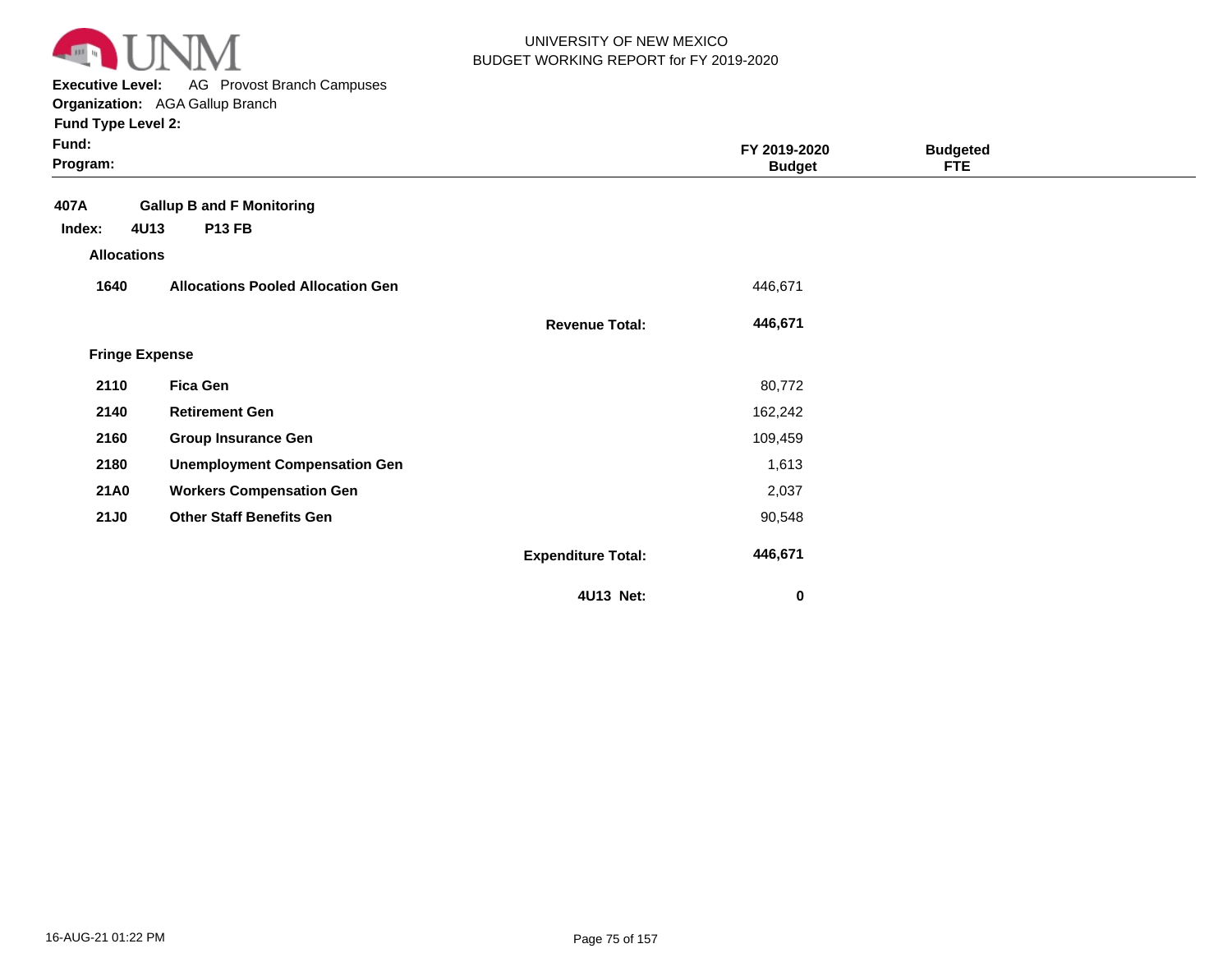

**Executive Level:** AG Provost Branch Campuses **Organization:**  AGA Gallup Branch

| <b>Gallup B and F Monitoring</b><br>407A<br>4U14<br><b>P14 FB</b><br>Index:<br><b>Allocations</b><br>1640<br>300,335<br><b>Allocations Pooled Allocation Gen</b><br>300,335<br><b>Revenue Total:</b><br><b>Fringe Expense</b><br>2110<br><b>Fica Gen</b><br>46,838<br>2140<br><b>Retirement Gen</b><br>81,612<br>2160<br>94,024<br><b>Group Insurance Gen</b><br>917<br>2180<br><b>Unemployment Compensation Gen</b><br>21A0<br><b>Workers Compensation Gen</b><br>5,320<br><b>21J0</b><br><b>Other Staff Benefits Gen</b><br>71,624<br>300,335<br><b>Expenditure Total:</b><br>4U14 Net:<br>$\boldsymbol{0}$<br>407A LEVEL 5<br><b>SUMMARY</b><br>2,765,940<br>Revenue<br>0.00<br><b>Labor Expense</b><br>$\pmb{0}$<br><b>Fringe Expense</b><br>2,765,940<br><b>Other Expense</b><br>$\pmb{0}$<br>NET:<br>$\pmb{0}$ | Fund:<br>Program: |  | FY 2019-2020<br><b>Budget</b> | <b>Budgeted</b><br><b>FTE</b> |  |
|----------------------------------------------------------------------------------------------------------------------------------------------------------------------------------------------------------------------------------------------------------------------------------------------------------------------------------------------------------------------------------------------------------------------------------------------------------------------------------------------------------------------------------------------------------------------------------------------------------------------------------------------------------------------------------------------------------------------------------------------------------------------------------------------------------------------|-------------------|--|-------------------------------|-------------------------------|--|
|                                                                                                                                                                                                                                                                                                                                                                                                                                                                                                                                                                                                                                                                                                                                                                                                                      |                   |  |                               |                               |  |
|                                                                                                                                                                                                                                                                                                                                                                                                                                                                                                                                                                                                                                                                                                                                                                                                                      |                   |  |                               |                               |  |
|                                                                                                                                                                                                                                                                                                                                                                                                                                                                                                                                                                                                                                                                                                                                                                                                                      |                   |  |                               |                               |  |
|                                                                                                                                                                                                                                                                                                                                                                                                                                                                                                                                                                                                                                                                                                                                                                                                                      |                   |  |                               |                               |  |
|                                                                                                                                                                                                                                                                                                                                                                                                                                                                                                                                                                                                                                                                                                                                                                                                                      |                   |  |                               |                               |  |
|                                                                                                                                                                                                                                                                                                                                                                                                                                                                                                                                                                                                                                                                                                                                                                                                                      |                   |  |                               |                               |  |
|                                                                                                                                                                                                                                                                                                                                                                                                                                                                                                                                                                                                                                                                                                                                                                                                                      |                   |  |                               |                               |  |
|                                                                                                                                                                                                                                                                                                                                                                                                                                                                                                                                                                                                                                                                                                                                                                                                                      |                   |  |                               |                               |  |
|                                                                                                                                                                                                                                                                                                                                                                                                                                                                                                                                                                                                                                                                                                                                                                                                                      |                   |  |                               |                               |  |
|                                                                                                                                                                                                                                                                                                                                                                                                                                                                                                                                                                                                                                                                                                                                                                                                                      |                   |  |                               |                               |  |
|                                                                                                                                                                                                                                                                                                                                                                                                                                                                                                                                                                                                                                                                                                                                                                                                                      |                   |  |                               |                               |  |
|                                                                                                                                                                                                                                                                                                                                                                                                                                                                                                                                                                                                                                                                                                                                                                                                                      |                   |  |                               |                               |  |
|                                                                                                                                                                                                                                                                                                                                                                                                                                                                                                                                                                                                                                                                                                                                                                                                                      |                   |  |                               |                               |  |
|                                                                                                                                                                                                                                                                                                                                                                                                                                                                                                                                                                                                                                                                                                                                                                                                                      |                   |  |                               |                               |  |
|                                                                                                                                                                                                                                                                                                                                                                                                                                                                                                                                                                                                                                                                                                                                                                                                                      |                   |  |                               |                               |  |
|                                                                                                                                                                                                                                                                                                                                                                                                                                                                                                                                                                                                                                                                                                                                                                                                                      |                   |  |                               |                               |  |
|                                                                                                                                                                                                                                                                                                                                                                                                                                                                                                                                                                                                                                                                                                                                                                                                                      |                   |  |                               |                               |  |
|                                                                                                                                                                                                                                                                                                                                                                                                                                                                                                                                                                                                                                                                                                                                                                                                                      |                   |  |                               |                               |  |
|                                                                                                                                                                                                                                                                                                                                                                                                                                                                                                                                                                                                                                                                                                                                                                                                                      |                   |  |                               |                               |  |
|                                                                                                                                                                                                                                                                                                                                                                                                                                                                                                                                                                                                                                                                                                                                                                                                                      |                   |  |                               |                               |  |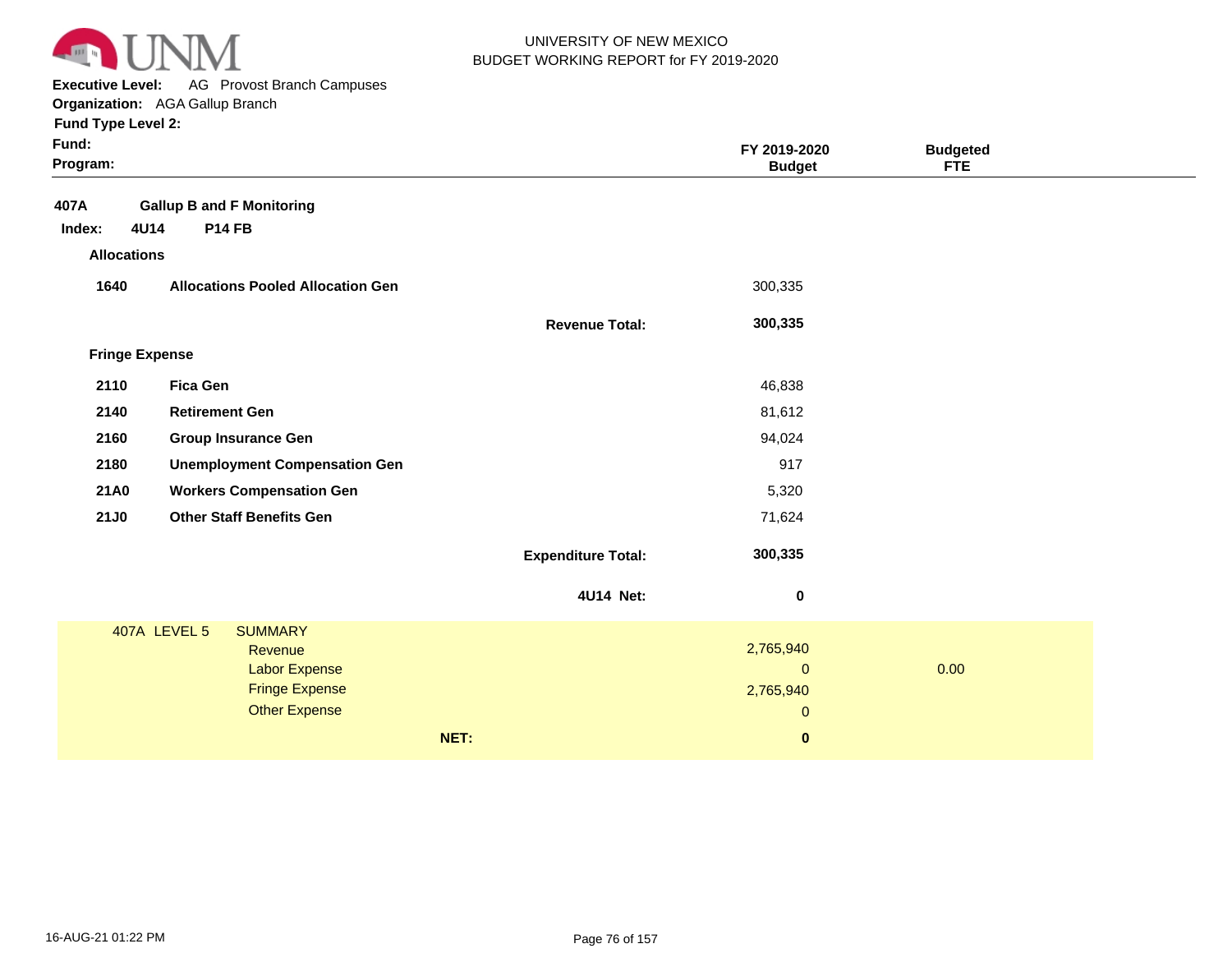

**Executive Level:** AG Provost Branch Campuses **Organization:**  AGA Gallup Branch

| Fund:<br>Program:    |                                                                           |                       | FY 2019-2020<br><b>Budget</b> | <b>Budgeted</b><br><b>FTE</b> |  |
|----------------------|---------------------------------------------------------------------------|-----------------------|-------------------------------|-------------------------------|--|
| 710A<br>Index:       | <b>Gallup Computer Service Instruction</b><br>710000<br><b>IT Support</b> |                       |                               |                               |  |
| <b>Allocations</b>   |                                                                           |                       |                               |                               |  |
| 1640                 | <b>Allocations Pooled Allocation Gen</b>                                  |                       | 424,344                       |                               |  |
|                      |                                                                           | <b>Revenue Total:</b> | 424,344                       |                               |  |
| <b>Labor Expense</b> |                                                                           |                       |                               |                               |  |
| 2040                 | <b>Technician Salary Detail Gen</b>                                       |                       | 115,231                       | 3.00                          |  |
| <b>20J0</b>          | <b>Student Salaries Gen</b>                                               |                       | 3,000                         | 0.16                          |  |
| <b>20L0</b>          | <b>Federal Workstudy Gen</b>                                              |                       | 1,000                         | 0.05                          |  |
| <b>20NO</b>          | <b>State Workstudy Gen</b>                                                |                       | 1,500                         | 0.08                          |  |
| <b>Other Expense</b> |                                                                           |                       |                               |                               |  |
| 3100                 | <b>Office Supplies General</b>                                            |                       | 750                           |                               |  |
| 3140                 | <b>Computer Software Gen</b>                                              |                       | 8,000                         |                               |  |
| 3150                 | <b>Computer Supplies &lt;\$5,001</b>                                      |                       | 5,000                         |                               |  |
| 3180                 | Non Capital Equipment <\$5,001                                            |                       | 1,000                         |                               |  |
| 37Z0                 | <b>Other Supply Costs Gen</b>                                             |                       | 1,000                         |                               |  |
| 3800                 | In State Travel Gen                                                       |                       | 500                           |                               |  |
| 38A0                 | <b>Motor Pool Rental Gen</b>                                              |                       | 1,500                         |                               |  |
| 6000                 | <b>Telecom Charges Gen</b>                                                |                       | 73,380                        |                               |  |
| 6020                 | <b>Long Distance Gen</b>                                                  |                       | 100                           |                               |  |
| 6040                 | <b>Telephone Line Spec Circuit Gen</b>                                    |                       | 65,000                        |                               |  |
| 6080                 | <b>Cellular Charges Gen</b>                                               |                       | 3,600                         |                               |  |
| 60A0                 | <b>Paging Charges Gen</b>                                                 |                       | 27,960                        |                               |  |
| 69Z0                 | <b>Other Professional Services Gen</b>                                    |                       | 1,500                         |                               |  |
| <b>70D0</b>          | <b>Equipment Repairs Maintenance Gen</b>                                  |                       | 2,500                         |                               |  |
| 70E1                 | <b>Computer Software Maintenance</b>                                      |                       | 7,380                         |                               |  |
| 80E0                 | <b>Contingency Budget Gen</b>                                             |                       | 651                           |                               |  |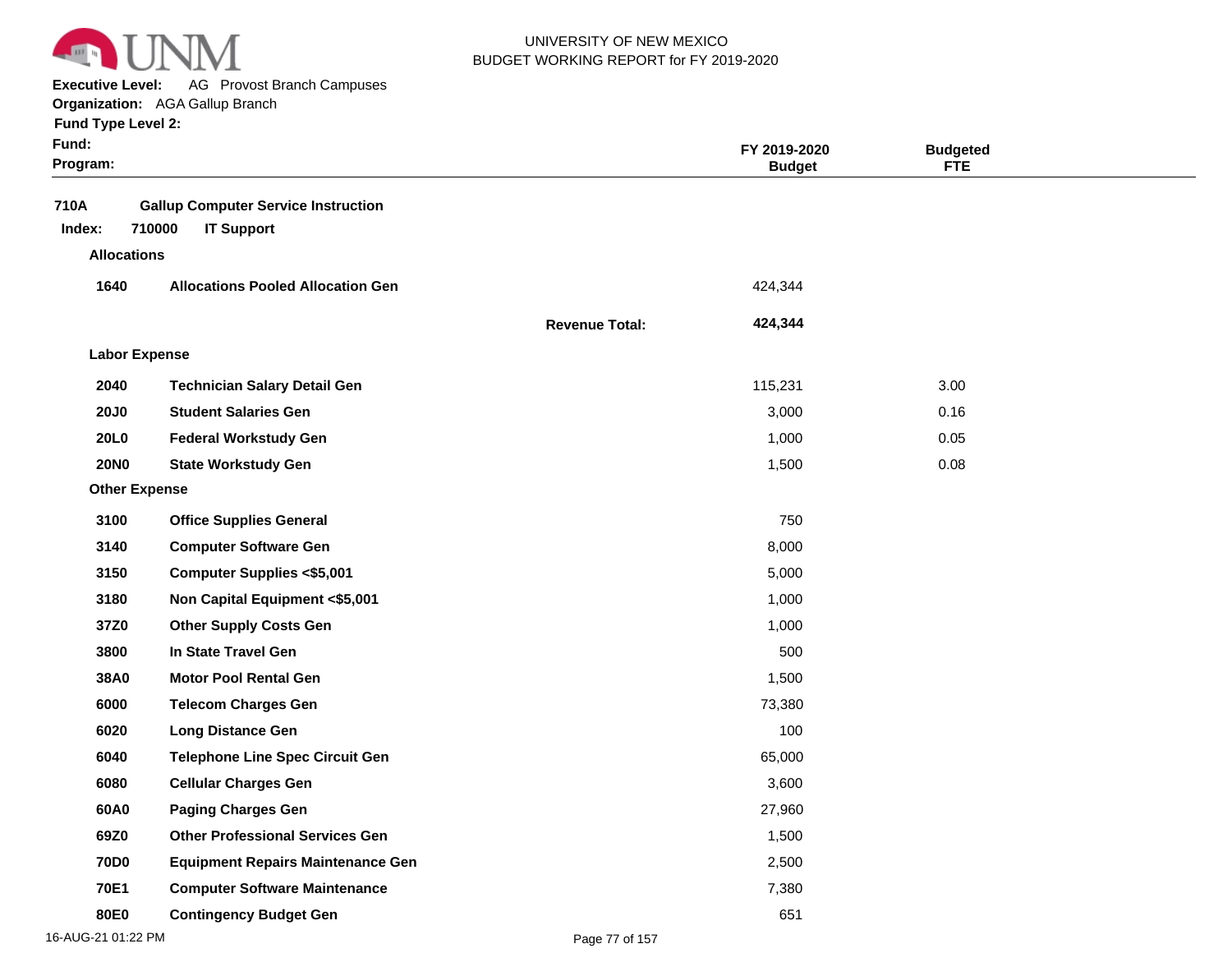

**Executive Level:** AG Provost Branch Campuses

**Organization:**  AGA Gallup Branch

| Fund:<br>Program:                                  |                           | FY 2019-2020<br><b>Budget</b> | <b>Budgeted</b><br><b>FTE</b> |  |
|----------------------------------------------------|---------------------------|-------------------------------|-------------------------------|--|
| <b>Gallup Computer Service Instruction</b><br>710A |                           |                               |                               |  |
| <b>IT Support</b><br>Index:<br>710000              |                           |                               |                               |  |
| <b>Other Expense</b>                               |                           |                               |                               |  |
| <b>80K0</b><br><b>Banner Tax</b>                   |                           | 3,792                         |                               |  |
| <b>Computer Hardware &gt;\$5,000</b><br>9020       |                           | 100,000                       |                               |  |
|                                                    | <b>Expenditure Total:</b> | 424,344                       |                               |  |
|                                                    | 710000 Net:               | $\bf{0}$                      |                               |  |
| <b>710A LEVEL 5</b><br><b>SUMMARY</b>              |                           |                               |                               |  |
| Revenue                                            |                           | 424,344                       |                               |  |
| <b>Labor Expense</b>                               |                           | 120,731                       | 3.29                          |  |
| <b>Fringe Expense</b>                              |                           | $\mathbf{0}$                  |                               |  |
| <b>Other Expense</b>                               |                           | 303,613                       |                               |  |
|                                                    | NET:                      | $\mathbf 0$                   |                               |  |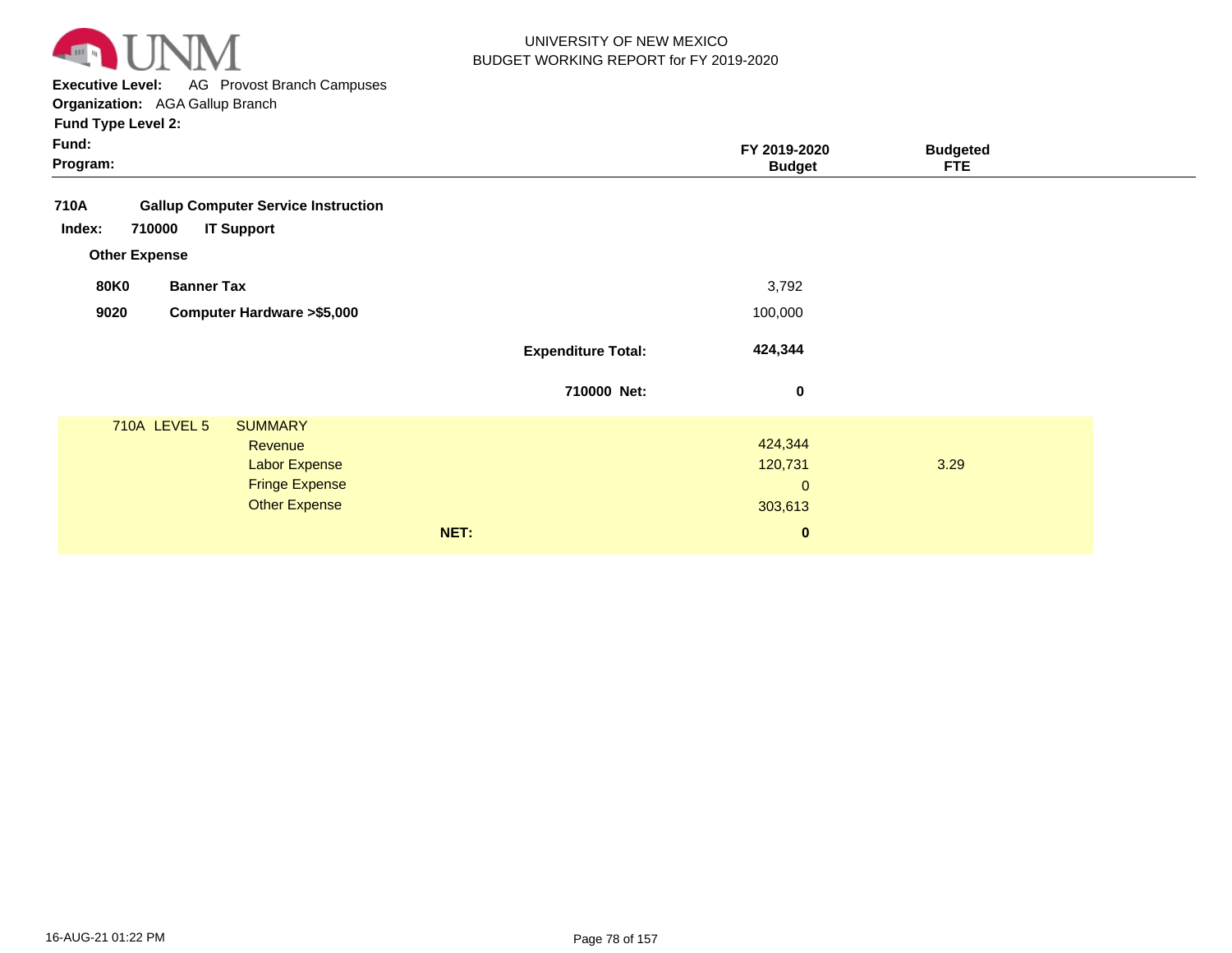

**Executive Level:** AG Provost Branch Campuses

**Organization:**  AGA Gallup Branch **Fund Type Level 2:**

| Fund:<br>Program:    |                                               |                           | FY 2019-2020<br><b>Budget</b> | <b>Budgeted</b><br><b>FTE</b> |
|----------------------|-----------------------------------------------|---------------------------|-------------------------------|-------------------------------|
| 713B                 | <b>Gallup Dental Assistant Program</b>        |                           |                               |                               |
| Index:               | 713000<br><b>Dental Assisting</b>             |                           |                               |                               |
| <b>Allocations</b>   |                                               |                           |                               |                               |
| 1640                 | <b>Allocations Pooled Allocation Gen</b>      |                           | 68,761                        |                               |
|                      |                                               |                           |                               |                               |
|                      |                                               | <b>Revenue Total:</b>     | 68,761                        |                               |
| <b>Labor Expense</b> |                                               |                           |                               |                               |
| 2000                 | <b>Faculty Salary Detail Gen</b>              |                           | 60,277                        | 1.00                          |
| <b>Other Expense</b> |                                               |                           |                               |                               |
| 3180                 | Non Capital Equipment <\$5,001                |                           | 500                           |                               |
| 31B0                 | Food F&A Unallowable Gen                      |                           | 700                           |                               |
| 31P0                 | <b>Training Materials Supplies Gen</b>        |                           | 1,200                         |                               |
| 31P1                 | <b>Instructional Materials &amp; Supplies</b> |                           | 3,000                         |                               |
| 3800                 | In State Travel Gen                           |                           | 500                           |                               |
| 3820                 | Out Of State Travel Gen                       |                           | 2,000                         |                               |
| <b>70D0</b>          | <b>Equipment Repairs Maintenance Gen</b>      |                           | 500                           |                               |
| <b>80K0</b>          | <b>Banner Tax</b>                             |                           | 84                            |                               |
|                      |                                               | <b>Expenditure Total:</b> | 68,761                        |                               |
|                      |                                               |                           |                               |                               |
|                      |                                               | 713000 Net:               | $\bf{0}$                      |                               |
|                      | 713B LEVEL 6<br><b>SUMMARY</b>                |                           |                               |                               |
|                      | Revenue                                       |                           | 68,761                        |                               |
|                      | <b>Labor Expense</b>                          |                           | 60,277                        | 1.00                          |
|                      | <b>Fringe Expense</b><br><b>Other Expense</b> |                           | $\pmb{0}$<br>8,484            |                               |
|                      |                                               | NET:                      | $\bf{0}$                      |                               |
|                      |                                               |                           |                               |                               |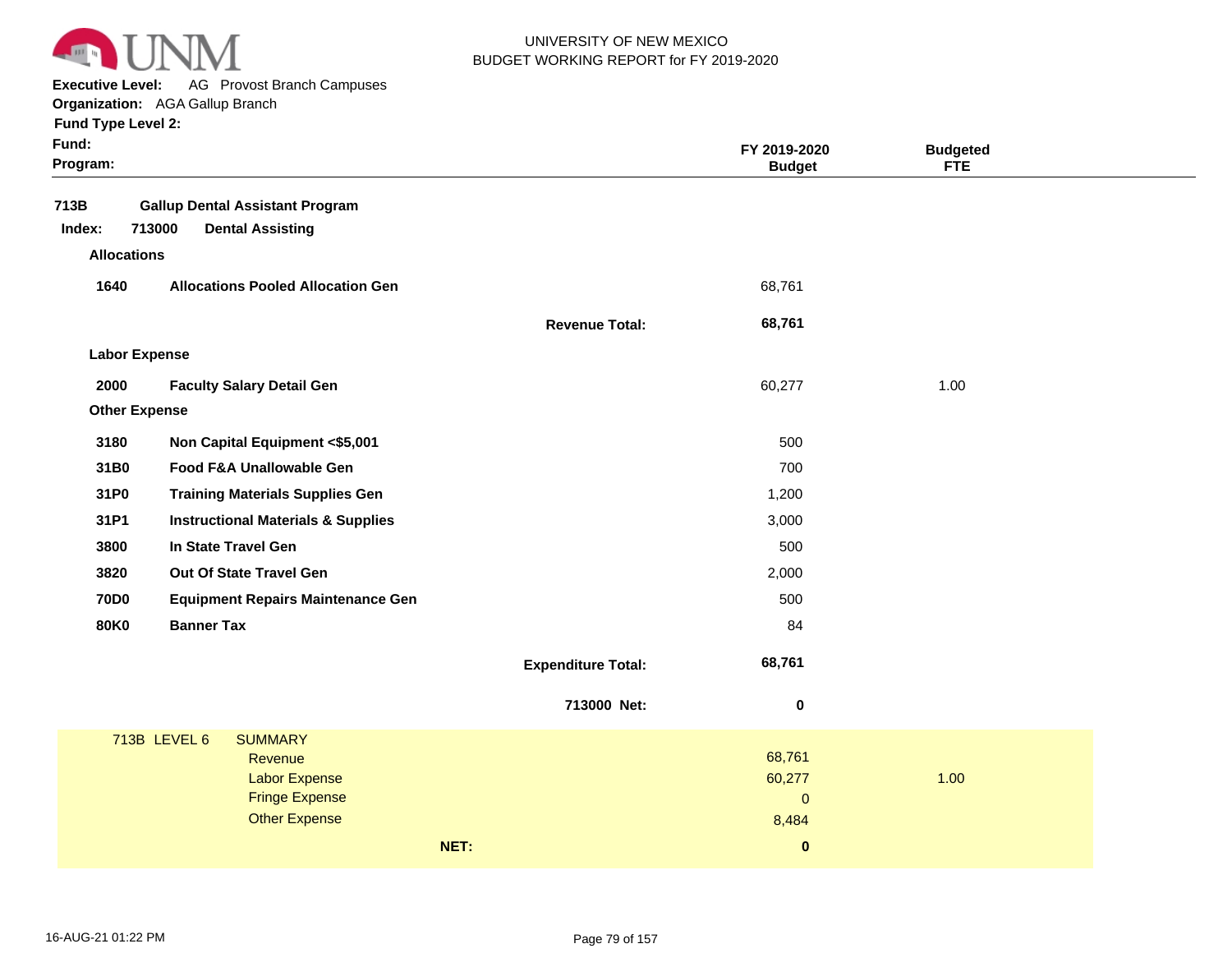

**Executive Level:** AG Provost Branch Campuses

**Organization:**  AGA Gallup Branch **Fund Type Level 2:**

| Fund:<br>Program:    |                                               |                           | FY 2019-2020<br><b>Budget</b> | <b>Budgeted</b><br><b>FTE</b> |  |
|----------------------|-----------------------------------------------|---------------------------|-------------------------------|-------------------------------|--|
| 713C                 | <b>Gallup General Administrative</b>          |                           |                               |                               |  |
| Index:               | 713005<br><b>Health Careers</b>               |                           |                               |                               |  |
| <b>Allocations</b>   |                                               |                           |                               |                               |  |
| 1640                 | <b>Allocations Pooled Allocation Gen</b>      |                           | 53,662                        |                               |  |
|                      |                                               | <b>Revenue Total:</b>     | 53,662                        |                               |  |
| <b>Labor Expense</b> |                                               |                           |                               |                               |  |
| 2060                 | <b>Support Staff Salary Detail Gen</b>        |                           | 37,069                        | 1.00                          |  |
| <b>Other Expense</b> |                                               |                           |                               |                               |  |
| 3100                 | <b>Office Supplies General</b>                |                           | 3,150                         |                               |  |
| 3180                 | Non Capital Equipment <\$5,001                |                           | 1,848                         |                               |  |
| 31B0                 | Food F&A Unallowable Gen                      |                           | 200                           |                               |  |
| 31K0                 | <b>Postage Gen</b>                            |                           | 100                           |                               |  |
| 31L0                 | <b>Printing Supplies Gen</b>                  |                           | 400                           |                               |  |
| 31P1                 | <b>Instructional Materials &amp; Supplies</b> |                           | 3,500                         |                               |  |
| 3800                 | In State Travel Gen                           |                           | 500                           |                               |  |
| 3820                 | Out Of State Travel Gen                       |                           | 1,800                         |                               |  |
| 6000                 | <b>Telecom Charges Gen</b>                    |                           | 600                           |                               |  |
| 6020                 | <b>Long Distance Gen</b>                      |                           | 600                           |                               |  |
| 63B0                 | <b>Rental Fees Gen</b>                        |                           | 1,000                         |                               |  |
| 63C0                 | <b>Copying Gen</b>                            |                           | 1,000                         |                               |  |
| 69Y0                 | <b>Professional Svcs F&amp;A Unallowable</b>  |                           | 1,000                         |                               |  |
| <b>80E0</b>          | <b>Contingency Budget Gen</b>                 |                           | 699                           |                               |  |
| <b>80K0</b>          | <b>Banner Tax</b>                             |                           | 196                           |                               |  |
|                      |                                               | <b>Expenditure Total:</b> | 53,662                        |                               |  |
|                      |                                               | 713005 Net:               | 0                             |                               |  |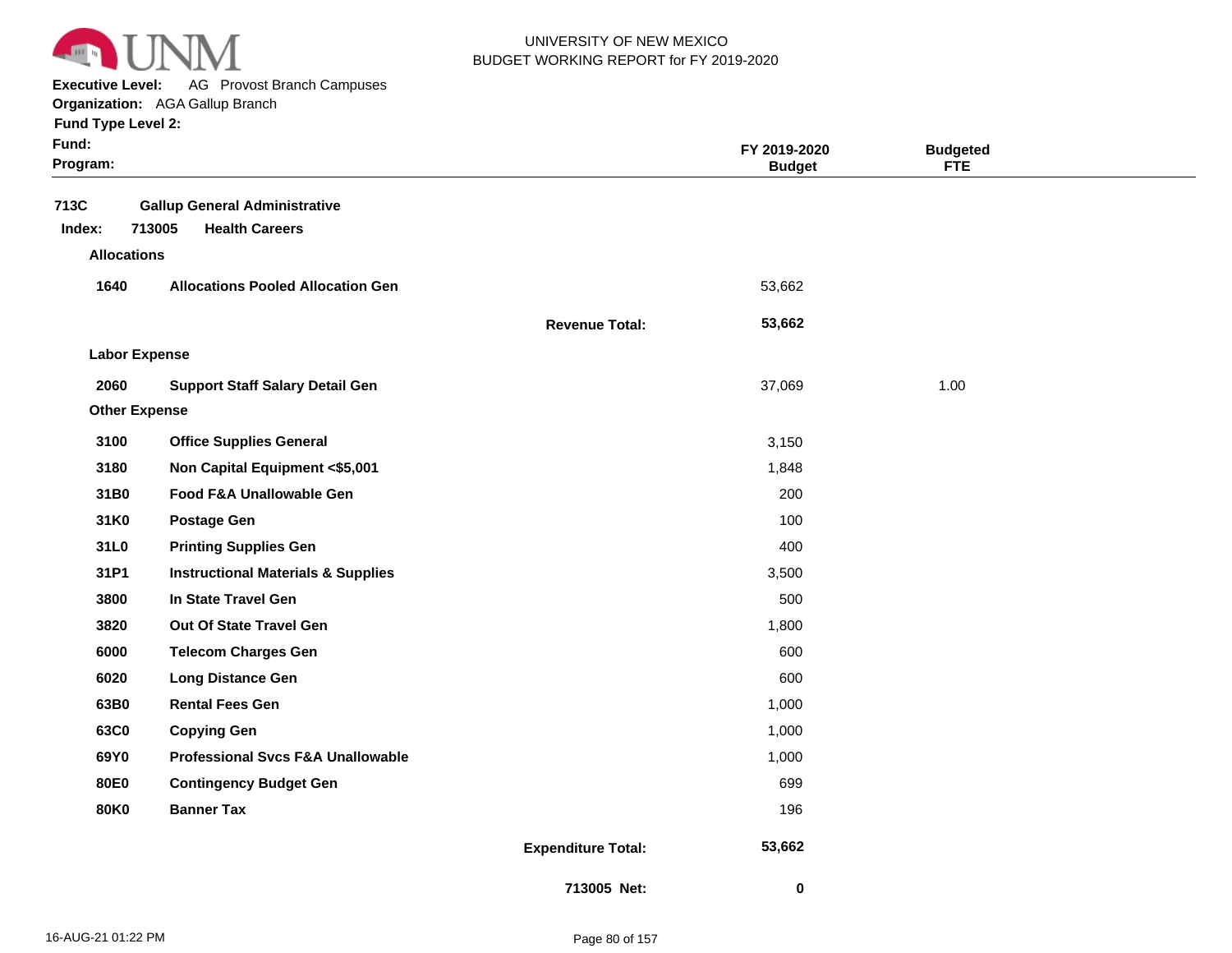

**Executive Level:** AG Provost Branch Campuses

**Organization:**  AGA Gallup Branch

| Fund:<br>Program:                                                                                                  |                           | FY 2019-2020<br><b>Budget</b>                | <b>Budgeted</b><br><b>FTE</b> |  |
|--------------------------------------------------------------------------------------------------------------------|---------------------------|----------------------------------------------|-------------------------------|--|
| 713C<br><b>Gallup General Administrative</b>                                                                       |                           |                                              |                               |  |
| 713013<br><b>Gallup EMT Program</b><br>Index:                                                                      |                           |                                              |                               |  |
| <b>Allocations</b>                                                                                                 |                           |                                              |                               |  |
| <b>Allocations Pooled Allocation Gen</b><br>1640                                                                   |                           | 68,952                                       |                               |  |
|                                                                                                                    | <b>Revenue Total:</b>     | 68,952                                       |                               |  |
| <b>Labor Expense</b>                                                                                               |                           |                                              |                               |  |
| 2000<br><b>Faculty Salary Detail Gen</b>                                                                           |                           | 68,952                                       | 1.00                          |  |
|                                                                                                                    | <b>Expenditure Total:</b> | 68,952                                       |                               |  |
|                                                                                                                    | 713013 Net:               | $\pmb{0}$                                    |                               |  |
| 713C LEVEL 6<br><b>SUMMARY</b><br>Revenue<br><b>Labor Expense</b><br><b>Fringe Expense</b><br><b>Other Expense</b> |                           | 122,614<br>106,021<br>$\mathbf{0}$<br>16,593 | 2.00                          |  |
|                                                                                                                    | NET:                      | $\bf{0}$                                     |                               |  |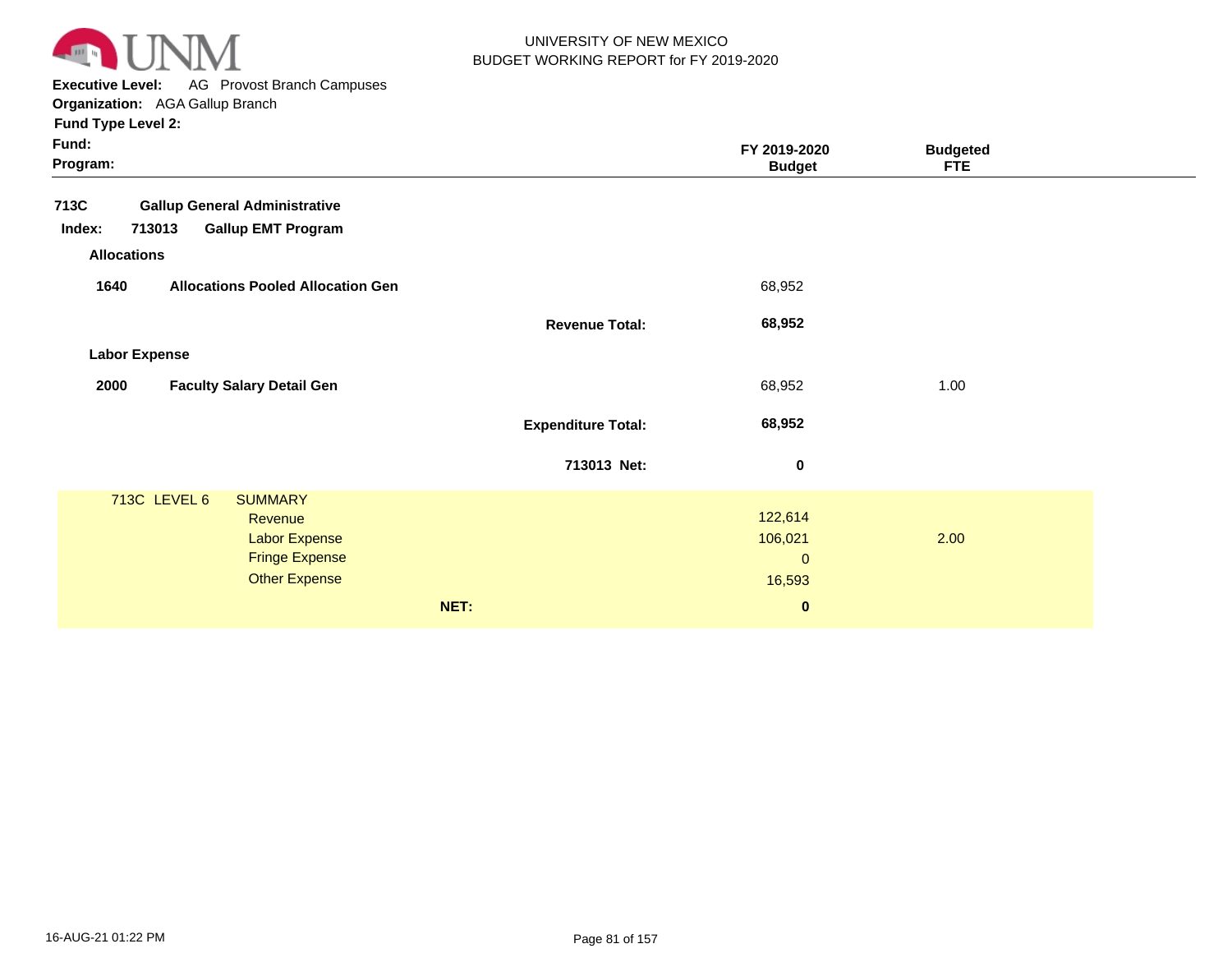

**Executive Level:** AG Provost Branch Campuses

**Organization:**  AGA Gallup Branch

|  |  | <b>Fund Type Level 2:</b> |  |
|--|--|---------------------------|--|
|--|--|---------------------------|--|

| $1$ und type Lever 2. |                                               |                           |                               |                               |
|-----------------------|-----------------------------------------------|---------------------------|-------------------------------|-------------------------------|
| Fund:<br>Program:     |                                               |                           | FY 2019-2020<br><b>Budget</b> | <b>Budgeted</b><br><b>FTE</b> |
| 713D                  | <b>Gallup Health Careers Sunpath</b>          |                           |                               |                               |
| 713004<br>Index:      | <b>Gallup Health Info Technology</b>          |                           |                               |                               |
| <b>Allocations</b>    |                                               |                           |                               |                               |
| 1640                  | <b>Allocations Pooled Allocation Gen</b>      |                           | 103,733                       |                               |
|                       |                                               | <b>Revenue Total:</b>     | 103,733                       |                               |
| <b>Labor Expense</b>  |                                               |                           |                               |                               |
| 2000                  | <b>Faculty Salary Detail Gen</b>              |                           | 98,125                        | 0.60                          |
| <b>Other Expense</b>  |                                               |                           |                               |                               |
| 3140                  | <b>Computer Software Gen</b>                  |                           | 2,600                         |                               |
| 31B0                  | Food F&A Unallowable Gen                      |                           | 150                           |                               |
| 31P1                  | <b>Instructional Materials &amp; Supplies</b> |                           | 500                           |                               |
| 3800                  | In State Travel Gen                           |                           | 300                           |                               |
| 3820                  | Out Of State Travel Gen                       |                           | 2,000                         |                               |
| 80K0                  | <b>Banner Tax</b>                             |                           | 58                            |                               |
|                       |                                               | <b>Expenditure Total:</b> | 103,733                       |                               |
|                       |                                               | 713004 Net:               | $\pmb{0}$                     |                               |
| 713D LEVEL 6          | <b>SUMMARY</b>                                |                           |                               |                               |
|                       | Revenue                                       |                           | 103,733                       |                               |
|                       | <b>Labor Expense</b><br><b>Fringe Expense</b> |                           | 98,125<br>$\mathbf 0$         | 0.60                          |
|                       | <b>Other Expense</b>                          |                           | 5,608                         |                               |

**NET: 0**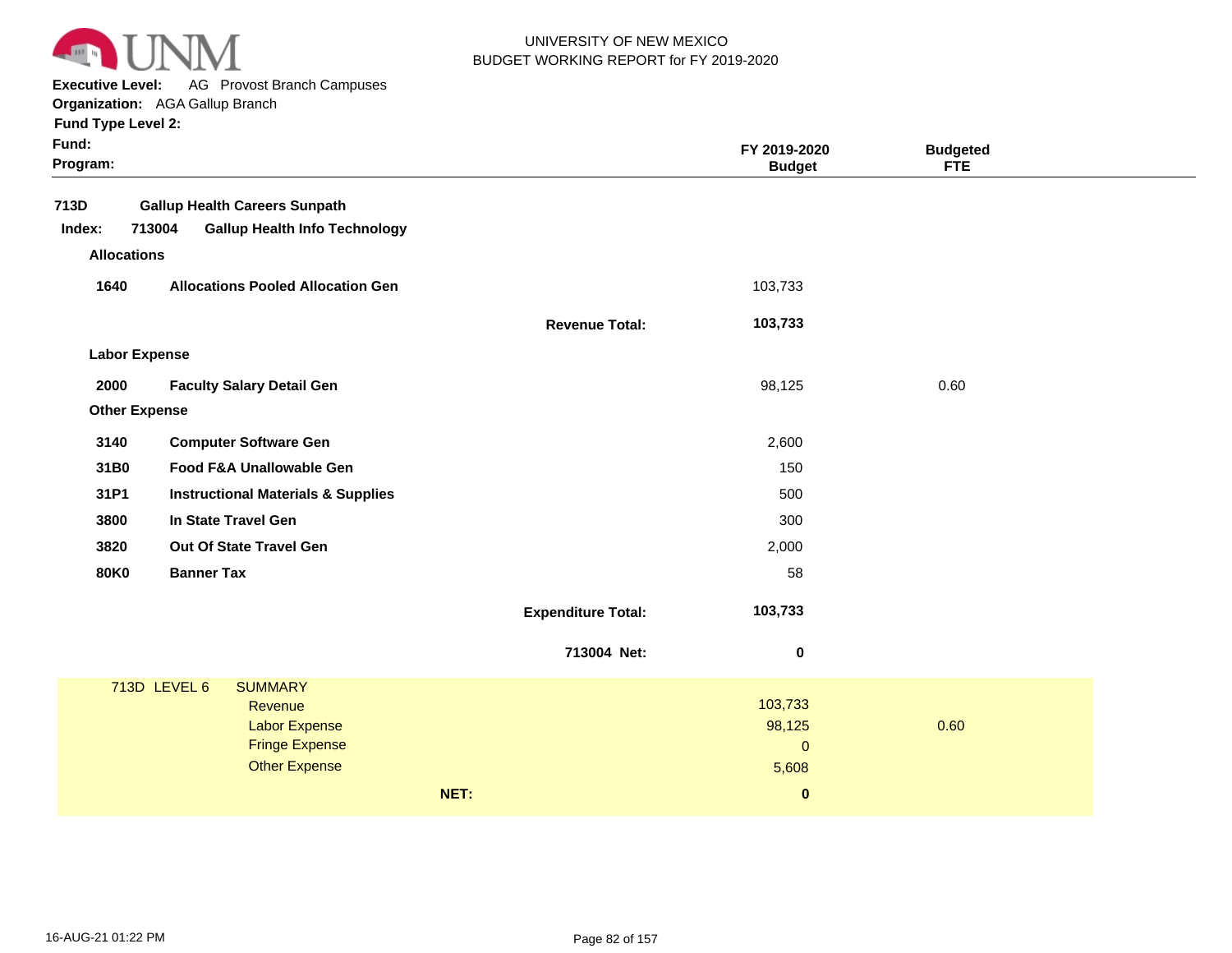

**Executive Level:** AG Provost Branch Campuses

**Organization:**  AGA Gallup Branch

| Fund:<br>Program:    |                                                |                           | FY 2019-2020<br><b>Budget</b> | <b>Budgeted</b><br><b>FTE</b> |  |
|----------------------|------------------------------------------------|---------------------------|-------------------------------|-------------------------------|--|
| 713E                 | <b>Gallup Human Services</b>                   |                           |                               |                               |  |
| Index:               | 713001<br><b>Health Careers Human Services</b> |                           |                               |                               |  |
| <b>Allocations</b>   |                                                |                           |                               |                               |  |
| 1640                 | <b>Allocations Pooled Allocation Gen</b>       |                           | 131,566                       |                               |  |
|                      |                                                | <b>Revenue Total:</b>     | 131,566                       |                               |  |
| <b>Labor Expense</b> |                                                |                           |                               |                               |  |
| 2000                 | <b>Faculty Salary Detail Gen</b>               |                           | 129,950                       | 1.00                          |  |
| <b>Other Expense</b> |                                                |                           |                               |                               |  |
| 3180                 | Non Capital Equipment <\$5,001                 |                           | 400                           |                               |  |
| 31B0                 | Food F&A Unallowable Gen                       |                           | 300                           |                               |  |
| 31P1                 | <b>Instructional Materials &amp; Supplies</b>  |                           | 500                           |                               |  |
| 3800                 | In State Travel Gen                            |                           | 400                           |                               |  |
| <b>80K0</b>          | <b>Banner Tax</b>                              |                           | 16                            |                               |  |
|                      |                                                | <b>Expenditure Total:</b> | 131,566                       |                               |  |
|                      |                                                | 713001 Net:               | $\bf{0}$                      |                               |  |
|                      | 713E LEVEL 6<br><b>SUMMARY</b>                 |                           |                               |                               |  |
|                      | Revenue<br><b>Labor Expense</b>                |                           | 131,566<br>129,950            | 1.00                          |  |
|                      | <b>Fringe Expense</b>                          |                           | $\mathbf{0}$                  |                               |  |
|                      | <b>Other Expense</b>                           |                           | 1,616                         |                               |  |
|                      |                                                | NET:                      | $\pmb{0}$                     |                               |  |
|                      |                                                |                           |                               |                               |  |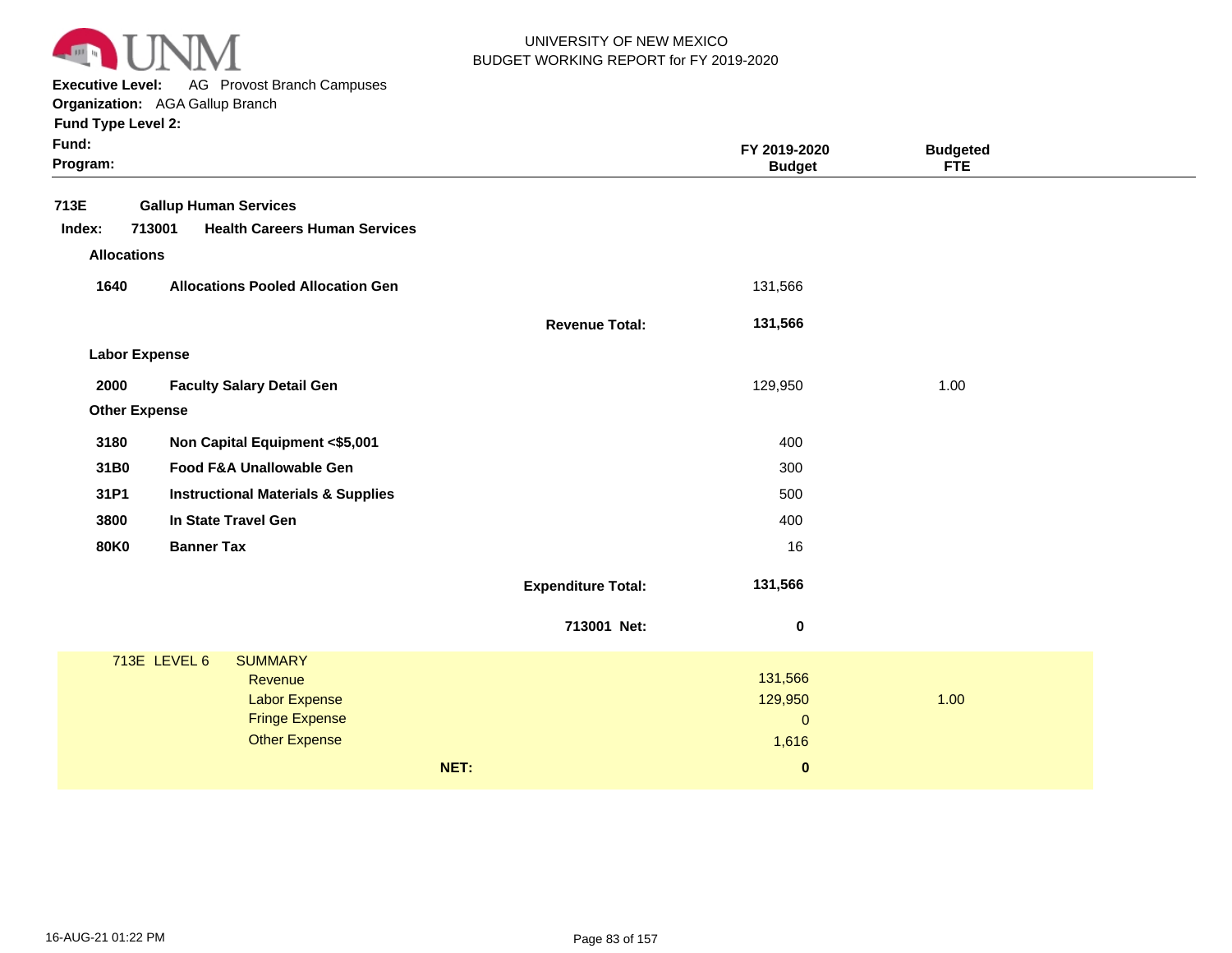

**Executive Level:** AG Provost Branch Campuses

**Organization:**  AGA Gallup Branch

| Fund:<br>Program:    |                                                                                    |                           | FY 2019-2020<br><b>Budget</b> | <b>Budgeted</b><br><b>FTE</b> |  |
|----------------------|------------------------------------------------------------------------------------|---------------------------|-------------------------------|-------------------------------|--|
| 713F<br>Index:       | <b>Gallup Medical Lab Tech</b><br>713002<br><b>Health Careers Medical Lab Tech</b> |                           |                               |                               |  |
| <b>Allocations</b>   |                                                                                    |                           |                               |                               |  |
| 1640                 | <b>Allocations Pooled Allocation Gen</b>                                           |                           | 80,892                        |                               |  |
|                      |                                                                                    | <b>Revenue Total:</b>     | 80,892                        |                               |  |
| <b>Labor Expense</b> |                                                                                    |                           |                               |                               |  |
| 2000                 | <b>Faculty Salary Detail Gen</b>                                                   |                           | 69,550                        | 1.00                          |  |
| <b>Other Expense</b> |                                                                                    |                           |                               |                               |  |
| 3180                 | Non Capital Equipment <\$5,001                                                     |                           | 1,000                         |                               |  |
| 31B0                 | Food F&A Unallowable Gen                                                           |                           | 500                           |                               |  |
| 31P0                 | <b>Training Materials Supplies Gen</b>                                             |                           | 200                           |                               |  |
| 31P1                 | <b>Instructional Materials &amp; Supplies</b>                                      |                           | 2,000                         |                               |  |
| 3800                 | In State Travel Gen                                                                |                           | 500                           |                               |  |
| 3820                 | Out Of State Travel Gen                                                            |                           | 5,000                         |                               |  |
| <b>70D0</b>          | <b>Equipment Repairs Maintenance Gen</b>                                           |                           | 2,000                         |                               |  |
| <b>80K0</b>          | <b>Banner Tax</b>                                                                  |                           | 142                           |                               |  |
|                      |                                                                                    | <b>Expenditure Total:</b> | 80,892                        |                               |  |
|                      |                                                                                    | 713002 Net:               | $\pmb{0}$                     |                               |  |
|                      | 713F LEVEL 6<br><b>SUMMARY</b>                                                     |                           |                               |                               |  |
|                      | <b>Revenue</b><br><b>Labor Expense</b>                                             |                           | 80,892<br>69,550              | 1.00                          |  |
|                      | <b>Fringe Expense</b>                                                              |                           | $\mathbf{O}$                  |                               |  |
|                      | <b>Other Expense</b>                                                               |                           | 11,342                        |                               |  |
|                      | NET:                                                                               |                           | $\pmb{0}$                     |                               |  |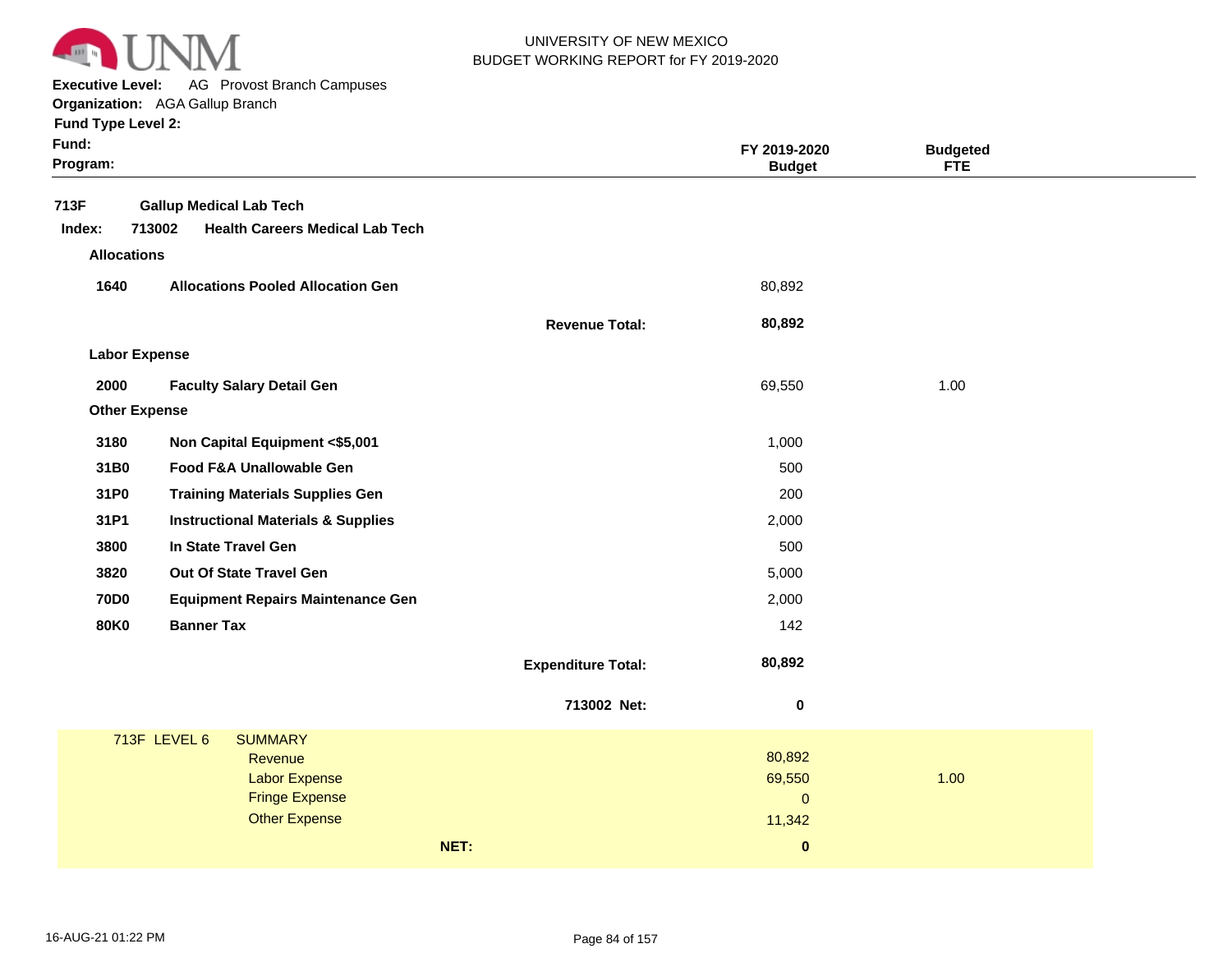

**Executive Level:** AG Provost Branch Campuses

**Organization:**  AGA Gallup Branch

| Fund:<br>Program: |                          |                                               |                           | FY 2019-2020<br><b>Budget</b> | <b>Budgeted</b><br><b>FTE</b> |  |
|-------------------|--------------------------|-----------------------------------------------|---------------------------|-------------------------------|-------------------------------|--|
| 713H              |                          | <b>Gallup Physical Educ Health Educ</b>       |                           |                               |                               |  |
| Index:            | 713008                   | <b>Gallup Health Education Course Fees</b>    |                           |                               |                               |  |
|                   | <b>Operating Revenue</b> |                                               |                           |                               |                               |  |
| 0220              |                          | <b>Course Lab Fees Gen</b>                    |                           | 15,250                        |                               |  |
|                   |                          |                                               | <b>Revenue Total:</b>     | 15,250                        |                               |  |
|                   | <b>Other Expense</b>     |                                               |                           |                               |                               |  |
| 31P1              |                          | <b>Instructional Materials &amp; Supplies</b> |                           | 15,097                        |                               |  |
| <b>80K0</b>       | <b>Banner Tax</b>        |                                               |                           | 153                           |                               |  |
|                   |                          |                                               | <b>Expenditure Total:</b> | 15,250                        |                               |  |
|                   |                          |                                               | 713008 Net:               | 0                             |                               |  |
|                   | 713H LEVEL 6             | <b>SUMMARY</b>                                |                           |                               |                               |  |
|                   |                          | Revenue                                       |                           | 15,250                        |                               |  |
|                   |                          | <b>Labor Expense</b>                          |                           | $\mathbf{0}$                  | 0.00                          |  |
|                   |                          | <b>Fringe Expense</b>                         |                           | $\mathbf 0$                   |                               |  |
|                   |                          | <b>Other Expense</b>                          |                           | 15,250                        |                               |  |
|                   |                          |                                               | NET:                      | $\bf{0}$                      |                               |  |
|                   |                          |                                               |                           |                               |                               |  |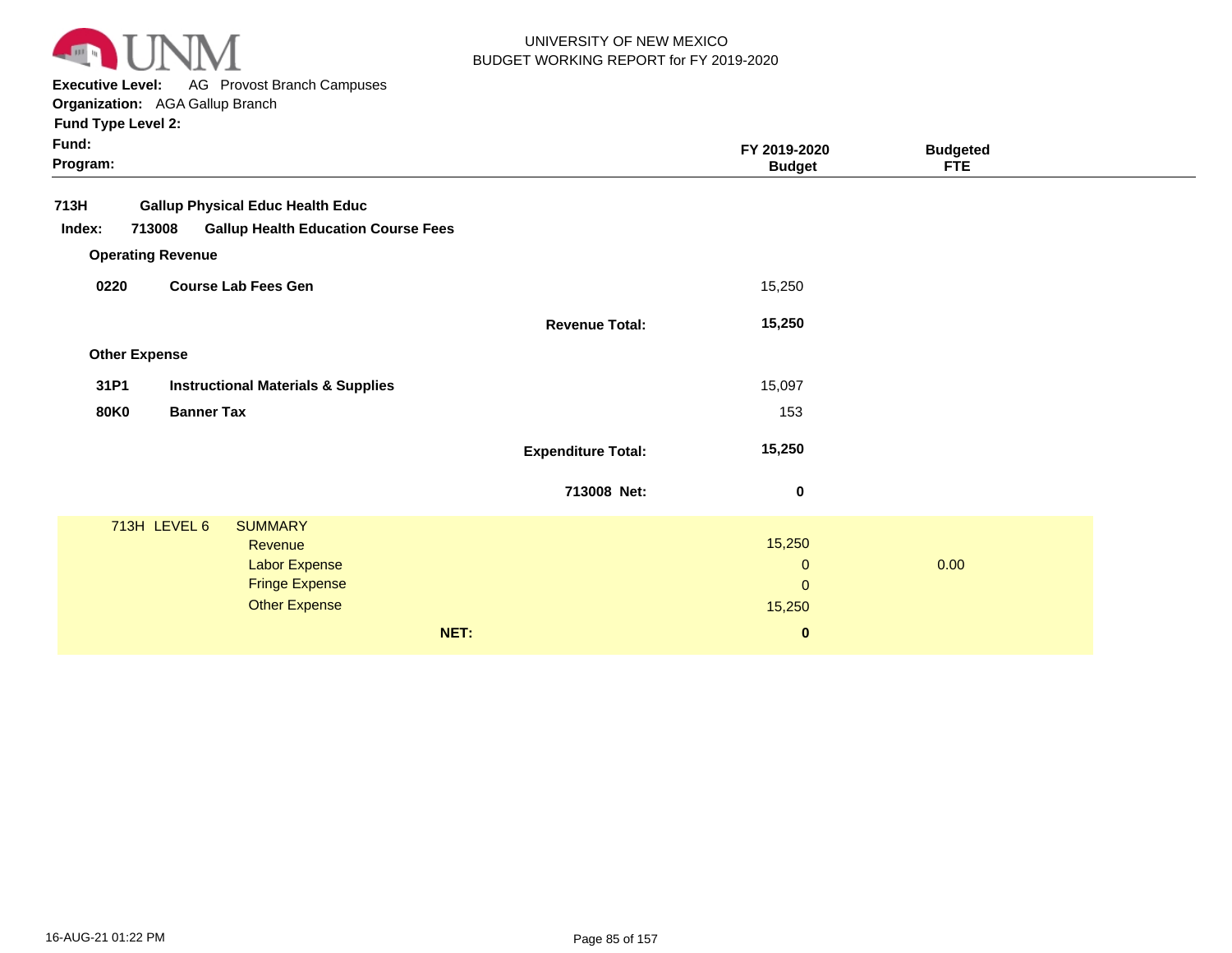

**Executive Level:** AG Provost Branch Campuses

**Organization:**  AGA Gallup Branch

| Fund:<br>Program:     |                                               |                           | FY 2019-2020<br><b>Budget</b> | <b>Budgeted</b><br><b>FTE</b> |  |
|-----------------------|-----------------------------------------------|---------------------------|-------------------------------|-------------------------------|--|
| 7140                  | <b>Gallup CCTE Health Careers</b>             |                           |                               |                               |  |
| Index:                | 714026<br><b>CCTE Health Careers - Gallup</b> |                           |                               |                               |  |
| <b>Allocations</b>    |                                               |                           |                               |                               |  |
| 1640                  | <b>Allocations Pooled Allocation Gen</b>      |                           | 29,788                        |                               |  |
|                       |                                               | <b>Revenue Total:</b>     | 29,788                        |                               |  |
| <b>Labor Expense</b>  |                                               |                           |                               |                               |  |
| 2000                  | <b>Faculty Salary Detail Gen</b>              |                           | 19,449                        | 0.40                          |  |
| <b>Fringe Expense</b> |                                               |                           |                               |                               |  |
| 2110                  | <b>Fica Gen</b>                               |                           | 1,228                         |                               |  |
| 2140                  | <b>Retirement Gen</b>                         |                           | 2,474                         |                               |  |
| 2160                  | <b>Group Insurance Gen</b>                    |                           | 1,394                         |                               |  |
| 2180                  | <b>Unemployment Compensation Gen</b>          |                           | 27                            |                               |  |
| <b>21A0</b>           | <b>Workers Compensation Gen</b>               |                           | 18                            |                               |  |
| <b>21J0</b>           | <b>Other Staff Benefits Gen</b>               |                           | 729                           |                               |  |
| <b>Other Expense</b>  |                                               |                           |                               |                               |  |
| 3100                  | <b>Office Supplies General</b>                |                           | 225                           |                               |  |
| 3110                  | <b>Books Periodicals Gen</b>                  |                           | 450                           |                               |  |
| 3131                  | <b>Video Tapes</b>                            |                           | 750                           |                               |  |
| 31P1                  | <b>Instructional Materials &amp; Supplies</b> |                           | 3,000                         |                               |  |
| <b>80K0</b>           | <b>Banner Tax</b>                             |                           | 44                            |                               |  |
|                       |                                               | <b>Expenditure Total:</b> | 29,788                        |                               |  |
|                       |                                               | 714026 Net:               | 0                             |                               |  |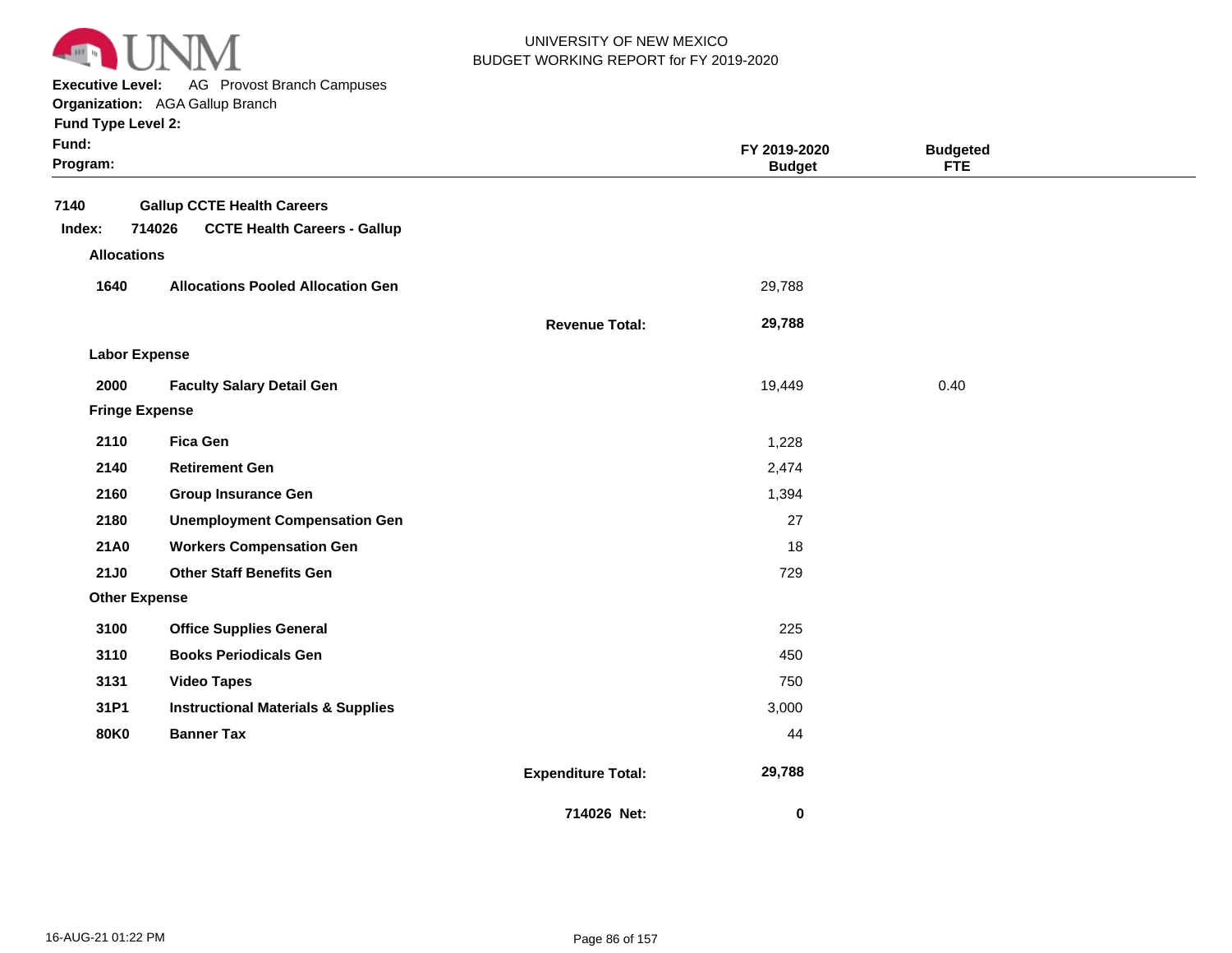

**Executive Level:** AG Provost Branch Campuses

**Organization:**  AGA Gallup Branch

**Fund Type Level 2:**

| Fund:    | 2020         |                              |  |
|----------|--------------|------------------------------|--|
| Program: | $\mathbf{z}$ | $\sim$ $\sim$<br>----<br>. . |  |

#### **7140 Gallup CCTE Health Careers**

| 7140 LEVEL 6 | <b>SUMMARY</b>        |      |              |      |
|--------------|-----------------------|------|--------------|------|
|              | Revenue               |      | 29,788       |      |
|              | <b>Labor Expense</b>  |      | 19,449       | 0.40 |
|              | <b>Fringe Expense</b> |      | 5,870        |      |
|              | <b>Other Expense</b>  |      | 4,469        |      |
|              |                       | NET: | $\mathbf{0}$ |      |
|              |                       |      |              |      |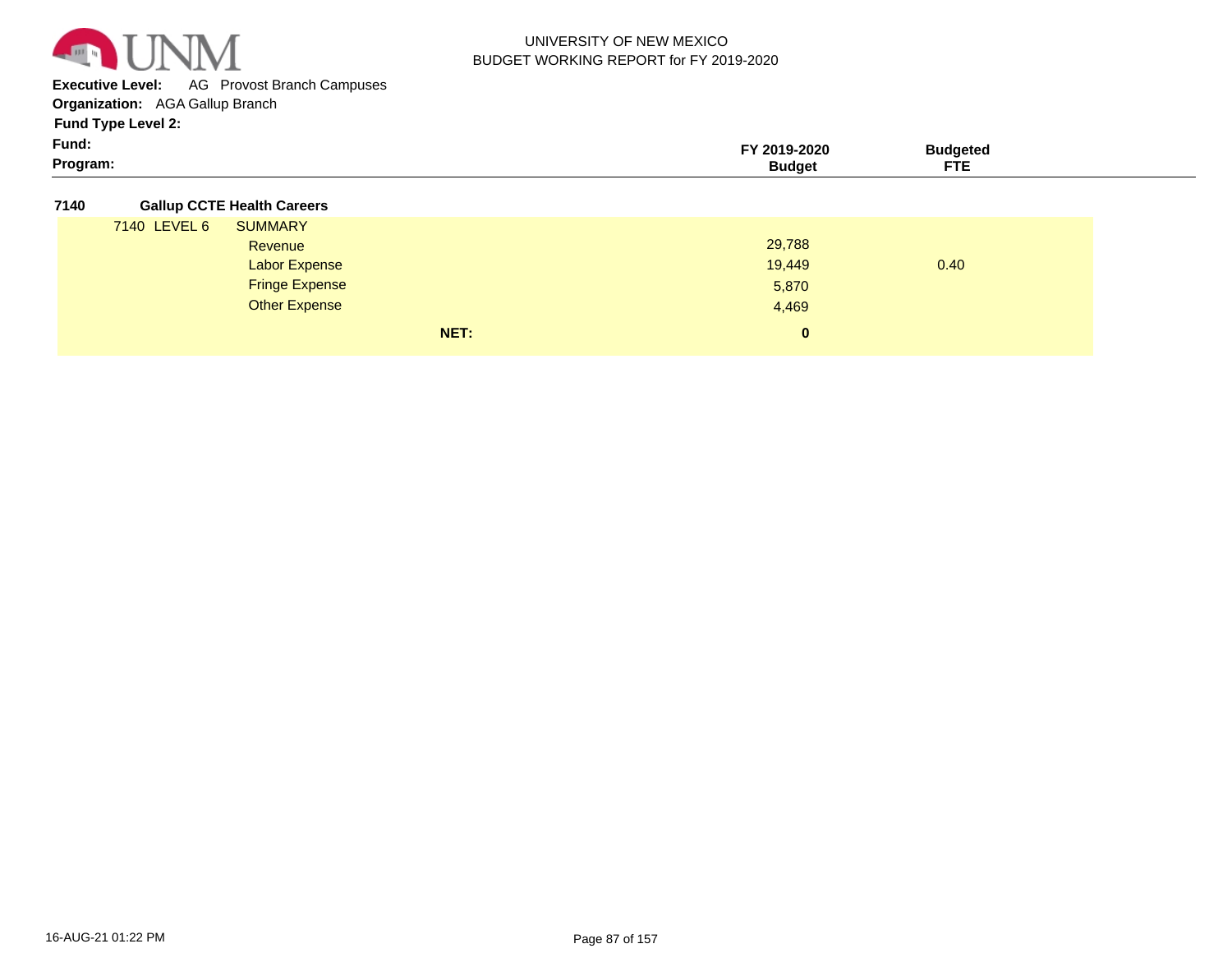

**Executive Level:** AG Provost Branch Campuses

**Organization:**  AGA Gallup Branch

| Fund:<br>Program:  |                                                                                    |                       | FY 2019-2020<br><b>Budget</b> | <b>Budgeted</b><br><b>FTE</b> |  |
|--------------------|------------------------------------------------------------------------------------|-----------------------|-------------------------------|-------------------------------|--|
| 714B<br>Index:     | <b>Gallup CCTE Administration</b><br>714016<br><b>CCTE Administration - Gallup</b> |                       |                               |                               |  |
| <b>Allocations</b> |                                                                                    |                       |                               |                               |  |
| 1640               | <b>Allocations Pooled Allocation Gen</b>                                           |                       | 151,870                       |                               |  |
|                    |                                                                                    | <b>Revenue Total:</b> | 151,870                       |                               |  |
|                    | <b>Labor Expense</b>                                                               |                       |                               |                               |  |
| 2000               | <b>Faculty Salary Detail Gen</b>                                                   |                       | 62,747                        | 1.00                          |  |
| 2060               | <b>Support Staff Salary Detail Gen</b>                                             |                       | 37,069                        | 1.00                          |  |
| <b>20J0</b>        | <b>Student Salaries Gen</b>                                                        |                       | 8,100                         | 0.42                          |  |
|                    | <b>Fringe Expense</b>                                                              |                       |                               |                               |  |
| 2110               | <b>Fica Gen</b>                                                                    |                       | 6,479                         |                               |  |
| 2140               | <b>Retirement Gen</b>                                                              |                       | 12,840                        |                               |  |
| 2160               | <b>Group Insurance Gen</b>                                                         |                       | 8,323                         |                               |  |
| 2180               | <b>Unemployment Compensation Gen</b>                                               |                       | 70                            |                               |  |
| 21A0               | <b>Workers Compensation Gen</b>                                                    |                       | 100                           |                               |  |
| 21J0               | <b>Other Staff Benefits Gen</b>                                                    |                       | 3,787                         |                               |  |
|                    | <b>Other Expense</b>                                                               |                       |                               |                               |  |
| 3100               | <b>Office Supplies General</b>                                                     |                       | 1,400                         |                               |  |
| 3160               | <b>Copier Supplies Gen</b>                                                         |                       | 500                           |                               |  |
| 3180               | Non Capital Equipment <\$5,001                                                     |                       | 2,200                         |                               |  |
| 31K0               | <b>Postage Gen</b>                                                                 |                       | 200                           |                               |  |
| 37Z0               | <b>Other Supply Costs Gen</b>                                                      |                       | 820                           |                               |  |
| 3800               | In State Travel Gen                                                                |                       | 500                           |                               |  |
| <b>38N0</b>        | <b>Travel Recruiting Gen</b>                                                       |                       | 500                           |                               |  |
| 6020               | <b>Long Distance Gen</b>                                                           |                       | 500                           |                               |  |
| 63T0               | <b>Contract Services Gen</b>                                                       |                       | 1,613                         |                               |  |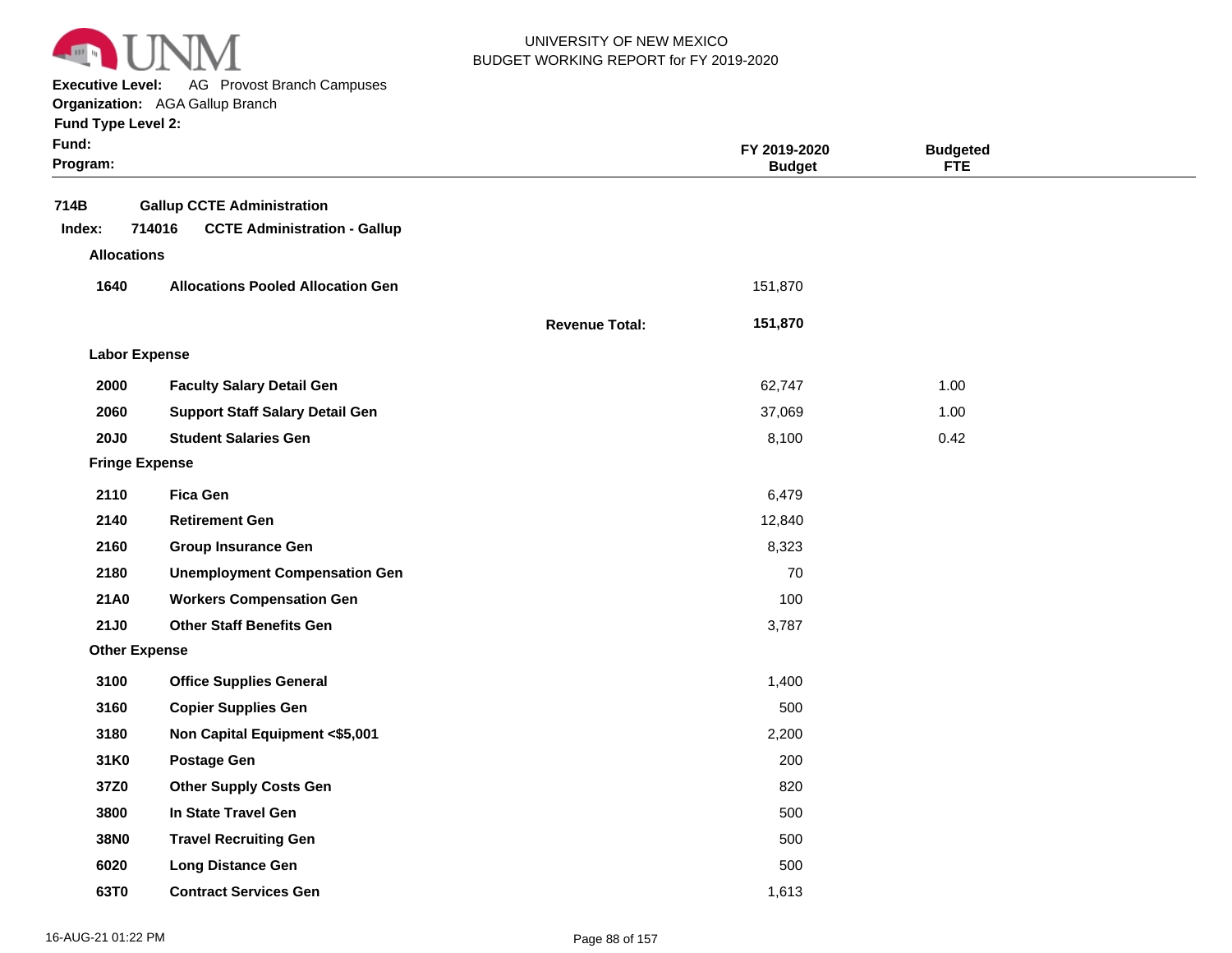

**Executive Level:** AG Provost Branch Campuses

**Organization:**  AGA Gallup Branch

|                                                                                                    |                                                                                                                                                                     | FY 2019-2020<br><b>Budget</b>                         | <b>Budgeted</b><br><b>FTE</b> |  |
|----------------------------------------------------------------------------------------------------|---------------------------------------------------------------------------------------------------------------------------------------------------------------------|-------------------------------------------------------|-------------------------------|--|
|                                                                                                    |                                                                                                                                                                     |                                                       |                               |  |
|                                                                                                    |                                                                                                                                                                     | 2,300                                                 |                               |  |
|                                                                                                    |                                                                                                                                                                     | 699                                                   |                               |  |
|                                                                                                    |                                                                                                                                                                     | 1,123                                                 |                               |  |
|                                                                                                    | <b>Expenditure Total:</b>                                                                                                                                           | 151,870                                               |                               |  |
|                                                                                                    | 714016 Net:                                                                                                                                                         | 0                                                     |                               |  |
| <b>SUMMARY</b><br>Revenue<br><b>Labor Expense</b><br><b>Fringe Expense</b><br><b>Other Expense</b> | NET:                                                                                                                                                                | 151,870<br>107,916<br>31,599<br>12,355<br>$\mathbf 0$ | 2.42                          |  |
|                                                                                                    | <b>Gallup CCTE Administration</b><br><b>CCTE Administration - Gallup</b><br><b>Equipment Rent Expense Gen</b><br><b>Contingency Budget Gen</b><br><b>Banner Tax</b> |                                                       |                               |  |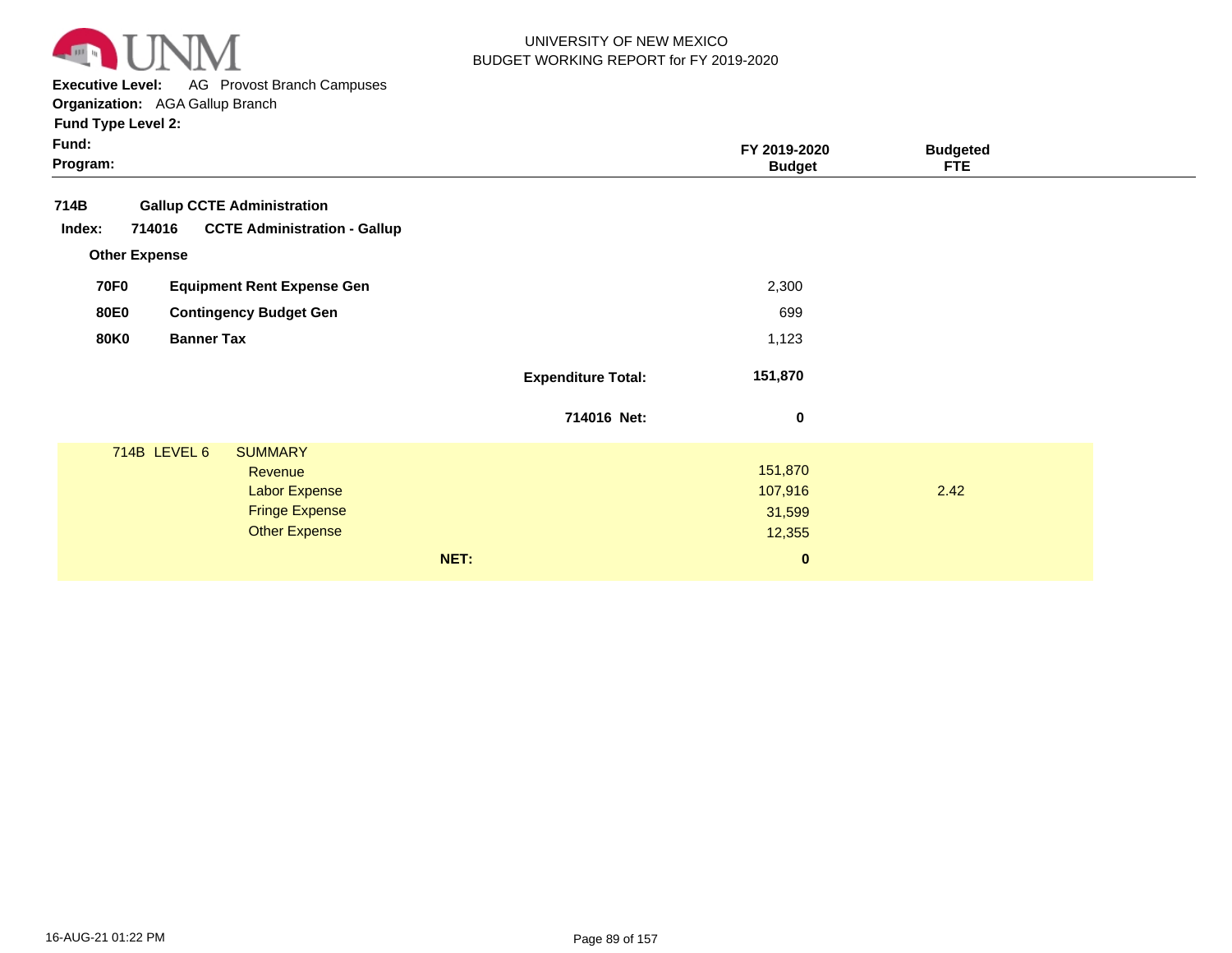

**Executive Level:** AG Provost Branch Campuses

**Organization:**  AGA Gallup Branch

| Fund:<br>Program:     |                                                      |                           | FY 2019-2020<br><b>Budget</b> | <b>Budgeted</b><br><b>FTE</b> |  |
|-----------------------|------------------------------------------------------|---------------------------|-------------------------------|-------------------------------|--|
| 714C0                 | <b>Gallup CCTE Collision Repair</b>                  |                           |                               |                               |  |
| Index:                | <b>CCTE Collision Repair Tech - Gallup</b><br>714023 |                           |                               |                               |  |
| <b>Allocations</b>    |                                                      |                           |                               |                               |  |
| 1640                  | <b>Allocations Pooled Allocation Gen</b>             |                           | 44,312                        |                               |  |
|                       |                                                      | <b>Revenue Total:</b>     | 44,312                        |                               |  |
| <b>Labor Expense</b>  |                                                      |                           |                               |                               |  |
| 2000                  | <b>Faculty Salary Detail Gen</b>                     |                           | 30,551                        | 0.60                          |  |
| <b>Fringe Expense</b> |                                                      |                           |                               |                               |  |
| 2110                  | <b>Fica Gen</b>                                      |                           | 1,854                         |                               |  |
| 2140                  | <b>Retirement Gen</b>                                |                           | 3,734                         |                               |  |
| 2160                  | <b>Group Insurance Gen</b>                           |                           | 2,200                         |                               |  |
| 2180                  | <b>Unemployment Compensation Gen</b>                 |                           | 20                            |                               |  |
| 21A0                  | <b>Workers Compensation Gen</b>                      |                           | 27                            |                               |  |
| 21J0                  | <b>Other Staff Benefits Gen</b>                      |                           | 1,101                         |                               |  |
| <b>Other Expense</b>  |                                                      |                           |                               |                               |  |
| 3180                  | Non Capital Equipment <\$5,001                       |                           | 400                           |                               |  |
| 3182                  | Tools <\$5,001                                       |                           | 400                           |                               |  |
| 31N0                  | <b>Uniforms Apparel Gen</b>                          |                           | 695                           |                               |  |
| 31N2                  | <b>Individual Safety Equipment</b>                   |                           | 700                           |                               |  |
| 37Z0                  | <b>Other Supply Costs Gen</b>                        |                           | 2,582                         |                               |  |
| <b>80K0</b>           | <b>Banner Tax</b>                                    |                           | 48                            |                               |  |
|                       |                                                      | <b>Expenditure Total:</b> | 44,312                        |                               |  |
|                       |                                                      | 714023 Net:               | 0                             |                               |  |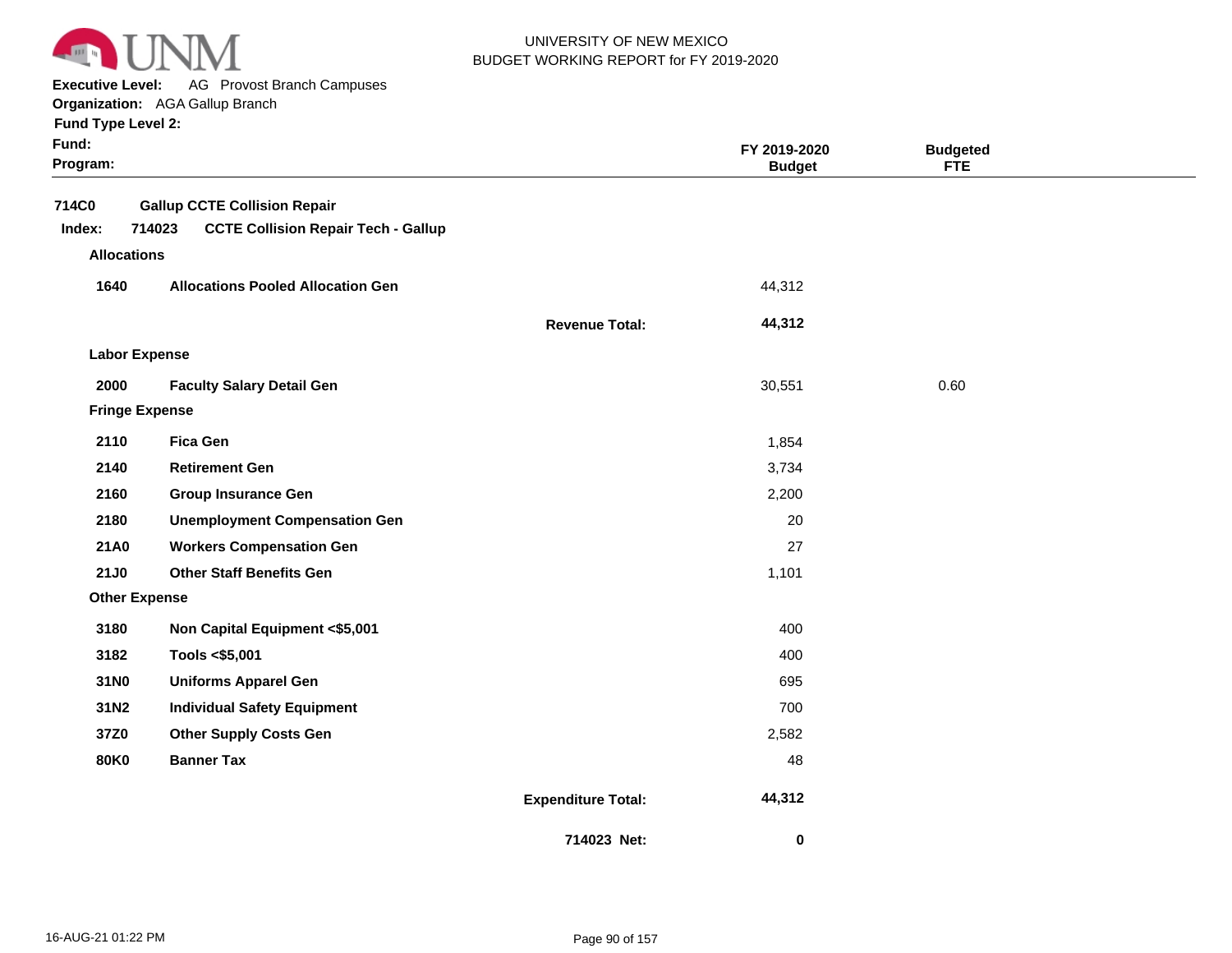

**Executive Level:** AG Provost Branch Campuses

**Organization:**  AGA Gallup Branch

**Fund Type Level 2:**

| Fund:    | `ባ19-2020<br>2019- | ∵ıdaete⊾                    |  |
|----------|--------------------|-----------------------------|--|
| Program: |                    | ____<br>---<br>$\mathbf{H}$ |  |

#### **714C0 Gallup CCTE Collision Repair**

|               | NET:                  | $\bf{0}$ |      |
|---------------|-----------------------|----------|------|
|               | <b>Other Expense</b>  | 4,825    |      |
|               | <b>Fringe Expense</b> | 8,936    |      |
|               | Labor Expense         | 30,551   | 0.60 |
|               | Revenue               | 44,312   |      |
| 714C0 LEVEL 7 | <b>SUMMARY</b>        |          |      |
|               |                       |          |      |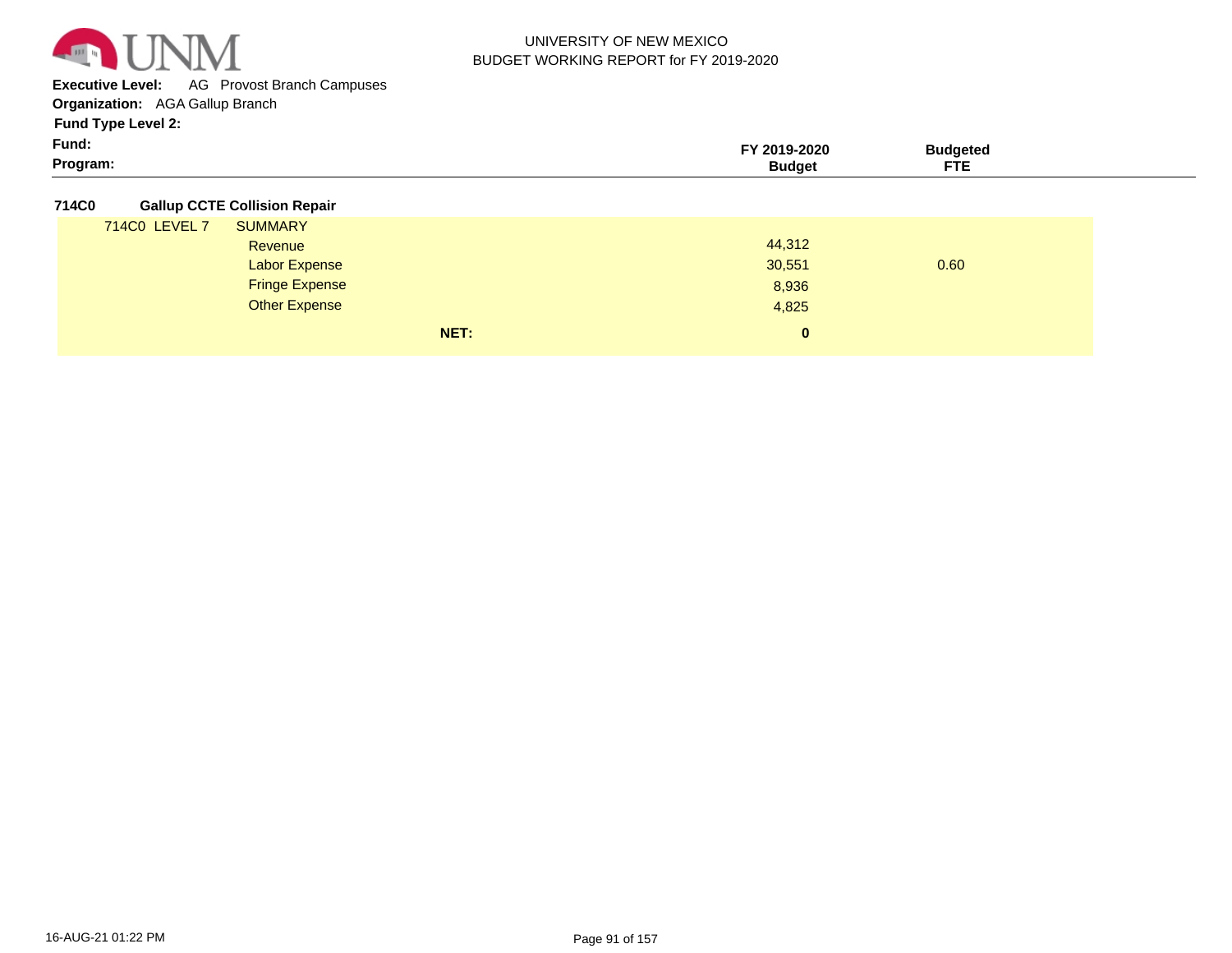

**Executive Level:** AG Provost Branch Campuses **Organization:**  AGA Gallup Branch

| Fund:<br>Program: |                      |                         |                                               |      |                           | FY 2019-2020<br><b>Budget</b> | <b>Budgeted</b><br><b>FTE</b> |  |
|-------------------|----------------------|-------------------------|-----------------------------------------------|------|---------------------------|-------------------------------|-------------------------------|--|
| 714C1             |                      | <b>Gallup CCTE Auto</b> |                                               |      |                           |                               |                               |  |
| Index:            | 714024               |                         | <b>CCTE Automotive Technology - Gallup</b>    |      |                           |                               |                               |  |
|                   | <b>Allocations</b>   |                         |                                               |      |                           |                               |                               |  |
| 1640              |                      |                         | <b>Allocations Pooled Allocation Gen</b>      |      |                           | 9,470                         |                               |  |
|                   |                      |                         |                                               |      | <b>Revenue Total:</b>     | 9,470                         |                               |  |
|                   | <b>Other Expense</b> |                         |                                               |      |                           |                               |                               |  |
| 31N0              |                      |                         | <b>Uniforms Apparel Gen</b>                   |      |                           | 750                           |                               |  |
| 31N2              |                      |                         | <b>Individual Safety Equipment</b>            |      |                           | 750                           |                               |  |
| 31P1              |                      |                         | <b>Instructional Materials &amp; Supplies</b> |      |                           | 4,258                         |                               |  |
| 37Z0              |                      |                         | <b>Other Supply Costs Gen</b>                 |      |                           | 1,218                         |                               |  |
| 45Z0              |                      |                         | <b>Student Costs Other Gen</b>                |      |                           | 2,250                         |                               |  |
| 63X0              |                      |                         | <b>Technical Services Gen</b>                 |      |                           | 150                           |                               |  |
| <b>80K0</b>       |                      | <b>Banner Tax</b>       |                                               |      |                           | 94                            |                               |  |
|                   |                      |                         |                                               |      | <b>Expenditure Total:</b> | 9,470                         |                               |  |
|                   |                      |                         |                                               |      | 714024 Net:               | $\mathbf 0$                   |                               |  |
|                   | 714C1 LEVEL 7        |                         | <b>SUMMARY</b>                                |      |                           |                               |                               |  |
|                   |                      |                         | Revenue                                       |      |                           | 9,470                         |                               |  |
|                   |                      |                         | Labor Expense<br><b>Fringe Expense</b>        |      |                           | $\mathbf 0$                   | 0.00                          |  |
|                   |                      |                         | <b>Other Expense</b>                          |      |                           | $\mathbf{0}$<br>9,470         |                               |  |
|                   |                      |                         |                                               |      |                           |                               |                               |  |
|                   |                      |                         |                                               | NET: |                           | $\mathbf 0$                   |                               |  |
|                   |                      |                         |                                               |      |                           |                               |                               |  |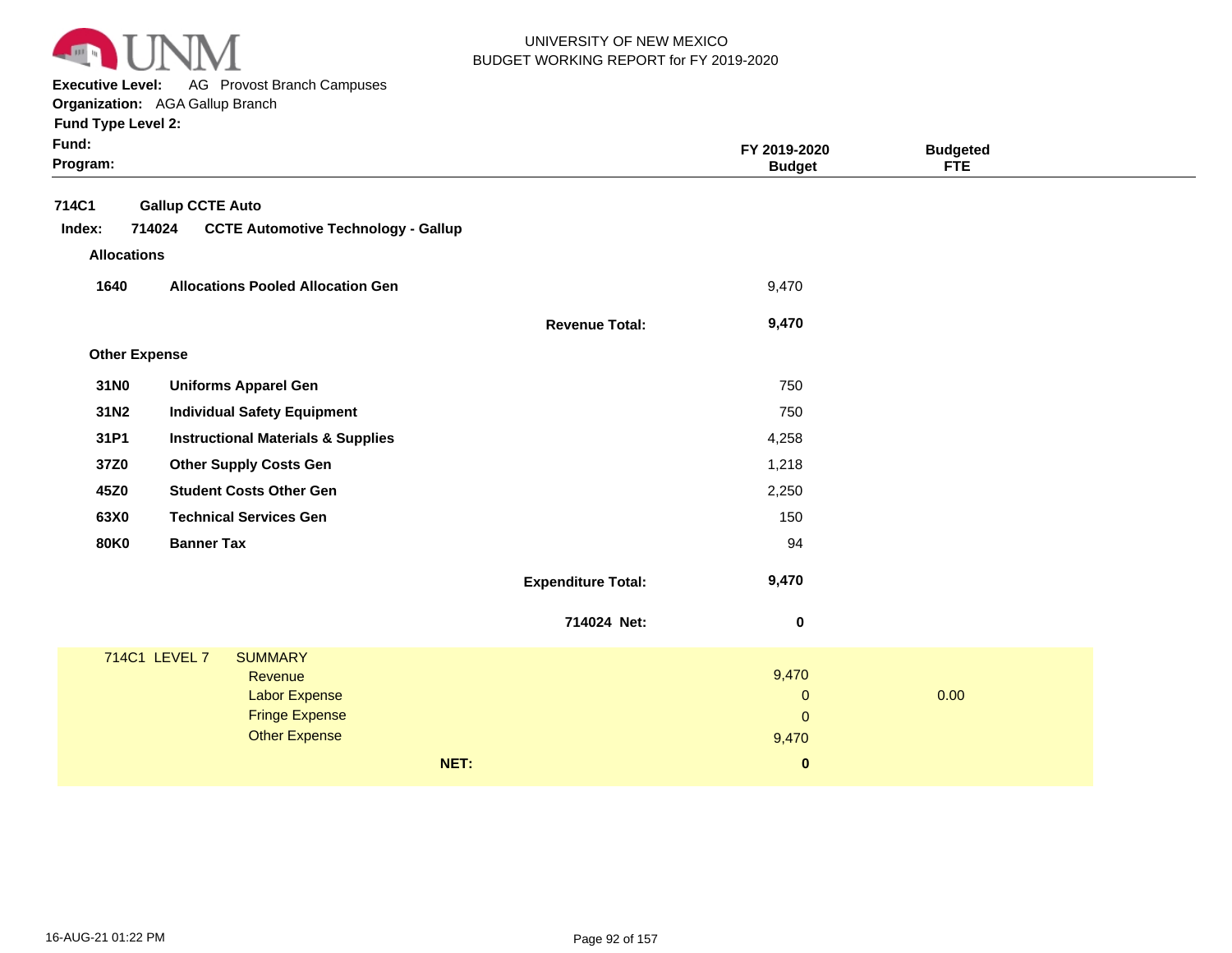

**Executive Level:** AG Provost Branch Campuses

**Organization:**  AGA Gallup Branch **Fund Type Level 2:**

**Program: Fund: Budgeted FTE FY 2019-2020 Budget 714D Gallup CCTE Bus Management Tech Revenue Allocations Other Expense 714029 CCTE Business Management Tech Gallu Revenue Total: Expenditure Total: 354 354 Index: SUMMARY 1640 3100 3180 80K0 Allocations Pooled Allocation Gen Office Supplies General Non Capital Equipment <\$5,001 Banner Tax** 714D LEVEL 6 **714029 Net:** 354 354 354 50 300 4 0  **0**  0 **NET: 0**  0.00 **Revenue** Labor Expense Fringe Expense Other Expense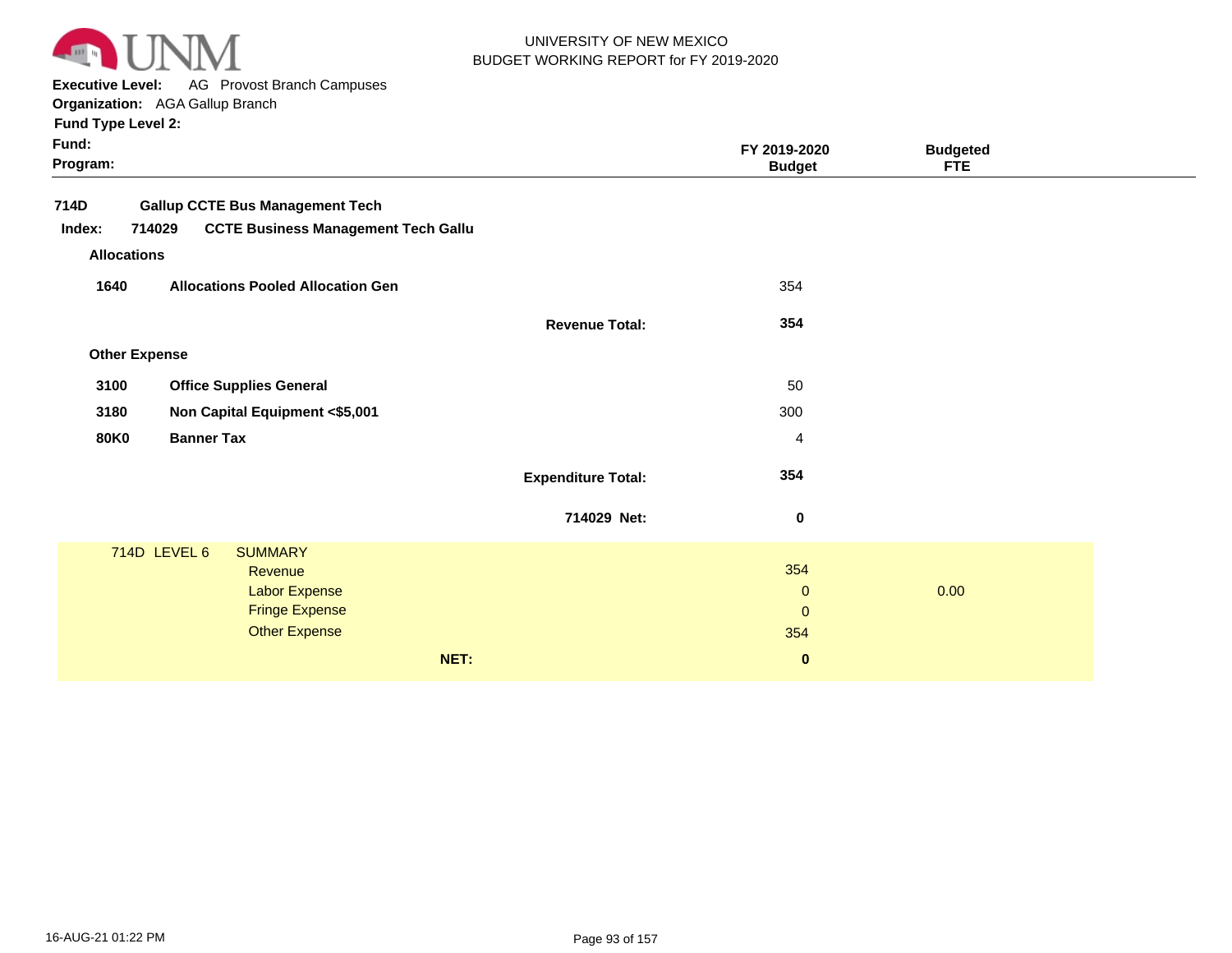

**Executive Level:** AG Provost Branch Campuses

**Organization:**  AGA Gallup Branch

|  |  | <b>Fund Type Level 2:</b> |  |
|--|--|---------------------------|--|
|--|--|---------------------------|--|

| Fund:<br>Program: |                                                      |                           | FY 2019-2020<br><b>Budget</b> | <b>Budgeted</b><br><b>FTE</b> |  |
|-------------------|------------------------------------------------------|---------------------------|-------------------------------|-------------------------------|--|
| 714E1             | <b>Gallup CCTE Construction Tech Gal</b>             |                           |                               |                               |  |
| Index:            | 714025<br><b>CCTE Construction Technology Gallup</b> |                           |                               |                               |  |
|                   | <b>Allocations</b>                                   |                           |                               |                               |  |
| 1640              | <b>Allocations Pooled Allocation Gen</b>             |                           | 44,968                        |                               |  |
|                   |                                                      | <b>Revenue Total:</b>     | 44,968                        |                               |  |
|                   | <b>Labor Expense</b>                                 |                           |                               |                               |  |
| 2000              | <b>Faculty Salary Detail Gen</b>                     |                           | 29,211                        | 0.60                          |  |
|                   | <b>Fringe Expense</b>                                |                           |                               |                               |  |
| 2110              | <b>Fica Gen</b>                                      |                           | 1,845                         |                               |  |
| 2140              | <b>Retirement Gen</b>                                |                           | 3,716                         |                               |  |
| 2160              | <b>Group Insurance Gen</b>                           |                           | 2,190                         |                               |  |
| 2180              | <b>Unemployment Compensation Gen</b>                 |                           | 20                            |                               |  |
| 21A0              | <b>Workers Compensation Gen</b>                      |                           | 27                            |                               |  |
| <b>21J0</b>       | <b>Other Staff Benefits Gen</b>                      |                           | 1,096                         |                               |  |
|                   | <b>Other Expense</b>                                 |                           |                               |                               |  |
| 31P1              | <b>Instructional Materials &amp; Supplies</b>        |                           | 4,158                         |                               |  |
| 37Z0              | <b>Other Supply Costs Gen</b>                        |                           | 2,636                         |                               |  |
| <b>80K0</b>       | <b>Banner Tax</b>                                    |                           | 69                            |                               |  |
|                   |                                                      | <b>Expenditure Total:</b> | 44,968                        |                               |  |
|                   |                                                      | 714025 Net:               | $\bf{0}$                      |                               |  |
|                   | 714E1 LEVEL 7<br><b>SUMMARY</b>                      |                           |                               |                               |  |
|                   | Revenue                                              |                           | 44,968                        |                               |  |
|                   | <b>Labor Expense</b><br><b>Fringe Expense</b>        |                           | 29,211<br>8,894               | 0.60                          |  |
|                   | <b>Other Expense</b>                                 |                           | 6,863                         |                               |  |
|                   | NET:                                                 |                           | $\mathbf{0}$                  |                               |  |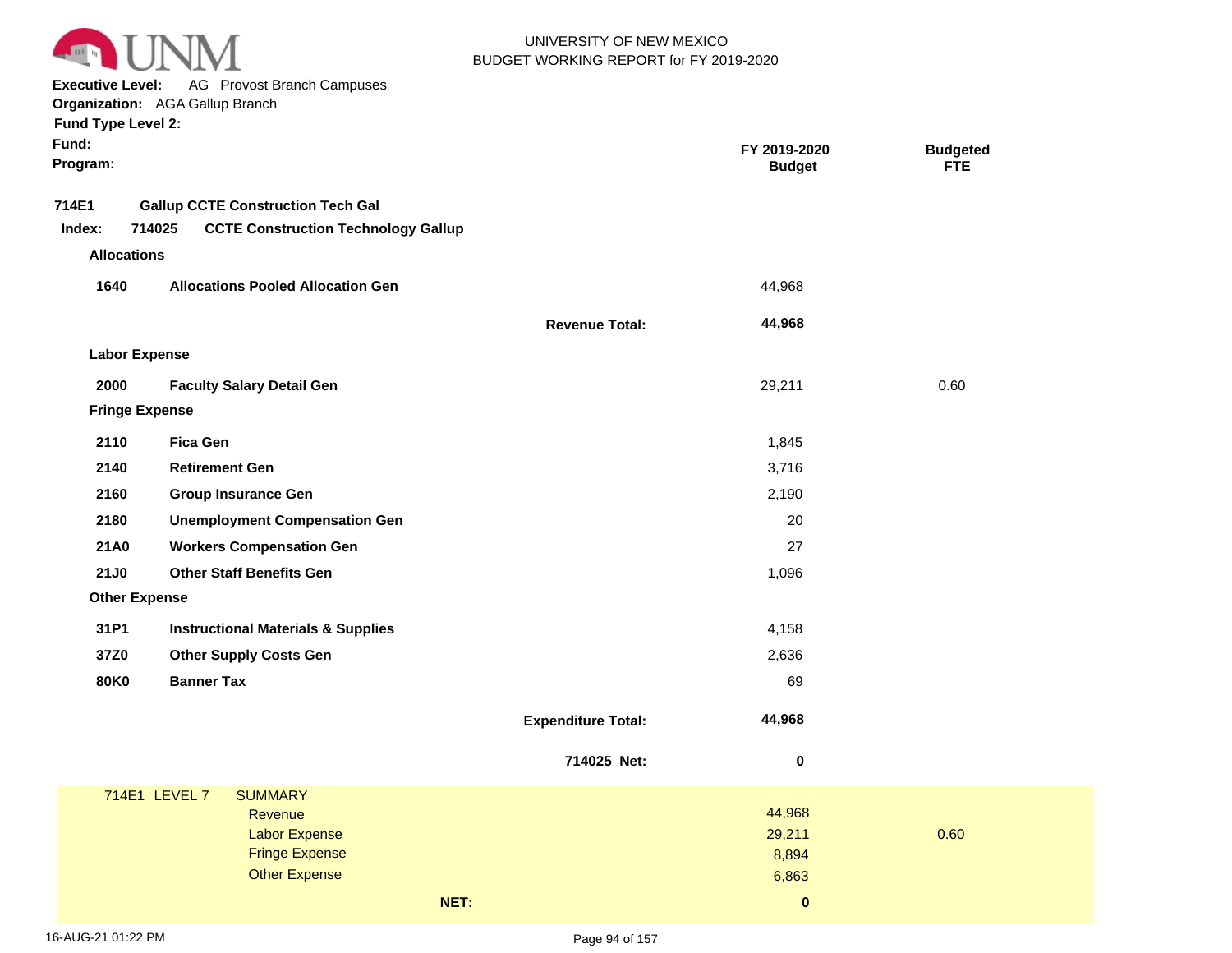

**Executive Level:** AG Provost Branch Campuses

**Organization:**  AGA Gallup Branch

|                                                                                                                                                                                                                                                                                                                                                                                                          | FY 2019-2020<br><b>Budget</b> | <b>Budgeted</b><br><b>FTE</b>                     |      |
|----------------------------------------------------------------------------------------------------------------------------------------------------------------------------------------------------------------------------------------------------------------------------------------------------------------------------------------------------------------------------------------------------------|-------------------------------|---------------------------------------------------|------|
|                                                                                                                                                                                                                                                                                                                                                                                                          |                               |                                                   |      |
|                                                                                                                                                                                                                                                                                                                                                                                                          |                               |                                                   |      |
|                                                                                                                                                                                                                                                                                                                                                                                                          |                               |                                                   |      |
|                                                                                                                                                                                                                                                                                                                                                                                                          | 33,254                        |                                                   |      |
| <b>Revenue Total:</b>                                                                                                                                                                                                                                                                                                                                                                                    | 33,254                        |                                                   |      |
|                                                                                                                                                                                                                                                                                                                                                                                                          |                               |                                                   |      |
|                                                                                                                                                                                                                                                                                                                                                                                                          | 883                           |                                                   |      |
|                                                                                                                                                                                                                                                                                                                                                                                                          | 4,300                         |                                                   |      |
|                                                                                                                                                                                                                                                                                                                                                                                                          | 450                           |                                                   |      |
|                                                                                                                                                                                                                                                                                                                                                                                                          | 27,292                        |                                                   |      |
|                                                                                                                                                                                                                                                                                                                                                                                                          | 329                           |                                                   |      |
| <b>Expenditure Total:</b>                                                                                                                                                                                                                                                                                                                                                                                | 33,254                        |                                                   |      |
| 714021 Net:                                                                                                                                                                                                                                                                                                                                                                                              | $\boldsymbol{0}$              |                                                   |      |
|                                                                                                                                                                                                                                                                                                                                                                                                          |                               |                                                   |      |
|                                                                                                                                                                                                                                                                                                                                                                                                          |                               |                                                   |      |
|                                                                                                                                                                                                                                                                                                                                                                                                          |                               |                                                   |      |
|                                                                                                                                                                                                                                                                                                                                                                                                          |                               |                                                   |      |
|                                                                                                                                                                                                                                                                                                                                                                                                          | $\bf{0}$                      |                                                   |      |
| <b>Gallup CCTE Culinary Arts</b><br><b>CCTE Culinary Arts - Gallup</b><br><b>Allocations Pooled Allocation Gen</b><br><b>Kitchen Supplies Gen</b><br><b>Instructional Materials &amp; Supplies</b><br><b>Other Supply Costs Gen</b><br><b>Other Professional Services Gen</b><br><b>Banner Tax</b><br><b>SUMMARY</b><br>Revenue<br><b>Labor Expense</b><br><b>Fringe Expense</b><br><b>Other Expense</b> | NET:                          | 33,254<br>$\mathbf 0$<br>$\overline{0}$<br>33,254 | 0.00 |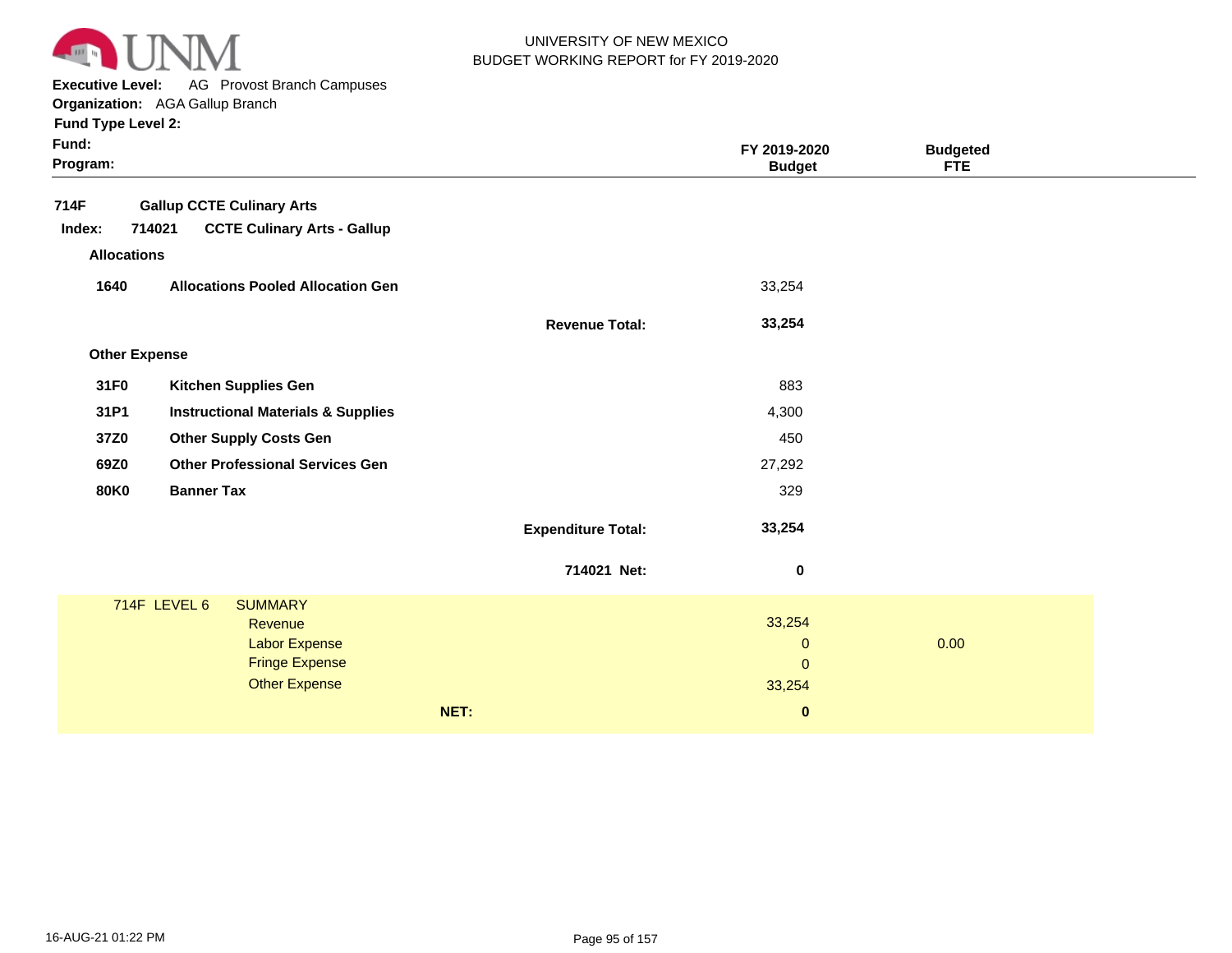

**Executive Level:** AG Provost Branch Campuses

**Organization:**  AGA Gallup Branch

| Fund:<br>Program:  |                                                                                        |                           | FY 2019-2020<br><b>Budget</b> | <b>Budgeted</b><br><b>FTE</b> |  |
|--------------------|----------------------------------------------------------------------------------------|---------------------------|-------------------------------|-------------------------------|--|
| 714G<br>Index:     | <b>Gallup CCTE Criminal Justice</b><br>714019<br><b>CCTE Criminal Justice - Gallup</b> |                           |                               |                               |  |
| <b>Allocations</b> |                                                                                        |                           |                               |                               |  |
| 1640               | <b>Allocations Pooled Allocation Gen</b>                                               |                           | 40,659                        |                               |  |
|                    |                                                                                        | <b>Revenue Total:</b>     | 40,659                        |                               |  |
|                    | <b>Labor Expense</b>                                                                   |                           |                               |                               |  |
| 2000               | <b>Faculty Salary Detail Gen</b>                                                       |                           | 29,154                        | 0.40                          |  |
|                    | <b>Fringe Expense</b>                                                                  |                           |                               |                               |  |
| 2110               | <b>Fica Gen</b>                                                                        |                           | 1,841                         |                               |  |
| 2140               | <b>Retirement Gen</b>                                                                  |                           | 3,709                         |                               |  |
| 2160               | <b>Group Insurance Gen</b>                                                             |                           | 2,186                         |                               |  |
| 2180               | <b>Unemployment Compensation Gen</b>                                                   |                           | 20                            |                               |  |
| 21A0               | <b>Workers Compensation Gen</b>                                                        |                           | 27                            |                               |  |
| <b>21J0</b>        | <b>Other Staff Benefits Gen</b>                                                        |                           | 1,094                         |                               |  |
|                    | <b>Other Expense</b>                                                                   |                           |                               |                               |  |
| 3100               | <b>Office Supplies General</b>                                                         |                           | 100                           |                               |  |
| 3131               | <b>Video Tapes</b>                                                                     |                           | 1,923                         |                               |  |
| 37Z0               | <b>Other Supply Costs Gen</b>                                                          |                           | 578                           |                               |  |
| <b>80K0</b>        | <b>Banner Tax</b>                                                                      |                           | 27                            |                               |  |
|                    |                                                                                        | <b>Expenditure Total:</b> | 40,659                        |                               |  |
|                    |                                                                                        | 714019 Net:               | 0                             |                               |  |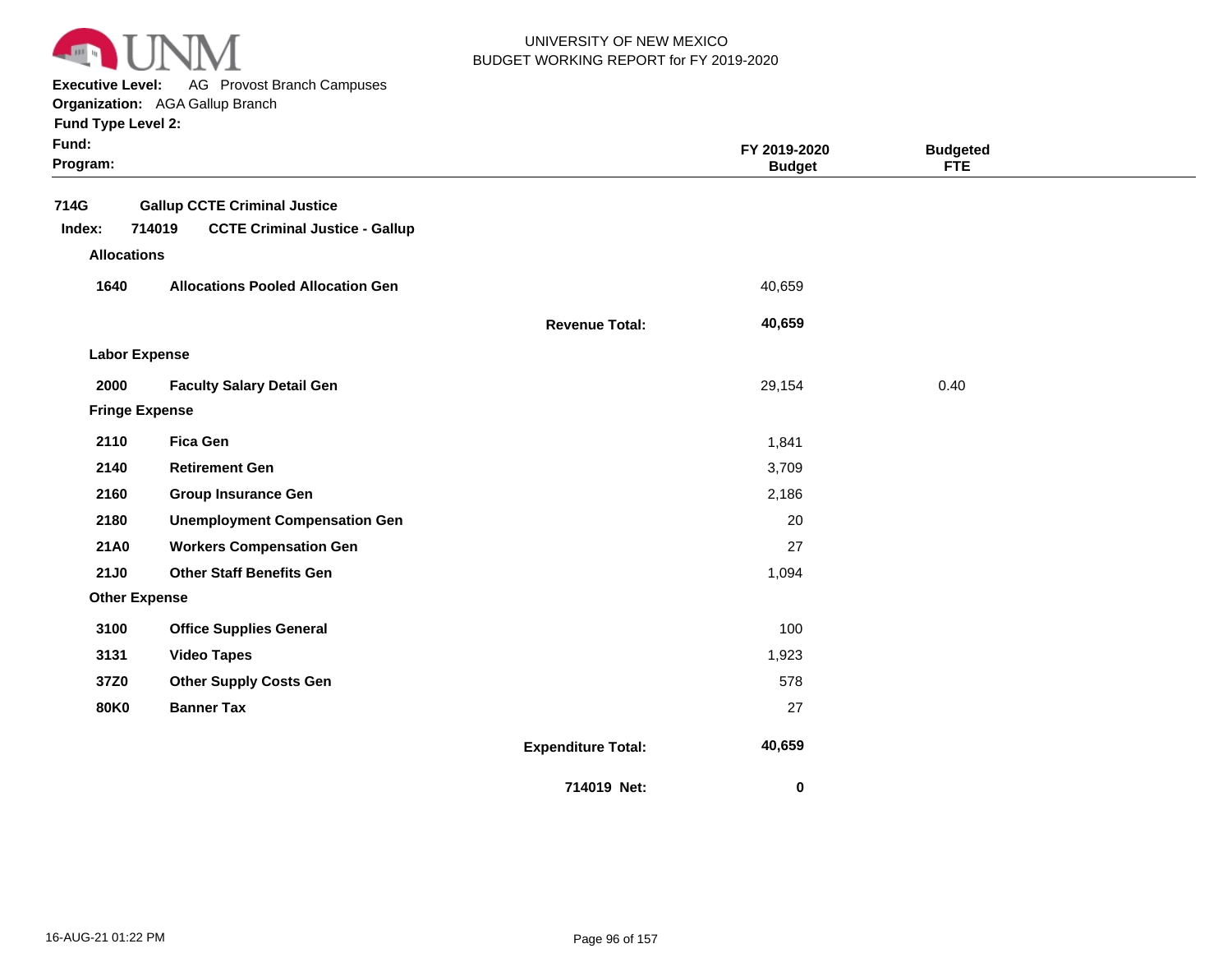

**Executive Level:** AG Provost Branch Campuses

**Organization:**  AGA Gallup Branch

**Fund Type Level 2:**

| Fund:    | 2019-2020 | ™uadete∆   |
|----------|-----------|------------|
| Program: | Budael    | <b>FTE</b> |

**714G Gallup CCTE Criminal Justice**

|              | NET:                  | $\mathbf{0}$ |      |
|--------------|-----------------------|--------------|------|
|              | <b>Other Expense</b>  | 2,628        |      |
|              | <b>Fringe Expense</b> | 8,877        |      |
|              | <b>Labor Expense</b>  | 29,154       | 0.40 |
|              | Revenue               | 40,659       |      |
| 714G LEVEL 6 | <b>SUMMARY</b>        |              |      |
|              |                       |              |      |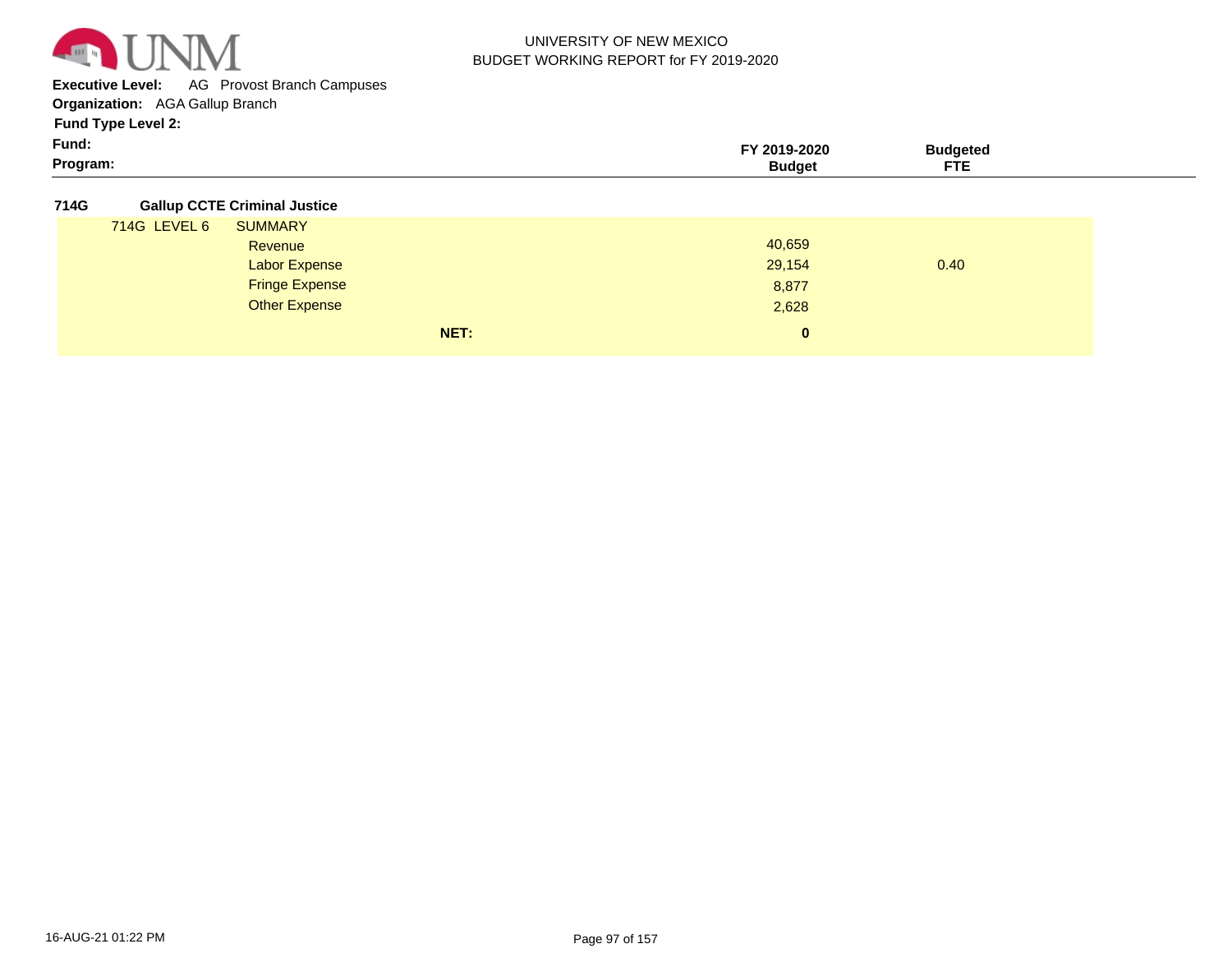

**Executive Level:** AG Provost Branch Campuses

**Organization:**  AGA Gallup Branch **Fund Type Level 2:**

| Fund Type Level 2: |  |
|--------------------|--|
|--------------------|--|

| × | × |  |
|---|---|--|
|   |   |  |

| Fund:<br>Program:     |                                                                              |                           | FY 2019-2020<br><b>Budget</b> | <b>Budgeted</b><br><b>FTE</b> |  |
|-----------------------|------------------------------------------------------------------------------|---------------------------|-------------------------------|-------------------------------|--|
| 714H<br>Index:        | <b>Gallup CCTE Cosmetology</b><br>714017<br><b>CCTE Cosmetology - Gallup</b> |                           |                               |                               |  |
| <b>Allocations</b>    |                                                                              |                           |                               |                               |  |
| 1640                  | <b>Allocations Pooled Allocation Gen</b>                                     |                           | 40,038                        |                               |  |
|                       |                                                                              | <b>Revenue Total:</b>     | 40,038                        |                               |  |
| <b>Labor Expense</b>  |                                                                              |                           |                               |                               |  |
| 2000                  | <b>Faculty Salary Detail Gen</b>                                             |                           | 29,211                        | 0.60                          |  |
| <b>Fringe Expense</b> |                                                                              |                           |                               |                               |  |
| 2110                  | <b>Fica Gen</b>                                                              |                           | 1,583                         |                               |  |
| 2140                  | <b>Retirement Gen</b>                                                        |                           | 3,190                         |                               |  |
| 2160                  | <b>Group Insurance Gen</b>                                                   |                           | 1,880                         |                               |  |
| 2180                  | <b>Unemployment Compensation Gen</b>                                         |                           | 16                            |                               |  |
| 21A0                  | <b>Workers Compensation Gen</b>                                              |                           | 23                            |                               |  |
| <b>21J0</b>           | <b>Other Staff Benefits Gen</b>                                              |                           | 941                           |                               |  |
| <b>Other Expense</b>  |                                                                              |                           |                               |                               |  |
| 3100                  | <b>Office Supplies General</b>                                               |                           | 400                           |                               |  |
| 31P1                  | <b>Instructional Materials &amp; Supplies</b>                                |                           | 1,000                         |                               |  |
| 37Z0                  | <b>Other Supply Costs Gen</b>                                                |                           | 1,762                         |                               |  |
| <b>80K0</b>           | <b>Banner Tax</b>                                                            |                           | 32                            |                               |  |
|                       |                                                                              | <b>Expenditure Total:</b> | 40,038                        |                               |  |
|                       |                                                                              | 714017 Net:               | 0                             |                               |  |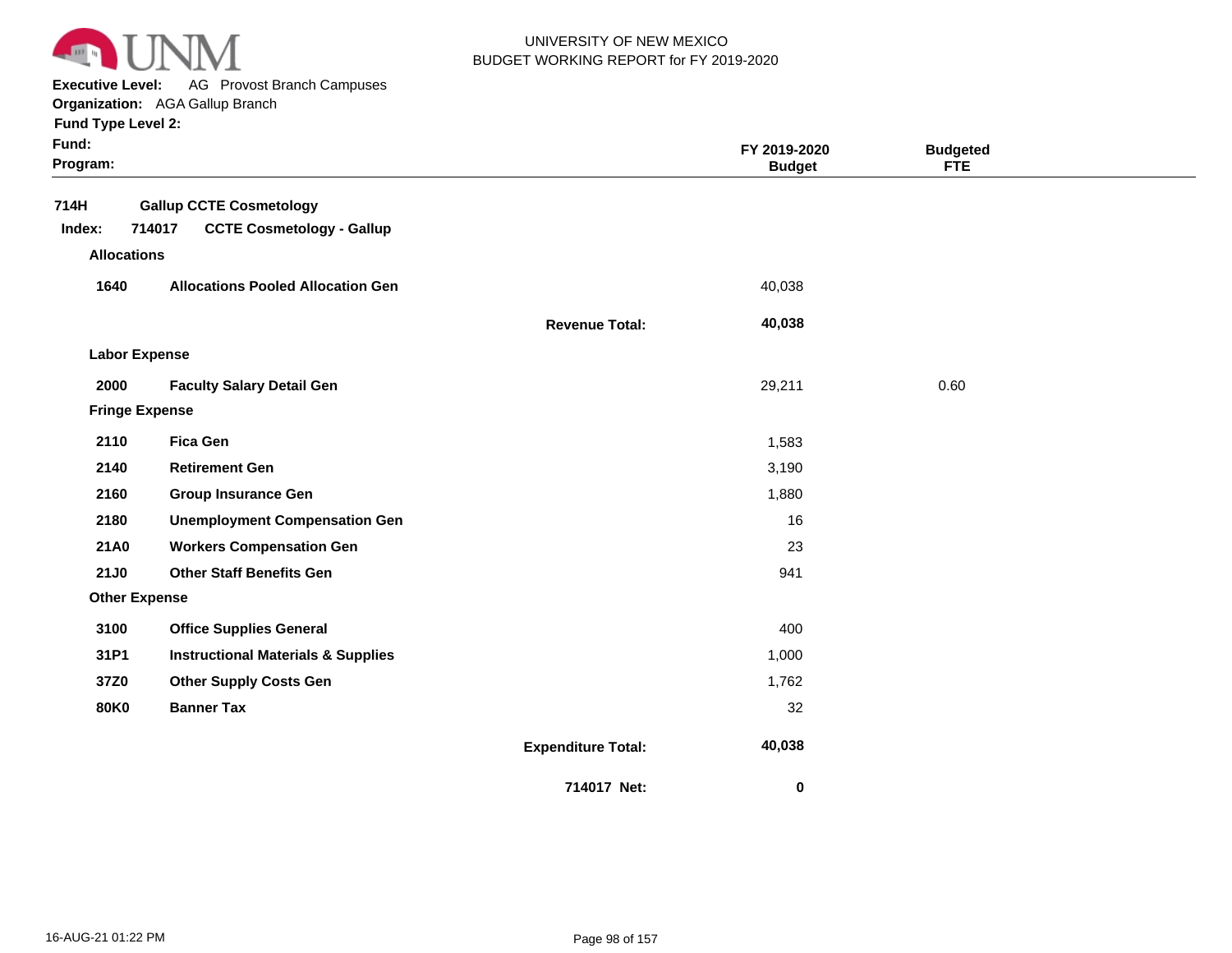

**Executive Level:** AG Provost Branch Campuses

**Organization:**  AGA Gallup Branch

**Fund Type Level 2:**

| Fund:<br>Program: | Fund Type Level 2.             | FY 2019-2020<br><b>Budget</b> | <b>Budgeted</b><br><b>FTE</b> |  |
|-------------------|--------------------------------|-------------------------------|-------------------------------|--|
| 714H              | <b>Gallup CCTE Cosmetology</b> |                               |                               |  |

|                                                       | 714H LEVEL 6<br><b>SUMMARY</b><br>Revenue<br><b>Labor Expense</b><br><b>Fringe Expense</b><br><b>Other Expense</b><br>NET: |                           | 40,038<br>29,211<br>7,633<br>3,194<br>$\mathbf 0$ | 0.60 |
|-------------------------------------------------------|----------------------------------------------------------------------------------------------------------------------------|---------------------------|---------------------------------------------------|------|
| <b>7141</b><br>Index:<br>714018<br><b>Allocations</b> | <b>Gallup CCTE Electronic Publish Tech</b><br><b>CCTE Design &amp; Digital Media Gallup</b>                                |                           |                                                   |      |
| 1640                                                  | <b>Allocations Pooled Allocation Gen</b>                                                                                   |                           | 2,401                                             |      |
|                                                       |                                                                                                                            | <b>Revenue Total:</b>     | 2,401                                             |      |
| <b>Other Expense</b>                                  |                                                                                                                            |                           |                                                   |      |
| 3100                                                  | <b>Office Supplies General</b>                                                                                             |                           | 60                                                |      |
| 3110                                                  | <b>Books Periodicals Gen</b>                                                                                               |                           | 200                                               |      |
| 3150                                                  | <b>Computer Supplies &lt;\$5,001</b>                                                                                       |                           | 400                                               |      |
| 37Z0                                                  | <b>Other Supply Costs Gen</b>                                                                                              |                           | 1,717                                             |      |
| <b>80K0</b>                                           | <b>Banner Tax</b>                                                                                                          |                           | 24                                                |      |
|                                                       |                                                                                                                            | <b>Expenditure Total:</b> | 2,401                                             |      |
|                                                       |                                                                                                                            | 714018 Net:               | $\bf{0}$                                          |      |
|                                                       | <b>714I LEVEL 6</b><br><b>SUMMARY</b><br>Revenue<br><b>Labor Expense</b><br><b>Fringe Expense</b><br><b>Other Expense</b>  |                           | 2,401<br>$\pmb{0}$<br>$\pmb{0}$<br>2,401          | 0.00 |

**NET:**

 **0**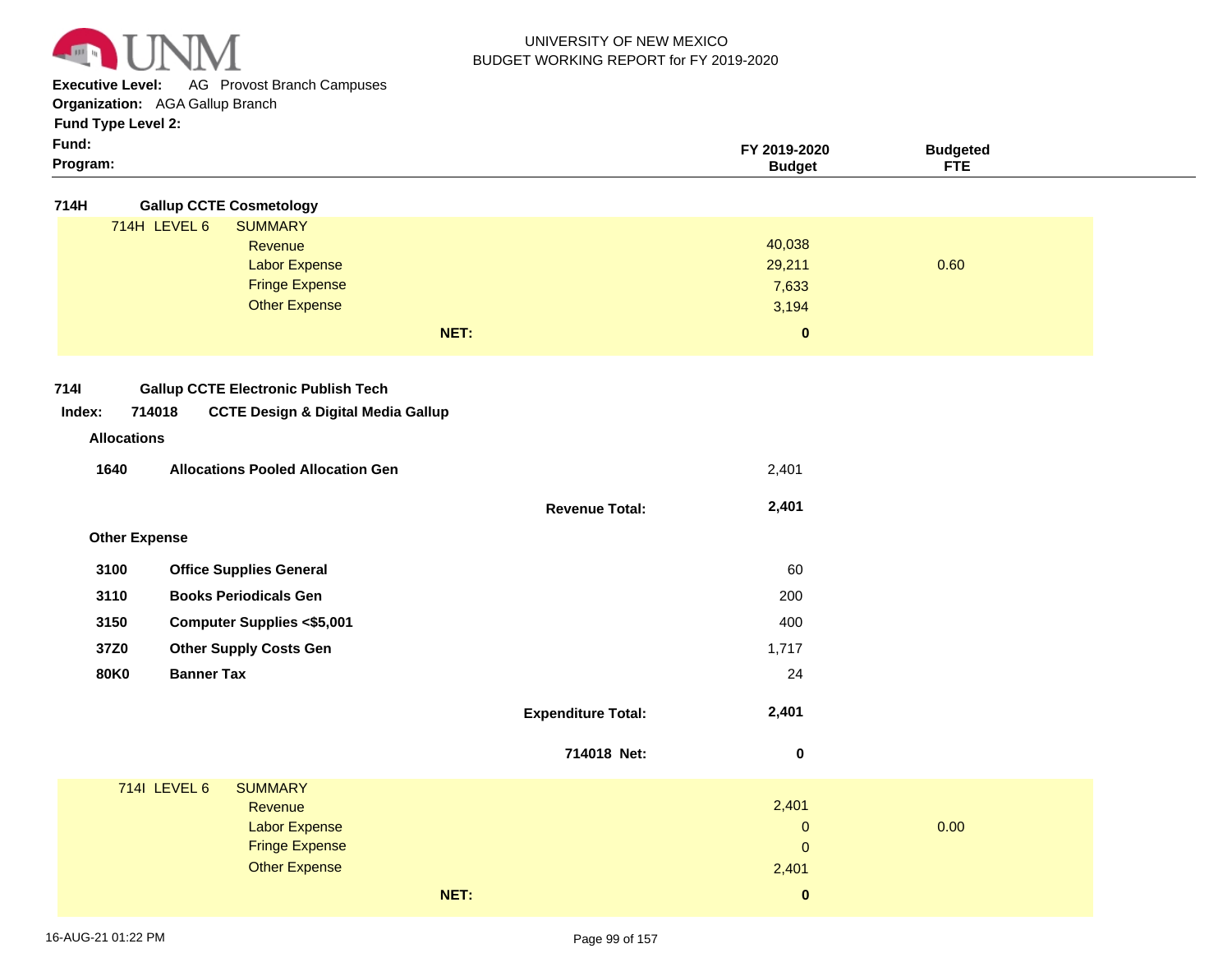

**Executive Level:** AG Provost Branch Campuses

#### **Organization:**  AGA Gallup Branch

| Fund:<br>Program:                    |                                                                          |                       | FY 2019-2020<br><b>Budget</b> | <b>Budgeted</b><br><b>FTE</b> |  |
|--------------------------------------|--------------------------------------------------------------------------|-----------------------|-------------------------------|-------------------------------|--|
| 714J<br>Index:<br><b>Allocations</b> | <b>Gallup CCTE MVSO SAND</b><br>714020<br><b>CCTE MVSO SAND - Gallup</b> |                       |                               |                               |  |
| 1640                                 | <b>Allocations Pooled Allocation Gen</b>                                 |                       | 131,598                       |                               |  |
|                                      |                                                                          | <b>Revenue Total:</b> | 131,598                       |                               |  |
| <b>Labor Expense</b>                 |                                                                          |                       |                               |                               |  |
| 2000                                 | <b>Faculty Salary Detail Gen</b>                                         |                       | 54,393                        | 1.00                          |  |
| 2040                                 | <b>Technician Salary Detail Gen</b>                                      |                       | 40,974                        | 1.00                          |  |
| <b>Fringe Expense</b>                |                                                                          |                       |                               |                               |  |
| 2110                                 | <b>Fica Gen</b>                                                          |                       | 6,216                         |                               |  |
| 2140                                 | <b>Retirement Gen</b>                                                    |                       | 12,289                        |                               |  |
| 2160                                 | <b>Group Insurance Gen</b>                                               |                       | 8,031                         |                               |  |
| 2180                                 | <b>Unemployment Compensation Gen</b>                                     |                       | 133                           |                               |  |
| 21A0                                 | <b>Workers Compensation Gen</b>                                          |                       | 88                            |                               |  |
| 21J0                                 | <b>Other Staff Benefits Gen</b>                                          |                       | 3,625                         |                               |  |
| <b>Other Expense</b>                 |                                                                          |                       |                               |                               |  |
| 3100                                 | <b>Office Supplies General</b>                                           |                       | 295                           |                               |  |
| 3110                                 | <b>Books Periodicals Gen</b>                                             |                       | 75                            |                               |  |
| 3150                                 | <b>Computer Supplies &lt;\$5,001</b>                                     |                       | 200                           |                               |  |
| 3180                                 | Non Capital Equipment <\$5,001                                           |                       | 500                           |                               |  |
| 31N0                                 | <b>Uniforms Apparel Gen</b>                                              |                       | 300                           |                               |  |
| 31P0                                 | <b>Training Materials Supplies Gen</b>                                   |                       | 2,146                         |                               |  |
| 3800                                 | In State Travel Gen                                                      |                       | 500                           |                               |  |
| 70E1                                 | <b>Computer Software Maintenance</b>                                     |                       | 1,000                         |                               |  |
| 80E0                                 | <b>Contingency Budget Gen</b>                                            |                       | 772                           |                               |  |
| 80K0                                 | <b>Banner Tax</b>                                                        |                       | 61                            |                               |  |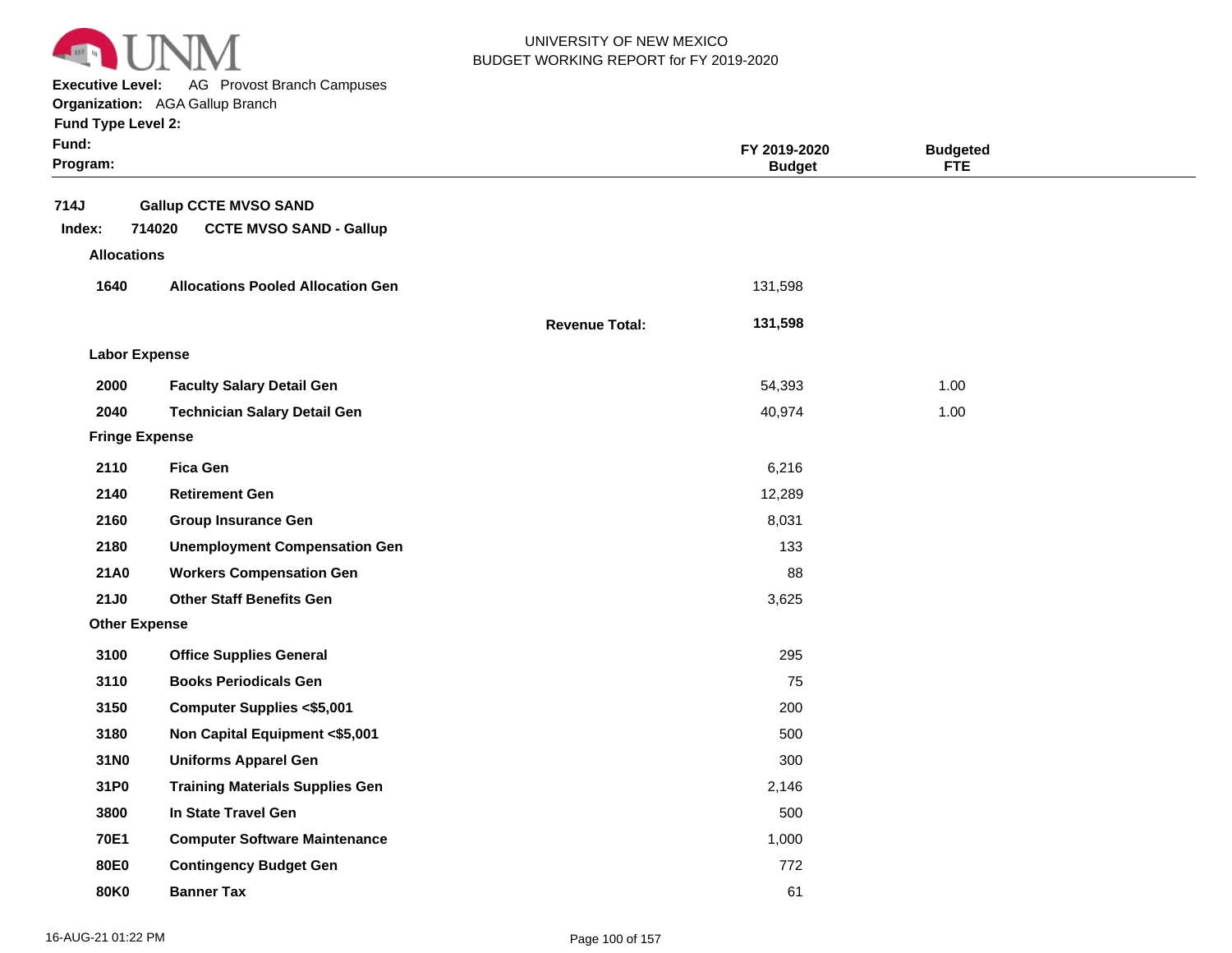

**Executive Level:** AG Provost Branch Campuses **Organization:**  AGA Gallup Branch

| Fund:<br>Program: |                                                  |                           | FY 2019-2020<br><b>Budget</b> | <b>Budgeted</b><br><b>FTE</b> |
|-------------------|--------------------------------------------------|---------------------------|-------------------------------|-------------------------------|
| 714J              | <b>Gallup CCTE MVSO SAND</b>                     |                           |                               |                               |
| Index:            | <b>CCTE MVSO SAND - Gallup</b><br>714020         | <b>Expenditure Total:</b> | 131,598                       |                               |
|                   |                                                  | 714020 Net:               | $\bf{0}$                      |                               |
|                   | <b>714J LEVEL 6</b><br><b>SUMMARY</b><br>Revenue |                           | 131,598                       |                               |
|                   | <b>Labor Expense</b>                             |                           | 95,367                        | 2.00                          |
|                   | <b>Fringe Expense</b>                            |                           | 30,382                        |                               |
|                   | <b>Other Expense</b>                             |                           | 5,849                         |                               |
|                   |                                                  | NET:                      | $\bf{0}$                      |                               |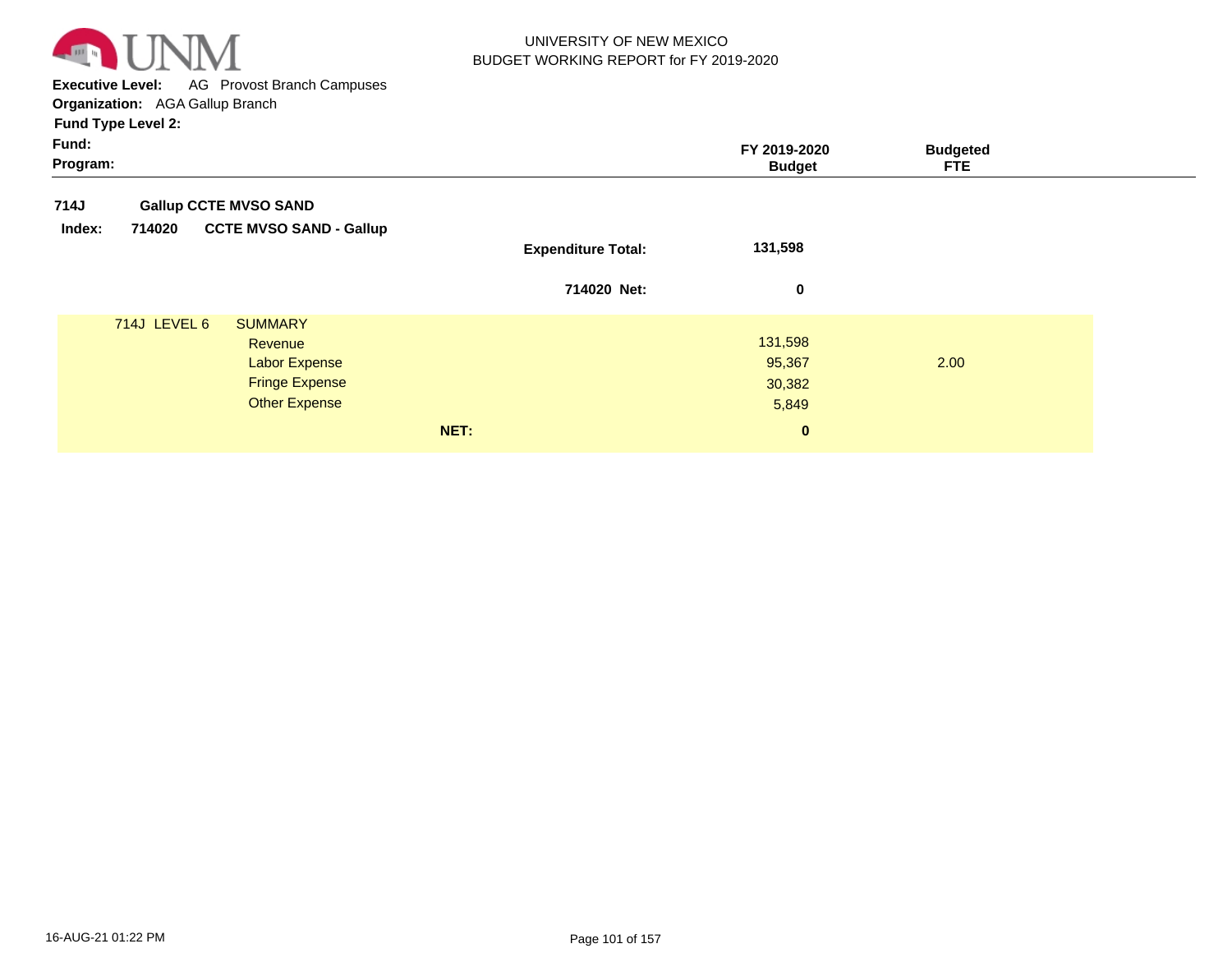

**Executive Level:** AG Provost Branch Campuses

**Organization:**  AGA Gallup Branch **Fund Type Level 2:**

|  | runu i ype Levei z: |  |
|--|---------------------|--|
|  |                     |  |

| Fund:<br>Program:     |                                                                      |                           | FY 2019-2020<br><b>Budget</b> | <b>Budgeted</b><br><b>FTE</b> |  |
|-----------------------|----------------------------------------------------------------------|---------------------------|-------------------------------|-------------------------------|--|
| 714L<br>Index:        | <b>Gallup CCTE Welding</b><br>714022<br><b>CCTE Welding - Gallup</b> |                           |                               |                               |  |
| <b>Allocations</b>    |                                                                      |                           |                               |                               |  |
| 1640                  | <b>Allocations Pooled Allocation Gen</b>                             |                           | 47,842                        |                               |  |
|                       |                                                                      | <b>Revenue Total:</b>     | 47,842                        |                               |  |
| <b>Labor Expense</b>  |                                                                      |                           |                               |                               |  |
| 2000                  | <b>Faculty Salary Detail Gen</b>                                     |                           | 31,120                        | 0.60                          |  |
| <b>Fringe Expense</b> |                                                                      |                           |                               |                               |  |
| 2110                  | <b>Fica Gen</b>                                                      |                           | 1,845                         |                               |  |
| 2140                  | <b>Retirement Gen</b>                                                |                           | 3,716                         |                               |  |
| 2160                  | <b>Group Insurance Gen</b>                                           |                           | 2,093                         |                               |  |
| 2180                  | <b>Unemployment Compensation Gen</b>                                 |                           | 40                            |                               |  |
| 21A0                  | <b>Workers Compensation Gen</b>                                      |                           | 27                            |                               |  |
| <b>21J0</b>           | <b>Other Staff Benefits Gen</b>                                      |                           | 1,096                         |                               |  |
| <b>Other Expense</b>  |                                                                      |                           |                               |                               |  |
| 3182                  | Tools <\$5,001                                                       |                           | 125                           |                               |  |
| 31N2                  | <b>Individual Safety Equipment</b>                                   |                           | 500                           |                               |  |
| 31P1                  | <b>Instructional Materials &amp; Supplies</b>                        |                           | 3,058                         |                               |  |
| 37Z0                  | <b>Other Supply Costs Gen</b>                                        |                           | 644                           |                               |  |
| 69Z0                  | <b>Other Professional Services Gen</b>                               |                           | 3,500                         |                               |  |
| <b>80K0</b>           | <b>Banner Tax</b>                                                    |                           | 78                            |                               |  |
|                       |                                                                      | <b>Expenditure Total:</b> | 47,842                        |                               |  |
|                       |                                                                      | 714022 Net:               | 0                             |                               |  |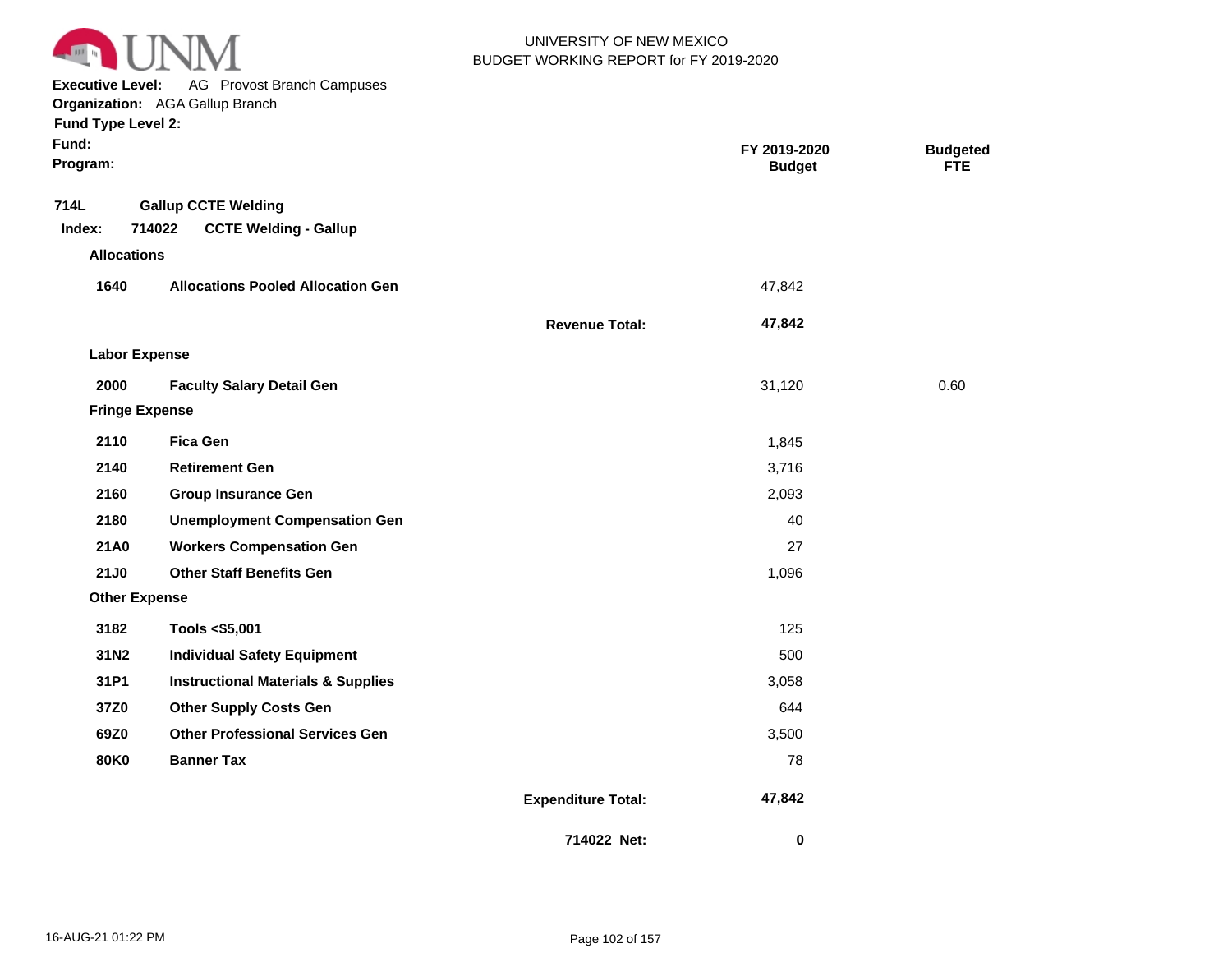

**Executive Level:** AG Provost Branch Campuses

**Organization:**  AGA Gallup Branch

# **Fund Type Level 2:**

| Program: | 'udae        | ---         |  |
|----------|--------------|-------------|--|
| Fund:    | FY 2019-2020 | 'daeteo<br> |  |
| .        |              |             |  |

| <b>Gallup CCTE Welding</b><br>714L |
|------------------------------------|
|------------------------------------|

| . |              |                       |          |      |
|---|--------------|-----------------------|----------|------|
|   | 714L LEVEL 6 | <b>SUMMARY</b>        |          |      |
|   |              | Revenue               | 47,842   |      |
|   |              | <b>Labor Expense</b>  | 31,120   | 0.60 |
|   |              | <b>Fringe Expense</b> | 8,817    |      |
|   |              | <b>Other Expense</b>  | 7,905    |      |
|   |              | NET:                  | $\bf{0}$ |      |
|   |              |                       |          |      |

**Revenue Total:**

 **4,076** 

#### **714P Gallup CCTE Fire Science Tech**

#### **714027 CCTE Fire Science Technology Gallup Index:**

# **Revenue Allocations**

| 1640 | <b>Allocations Pooled Allocation Gen</b> | 4.076 |
|------|------------------------------------------|-------|
|      |                                          |       |

| <b>Other Expense</b> |
|----------------------|

| 31P0 | <b>Training Materials Supplies Gen</b>        | 250   |
|------|-----------------------------------------------|-------|
| 31P1 | <b>Instructional Materials &amp; Supplies</b> | 1,886 |
| 37Z0 | <b>Other Supply Costs Gen</b>                 | 300   |
| 45Z0 | <b>Student Costs Other Gen</b>                | 1,600 |
| 80K0 | <b>Banner Tax</b>                             | 40    |
|      |                                               |       |

| <b>Expenditure Total:</b> | 4.076 |
|---------------------------|-------|
|                           |       |

|                                                                                            | 714027 Net: | 0                                       |      |  |
|--------------------------------------------------------------------------------------------|-------------|-----------------------------------------|------|--|
| 714P LEVEL 6<br><b>SUMMARY</b><br>Revenue<br><b>Labor Expense</b><br><b>Fringe Expense</b> |             | 4,076<br>$\overline{0}$<br>$\mathbf{0}$ | 0.00 |  |
| <b>Other Expense</b>                                                                       |             | 4,076                                   |      |  |
| NET:                                                                                       |             | $\bf{0}$                                |      |  |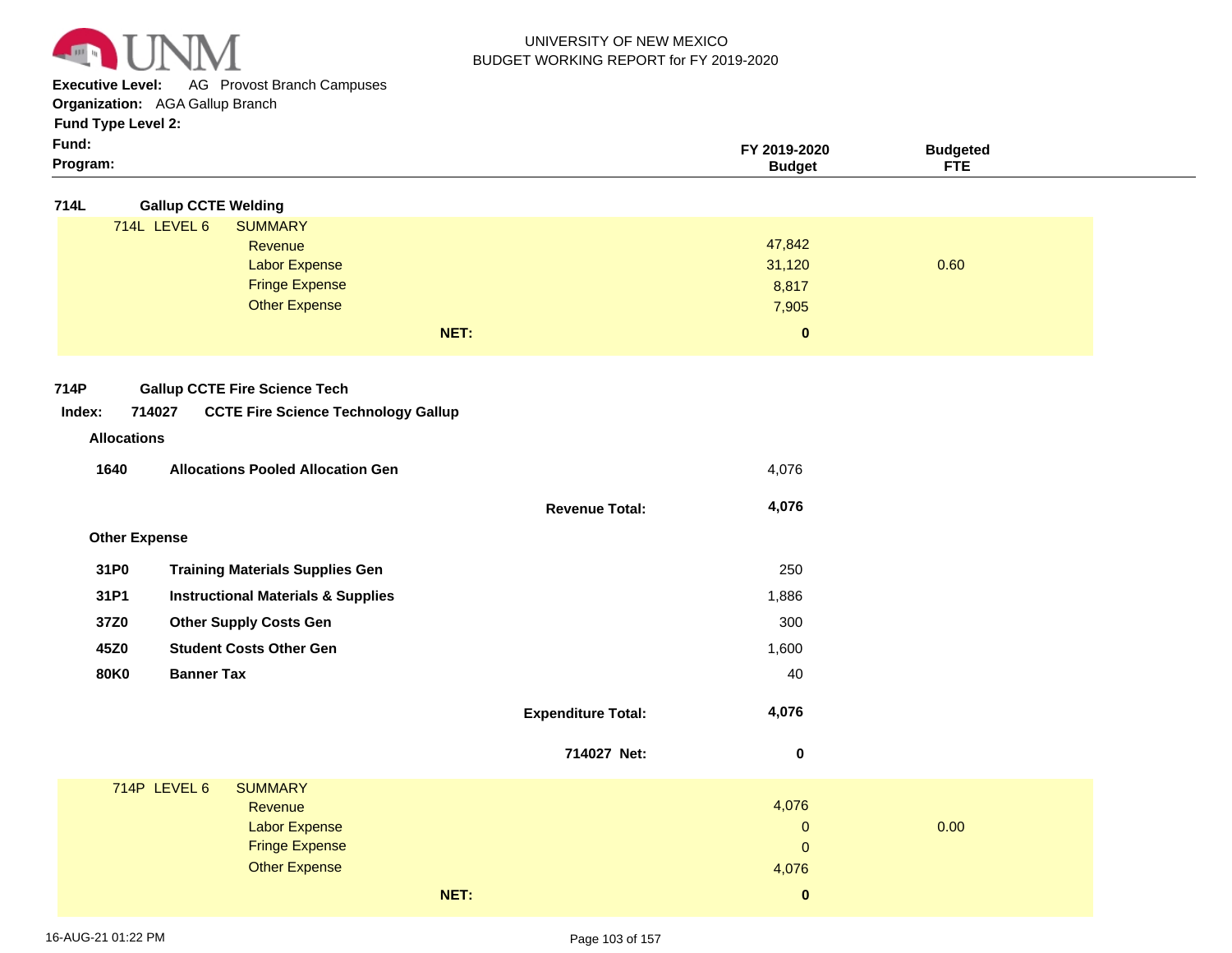

**Executive Level:** AG Provost Branch Campuses

**Organization:**  AGA Gallup Branch

| Fund:<br>Program:     |                                  |                                                                                                    |      |                           | FY 2019-2020<br><b>Budget</b>             | <b>Budgeted</b><br><b>FTE</b> |  |
|-----------------------|----------------------------------|----------------------------------------------------------------------------------------------------|------|---------------------------|-------------------------------------------|-------------------------------|--|
| 714Q                  | <b>Gallup CCTE ECME</b>          |                                                                                                    |      |                           |                                           |                               |  |
| Index:                | 714028                           | <b>CCTE Early Child Multi Ed (ECME)</b>                                                            |      |                           |                                           |                               |  |
| <b>Allocations</b>    |                                  |                                                                                                    |      |                           |                                           |                               |  |
| 1640                  |                                  | <b>Allocations Pooled Allocation Gen</b>                                                           |      |                           | 73,158                                    |                               |  |
|                       |                                  |                                                                                                    |      | <b>Revenue Total:</b>     | 73,158                                    |                               |  |
| <b>Labor Expense</b>  |                                  |                                                                                                    |      |                           |                                           |                               |  |
| 2000                  | <b>Faculty Salary Detail Gen</b> |                                                                                                    |      |                           | 55,092                                    | 1.00                          |  |
| <b>Fringe Expense</b> |                                  |                                                                                                    |      |                           |                                           |                               |  |
| 2110                  | <b>Fica Gen</b>                  |                                                                                                    |      |                           | 3,780                                     |                               |  |
| 2140                  | <b>Retirement Gen</b>            |                                                                                                    |      |                           | 7,613                                     |                               |  |
| 2160                  | <b>Group Insurance Gen</b>       |                                                                                                    |      |                           | 4,289                                     |                               |  |
| 2180                  |                                  | <b>Unemployment Compensation Gen</b>                                                               |      |                           | 83                                        |                               |  |
| 21A0                  |                                  | <b>Workers Compensation Gen</b>                                                                    |      |                           | 55                                        |                               |  |
| <b>21J0</b>           | <b>Other Staff Benefits Gen</b>  |                                                                                                    |      |                           | 2,246                                     |                               |  |
|                       |                                  |                                                                                                    |      | <b>Expenditure Total:</b> | 73,158                                    |                               |  |
|                       |                                  |                                                                                                    |      | 714028 Net:               | 0                                         |                               |  |
|                       | 714Q LEVEL 6                     | <b>SUMMARY</b><br>Revenue<br><b>Labor Expense</b><br><b>Fringe Expense</b><br><b>Other Expense</b> |      |                           | 73,158<br>55,092<br>18,066<br>$\mathbf 0$ | 1.00                          |  |
|                       |                                  |                                                                                                    | NET: |                           | $\pmb{0}$                                 |                               |  |
|                       |                                  |                                                                                                    |      |                           |                                           |                               |  |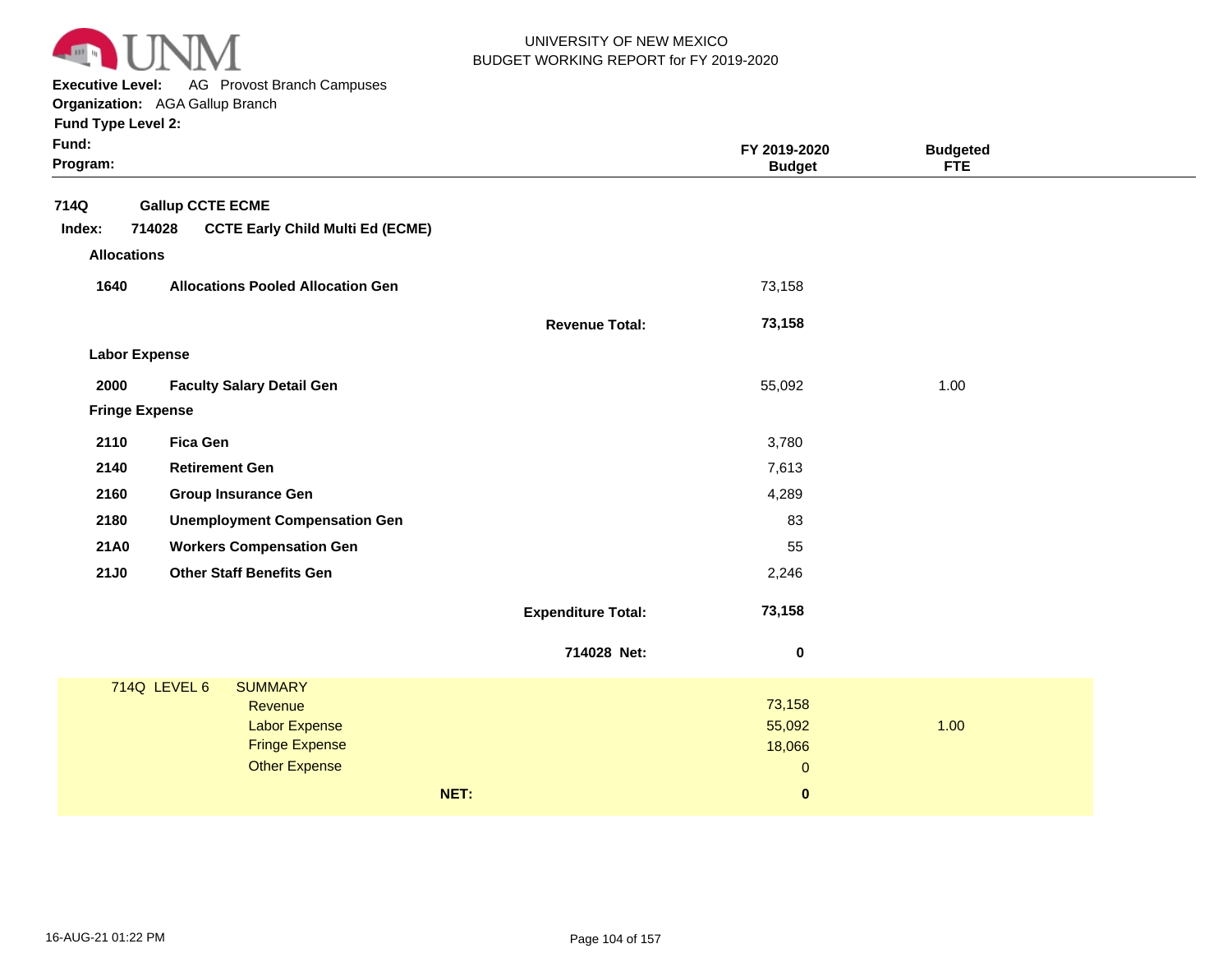

**Executive Level:** AG Provost Branch Campuses

**Organization:**  AGA Gallup Branch **Fund Type Level 2:**

|  | runu i ype Levei z: |  |
|--|---------------------|--|
|  |                     |  |

| Fund:<br>Program:    |                                               |                           | FY 2019-2020<br><b>Budget</b> | <b>Budgeted</b><br><b>FTE</b> |  |
|----------------------|-----------------------------------------------|---------------------------|-------------------------------|-------------------------------|--|
| 715C                 | <b>Gallup CASA Operations</b>                 |                           |                               |                               |  |
| Index:               | 715014<br><b>CASA Student Tutoring</b>        |                           |                               |                               |  |
| <b>Allocations</b>   |                                               |                           |                               |                               |  |
| 1640                 | <b>Allocations Pooled Allocation Gen</b>      |                           | 134,563                       |                               |  |
|                      |                                               |                           |                               |                               |  |
|                      |                                               | <b>Revenue Total:</b>     | 134,563                       |                               |  |
| <b>Labor Expense</b> |                                               |                           |                               |                               |  |
| 2020                 | <b>Administrative Professional Gen</b>        |                           | 84,862                        | 2.00                          |  |
| <b>20J0</b>          | <b>Student Salaries Gen</b>                   |                           | 28,623                        | 1.50                          |  |
| <b>20L0</b>          | <b>Federal Workstudy Gen</b>                  |                           | 1,950                         | 0.10                          |  |
| <b>20NO</b>          | <b>State Workstudy Gen</b>                    |                           | 600                           | 0.30                          |  |
| <b>Other Expense</b> |                                               |                           |                               |                               |  |
| 3100                 | <b>Office Supplies General</b>                |                           | 200                           |                               |  |
| 31D0                 | <b>Freight In-Bound</b>                       |                           | 25                            |                               |  |
| 31K0                 | <b>Postage Gen</b>                            |                           | 20                            |                               |  |
| 31P1                 | <b>Instructional Materials &amp; Supplies</b> |                           | 14,000                        |                               |  |
| 3800                 | In State Travel Gen                           |                           | 500                           |                               |  |
| 63C0                 | <b>Copying Gen</b>                            |                           | 3,600                         |                               |  |
| <b>80K0</b>          | <b>Banner Tax</b>                             |                           | 183                           |                               |  |
|                      |                                               | <b>Expenditure Total:</b> | 134,563                       |                               |  |
|                      |                                               | 715014 Net:               | $\boldsymbol{0}$              |                               |  |
|                      | <b>715C LEVEL 6</b><br><b>SUMMARY</b>         |                           |                               |                               |  |
|                      | Revenue                                       |                           | 134,563                       |                               |  |
|                      | <b>Labor Expense</b><br><b>Fringe Expense</b> |                           | 116,035<br>$\overline{0}$     | 3.90                          |  |
|                      | <b>Other Expense</b>                          |                           | 18,528                        |                               |  |
|                      |                                               | NET:                      | $\pmb{0}$                     |                               |  |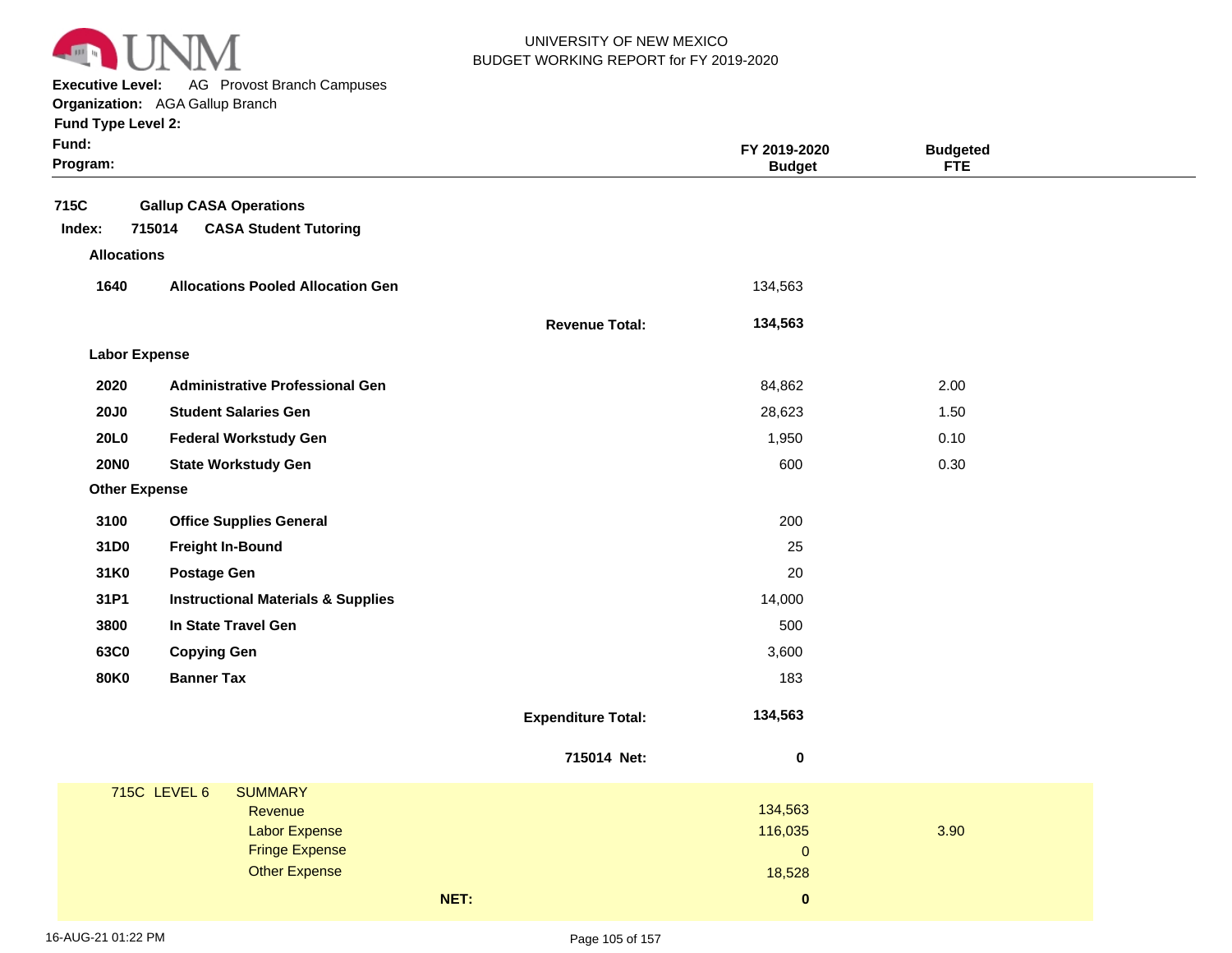

**Executive Level:** AG Provost Branch Campuses

**Organization:**  AGA Gallup Branch

| <b>Fund Type Level 2:</b> |  |  |  |
|---------------------------|--|--|--|
|---------------------------|--|--|--|

| Fund:<br>Program:                    |                                                                                           |                           | FY 2019-2020<br><b>Budget</b> | <b>Budgeted</b><br><b>FTE</b> |  |
|--------------------------------------|-------------------------------------------------------------------------------------------|---------------------------|-------------------------------|-------------------------------|--|
| 715E<br>Index:<br><b>Allocations</b> | <b>Gallup Transitional Studies Operat</b><br>715003<br><b>Gallup Transitional Studies</b> |                           |                               |                               |  |
| 1640                                 | <b>Allocations Pooled Allocation Gen</b>                                                  |                           | 327,573                       |                               |  |
|                                      |                                                                                           | <b>Revenue Total:</b>     | 327,573                       |                               |  |
| <b>Labor Expense</b>                 |                                                                                           |                           |                               |                               |  |
| 2000                                 | <b>Faculty Salary Detail Gen</b>                                                          |                           | 319,316                       | 5.37                          |  |
| <b>Other Expense</b>                 |                                                                                           |                           |                               |                               |  |
| 3100                                 | <b>Office Supplies General</b>                                                            |                           | 2,500                         |                               |  |
| 3160                                 | <b>Copier Supplies Gen</b>                                                                |                           | 600                           |                               |  |
| 31D0                                 | <b>Freight In-Bound</b>                                                                   |                           | 50                            |                               |  |
| 31K0                                 | <b>Postage Gen</b>                                                                        |                           | 25                            |                               |  |
| 31P0                                 | <b>Training Materials Supplies Gen</b>                                                    |                           | 200                           |                               |  |
| 31P1                                 | <b>Instructional Materials &amp; Supplies</b>                                             |                           | 1,300                         |                               |  |
| 3800                                 | In State Travel Gen                                                                       |                           | 500                           |                               |  |
| 6020                                 | <b>Long Distance Gen</b>                                                                  |                           | 200                           |                               |  |
| 63C0                                 | <b>Copying Gen</b>                                                                        |                           | 2,500                         |                               |  |
| 69Z0                                 | <b>Other Professional Services Gen</b>                                                    |                           | 300                           |                               |  |
| <b>80K0</b>                          | <b>Banner Tax</b>                                                                         |                           | 82                            |                               |  |
|                                      |                                                                                           | <b>Expenditure Total:</b> | 327,573                       |                               |  |
|                                      |                                                                                           | 715003 Net:               | 0                             |                               |  |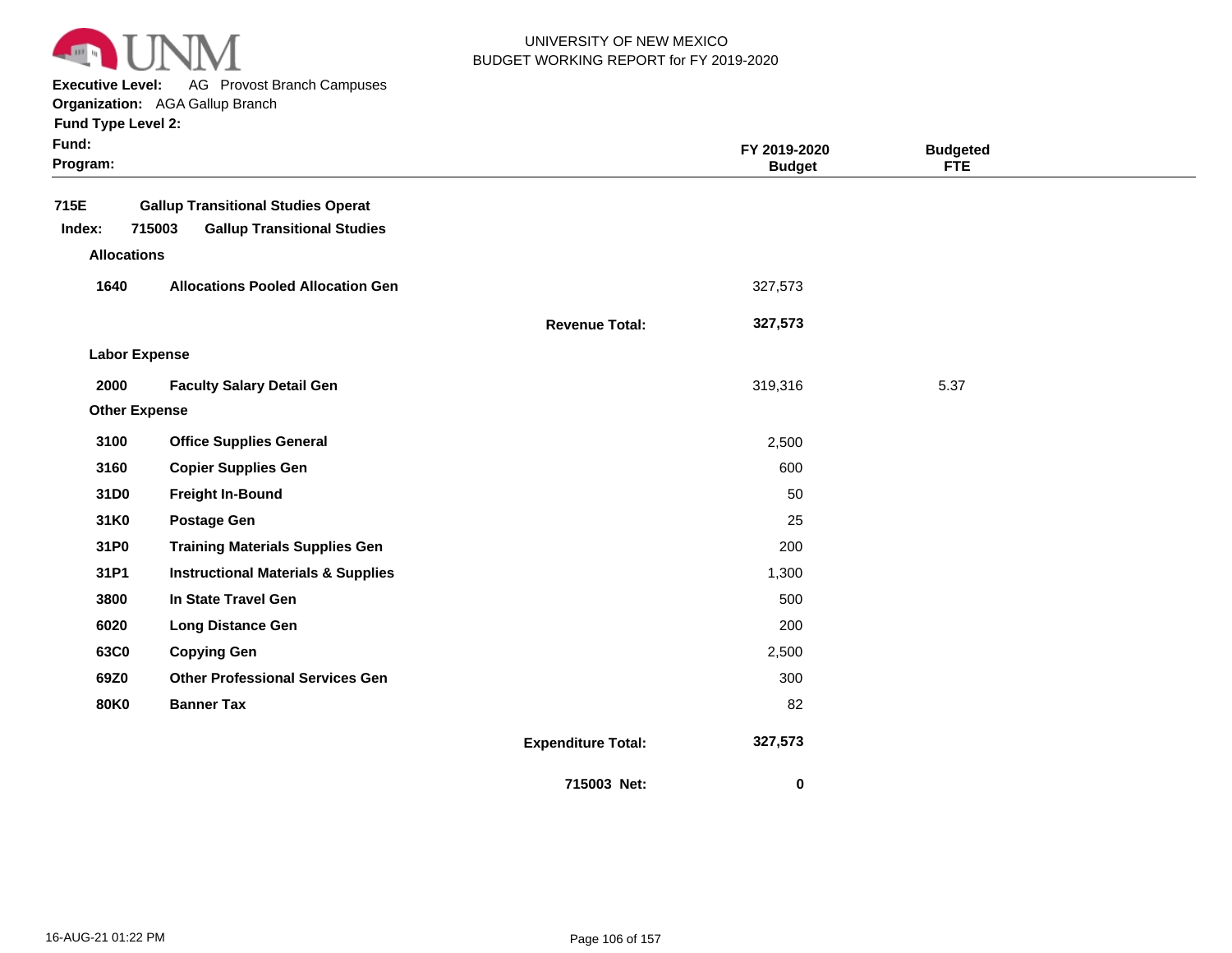

**Executive Level:** AG Provost Branch Campuses

**Organization:**  AGA Gallup Branch

**Fund Type Level 2:**

| $\sim$<br>Program:<br>---<br>iaaei<br>. . | Fund: | $-2020$ | sudaetea |  |
|-------------------------------------------|-------|---------|----------|--|
|                                           |       |         |          |  |

#### **715E Gallup Transitional Studies Operat**

| 715E LEVEL 6<br><b>SUMMARY</b> |      |              |      |
|--------------------------------|------|--------------|------|
| Revenue                        |      | 327,573      |      |
| <b>Labor Expense</b>           |      | 319,316      | 5.37 |
| <b>Fringe Expense</b>          |      | $\mathbf{0}$ |      |
| <b>Other Expense</b>           |      | 8,257        |      |
|                                | NET: | 0            |      |
|                                |      |              |      |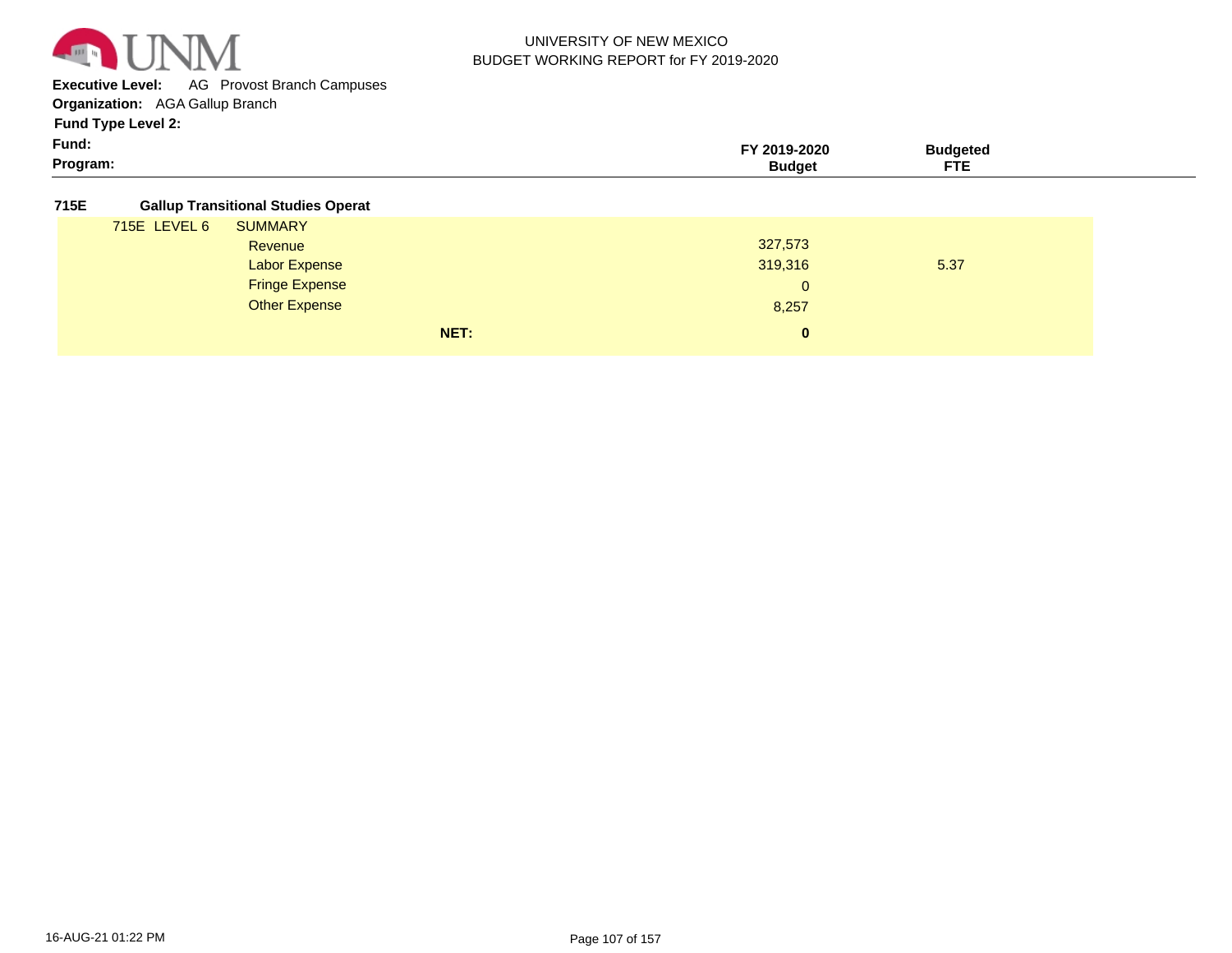

**Executive Level:** AG Provost Branch Campuses

**Organization:**  AGA Gallup Branch

| <b>Fund Type Level 2:</b> |  |
|---------------------------|--|
|                           |  |

| Fund:<br>Program:    |                                          |                           | FY 2019-2020<br><b>Budget</b> | <b>Budgeted</b><br><b>FTE</b> |  |
|----------------------|------------------------------------------|---------------------------|-------------------------------|-------------------------------|--|
| 717B                 | <b>Gallup Math/Sci Administrative</b>    |                           |                               |                               |  |
| Index:               | 717006<br><b>Math/Science Admin</b>      |                           |                               |                               |  |
| <b>Allocations</b>   |                                          |                           |                               |                               |  |
| 1640                 | <b>Allocations Pooled Allocation Gen</b> |                           | 431,945                       |                               |  |
|                      |                                          | <b>Revenue Total:</b>     | 431,945                       |                               |  |
| <b>Labor Expense</b> |                                          |                           |                               |                               |  |
| 2000                 | <b>Faculty Salary Detail Gen</b>         |                           | 351,547                       | 5.47                          |  |
| 2040                 | <b>Technician Salary Detail Gen</b>      |                           | 34,443                        | 1.00                          |  |
| 2060                 | <b>Support Staff Salary Detail Gen</b>   |                           | 33,693                        | 1.00                          |  |
| <b>20NO</b>          | <b>State Workstudy Gen</b>               |                           | 3,400                         | 0.18                          |  |
| <b>Other Expense</b> |                                          |                           |                               |                               |  |
| 3100                 | <b>Office Supplies General</b>           |                           | 1,000                         |                               |  |
| 3140                 | <b>Computer Software Gen</b>             |                           | 250                           |                               |  |
| 3150                 | <b>Computer Supplies &lt;\$5,001</b>     |                           | 250                           |                               |  |
| 31K0                 | <b>Postage Gen</b>                       |                           | 50                            |                               |  |
| 37Z0                 | <b>Other Supply Costs Gen</b>            |                           | 1,200                         |                               |  |
| 3800                 | In State Travel Gen                      |                           | 500                           |                               |  |
| 6020                 | <b>Long Distance Gen</b>                 |                           | 120                           |                               |  |
| 63C0                 | <b>Copying Gen</b>                       |                           | 4,776                         |                               |  |
| <b>80E0</b>          | <b>Contingency Budget Gen</b>            |                           | 635                           |                               |  |
| <b>80K0</b>          | <b>Banner Tax</b>                        |                           | 81                            |                               |  |
|                      |                                          | <b>Expenditure Total:</b> | 431,945                       |                               |  |
|                      |                                          | 717006 Net:               | 0                             |                               |  |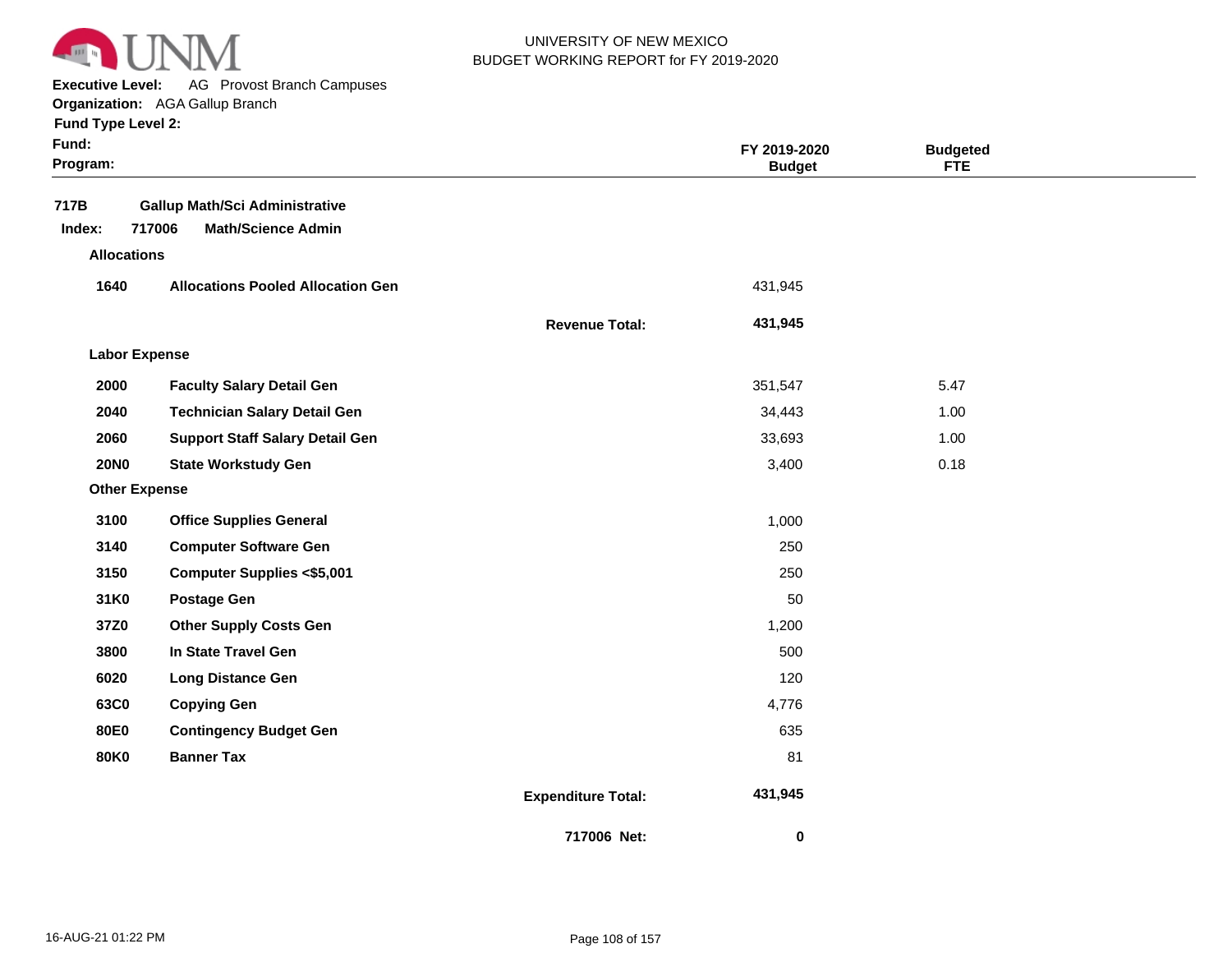

**Executive Level:** AG Provost Branch Campuses

| Fund Type Level 2:                                            |                           |                               |                               |
|---------------------------------------------------------------|---------------------------|-------------------------------|-------------------------------|
| Fund:<br>Program:                                             |                           | FY 2019-2020<br><b>Budget</b> | <b>Budgeted</b><br><b>FTE</b> |
| 717B<br><b>Gallup Math/Sci Administrative</b>                 |                           |                               |                               |
| <b>Gallup Sciences Course Fee General</b><br>Index:<br>717045 |                           |                               |                               |
| <b>Operating Revenue</b>                                      |                           |                               |                               |
| 0220<br><b>Course Lab Fees Gen</b>                            |                           | 18,000                        |                               |
|                                                               | <b>Revenue Total:</b>     | 18,000                        |                               |
| <b>Other Expense</b>                                          |                           |                               |                               |
| 31P1<br><b>Instructional Materials &amp; Supplies</b>         |                           | 17,820                        |                               |
| <b>Banner Tax</b><br><b>80K0</b>                              |                           | 180                           |                               |
|                                                               | <b>Expenditure Total:</b> | 18,000                        |                               |
|                                                               | 717045 Net:               | $\pmb{0}$                     |                               |
| 717B LEVEL 6<br><b>SUMMARY</b>                                |                           |                               |                               |
| Revenue                                                       |                           | 449,945                       |                               |
| <b>Labor Expense</b><br><b>Fringe Expense</b>                 |                           | 423,083                       | 7.65                          |
| <b>Other Expense</b>                                          |                           | $\mathbf{0}$<br>26,862        |                               |
|                                                               |                           |                               |                               |
|                                                               | NET:                      | $\bf{0}$                      |                               |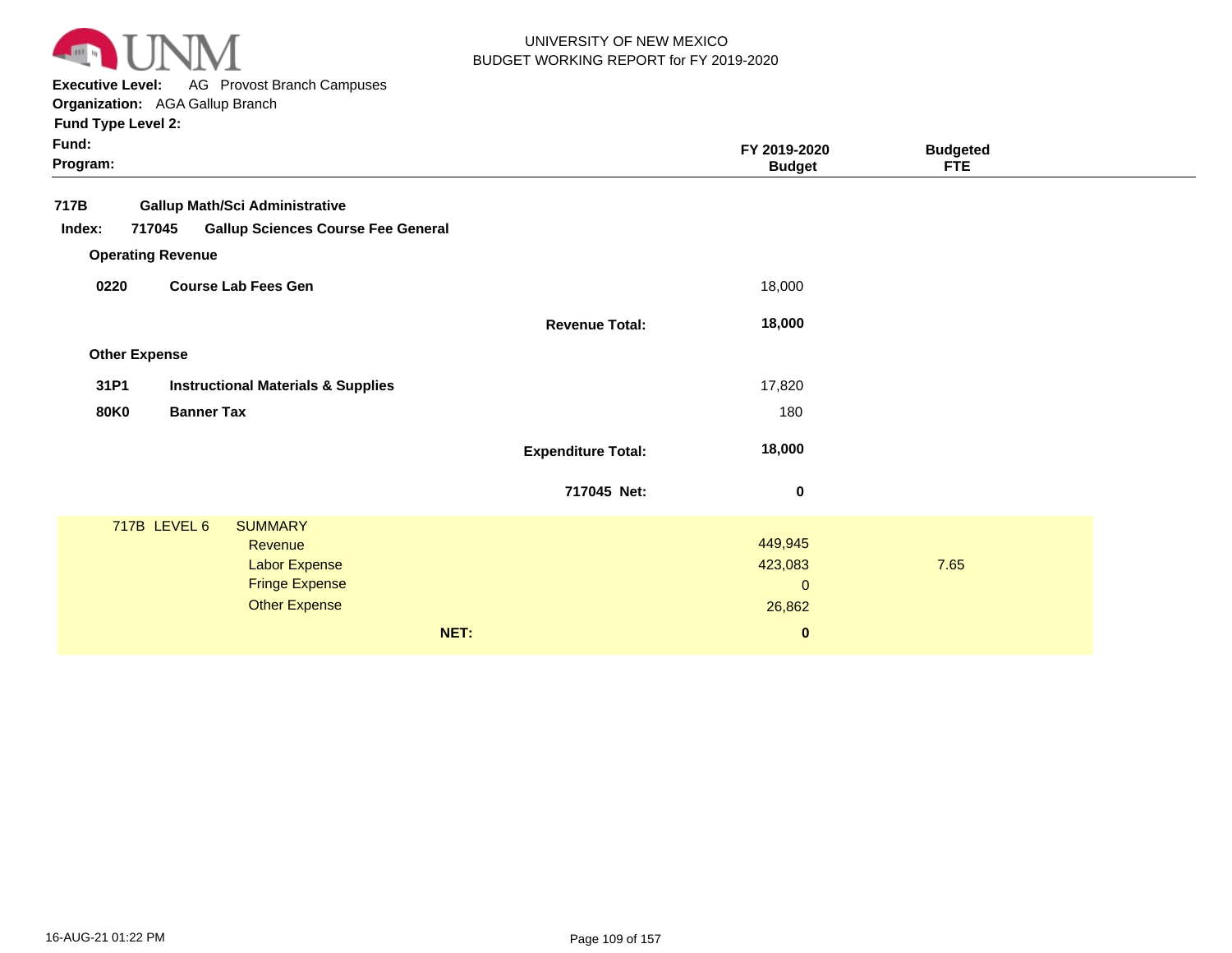

**Executive Level:** AG Provost Branch Campuses **Organization:**  AGA Gallup Branch

| Program:    |                                               |                                                                                                                                                                                                                | FY 2019-2020<br><b>Budget</b> | <b>Budgeted</b><br><b>FTE</b>                 |      |
|-------------|-----------------------------------------------|----------------------------------------------------------------------------------------------------------------------------------------------------------------------------------------------------------------|-------------------------------|-----------------------------------------------|------|
|             |                                               |                                                                                                                                                                                                                |                               |                                               |      |
|             |                                               |                                                                                                                                                                                                                |                               |                                               |      |
|             |                                               |                                                                                                                                                                                                                |                               |                                               |      |
| 1640        | <b>Allocations Pooled Allocation Gen</b>      |                                                                                                                                                                                                                | 129,791                       |                                               |      |
|             |                                               | <b>Revenue Total:</b>                                                                                                                                                                                          | 129,791                       |                                               |      |
|             |                                               |                                                                                                                                                                                                                |                               |                                               |      |
| 2000        | <b>Faculty Salary Detail Gen</b>              |                                                                                                                                                                                                                | 123,630                       | 2.00                                          |      |
|             |                                               |                                                                                                                                                                                                                |                               |                                               |      |
| 3100        | <b>Office Supplies General</b>                |                                                                                                                                                                                                                | 100                           |                                               |      |
| 31P1        | <b>Instructional Materials &amp; Supplies</b> |                                                                                                                                                                                                                | 6,000                         |                                               |      |
| <b>80K0</b> | <b>Banner Tax</b>                             |                                                                                                                                                                                                                | 61                            |                                               |      |
|             |                                               | <b>Expenditure Total:</b>                                                                                                                                                                                      | 129,791                       |                                               |      |
|             |                                               | 717009 Net:                                                                                                                                                                                                    | $\bf{0}$                      |                                               |      |
|             | <b>SUMMARY</b>                                |                                                                                                                                                                                                                |                               |                                               |      |
|             | Revenue                                       |                                                                                                                                                                                                                | 129,791                       |                                               |      |
|             |                                               |                                                                                                                                                                                                                |                               |                                               |      |
|             |                                               |                                                                                                                                                                                                                |                               |                                               |      |
|             |                                               |                                                                                                                                                                                                                |                               |                                               |      |
|             |                                               |                                                                                                                                                                                                                |                               |                                               |      |
|             |                                               | <b>Gallup Biology Unit</b><br>717009<br><b>Biology</b><br><b>Allocations</b><br><b>Labor Expense</b><br><b>Other Expense</b><br>717D LEVEL 6<br>Labor Expense<br><b>Fringe Expense</b><br><b>Other Expense</b> | NET:                          | 123,630<br>$\mathbf{0}$<br>6,161<br>$\pmb{0}$ | 2.00 |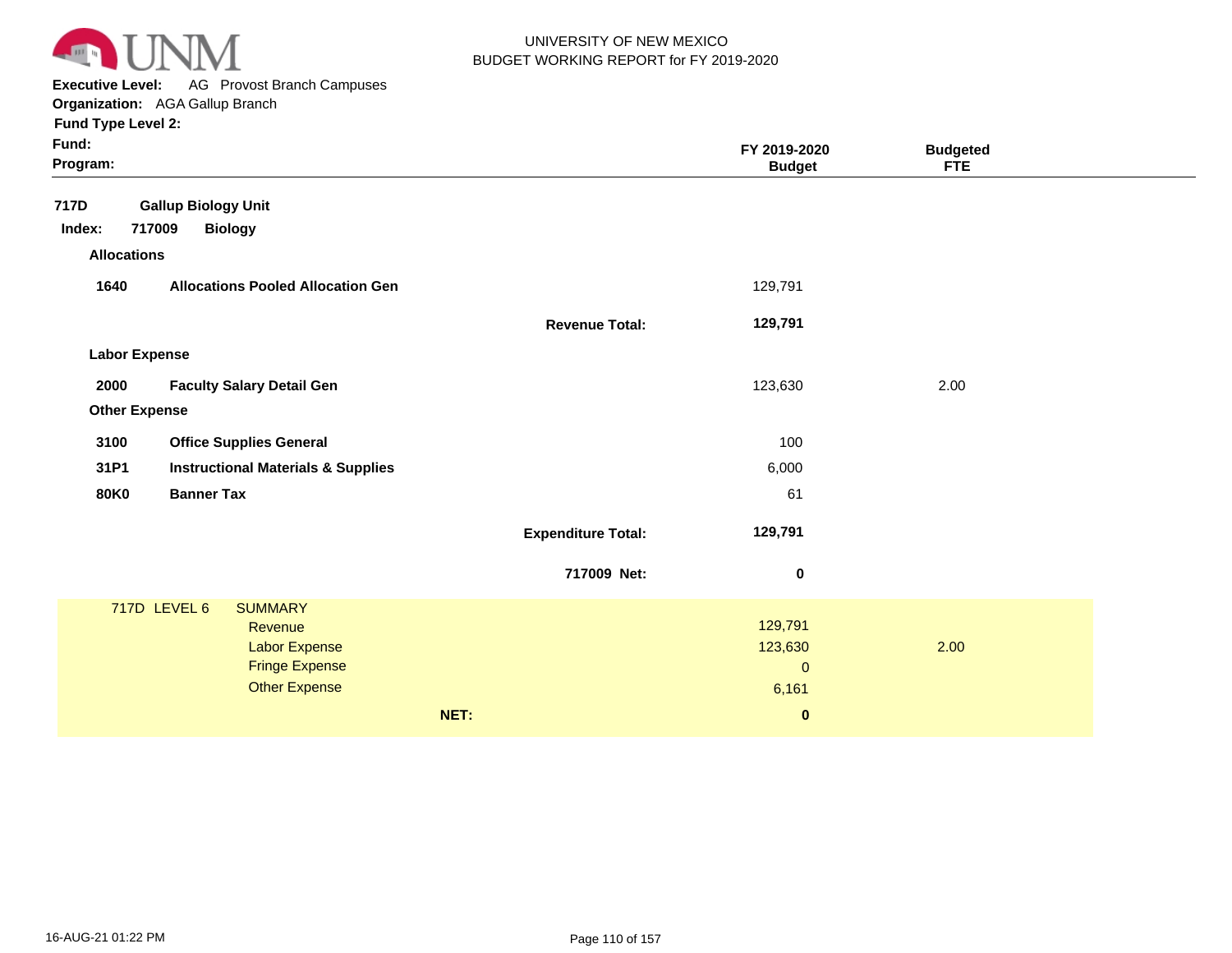

**Executive Level:** AG Provost Branch Campuses **Organization:**  AGA Gallup Branch

| Fund:<br>Program:                                                       |                           | FY 2019-2020<br><b>Budget</b> | <b>Budgeted</b><br><b>FTE</b> |
|-------------------------------------------------------------------------|---------------------------|-------------------------------|-------------------------------|
| 717E<br><b>Gallup Chemistry</b><br>717007<br>Index:<br><b>Chemistry</b> |                           |                               |                               |
| <b>Allocations</b>                                                      |                           |                               |                               |
| 1640<br><b>Allocations Pooled Allocation Gen</b>                        |                           | 84,525                        |                               |
|                                                                         | <b>Revenue Total:</b>     | 84,525                        |                               |
| <b>Labor Expense</b>                                                    |                           |                               |                               |
| 2000<br><b>Faculty Salary Detail Gen</b>                                |                           | 80,444                        | 1.00                          |
| <b>Other Expense</b>                                                    |                           |                               |                               |
| 3100<br><b>Office Supplies General</b>                                  |                           | 1,050                         |                               |
| 3120<br><b>Chemicals Gen</b>                                            |                           | 250                           |                               |
| 3150<br><b>Computer Supplies &lt;\$5,001</b>                            |                           | 100                           |                               |
| 31P1<br><b>Instructional Materials &amp; Supplies</b>                   |                           | 100                           |                               |
| 31S0<br><b>Lab Supplies Gen</b>                                         |                           | 1,500                         |                               |
| 3800<br>In State Travel Gen                                             |                           | 500                           |                               |
| 6020<br><b>Long Distance Gen</b>                                        |                           | 50                            |                               |
| <b>70D0</b><br><b>Equipment Repairs Maintenance Gen</b>                 |                           | 500                           |                               |
| <b>80K0</b><br><b>Banner Tax</b>                                        |                           | 31                            |                               |
|                                                                         | <b>Expenditure Total:</b> | 84,525                        |                               |
|                                                                         | 717007 Net:               | $\pmb{0}$                     |                               |
| <b>717E LEVEL 6</b><br><b>SUMMARY</b>                                   |                           |                               |                               |
| Revenue<br><b>Labor Expense</b>                                         |                           | 84,525<br>80,444              | 1.00                          |
| <b>Fringe Expense</b>                                                   |                           | $\mathbf{0}$                  |                               |
| <b>Other Expense</b>                                                    |                           | 4,081                         |                               |
| NET:                                                                    |                           | $\pmb{0}$                     |                               |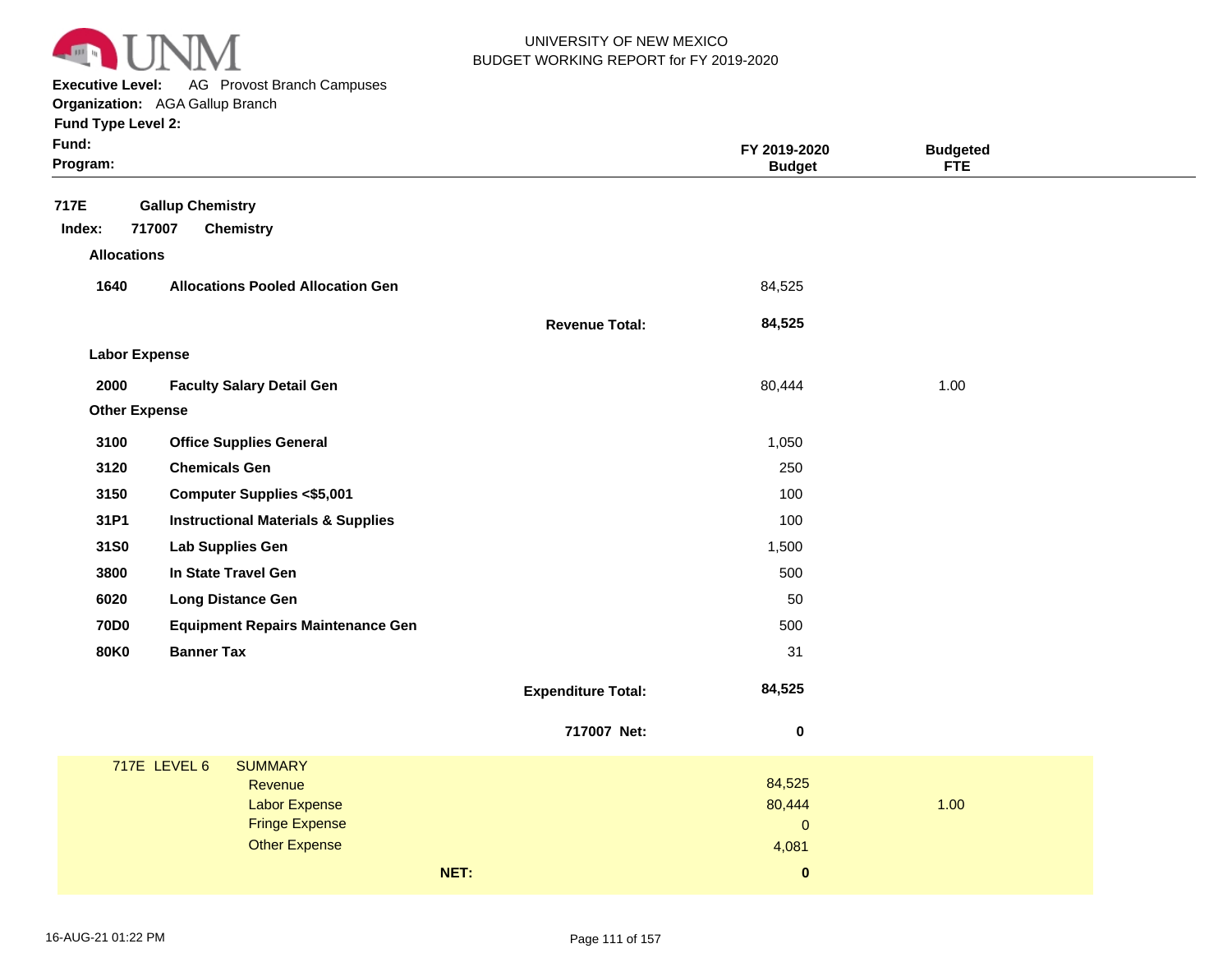

**Executive Level:** AG Provost Branch Campuses **Organization:**  AGA Gallup Branch

| Fund:<br>Program:                                                                                                         |                           | FY 2019-2020<br><b>Budget</b>          | <b>Budgeted</b><br><b>FTE</b> |  |
|---------------------------------------------------------------------------------------------------------------------------|---------------------------|----------------------------------------|-------------------------------|--|
| 717G<br><b>Gallup Geology</b><br>717005<br>Index:<br>Geology                                                              |                           |                                        |                               |  |
| <b>Allocations</b>                                                                                                        |                           |                                        |                               |  |
| 1640<br><b>Allocations Pooled Allocation Gen</b>                                                                          |                           | 68,702                                 |                               |  |
|                                                                                                                           | <b>Revenue Total:</b>     | 68,702                                 |                               |  |
| <b>Labor Expense</b>                                                                                                      |                           |                                        |                               |  |
| 2000<br><b>Faculty Salary Detail Gen</b>                                                                                  |                           | 59,129                                 | 1.00                          |  |
| <b>Other Expense</b>                                                                                                      |                           |                                        |                               |  |
| <b>Office Supplies General</b><br>3100                                                                                    |                           | 8,257                                  |                               |  |
| 31P1<br><b>Instructional Materials &amp; Supplies</b>                                                                     |                           | 606                                    |                               |  |
| 31S0<br><b>Lab Supplies Gen</b>                                                                                           |                           | 600                                    |                               |  |
| In State Travel Gen<br>3800                                                                                               |                           | 100                                    |                               |  |
| <b>80K0</b><br><b>Banner Tax</b>                                                                                          |                           | 10                                     |                               |  |
|                                                                                                                           | <b>Expenditure Total:</b> | 68,702                                 |                               |  |
|                                                                                                                           | 717005 Net:               | $\boldsymbol{0}$                       |                               |  |
| <b>717G LEVEL 6</b><br><b>SUMMARY</b><br>Revenue<br><b>Labor Expense</b><br><b>Fringe Expense</b><br><b>Other Expense</b> |                           | 68,702<br>59,129<br>$\pmb{0}$<br>9,573 | 1.00                          |  |
|                                                                                                                           | NET:                      | $\pmb{0}$                              |                               |  |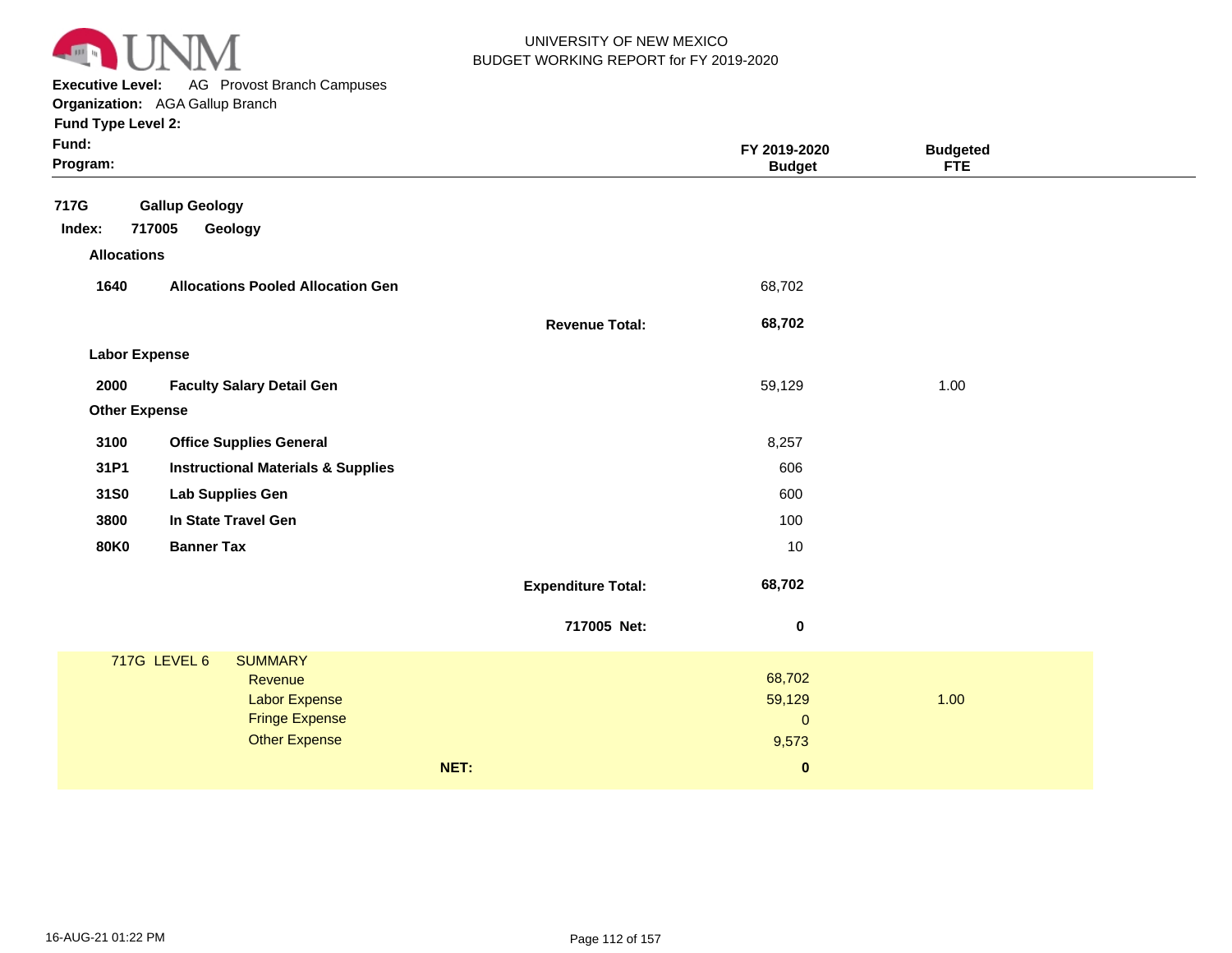

**Executive Level:** AG Provost Branch Campuses **Organization:**  AGA Gallup Branch **Fund Type Level 2:**

| . .<br>Fund:<br>Program: |                       |                                               |      |                           | FY 2019-2020<br><b>Budget</b> | <b>Budgeted</b><br><b>FTE</b> |
|--------------------------|-----------------------|-----------------------------------------------|------|---------------------------|-------------------------------|-------------------------------|
| 717H                     | <b>Gallup Math</b>    |                                               |      |                           |                               |                               |
| Index:                   | 717039<br><b>Math</b> |                                               |      |                           |                               |                               |
| <b>Allocations</b>       |                       |                                               |      |                           |                               |                               |
| 1640                     |                       | <b>Allocations Pooled Allocation Gen</b>      |      |                           | 1,111                         |                               |
|                          |                       |                                               |      | <b>Revenue Total:</b>     | 1,111                         |                               |
| <b>Other Expense</b>     |                       |                                               |      |                           |                               |                               |
| 3100                     |                       | <b>Office Supplies General</b>                |      |                           | 200                           |                               |
| 31P1                     |                       | <b>Instructional Materials &amp; Supplies</b> |      |                           | 600                           |                               |
|                          |                       |                                               |      |                           |                               |                               |
| 3800                     |                       | In State Travel Gen                           |      |                           | 300                           |                               |
| <b>80K0</b>              | <b>Banner Tax</b>     |                                               |      |                           | 11                            |                               |
|                          |                       |                                               |      | <b>Expenditure Total:</b> | 1,111                         |                               |
|                          |                       |                                               |      | 717039 Net:               | $\mathbf 0$                   |                               |
|                          | 717H LEVEL 6          | <b>SUMMARY</b>                                |      |                           |                               |                               |
|                          |                       | Revenue                                       |      |                           | 1,111                         |                               |
|                          |                       | <b>Labor Expense</b>                          |      |                           | $\pmb{0}$                     | 0.00                          |
|                          |                       | <b>Fringe Expense</b><br><b>Other Expense</b> |      |                           | $\mathbf{0}$                  |                               |
|                          |                       |                                               |      |                           | 1,111                         |                               |
|                          |                       |                                               | NET: |                           | $\mathbf 0$                   |                               |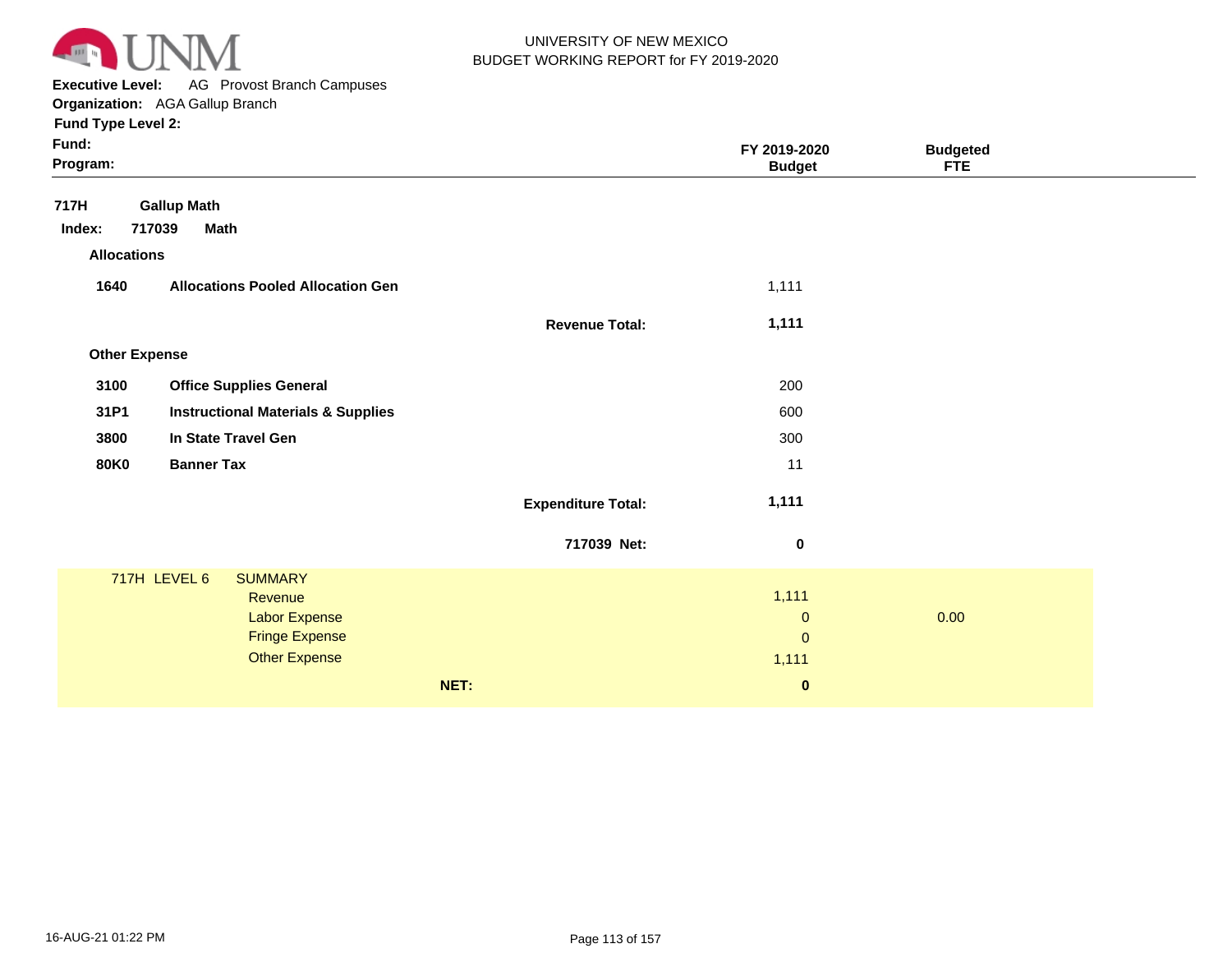

**Executive Level:** AG Provost Branch Campuses **Organization:**  AGA Gallup Branch

| Fund:<br>Program:     |                                                                                                                           |                           | FY 2019-2020<br><b>Budget</b>                | <b>Budgeted</b><br><b>FTE</b> |  |
|-----------------------|---------------------------------------------------------------------------------------------------------------------------|---------------------------|----------------------------------------------|-------------------------------|--|
| <b>7171</b><br>Index: | <b>Gallup Physics</b><br>717040<br><b>Physics</b>                                                                         |                           |                                              |                               |  |
| <b>Allocations</b>    |                                                                                                                           |                           |                                              |                               |  |
| 1640                  | <b>Allocations Pooled Allocation Gen</b>                                                                                  |                           | 1,798                                        |                               |  |
|                       |                                                                                                                           | <b>Revenue Total:</b>     | 1,798                                        |                               |  |
| <b>Other Expense</b>  |                                                                                                                           |                           |                                              |                               |  |
| 3100                  | <b>Office Supplies General</b>                                                                                            |                           | 180                                          |                               |  |
| 3131                  | <b>Video Tapes</b>                                                                                                        |                           | 100                                          |                               |  |
| 31P1                  | <b>Instructional Materials &amp; Supplies</b>                                                                             |                           | 800                                          |                               |  |
| 31S0                  | <b>Lab Supplies Gen</b>                                                                                                   |                           | 500                                          |                               |  |
| 3800                  | In State Travel Gen                                                                                                       |                           | 200                                          |                               |  |
| <b>80K0</b>           | <b>Banner Tax</b>                                                                                                         |                           | 18                                           |                               |  |
|                       |                                                                                                                           | <b>Expenditure Total:</b> | 1,798                                        |                               |  |
|                       |                                                                                                                           | 717040 Net:               | $\pmb{0}$                                    |                               |  |
|                       | <b>717I LEVEL 6</b><br><b>SUMMARY</b><br>Revenue<br><b>Labor Expense</b><br><b>Fringe Expense</b><br><b>Other Expense</b> |                           | 1,798<br>$\mathbf 0$<br>$\mathbf 0$<br>1,798 | 0.00                          |  |
|                       |                                                                                                                           | NET:                      | $\pmb{0}$                                    |                               |  |
|                       |                                                                                                                           |                           |                                              |                               |  |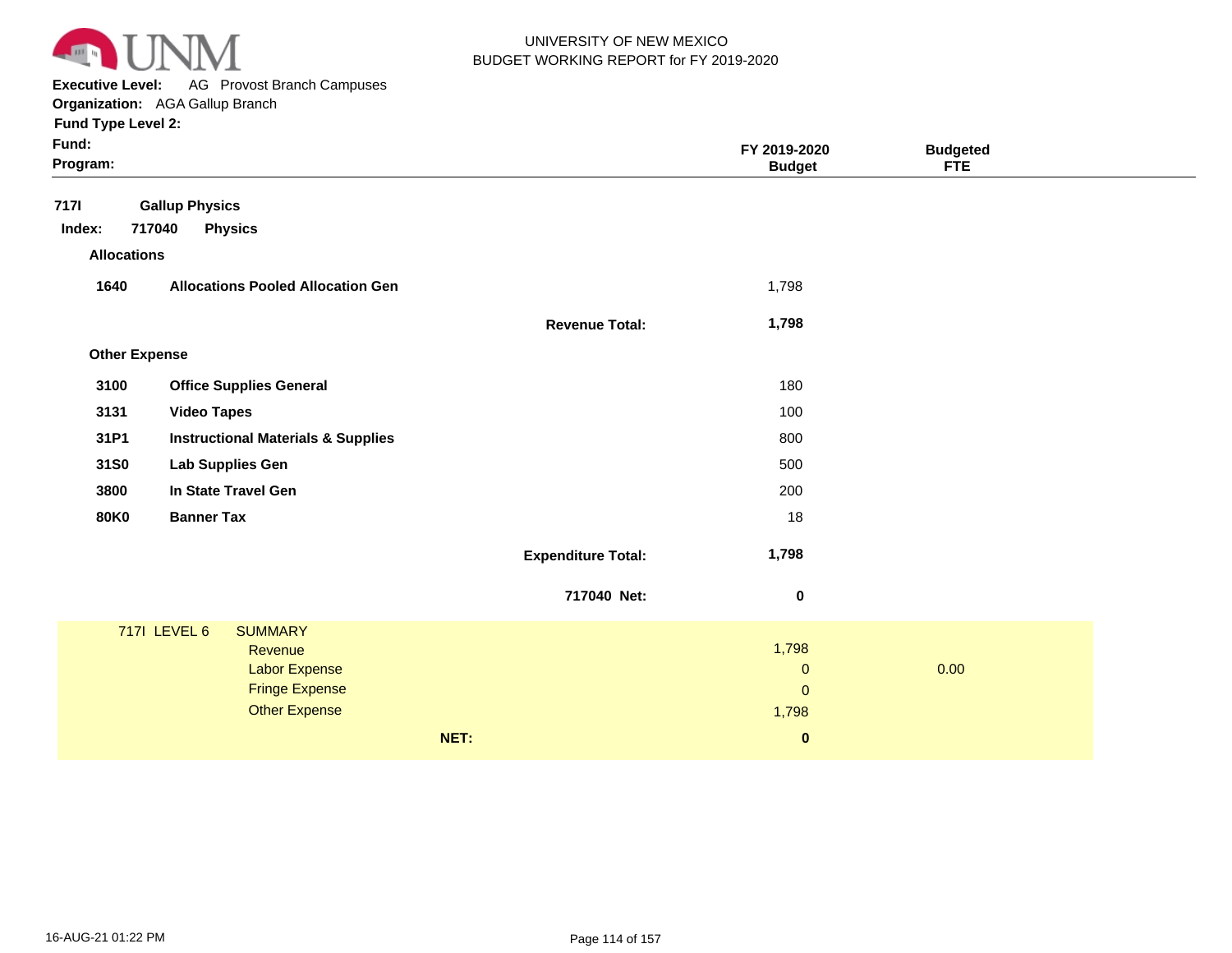

**Executive Level:** AG Provost Branch Campuses

| LYCANIA LEACI'            | AG TIOVOSL DIAIKII CAIIIpuses            |                       |               |                 |
|---------------------------|------------------------------------------|-----------------------|---------------|-----------------|
|                           | <b>Organization:</b> AGA Gallup Branch   |                       |               |                 |
| <b>Fund Type Level 2:</b> |                                          |                       |               |                 |
| Fund:                     |                                          |                       | FY 2019-2020  | <b>Budgeted</b> |
| Program:                  |                                          |                       | <b>Budget</b> | <b>FTE</b>      |
|                           |                                          |                       |               |                 |
| 718A                      | <b>Gallup Social Science</b>             |                       |               |                 |
| Index:                    | <b>Social Sciences</b><br>718000         |                       |               |                 |
| <b>Allocations</b>        |                                          |                       |               |                 |
| 1640                      | <b>Allocations Pooled Allocation Gen</b> |                       | 544,209       |                 |
|                           |                                          | <b>Revenue Total:</b> | 544,209       |                 |
| <b>Labor Expense</b>      |                                          |                       |               |                 |
| 2000                      | <b>Faculty Salary Detail Gen</b>         |                       | 499,320       | 6.92            |
| 2060                      | <b>Support Staff Salary Detail Gen</b>   |                       | 33,698        | 1.00            |
| <b>20J0</b>               | <b>Student Salaries Gen</b>              |                       | 2,500         | 0.00            |
| <b>20NO</b>               | <b>State Workstudy Gen</b>               |                       | 1,440         | 0.02            |
| <b>Other Expense</b>      |                                          |                       |               |                 |
| 3100                      | <b>Office Supplies General</b>           |                       | 1,000         |                 |
| 3110                      | <b>Books Periodicals Gen</b>             |                       | 100           |                 |
| 3131                      | <b>Video Tapes</b>                       |                       | 100           |                 |
| 3140                      | <b>Computer Software Gen</b>             |                       | 100           |                 |

**Expenditure Total: 31K0 3800 6020 63C0 80E0 80K0 Postage Gen In State Travel Gen Long Distance Gen Copying Gen Contingency Budget Gen Banner Tax**

**Computer Supplies <\$5,001**

**718000 Net:**

 **544,209** 

 **0** 

**3150**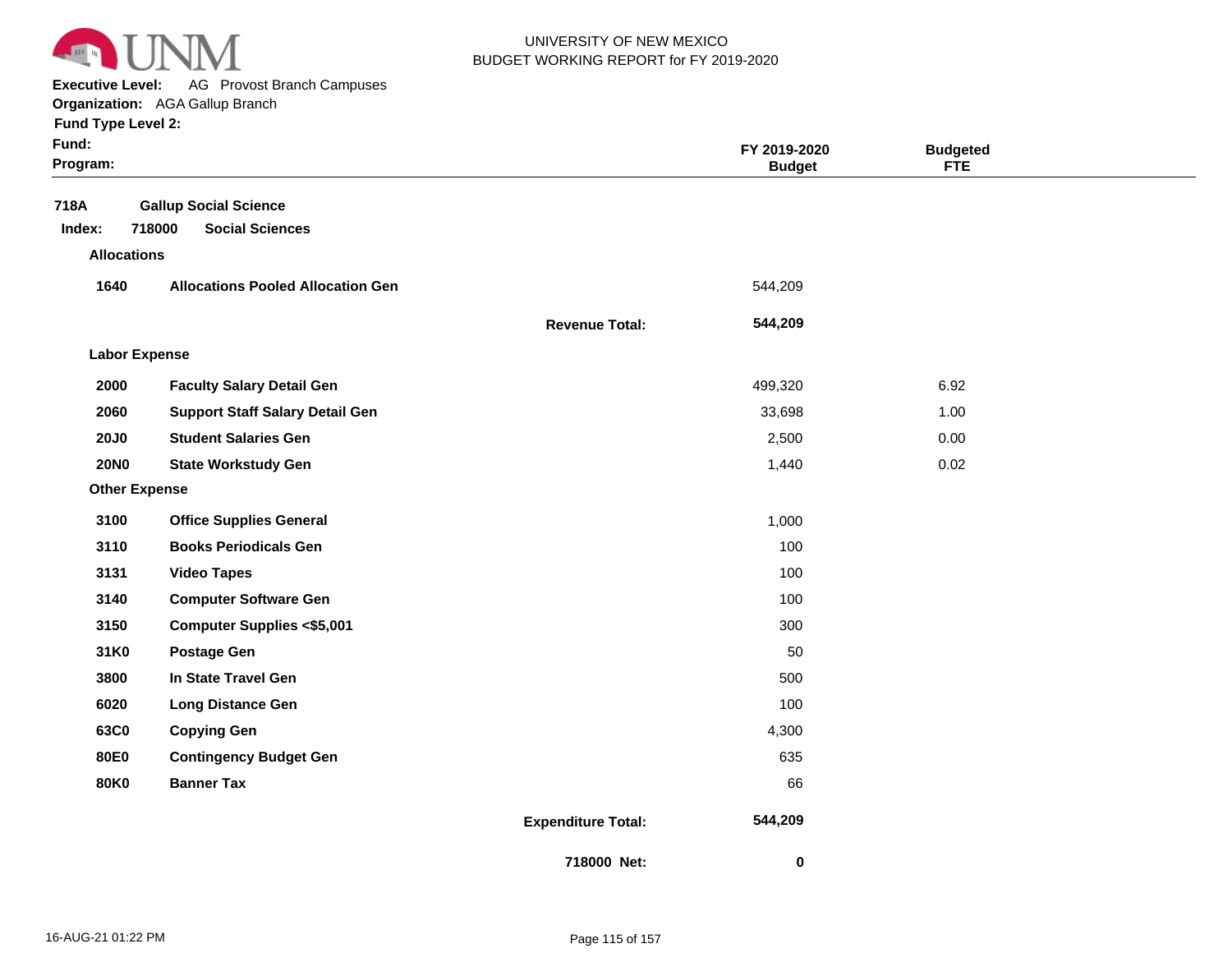

**Executive Level:** AG Provost Branch Campuses

**Organization:**  AGA Gallup Branch

**Fund Type Level 2:**

| Fund:<br>$-2020$<br>$-9014.$<br>Budaeted<br>$\sim$ $\sim$<br>Program:<br>rvi<br><b>Budget</b><br>.<br>$\sim$ |
|--------------------------------------------------------------------------------------------------------------|
|--------------------------------------------------------------------------------------------------------------|

#### **718A Gallup Social Science**

| 718A LEVEL 5 | <b>SUMMARY</b>        |          |      |
|--------------|-----------------------|----------|------|
|              | Revenue               | 544,209  |      |
|              | <b>Labor Expense</b>  | 536,958  | 7.94 |
|              | <b>Fringe Expense</b> | 0        |      |
|              | Other Expense         | 7,251    |      |
|              | NET:                  | $\bf{0}$ |      |
|              |                       |          |      |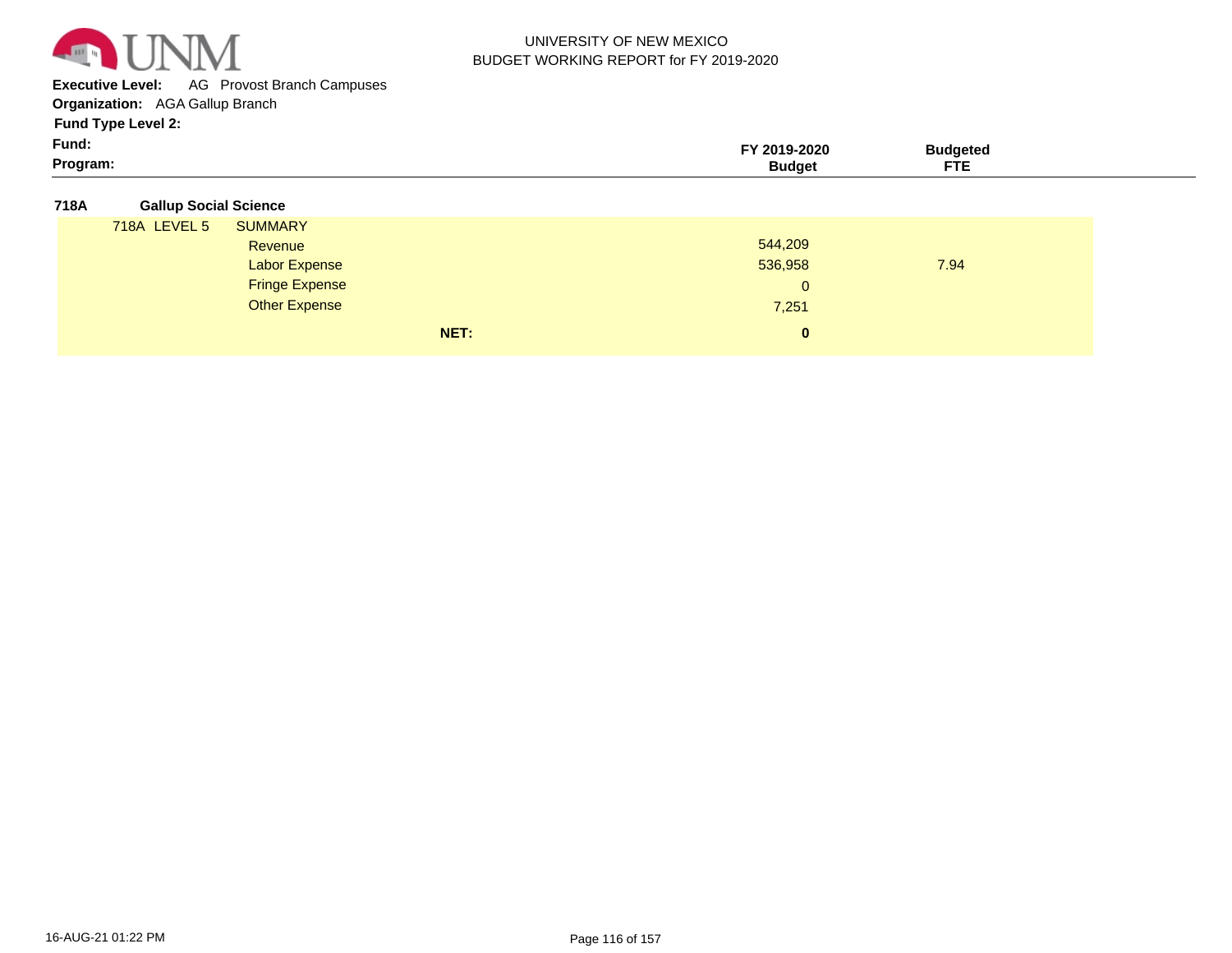

**Executive Level:** AG Provost Branch Campuses

|  | <b>Fund Type Level 2:</b> |  |
|--|---------------------------|--|

| Fund:<br>Program:    |                                                                                  |                           | FY 2019-2020<br><b>Budget</b> | <b>Budgeted</b><br><b>FTE</b> |  |
|----------------------|----------------------------------------------------------------------------------|---------------------------|-------------------------------|-------------------------------|--|
| 722B<br>Index:       | <b>Gallup Applied Tech Administration</b><br>722002<br><b>Applied Tech Admin</b> |                           |                               |                               |  |
| <b>Allocations</b>   |                                                                                  |                           |                               |                               |  |
| 1640                 | <b>Allocations Pooled Allocation Gen</b>                                         |                           | 11,552                        |                               |  |
|                      |                                                                                  | <b>Revenue Total:</b>     | 11,552                        |                               |  |
| <b>Labor Expense</b> |                                                                                  |                           |                               |                               |  |
| <b>20L0</b>          | <b>Federal Workstudy Gen</b>                                                     |                           | 2,595                         | 0.14                          |  |
| <b>Other Expense</b> |                                                                                  |                           |                               |                               |  |
| 3100                 | <b>Office Supplies General</b>                                                   |                           | 1,770                         |                               |  |
| 3150                 | <b>Computer Supplies &lt;\$5,001</b>                                             |                           | 1,800                         |                               |  |
| 31K0                 | <b>Postage Gen</b>                                                               |                           | 100                           |                               |  |
| 3800                 | In State Travel Gen                                                              |                           | 500                           |                               |  |
| 6020                 | <b>Long Distance Gen</b>                                                         |                           | 63                            |                               |  |
| 6370                 | <b>Printing/Copying/Binding Gen</b>                                              |                           | 500                           |                               |  |
| 63C0                 | <b>Copying Gen</b>                                                               |                           | 3,480                         |                               |  |
| <b>80E0</b>          | <b>Contingency Budget Gen</b>                                                    |                           | 662                           |                               |  |
| <b>80K0</b>          | <b>Banner Tax</b>                                                                |                           | 82                            |                               |  |
|                      |                                                                                  | <b>Expenditure Total:</b> | 11,552                        |                               |  |
|                      |                                                                                  | 722002 Net:               | 0                             |                               |  |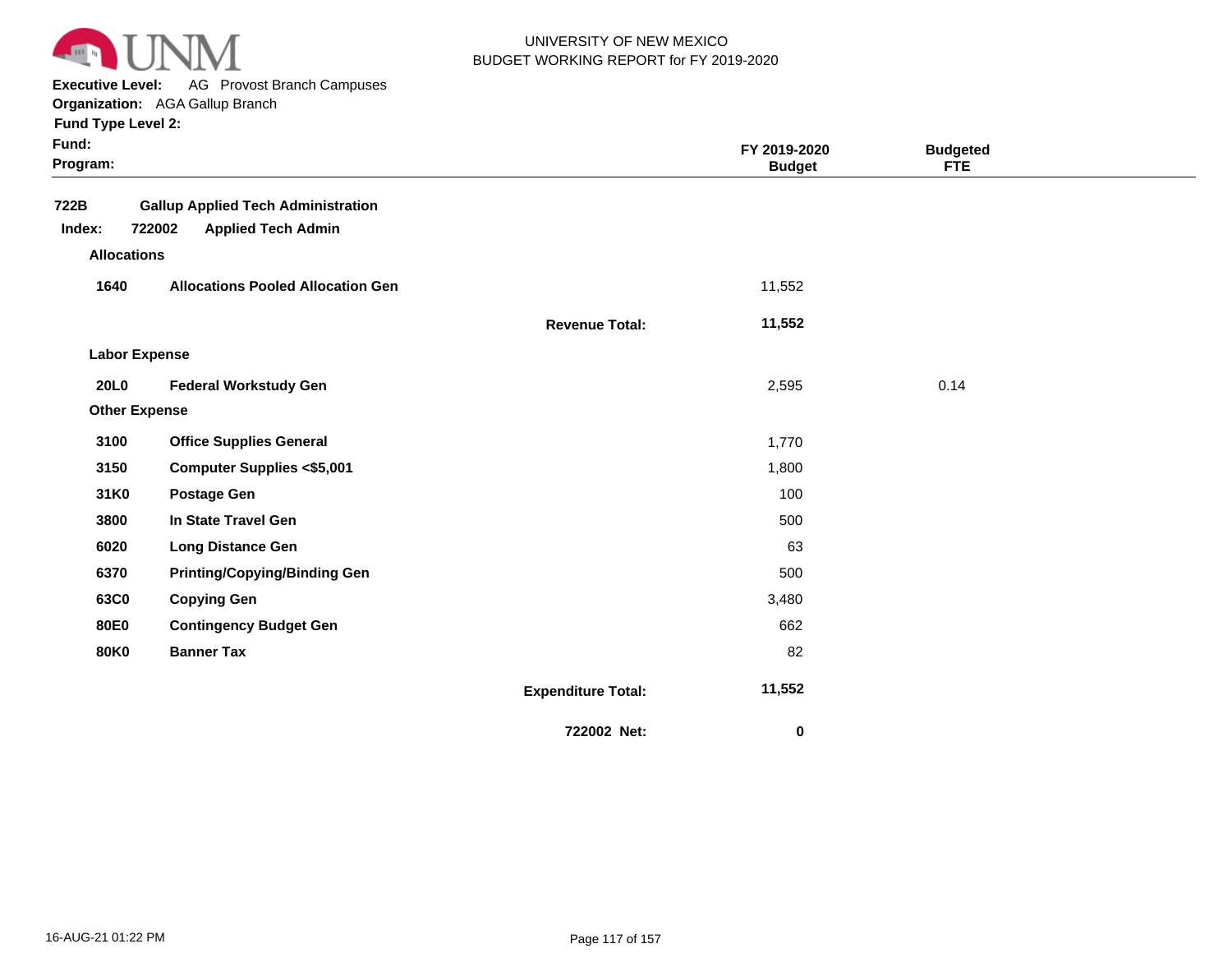

**Executive Level:** AG Provost Branch Campuses

**Organization:**  AGA Gallup Branch **Fund Type Level 2:**

| Fund:<br>Program:                            |                                               |                           | FY 2019-2020<br><b>Budget</b> | <b>Budgeted</b><br><b>FTE</b> |  |
|----------------------------------------------|-----------------------------------------------|---------------------------|-------------------------------|-------------------------------|--|
| 722B                                         | <b>Gallup Applied Tech Administration</b>     |                           |                               |                               |  |
| Index:<br>722011<br><b>Operating Revenue</b> | <b>Gallup Applied Sciences Course Fee</b>     |                           |                               |                               |  |
| 0220                                         | <b>Course Lab Fees Gen</b>                    |                           | 5,600                         |                               |  |
|                                              |                                               | <b>Revenue Total:</b>     | 5,600                         |                               |  |
| <b>Other Expense</b>                         |                                               |                           |                               |                               |  |
| 31P1                                         | <b>Instructional Materials &amp; Supplies</b> |                           | 5,544                         |                               |  |
| <b>80K0</b>                                  | <b>Banner Tax</b>                             |                           | 56                            |                               |  |
|                                              |                                               | <b>Expenditure Total:</b> | 5,600                         |                               |  |

**722011 Net:**

 **0**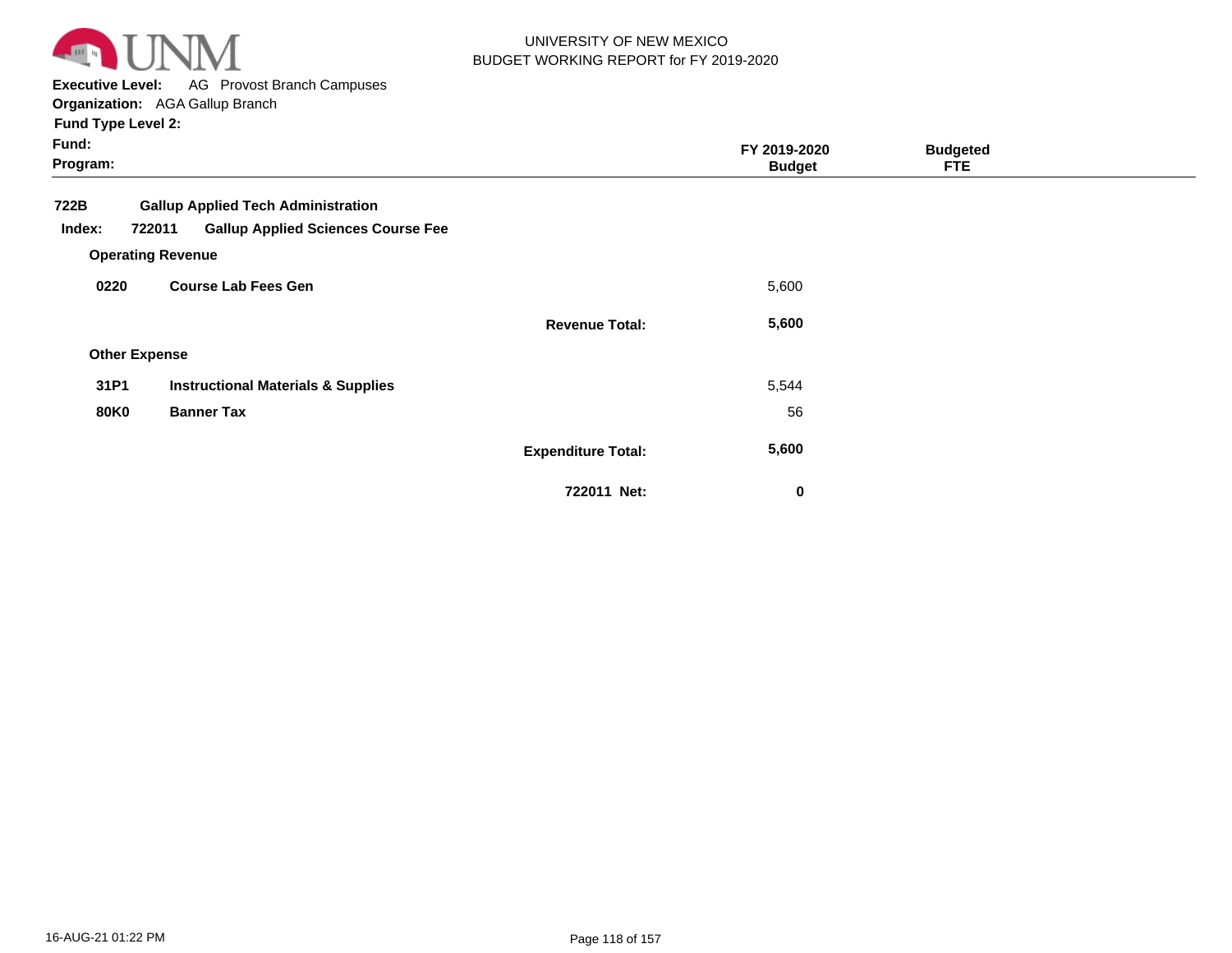

**Executive Level:** AG Provost Branch Campuses

**Organization:**  AGA Gallup Branch

| Fund:<br>Program:                                         |                           | FY 2019-2020<br><b>Budget</b> | <b>Budgeted</b><br><b>FTE</b> |  |
|-----------------------------------------------------------|---------------------------|-------------------------------|-------------------------------|--|
| 722B<br><b>Gallup Applied Tech Administration</b>         |                           |                               |                               |  |
| 722019<br><b>Gallup Workforce Appropriation</b><br>Index: |                           |                               |                               |  |
| <b>Allocations</b>                                        |                           |                               |                               |  |
| <b>Allocations Pooled Allocation Gen</b><br>1640          |                           | 420,260                       |                               |  |
|                                                           | <b>Revenue Total:</b>     | 420,260                       |                               |  |
| <b>Labor Expense</b>                                      |                           |                               |                               |  |
| 2000<br><b>Faculty Salary Detail Gen</b>                  |                           | 218,689                       | 4.74                          |  |
| <b>Other Expense</b>                                      |                           |                               |                               |  |
|                                                           |                           |                               |                               |  |
| <b>80E0</b><br><b>Contingency Budget Gen</b>              |                           | 201,571                       |                               |  |
|                                                           | <b>Expenditure Total:</b> | 420,260                       |                               |  |
|                                                           | 722019 Net:               | 0                             |                               |  |
| 722B LEVEL 6<br><b>SUMMARY</b>                            |                           |                               |                               |  |
| Revenue                                                   |                           | 437,412                       |                               |  |
| <b>Labor Expense</b>                                      |                           | 221,284                       | 4.88                          |  |
| <b>Fringe Expense</b>                                     |                           | $\mathbf 0$                   |                               |  |
| <b>Other Expense</b>                                      |                           | 216,128                       |                               |  |
| NET:                                                      |                           | $\bf{0}$                      |                               |  |
|                                                           |                           |                               |                               |  |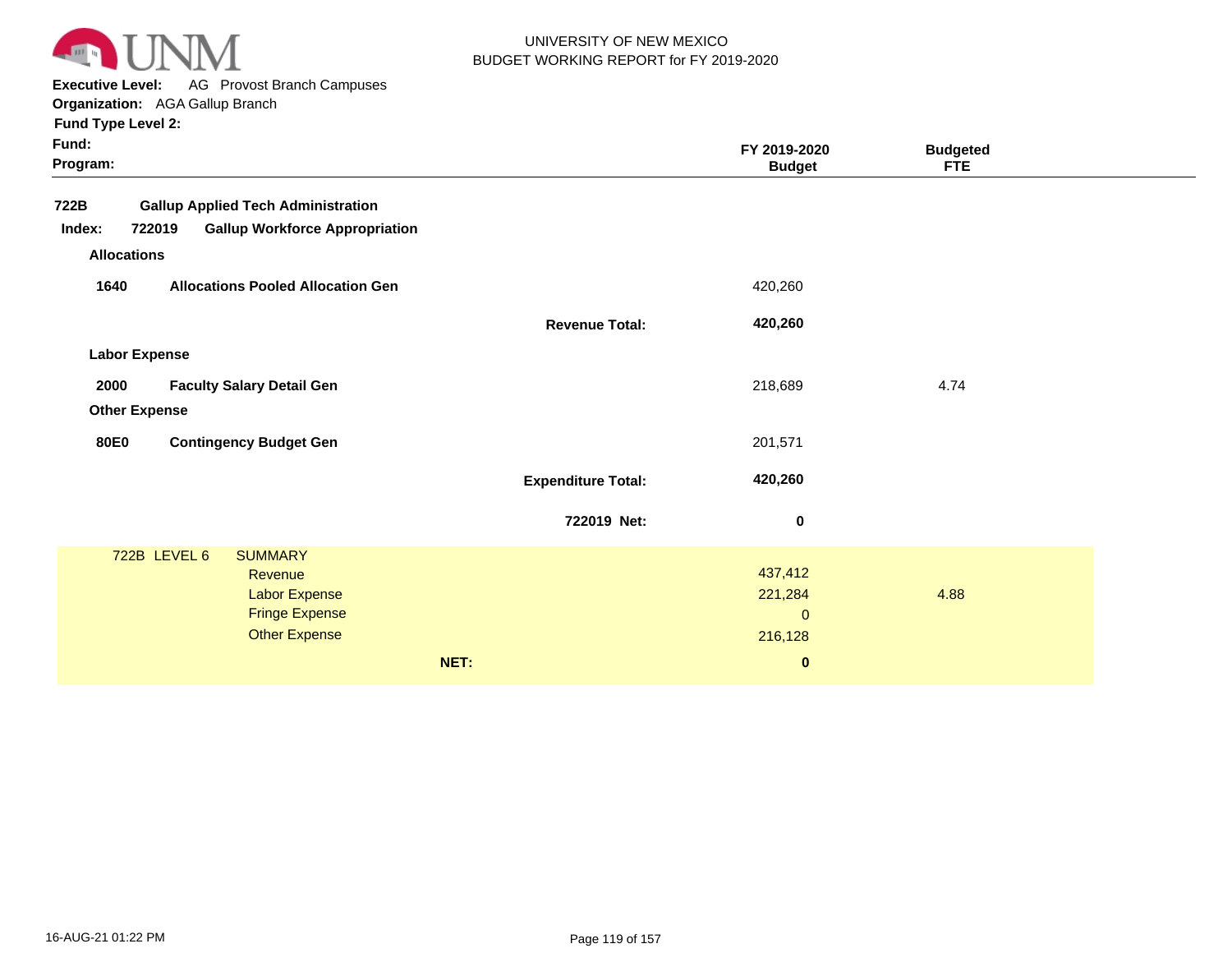

**Executive Level:** AG Provost Branch Campuses **Organization:**  AGA Gallup Branch

| Fund:<br>Program:      |                                                                         |                           | FY 2019-2020<br><b>Budget</b> | <b>Budgeted</b><br><b>FTE</b> |  |
|------------------------|-------------------------------------------------------------------------|---------------------------|-------------------------------|-------------------------------|--|
| <b>722C0</b><br>Index: | <b>Gallup Auto Repair Non Collision</b><br>722004<br><b>Auto Repair</b> |                           |                               |                               |  |
| <b>Allocations</b>     |                                                                         |                           |                               |                               |  |
| 1640                   | <b>Allocations Pooled Allocation Gen</b>                                |                           | 11,607                        |                               |  |
|                        |                                                                         | <b>Revenue Total:</b>     | 11,607                        |                               |  |
| <b>Other Expense</b>   |                                                                         |                           |                               |                               |  |
| 3100                   | <b>Office Supplies General</b>                                          |                           | 200                           |                               |  |
| 3110                   | <b>Books Periodicals Gen</b>                                            |                           | 200                           |                               |  |
| 3140                   | <b>Computer Software Gen</b>                                            |                           | 1,000                         |                               |  |
| 3150                   | <b>Computer Supplies &lt;\$5,001</b>                                    |                           | 800                           |                               |  |
| 3182                   | Tools <\$5,001                                                          |                           | 1,000                         |                               |  |
| 31B0                   | Food F&A Unallowable Gen                                                |                           | 500                           |                               |  |
| 31N2                   | <b>Individual Safety Equipment</b>                                      |                           | 200                           |                               |  |
| 31P1                   | <b>Instructional Materials &amp; Supplies</b>                           |                           | 4,571                         |                               |  |
| 37Z0                   | <b>Other Supply Costs Gen</b>                                           |                           | 1,500                         |                               |  |
| 3800                   | In State Travel Gen                                                     |                           | 500                           |                               |  |
| 6020                   | <b>Long Distance Gen</b>                                                |                           | 21                            |                               |  |
| 63X0                   | <b>Technical Services Gen</b>                                           |                           | 1,000                         |                               |  |
| <b>80K0</b>            | <b>Banner Tax</b>                                                       |                           | 115                           |                               |  |
|                        |                                                                         | <b>Expenditure Total:</b> | 11,607                        |                               |  |
|                        |                                                                         | 722004 Net:               | 0                             |                               |  |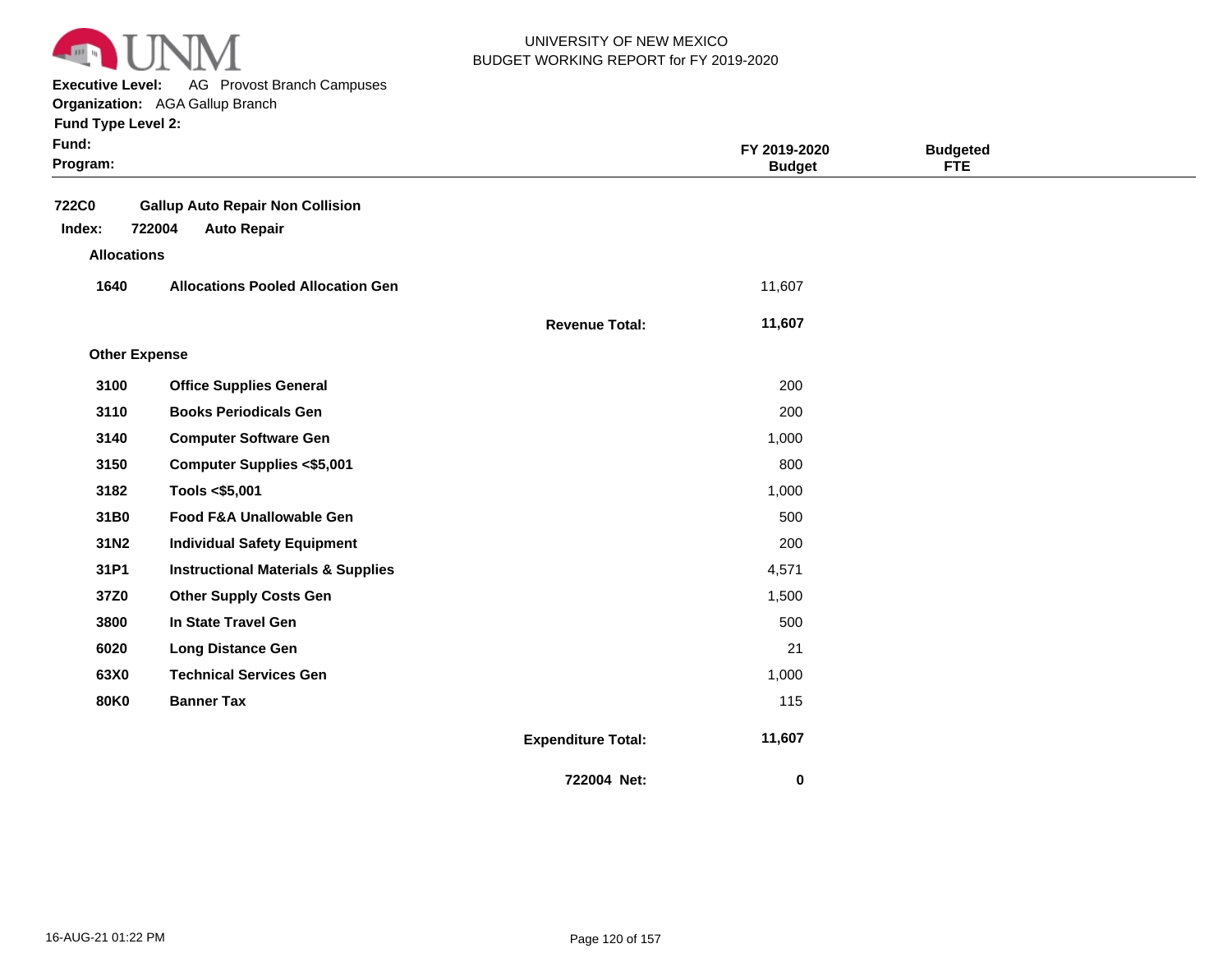

**Executive Level:** AG Provost Branch Campuses

**Organization:**  AGA Gallup Branch

**Fund Type Level 2:**

| Fund:    | Y 2019-2020 | <b>Budgeted</b> |
|----------|-------------|-----------------|
| Program: | waa         | --<br>--        |

**722C0 Gallup Auto Repair Non Collision**

|               |                       | NET:<br>0 |      |  |
|---------------|-----------------------|-----------|------|--|
|               | <b>Other Expense</b>  | 11,607    |      |  |
|               | <b>Fringe Expense</b> | 0         |      |  |
|               | <b>Labor Expense</b>  | 0         | 0.00 |  |
|               | Revenue               | 11,607    |      |  |
| 722C0 LEVEL 7 | <b>SUMMARY</b>        |           |      |  |
|               |                       |           |      |  |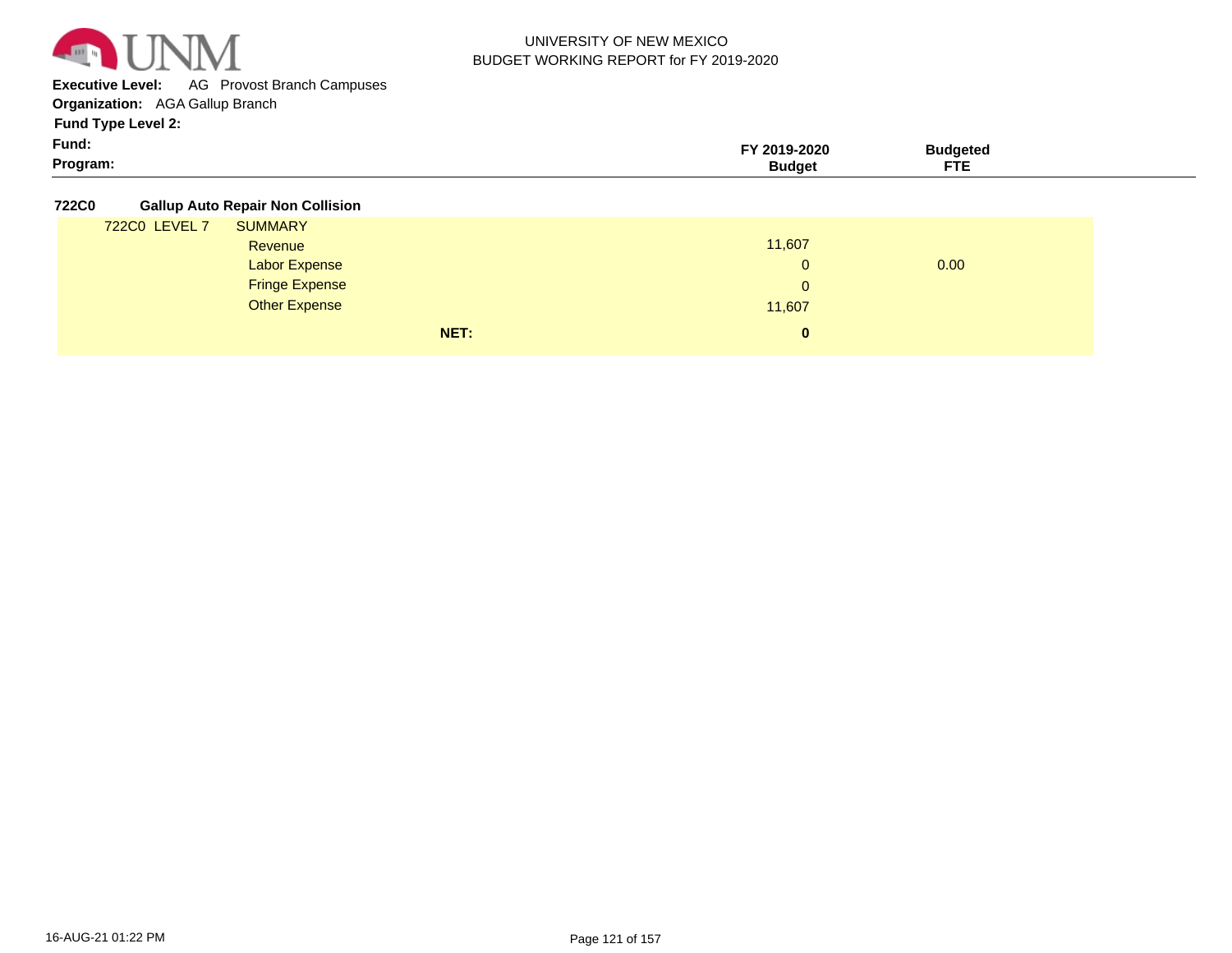

**Executive Level:** AG Provost Branch Campuses

|  | <b>Fund Type Level 2:</b> |  |  |
|--|---------------------------|--|--|
|  |                           |  |  |

| Fund:<br>Program:    |                                               |                           | FY 2019-2020<br><b>Budget</b> | <b>Budgeted</b><br><b>FTE</b> |
|----------------------|-----------------------------------------------|---------------------------|-------------------------------|-------------------------------|
| <b>722C1</b>         | <b>Gallup Collision Repair</b>                |                           |                               |                               |
| Index:               | 722001<br><b>Collision Repair</b>             |                           |                               |                               |
| <b>Allocations</b>   |                                               |                           |                               |                               |
| 1640                 | <b>Allocations Pooled Allocation Gen</b>      |                           | 28,370                        |                               |
|                      |                                               | <b>Revenue Total:</b>     | 28,370                        |                               |
| <b>Labor Expense</b> |                                               |                           |                               |                               |
| 2000                 | <b>Faculty Salary Detail Gen</b>              |                           | 20,367                        | 0.40                          |
| <b>Other Expense</b> |                                               |                           |                               |                               |
| 3100                 | <b>Office Supplies General</b>                |                           | 100                           |                               |
| 3182                 | Tools <\$5,001                                |                           | 1,000                         |                               |
| 31A0                 | <b>Business Food - Local</b>                  |                           | 100                           |                               |
| 31N2                 | <b>Individual Safety Equipment</b>            |                           | 300                           |                               |
| 31P1                 | <b>Instructional Materials &amp; Supplies</b> |                           | 3,704                         |                               |
| 37Z0                 | <b>Other Supply Costs Gen</b>                 |                           | 1,200                         |                               |
| 6020                 | <b>Long Distance Gen</b>                      |                           | 20                            |                               |
| 63X0                 | <b>Technical Services Gen</b>                 |                           | 1,500                         |                               |
| <b>80K0</b>          | <b>Banner Tax</b>                             |                           | 79                            |                               |
|                      |                                               | <b>Expenditure Total:</b> | 28,370                        |                               |
|                      |                                               | 722001 Net:               | 0                             |                               |
|                      | 722C1 LEVEL 7<br><b>SUMMARY</b>               |                           |                               |                               |
|                      | Revenue                                       |                           | 28,370                        |                               |
|                      | <b>Labor Expense</b><br><b>Fringe Expense</b> |                           | 20,367<br>$\pmb{0}$           | 0.40                          |
|                      | <b>Other Expense</b>                          |                           | 8,003                         |                               |
|                      |                                               | NET:                      | $\pmb{0}$                     |                               |
|                      |                                               |                           |                               |                               |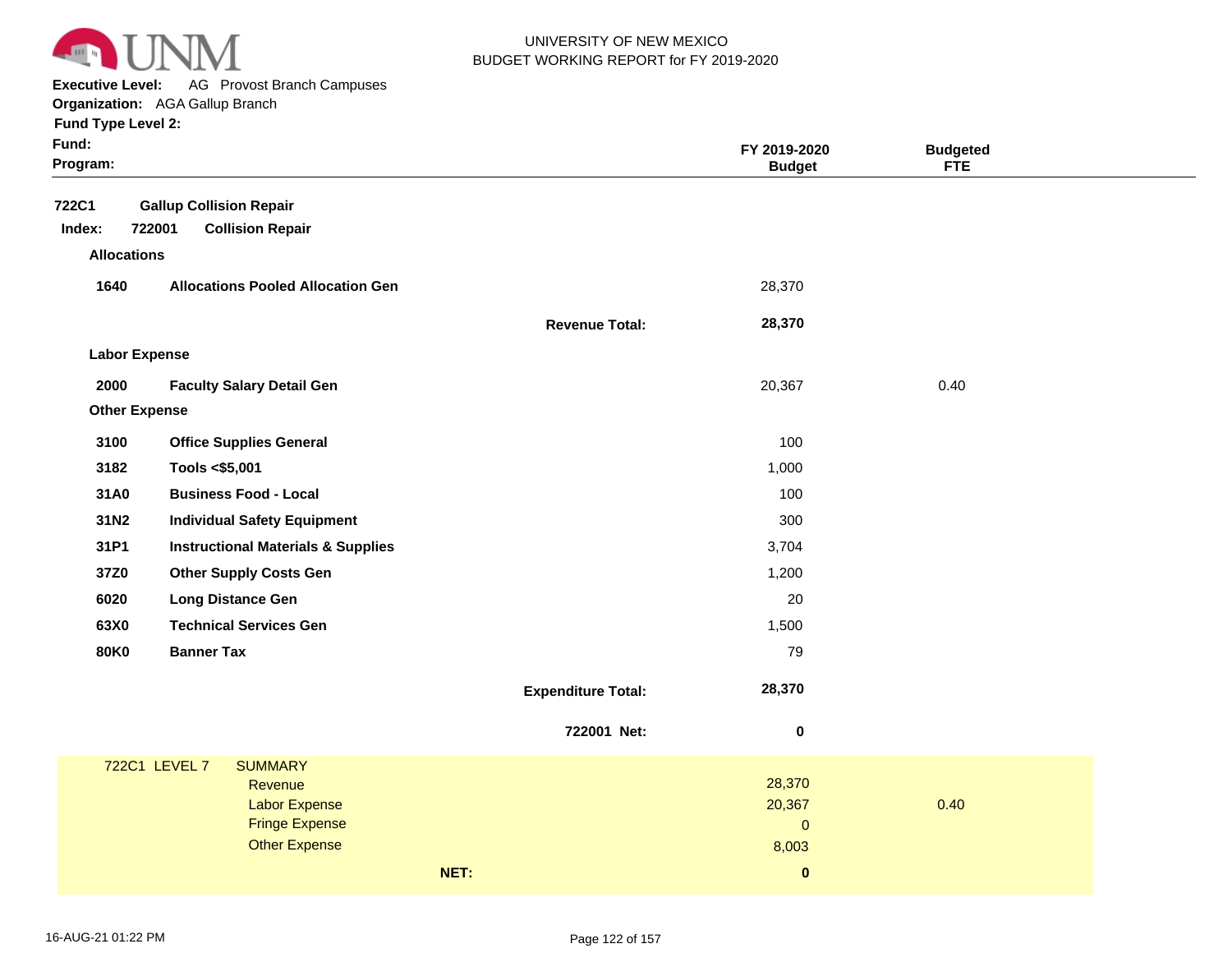

**Executive Level:** AG Provost Branch Campuses

|  | <b>Fund Type Level 2:</b> |  |  |
|--|---------------------------|--|--|
|  |                           |  |  |

| Fund:<br>Program:                                                    |                           | FY 2019-2020<br><b>Budget</b> | <b>Budgeted</b><br><b>FTE</b> |
|----------------------------------------------------------------------|---------------------------|-------------------------------|-------------------------------|
| 722D<br><b>Gallup Cosmetology</b><br>722008<br>Cosmetology<br>Index: |                           |                               |                               |
| <b>Allocations</b>                                                   |                           |                               |                               |
| 1640<br><b>Allocations Pooled Allocation Gen</b>                     |                           | 76,222                        |                               |
|                                                                      | <b>Revenue Total:</b>     | 76,222                        |                               |
| <b>Labor Expense</b>                                                 |                           |                               |                               |
| 2000<br><b>Faculty Salary Detail Gen</b>                             |                           | 68,159                        | 1.40                          |
| <b>Other Expense</b>                                                 |                           |                               |                               |
| 3100<br><b>Office Supplies General</b>                               |                           | 500                           |                               |
| 3180<br>Non Capital Equipment <\$5,001                               |                           | 500                           |                               |
| 31B0<br>Food F&A Unallowable Gen                                     |                           | 250                           |                               |
| 31P1<br><b>Instructional Materials &amp; Supplies</b>                |                           | 5,650                         |                               |
| 37Z0<br><b>Other Supply Costs Gen</b>                                |                           | 500                           |                               |
| In State Travel Gen<br>3800                                          |                           | 500                           |                               |
| 6020<br><b>Long Distance Gen</b>                                     |                           | 83                            |                               |
| <b>Banner Tax</b><br><b>80K0</b>                                     |                           | 80                            |                               |
|                                                                      | <b>Expenditure Total:</b> | 76,222                        |                               |
|                                                                      | 722008 Net:               | $\pmb{0}$                     |                               |
| 722D LEVEL 6<br><b>SUMMARY</b>                                       |                           |                               |                               |
| Revenue<br><b>Labor Expense</b>                                      |                           | 76,222<br>68,159              | 1.40                          |
| <b>Fringe Expense</b>                                                |                           | $\mathbf 0$                   |                               |
| <b>Other Expense</b>                                                 |                           | 8,063                         |                               |
| NET:                                                                 |                           | $\pmb{0}$                     |                               |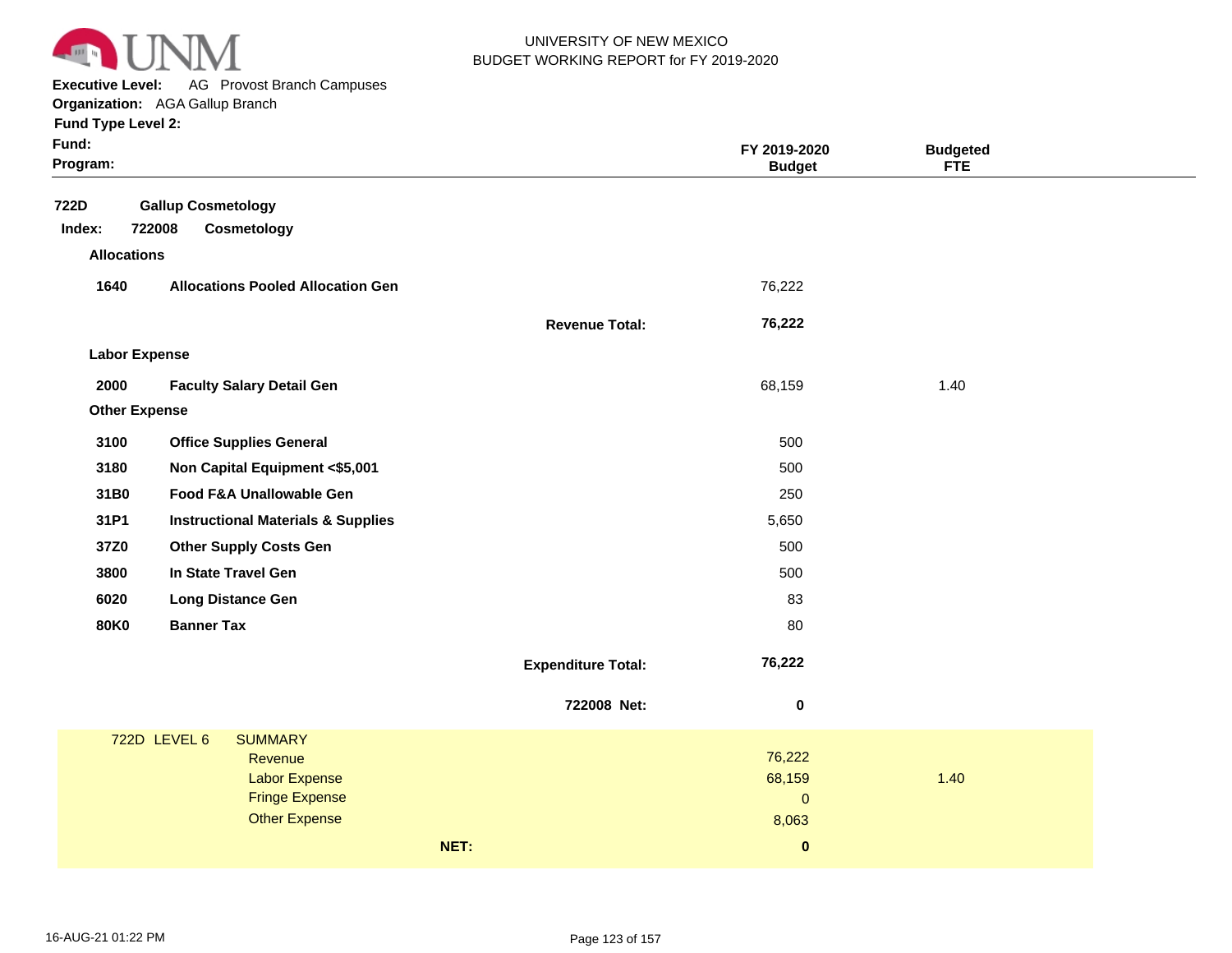

**Executive Level:** AG Provost Branch Campuses

**Organization:**  AGA Gallup Branch **Fund Type Level 2:**

| Fund:<br>Program:                     |                                                                       |                           | FY 2019-2020<br><b>Budget</b> | <b>Budgeted</b><br>FTE |  |
|---------------------------------------|-----------------------------------------------------------------------|---------------------------|-------------------------------|------------------------|--|
| 722E0<br>Index:<br><b>Allocations</b> | <b>Gallup Construction Tech</b><br>722005<br><b>Construction Tech</b> |                           |                               |                        |  |
| 1640                                  | <b>Allocations Pooled Allocation Gen</b>                              |                           | 12,937                        |                        |  |
|                                       |                                                                       | <b>Revenue Total:</b>     | 12,937                        |                        |  |
| <b>Other Expense</b>                  |                                                                       |                           |                               |                        |  |
| 3100                                  | <b>Office Supplies General</b>                                        |                           | 300                           |                        |  |
| 3110                                  | <b>Books Periodicals Gen</b>                                          |                           | 200                           |                        |  |
| 3180                                  | Non Capital Equipment <\$5,001                                        |                           | 1,700                         |                        |  |
| 3182                                  | Tools <\$5,001                                                        |                           | 2,000                         |                        |  |
| 31B0                                  | Food F&A Unallowable Gen                                              |                           | 500                           |                        |  |
| 31P1                                  | <b>Instructional Materials &amp; Supplies</b>                         |                           | 6,571                         |                        |  |
| 37Z0                                  | <b>Other Supply Costs Gen</b>                                         |                           | 1,500                         |                        |  |
| 6020                                  | <b>Long Distance Gen</b>                                              |                           | 40                            |                        |  |
| <b>80K0</b>                           | <b>Banner Tax</b>                                                     |                           | 126                           |                        |  |
|                                       |                                                                       | <b>Expenditure Total:</b> | 12,937                        |                        |  |
|                                       |                                                                       | 722005 Net:               | $\pmb{0}$                     |                        |  |
|                                       | 722E0 LEVEL 7<br><b>SUMMARY</b>                                       |                           |                               |                        |  |
|                                       | Revenue                                                               |                           | 12,937                        |                        |  |
|                                       | <b>Labor Expense</b><br><b>Fringe Expense</b>                         |                           | $\pmb{0}$<br>$\mathbf{0}$     | 0.00                   |  |
|                                       | <b>Other Expense</b>                                                  |                           | 12,937                        |                        |  |
|                                       |                                                                       | NET:                      | $\bf{0}$                      |                        |  |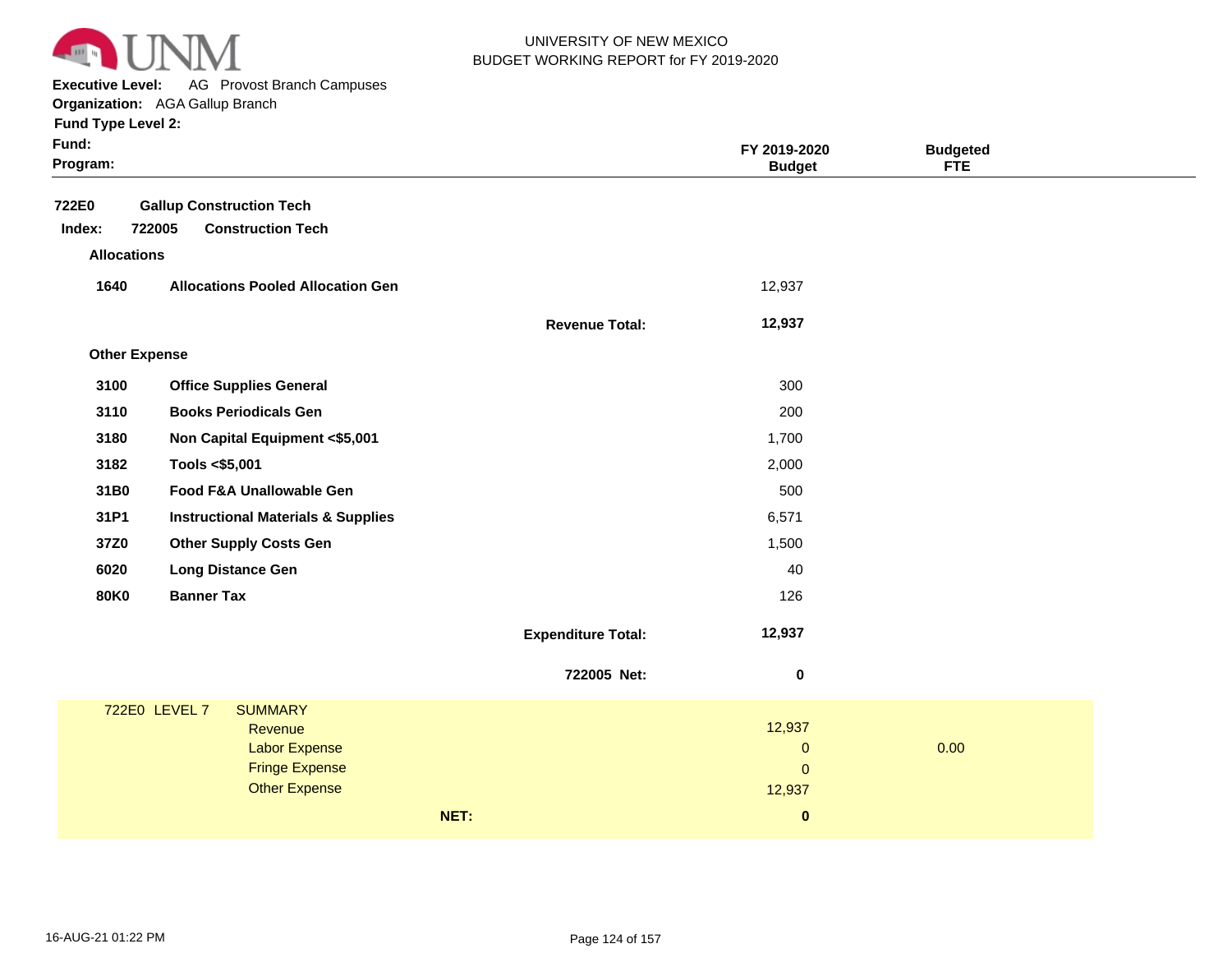

**Executive Level:** AG Provost Branch Campuses **Organization:**  AGA Gallup Branch

| Fund:<br>Program:    |                                                                                                                    |                           | FY 2019-2020<br><b>Budget</b>                | <b>Budgeted</b><br>FTE |  |
|----------------------|--------------------------------------------------------------------------------------------------------------------|---------------------------|----------------------------------------------|------------------------|--|
| 722F<br>Index:       | <b>Gallup Welding</b><br>722006<br>Welding                                                                         |                           |                                              |                        |  |
| <b>Allocations</b>   |                                                                                                                    |                           |                                              |                        |  |
| 1640                 | <b>Allocations Pooled Allocation Gen</b>                                                                           |                           | 13,696                                       |                        |  |
|                      |                                                                                                                    | <b>Revenue Total:</b>     | 13,696                                       |                        |  |
| <b>Other Expense</b> |                                                                                                                    |                           |                                              |                        |  |
| 3100                 | <b>Office Supplies General</b>                                                                                     |                           | 100                                          |                        |  |
| 3182                 | Tools <\$5,001                                                                                                     |                           | 2,000                                        |                        |  |
| 31B0                 | Food F&A Unallowable Gen                                                                                           |                           | 500                                          |                        |  |
| 31N2                 | <b>Individual Safety Equipment</b>                                                                                 |                           | 500                                          |                        |  |
| 31P1                 | <b>Instructional Materials &amp; Supplies</b>                                                                      |                           | 7,441                                        |                        |  |
| 37Z0                 | <b>Other Supply Costs Gen</b>                                                                                      |                           | 3,000                                        |                        |  |
| 6020                 | <b>Long Distance Gen</b>                                                                                           |                           | 20                                           |                        |  |
| <b>80K0</b>          | <b>Banner Tax</b>                                                                                                  |                           | 135                                          |                        |  |
|                      |                                                                                                                    | <b>Expenditure Total:</b> | 13,696                                       |                        |  |
|                      |                                                                                                                    | 722006 Net:               | $\pmb{0}$                                    |                        |  |
|                      | 722F LEVEL 6<br><b>SUMMARY</b><br>Revenue<br><b>Labor Expense</b><br><b>Fringe Expense</b><br><b>Other Expense</b> |                           | 13,696<br>$\mathbf 0$<br>$\pmb{0}$<br>13,696 | 0.00                   |  |
|                      |                                                                                                                    | NET:                      | $\bf{0}$                                     |                        |  |
|                      |                                                                                                                    |                           |                                              |                        |  |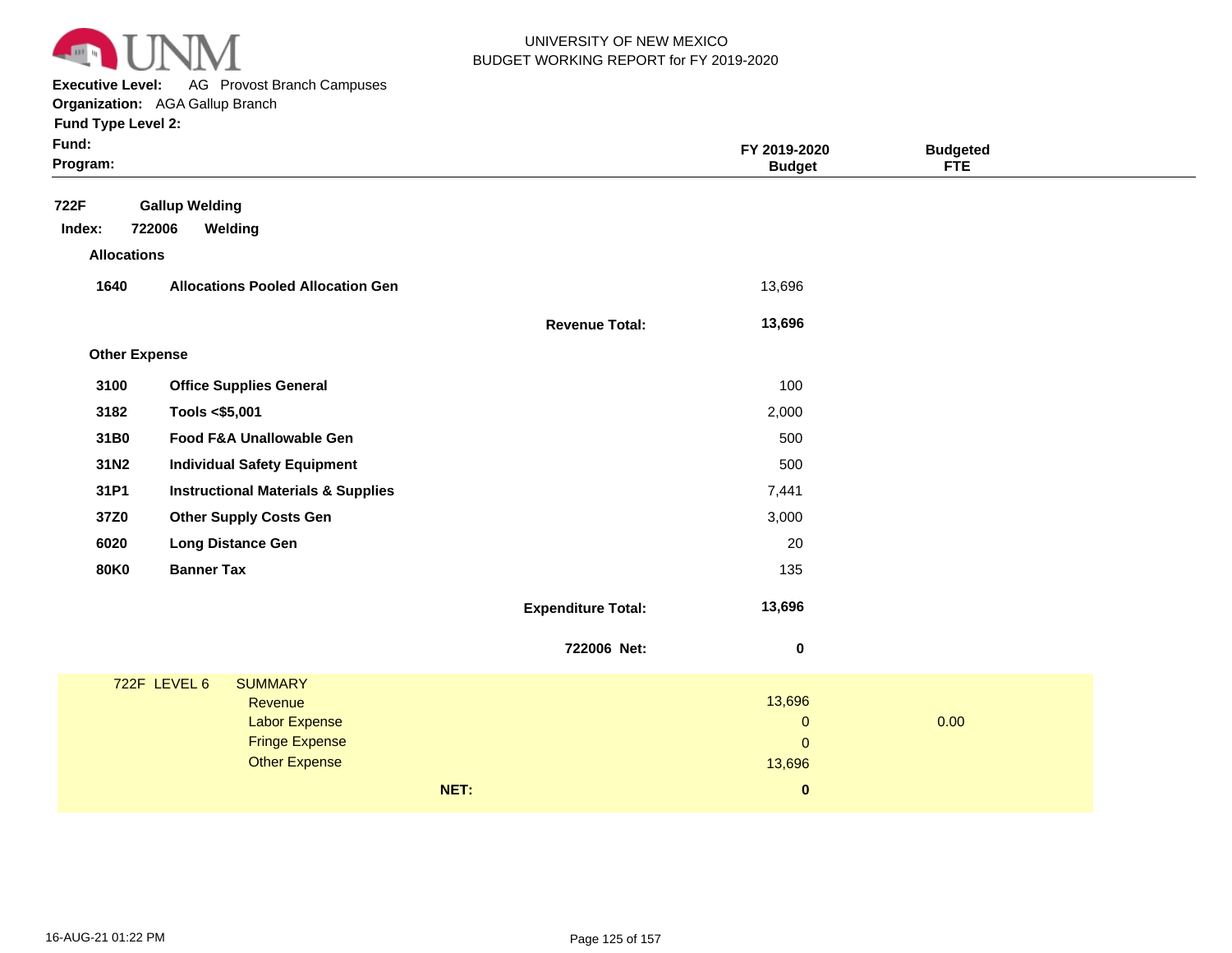

**Executive Level:** AG Provost Branch Campuses

| <b>Fund Type Level 2:</b><br>Fund:<br>Program: |                                                                                                                      |                       | FY 2019-2020<br><b>Budget</b> | <b>Budgeted</b><br><b>FTE</b> |
|------------------------------------------------|----------------------------------------------------------------------------------------------------------------------|-----------------------|-------------------------------|-------------------------------|
| 723B<br>Index:                                 | <b>Gallup Community Ed Administration</b><br><b>Continuing Education Admin</b><br>723000<br><b>Operating Revenue</b> |                       |                               |                               |
| 01P0                                           | <b>Community Education Gen</b>                                                                                       |                       | 106,628                       |                               |
|                                                |                                                                                                                      | <b>Revenue Total:</b> | 106,628                       |                               |
| <b>Labor Expense</b>                           |                                                                                                                      |                       |                               |                               |

| <b>Labor Expense</b>  |                                               |        |      |
|-----------------------|-----------------------------------------------|--------|------|
| 2008                  | <b>Teaching - Non-credit Instructors</b>      | 9,982  | 0.52 |
| 2060                  | <b>Support Staff Salary Detail Gen</b>        | 38,635 | 1.00 |
| <b>Fringe Expense</b> |                                               |        |      |
| 2110                  | <b>Fica Gen</b>                               | 6,768  |      |
| 2140                  | <b>Retirement Gen</b>                         | 11,633 |      |
| 2160                  | <b>Group Insurance Gen</b>                    | 4,828  |      |
| 2180                  | <b>Unemployment Compensation Gen</b>          | 241    |      |
| <b>21A0</b>           | <b>Workers Compensation Gen</b>               | 161    |      |
| <b>21J0</b>           | <b>Other Staff Benefits Gen</b>               | 3,114  |      |
| <b>Other Expense</b>  |                                               |        |      |
| 3100                  | <b>Office Supplies General</b>                | 500    |      |
| 31A0                  | <b>Business Food - Local</b>                  | 800    |      |
| 31K0                  | <b>Postage Gen</b>                            | 150    |      |
| 31P1                  | <b>Instructional Materials &amp; Supplies</b> | 6,000  |      |
| 37Z0                  | <b>Other Supply Costs Gen</b>                 | 926    |      |
| 3800                  | In State Travel Gen                           | 500    |      |
| 3820                  | Out Of State Travel Gen                       | 2,000  |      |
| 6020                  | <b>Long Distance Gen</b>                      | 80     |      |
| 63T0                  | <b>Contract Services Gen</b>                  | 20,000 |      |
| <b>80K0</b>           | <b>Banner Tax</b>                             | 310    |      |
|                       |                                               |        |      |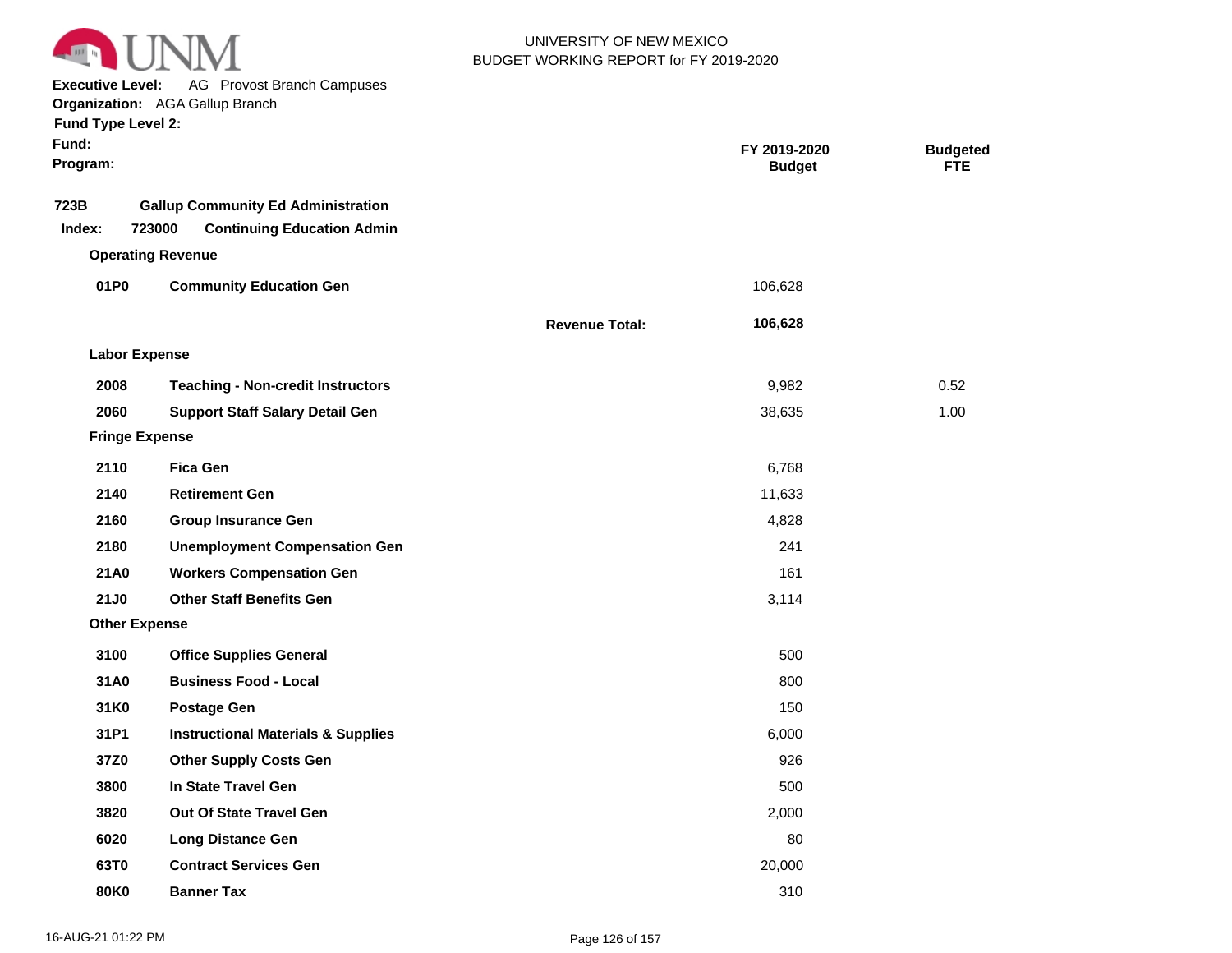

**Executive Level:** AG Provost Branch Campuses **Organization:**  AGA Gallup Branch

| Fund:<br>Program: |              |                                                   |                           | FY 2019-2020<br><b>Budget</b> | <b>Budgeted</b><br>FTE. |  |
|-------------------|--------------|---------------------------------------------------|---------------------------|-------------------------------|-------------------------|--|
| 723B              |              | <b>Gallup Community Ed Administration</b>         |                           |                               |                         |  |
| Index:            | 723000       | <b>Continuing Education Admin</b>                 | <b>Expenditure Total:</b> | 106,628                       |                         |  |
|                   |              |                                                   | 723000 Net:               | 0                             |                         |  |
|                   | 723B LEVEL 6 | <b>SUMMARY</b><br>Revenue<br><b>Labor Expense</b> |                           | 106,628<br>48,617             | 1.52                    |  |
|                   |              | <b>Fringe Expense</b><br><b>Other Expense</b>     |                           | 26,745<br>31,266              |                         |  |
|                   |              |                                                   | NET:                      | $\mathbf{0}$                  |                         |  |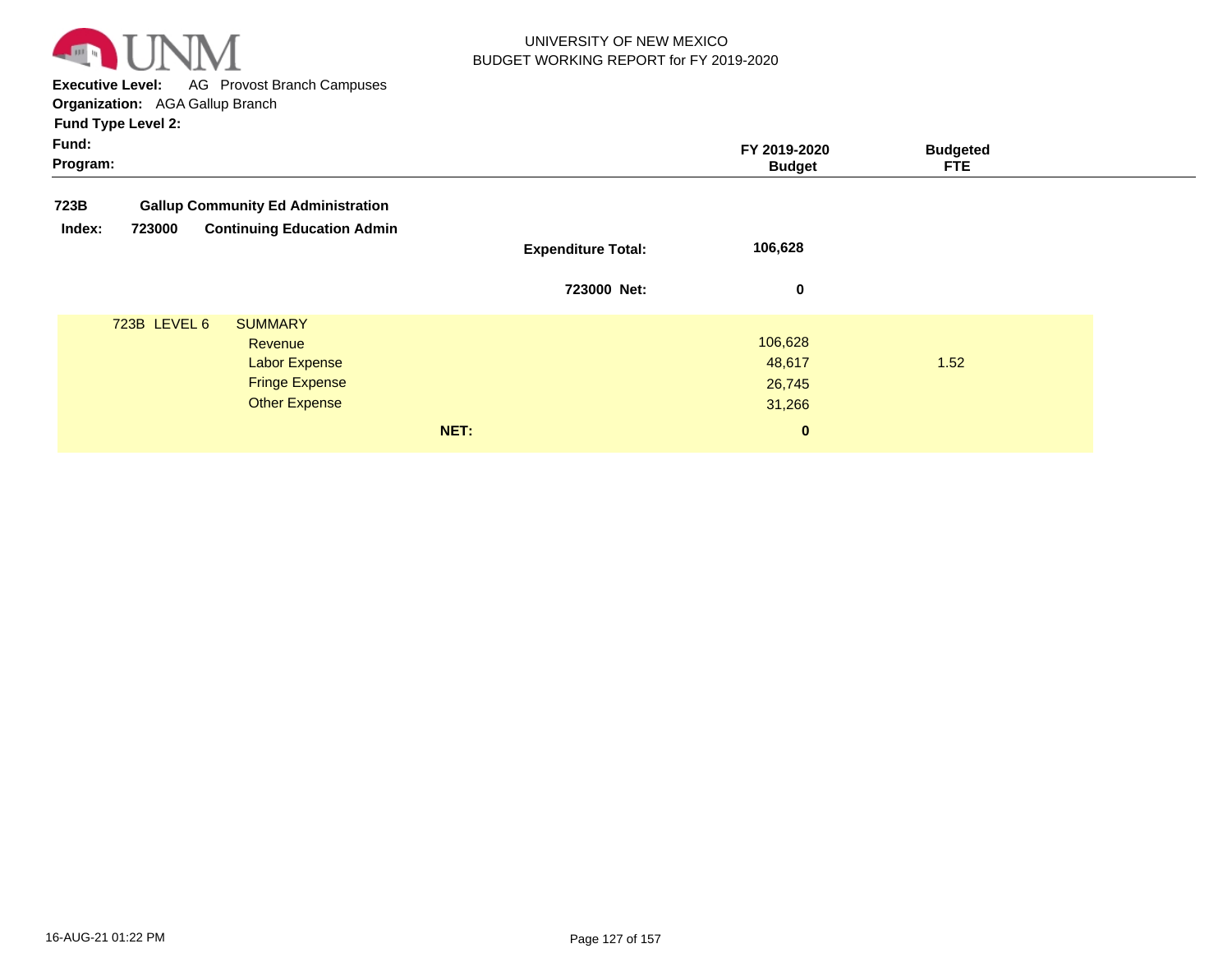

**Executive Level:** AG Provost Branch Campuses

|  | <b>Fund Type Level 2:</b> |  |
|--|---------------------------|--|
|  |                           |  |

| Fund:<br>Program:     |                                                                                  |                       | FY 2019-2020<br><b>Budget</b> | <b>Budgeted</b><br><b>FTE</b> |  |
|-----------------------|----------------------------------------------------------------------------------|-----------------------|-------------------------------|-------------------------------|--|
| 723D<br>Index:        | <b>Gallup Work Force Training Rev Exp</b><br>723002<br><b>Workforce Training</b> |                       |                               |                               |  |
|                       | <b>Operating Revenue</b>                                                         |                       |                               |                               |  |
| 01P0                  | <b>Community Education Gen</b>                                                   |                       | 186,021                       |                               |  |
|                       |                                                                                  | <b>Revenue Total:</b> | 186,021                       |                               |  |
| <b>Labor Expense</b>  |                                                                                  |                       |                               |                               |  |
| 2020                  | <b>Administrative Professional Gen</b>                                           |                       | 47,880                        | 1.00                          |  |
| <b>Fringe Expense</b> |                                                                                  |                       |                               |                               |  |
| 2110                  | <b>Fica Gen</b>                                                                  |                       | 3,365                         |                               |  |
| 2140                  | <b>Retirement Gen</b>                                                            |                       | 5,784                         |                               |  |
| 2160                  | <b>Group Insurance Gen</b>                                                       |                       | 2,758                         |                               |  |
| 2180                  | <b>Unemployment Compensation Gen</b>                                             |                       | 132                           |                               |  |
| 21A0                  | <b>Workers Compensation Gen</b>                                                  |                       | 88                            |                               |  |
| <b>21J0</b>           | <b>Other Staff Benefits Gen</b>                                                  |                       | 1,617                         |                               |  |
| <b>Other Expense</b>  |                                                                                  |                       |                               |                               |  |
| 3100                  | <b>Office Supplies General</b>                                                   |                       | 1,500                         |                               |  |
| 3110                  | <b>Books Periodicals Gen</b>                                                     |                       | 2,500                         |                               |  |
| 31A0                  | <b>Business Food - Local</b>                                                     |                       | 3,000                         |                               |  |
| 31K0                  | <b>Postage Gen</b>                                                               |                       | 200                           |                               |  |
| 31P0                  | <b>Training Materials Supplies Gen</b>                                           |                       | 1,400                         |                               |  |
| 31P1                  | <b>Instructional Materials &amp; Supplies</b>                                    |                       | 400                           |                               |  |
| 37Z0                  | <b>Other Supply Costs Gen</b>                                                    |                       | 900                           |                               |  |
| 3800                  | In State Travel Gen                                                              |                       | 2,500                         |                               |  |
| 3820                  | Out Of State Travel Gen                                                          |                       | 3,000                         |                               |  |
| 38A0                  | <b>Motor Pool Rental Gen</b>                                                     |                       | 1,000                         |                               |  |
| 6020                  | <b>Long Distance Gen</b>                                                         |                       | 192                           |                               |  |
| 6080                  | <b>Cellular Charges Gen</b>                                                      |                       | 1,200                         |                               |  |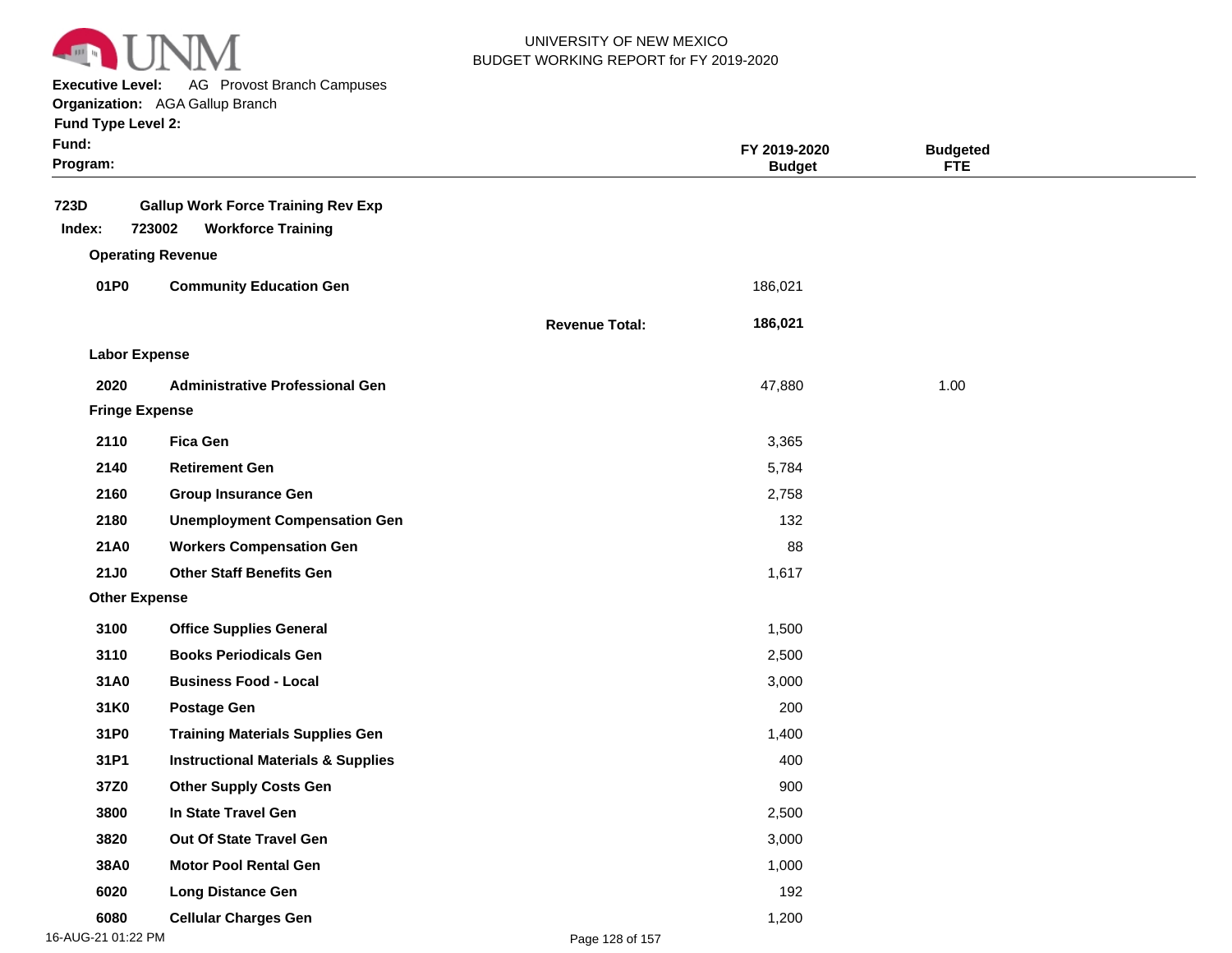

**Executive Level:** AG Provost Branch Campuses

| <b>Fund Type Level 2:</b> |  |
|---------------------------|--|
|---------------------------|--|

| Fund Type Level 2:                                |                           |                               |                               |
|---------------------------------------------------|---------------------------|-------------------------------|-------------------------------|
| Fund:<br>Program:                                 |                           | FY 2019-2020<br><b>Budget</b> | <b>Budgeted</b><br><b>FTE</b> |
| 723D<br><b>Gallup Work Force Training Rev Exp</b> |                           |                               |                               |
| <b>Workforce Training</b><br>Index:<br>723002     |                           |                               |                               |
| <b>Other Expense</b>                              |                           |                               |                               |
| 63C0<br><b>Copying Gen</b>                        |                           | 4,908                         |                               |
| 63T0<br><b>Contract Services Gen</b>              |                           | 100,000                       |                               |
| <b>80K0</b><br><b>Banner Tax</b>                  |                           | 1,697                         |                               |
|                                                   | <b>Expenditure Total:</b> | 186,021                       |                               |
|                                                   | 723002 Net:               | $\pmb{0}$                     |                               |
| 723D LEVEL 6<br><b>SUMMARY</b>                    |                           |                               |                               |
| Revenue<br><b>Labor Expense</b>                   |                           | 186,021<br>47,880             | 1.00                          |
| <b>Fringe Expense</b>                             |                           | 13,744                        |                               |
| <b>Other Expense</b>                              |                           | 124,397                       |                               |
| NET:                                              |                           | $\bf{0}$                      |                               |
|                                                   |                           |                               |                               |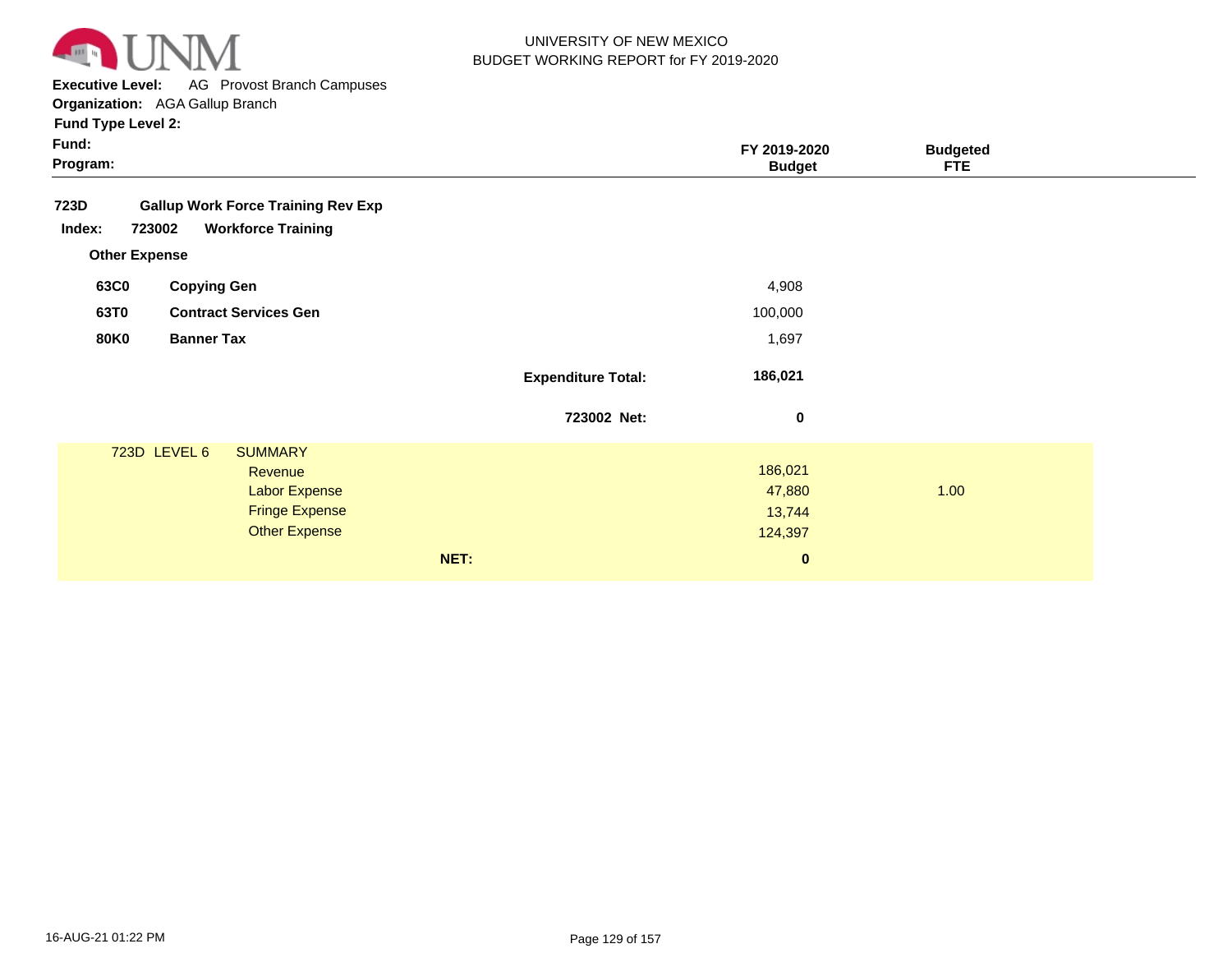

**Executive Level:** AG Provost Branch Campuses

**Organization:**  AGA Gallup Branch

| Fund:<br>Program:    |                                                                 |                       | FY 2019-2020<br><b>Budget</b> | <b>Budgeted</b><br><b>FTE</b> |  |
|----------------------|-----------------------------------------------------------------|-----------------------|-------------------------------|-------------------------------|--|
| 724A00<br>Index:     | <b>Gallup Student Svcs PI#1</b><br>724004<br><b>Recruitment</b> |                       |                               |                               |  |
| <b>Allocations</b>   |                                                                 |                       |                               |                               |  |
| 1640                 | <b>Allocations Pooled Allocation Gen</b>                        |                       | 27,657                        |                               |  |
|                      |                                                                 | <b>Revenue Total:</b> | 27,657                        |                               |  |
| <b>Labor Expense</b> |                                                                 |                       |                               |                               |  |
| <b>20J0</b>          | <b>Student Salaries Gen</b>                                     |                       | 3,800                         | 0.20                          |  |
| <b>20NO</b>          | <b>State Workstudy Gen</b>                                      |                       | 2,000                         | 0.11                          |  |
| <b>Other Expense</b> |                                                                 |                       |                               |                               |  |
| 3100                 | <b>Office Supplies General</b>                                  |                       | 650                           |                               |  |
| 3150                 | <b>Computer Supplies &lt;\$5,001</b>                            |                       | 500                           |                               |  |
| 3180                 | Non Capital Equipment <\$5,001                                  |                       | 450                           |                               |  |
| 31B0                 | Food F&A Unallowable Gen                                        |                       | 2,500                         |                               |  |
| 31K0                 | <b>Postage Gen</b>                                              |                       | 1,200                         |                               |  |
| 31L0                 | <b>Printing Supplies Gen</b>                                    |                       | 850                           |                               |  |
| 31M0                 | <b>Recruitment Expense Gen</b>                                  |                       | 5,000                         |                               |  |
| 31N0                 | <b>Uniforms Apparel Gen</b>                                     |                       | 500                           |                               |  |
| 3800                 | In State Travel Gen                                             |                       | 500                           |                               |  |
| 3820                 | Out Of State Travel Gen                                         |                       | 750                           |                               |  |
| 38A0                 | <b>Motor Pool Rental Gen</b>                                    |                       | 500                           |                               |  |
| 6330                 | <b>Media Services Gen</b>                                       |                       | 1,000                         |                               |  |
| 6350                 | Promotional Exp F&A Unallowable Gen                             |                       | 5,000                         |                               |  |
| 6370                 | <b>Printing/Copying/Binding Gen</b>                             |                       | 1,200                         |                               |  |
| 63A1                 | <b>Event Fees</b>                                               |                       | 800                           |                               |  |
| 63N0                 | <b>Laundry Dry Cleaning Gen</b>                                 |                       | 142                           |                               |  |
| 80K0                 | <b>Banner Tax</b>                                               |                       | 315                           |                               |  |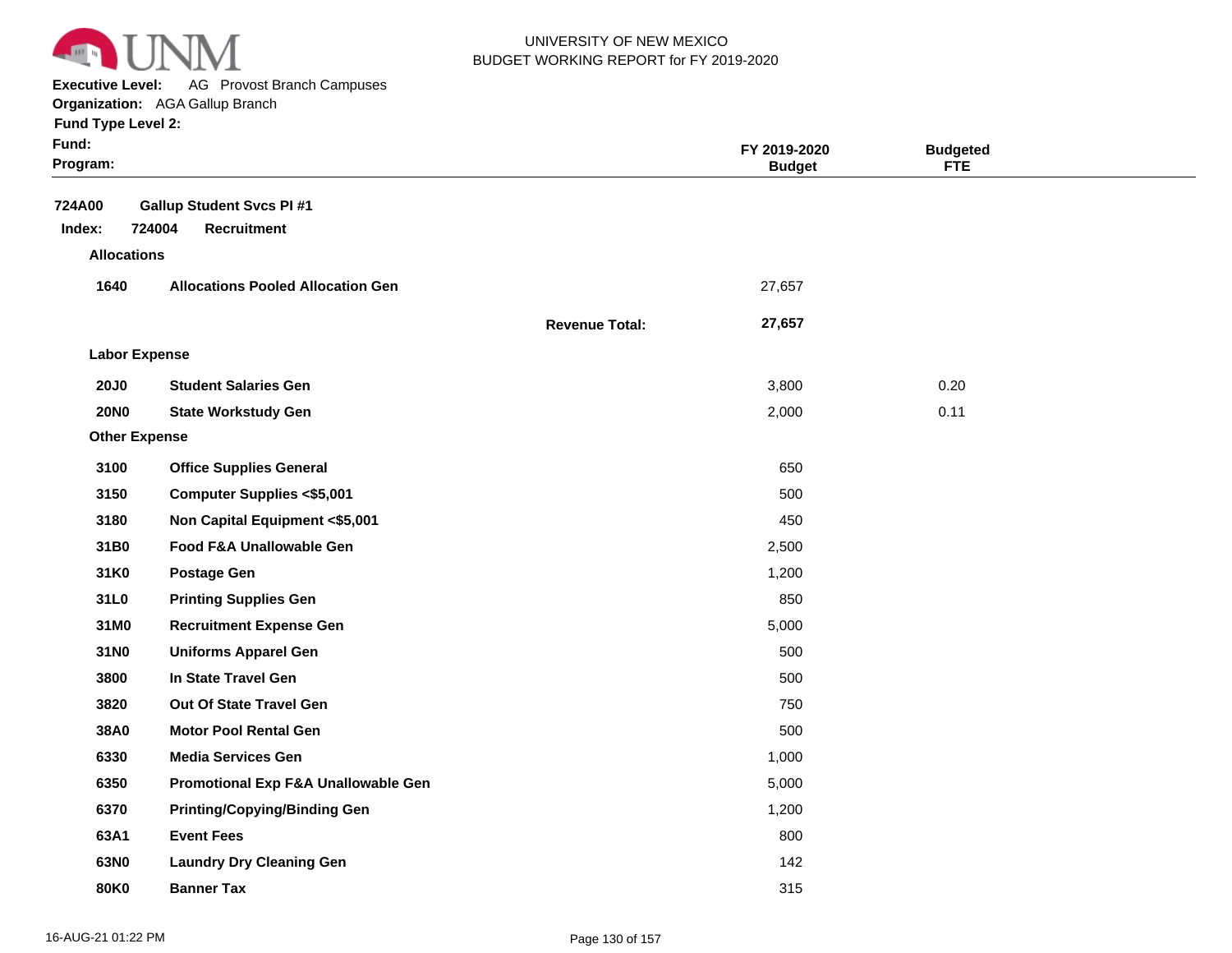

**Executive Level:** AG Provost Branch Campuses **Organization:**  AGA Gallup Branch

**Fund Type Level 2:**

| Fund:<br>Program: |        |                                 |                           | FY 2019-2020<br><b>Budget</b> | <b>Budgeted</b><br><b>FTE</b> |  |
|-------------------|--------|---------------------------------|---------------------------|-------------------------------|-------------------------------|--|
| 724A00            |        | <b>Gallup Student Svcs PI#1</b> |                           |                               |                               |  |
| Index:            | 724004 | Recruitment                     |                           |                               |                               |  |
|                   |        |                                 | <b>Expenditure Total:</b> | 27.657                        |                               |  |

**Expenditure Total:** 27,

**724004 Net: 0**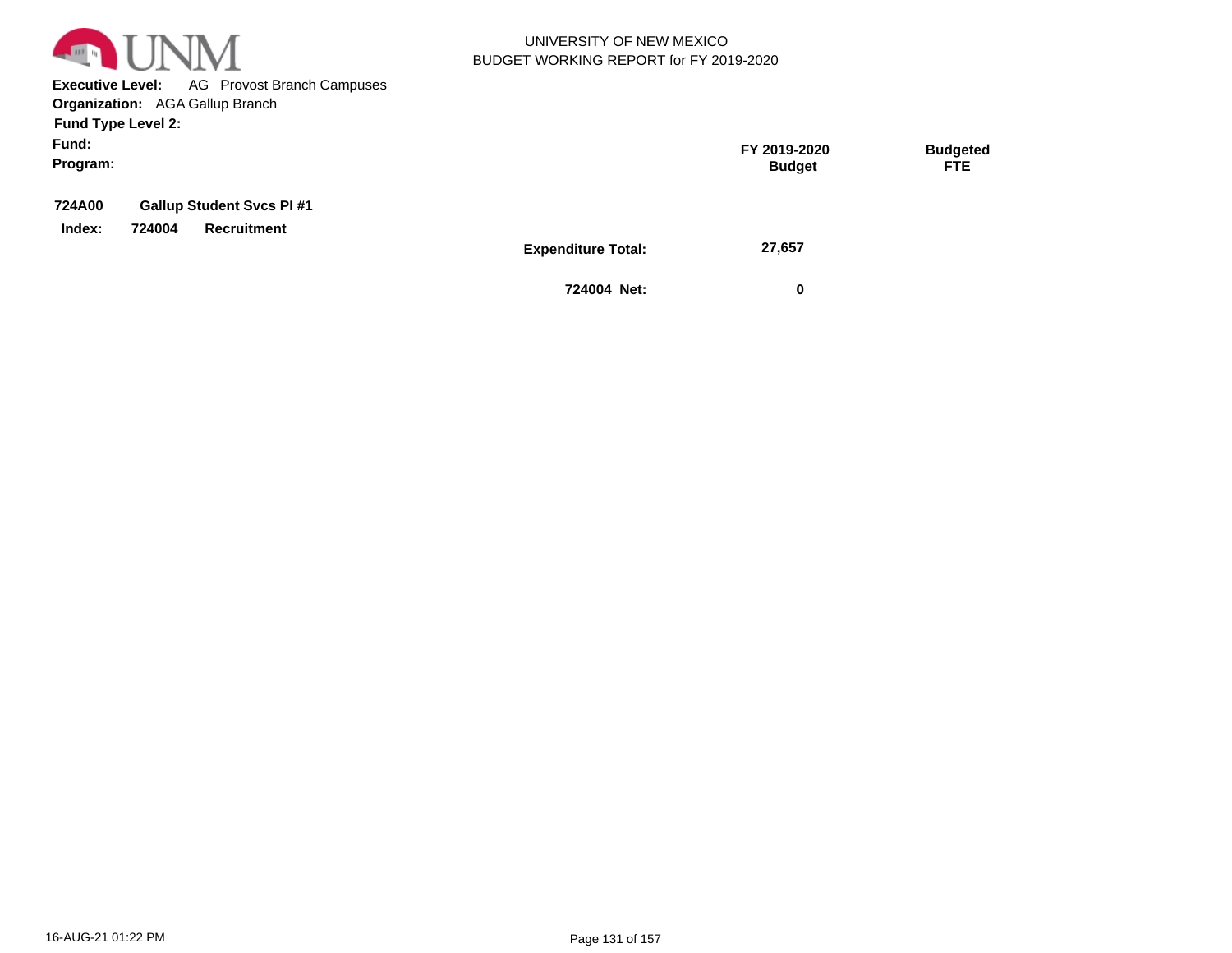

**Executive Level:** AG Provost Branch Campuses

**Organization:**  AGA Gallup Branch

| Fund:<br>Program:                                   |                           | FY 2019-2020<br><b>Budget</b> | <b>Budgeted</b><br><b>FTE</b> |  |
|-----------------------------------------------------|---------------------------|-------------------------------|-------------------------------|--|
| <b>724A00</b><br><b>Gallup Student Svcs PI #1</b>   |                           |                               |                               |  |
| 724009<br><b>Gallup Extended Services</b><br>Index: |                           |                               |                               |  |
| <b>Allocations</b>                                  |                           |                               |                               |  |
| 1640<br><b>Allocations Pooled Allocation Gen</b>    |                           | 41,252                        |                               |  |
|                                                     | <b>Revenue Total:</b>     | 41,252                        |                               |  |
| <b>Labor Expense</b>                                |                           |                               |                               |  |
| <b>Support Staff Salary Detail Gen</b><br>2060      |                           | 40,489                        | 1.00                          |  |
| <b>Other Expense</b>                                |                           |                               |                               |  |
|                                                     |                           |                               |                               |  |
| <b>Contingency Budget Gen</b><br><b>80E0</b>        |                           | 763                           |                               |  |
|                                                     | <b>Expenditure Total:</b> | 41,252                        |                               |  |
|                                                     | 724009 Net:               | 0                             |                               |  |
| 724A00 LEVEL 6<br><b>SUMMARY</b>                    |                           |                               |                               |  |
| Revenue                                             |                           | 68,909                        |                               |  |
| Labor Expense<br><b>Fringe Expense</b>              |                           | 46,289                        | 1.31                          |  |
| <b>Other Expense</b>                                |                           | $\mathbf 0$<br>22,620         |                               |  |
|                                                     |                           |                               |                               |  |
|                                                     | NET:                      | $\pmb{0}$                     |                               |  |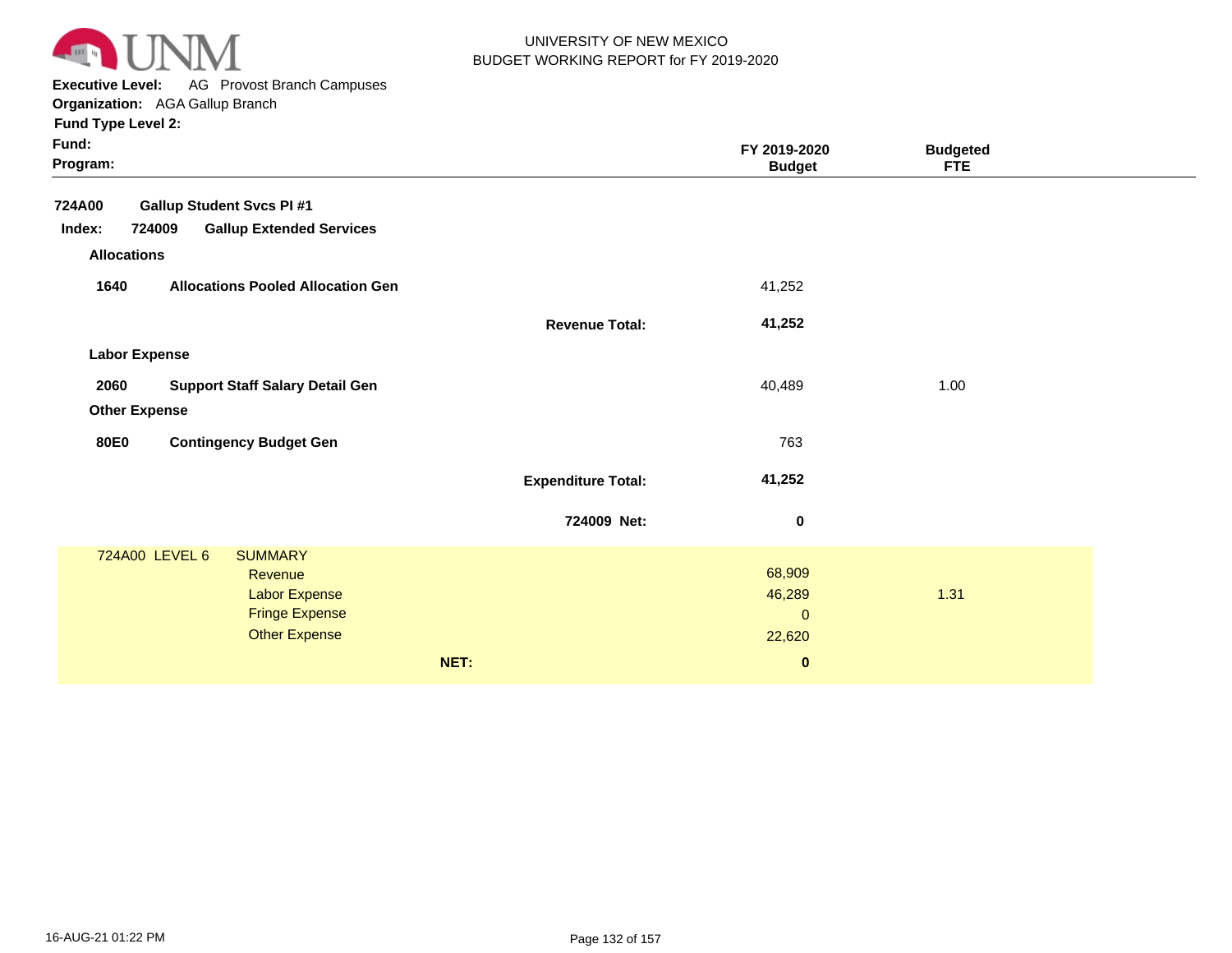

**Executive Level:** AG Provost Branch Campuses

|  | <b>Fund Type Level 2:</b> |  |
|--|---------------------------|--|
|  |                           |  |

| Fund:<br>Program:  |                                                                                 |                       | FY 2019-2020<br><b>Budget</b> | <b>Budgeted</b><br><b>FTE</b> |  |
|--------------------|---------------------------------------------------------------------------------|-----------------------|-------------------------------|-------------------------------|--|
| 724B<br>Index:     | <b>Gallup Student Svcs Gen Admin</b><br>724001<br><b>Student Services Admin</b> |                       |                               |                               |  |
| <b>Allocations</b> |                                                                                 |                       |                               |                               |  |
| 1640               | <b>Allocations Pooled Allocation Gen</b>                                        |                       | 200,536                       |                               |  |
|                    |                                                                                 | <b>Revenue Total:</b> | 200,536                       |                               |  |
|                    | <b>Labor Expense</b>                                                            |                       |                               |                               |  |
| 2020               | <b>Administrative Professional Gen</b>                                          |                       | 103,958                       | 1.00                          |  |
| 2060               | <b>Support Staff Salary Detail Gen</b>                                          |                       | 36,365                        | 1.00                          |  |
|                    | <b>Other Expense</b>                                                            |                       |                               |                               |  |
| 3100               | <b>Office Supplies General</b>                                                  |                       | 21,875                        |                               |  |
| 3130               | <b>Media Supplies Gen</b>                                                       |                       | 2,000                         |                               |  |
| 3160               | <b>Copier Supplies Gen</b>                                                      |                       | 1,000                         |                               |  |
| 3180               | Non Capital Equipment <\$5,001                                                  |                       | 5,656                         |                               |  |
| 31B0               | Food F&A Unallowable Gen                                                        |                       | 250                           |                               |  |
| 31C0               | <b>Dues Memberships Gen</b>                                                     |                       | 2,200                         |                               |  |
| 31D0               | <b>Freight In-Bound</b>                                                         |                       | 122                           |                               |  |
| 31K0               | <b>Postage Gen</b>                                                              |                       | 500                           |                               |  |
| 31P0               | <b>Training Materials Supplies Gen</b>                                          |                       | 200                           |                               |  |
| 31P1               | <b>Instructional Materials &amp; Supplies</b>                                   |                       | 200                           |                               |  |
| 3800               | In State Travel Gen                                                             |                       | 6,000                         |                               |  |
| 3820               | Out Of State Travel Gen                                                         |                       | 10,000                        |                               |  |
| 38A0               | <b>Motor Pool Rental Gen</b>                                                    |                       | 1,500                         |                               |  |
| 6020               | <b>Long Distance Gen</b>                                                        |                       | 200                           |                               |  |
| <b>70D0</b>        | <b>Equipment Repairs Maintenance Gen</b>                                        |                       | 1,600                         |                               |  |
| 80E0               | <b>Contingency Budget Gen</b>                                                   |                       | 686                           |                               |  |
| 80K0               | <b>Banner Tax</b>                                                               |                       | 589                           |                               |  |
| 9020               | <b>Computer Hardware &gt;\$5,000</b>                                            |                       | 5,635                         |                               |  |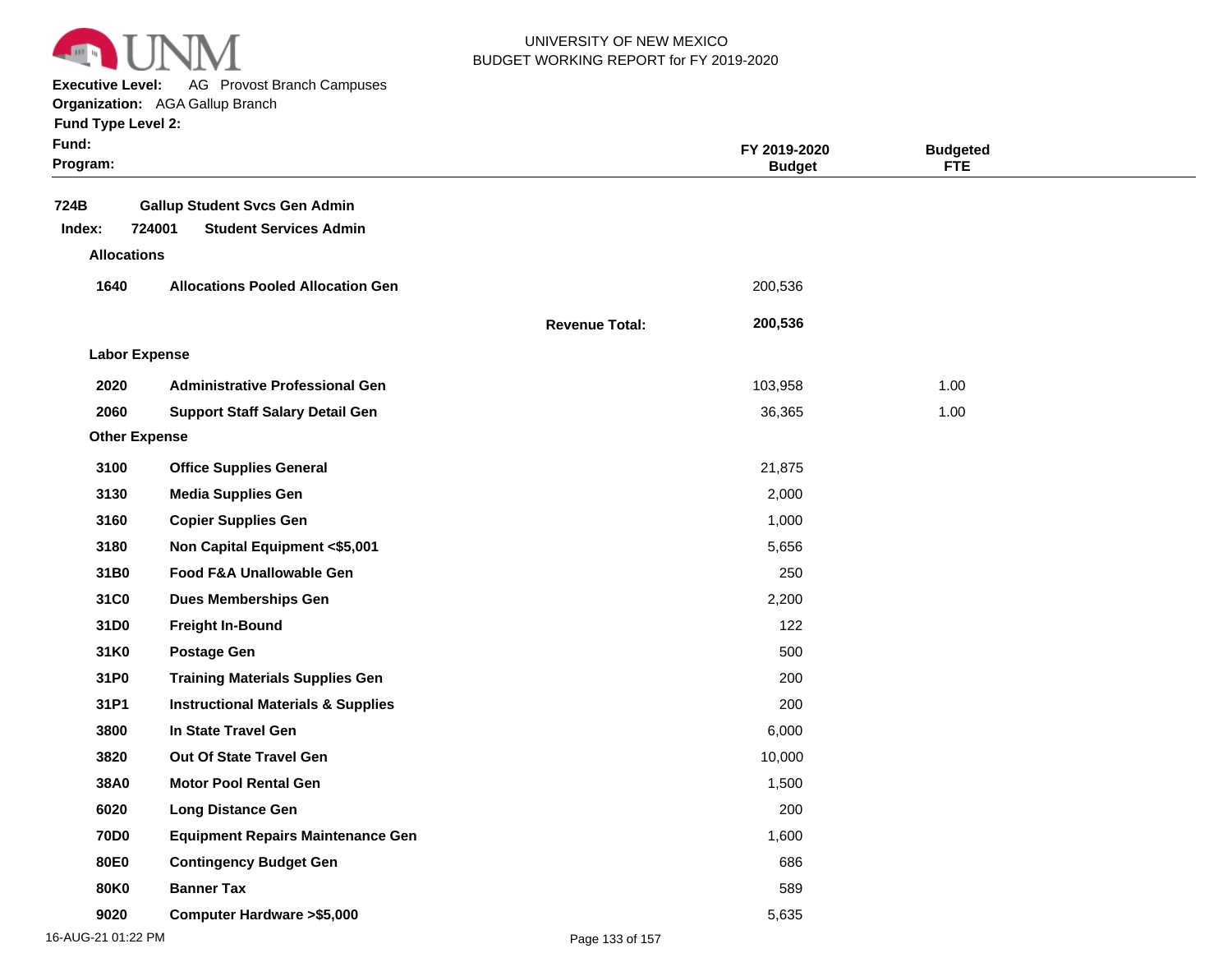

**Executive Level:** AG Provost Branch Campuses **Organization:**  AGA Gallup Branch

**Fund Type Level 2:**

| Fund:<br>Program: |                                         | FY 2019-2020<br><b>Budget</b> | <b>Budgeted</b><br><b>FTE</b> |  |
|-------------------|-----------------------------------------|-------------------------------|-------------------------------|--|
| 724B              | <b>Gallup Student Svcs Gen Admin</b>    |                               |                               |  |
| Index:            | 724001<br><b>Student Services Admin</b> |                               |                               |  |

**Expenditure Total: 200,536** 

**724001 Net: 0**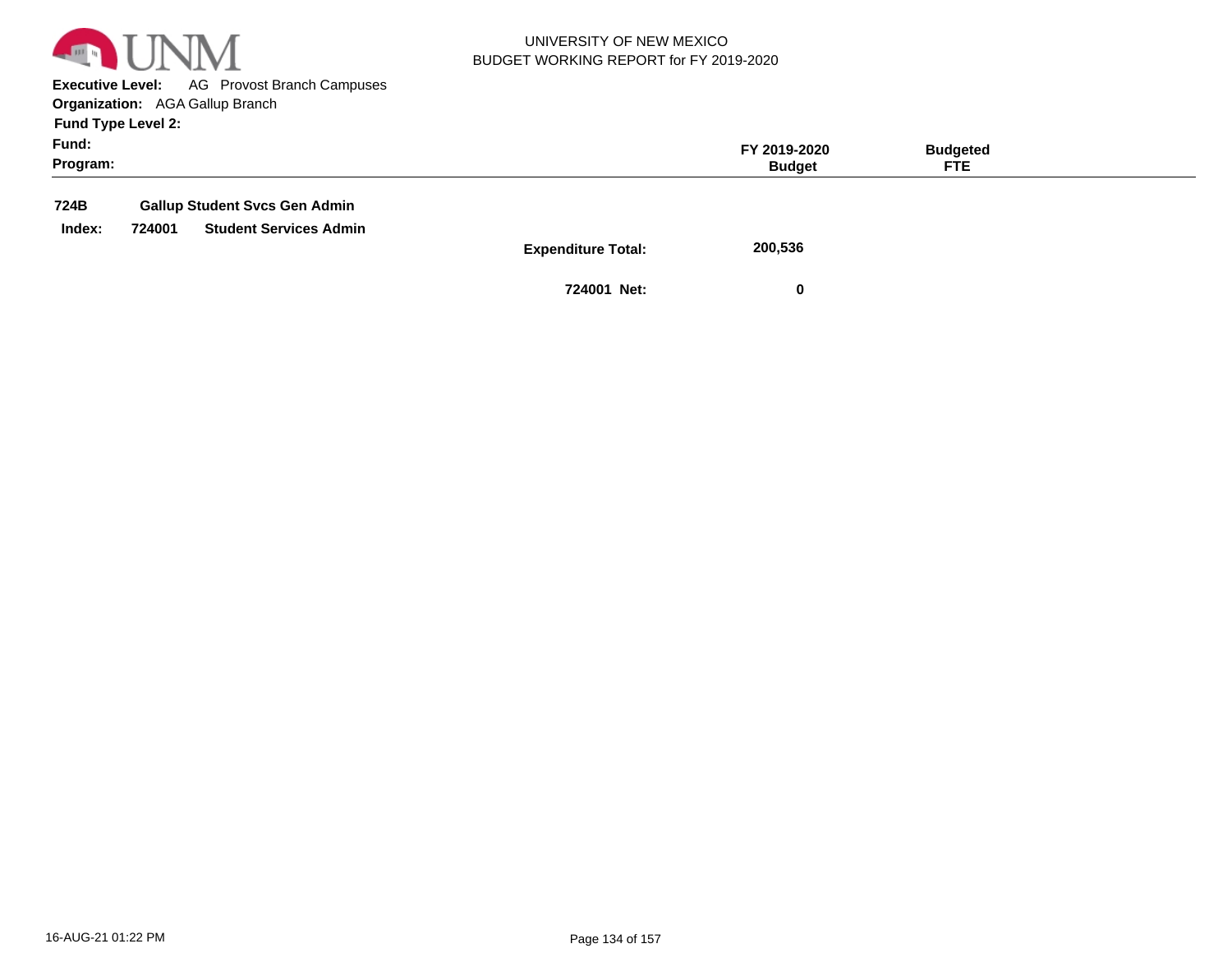

**Executive Level:** AG Provost Branch Campuses

**Organization:**  AGA Gallup Branch

| Fund:<br>Program:    |                                               |                           | FY 2019-2020<br><b>Budget</b> | <b>Budgeted</b><br><b>FTE</b> |  |
|----------------------|-----------------------------------------------|---------------------------|-------------------------------|-------------------------------|--|
| 724B                 | <b>Gallup Student Svcs Gen Admin</b>          |                           |                               |                               |  |
| Index:               | 724006<br><b>Gallup Gymnasium</b>             |                           |                               |                               |  |
| <b>Allocations</b>   |                                               |                           |                               |                               |  |
| 1640                 | <b>Allocations Pooled Allocation Gen</b>      |                           | 47,196                        |                               |  |
|                      |                                               | <b>Revenue Total:</b>     | 47,196                        |                               |  |
| <b>Labor Expense</b> |                                               |                           |                               |                               |  |
| 2060                 | <b>Support Staff Salary Detail Gen</b>        |                           | 40,974                        | 1.00                          |  |
| <b>Other Expense</b> |                                               |                           |                               |                               |  |
| 31P0                 | <b>Training Materials Supplies Gen</b>        |                           | 200                           |                               |  |
| 31P1                 | <b>Instructional Materials &amp; Supplies</b> |                           | 196                           |                               |  |
| <b>70D0</b>          | <b>Equipment Repairs Maintenance Gen</b>      |                           | 5,000                         |                               |  |
| <b>80E0</b>          | <b>Contingency Budget Gen</b>                 |                           | 772                           |                               |  |
| <b>80K0</b>          | <b>Banner Tax</b>                             |                           | 54                            |                               |  |
|                      |                                               | <b>Expenditure Total:</b> | 47,196                        |                               |  |
|                      |                                               | 724006 Net:               | $\pmb{0}$                     |                               |  |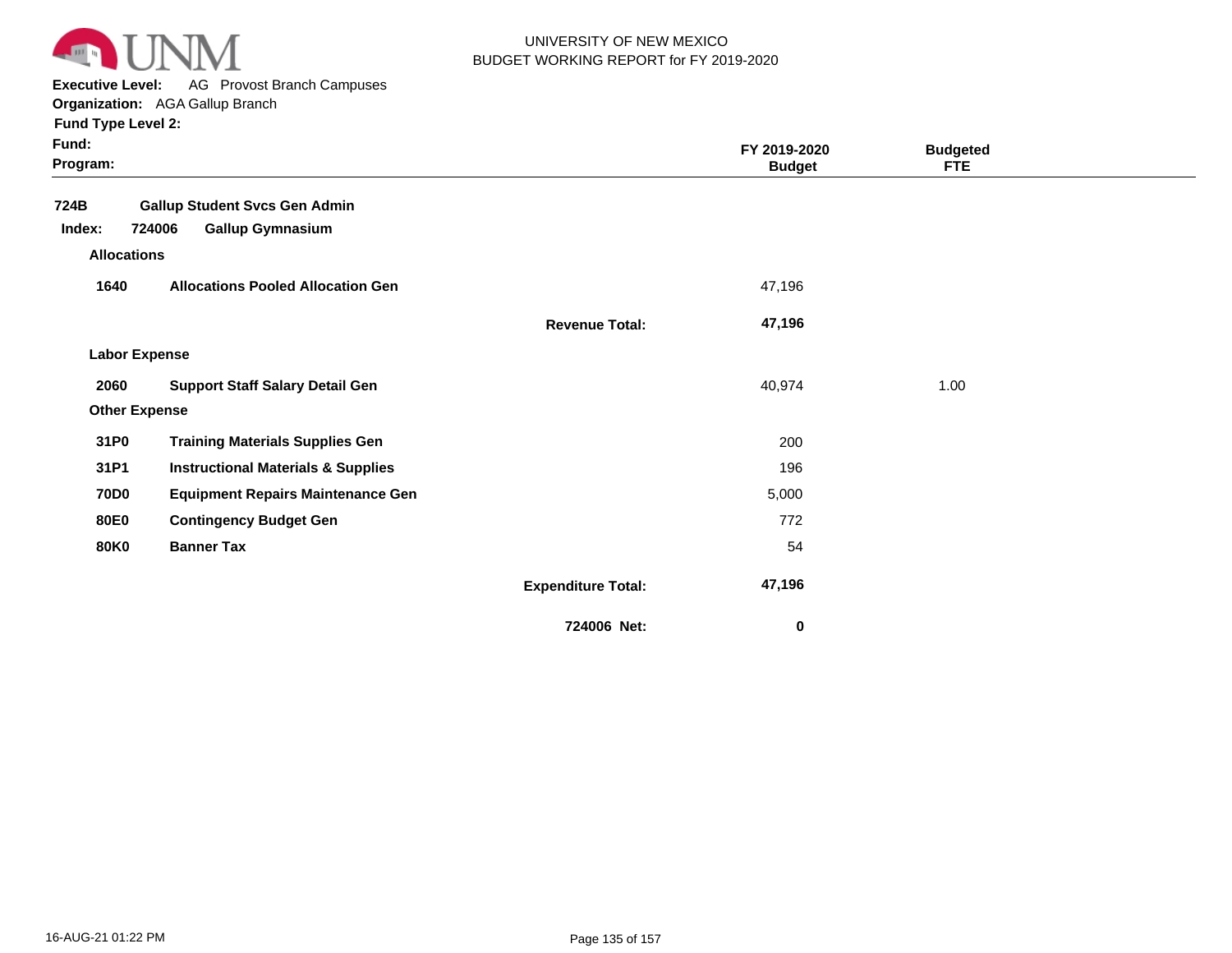

**Executive Level:** AG Provost Branch Campuses

**Organization:**  AGA Gallup Branch **Fund Type Level 2:**

| Fund:<br>Program:    |                                          |                           | FY 2019-2020<br><b>Budget</b> | <b>Budgeted</b><br><b>FTE</b> |  |
|----------------------|------------------------------------------|---------------------------|-------------------------------|-------------------------------|--|
| 724B                 | <b>Gallup Student Svcs Gen Admin</b>     |                           |                               |                               |  |
| Index:               | 724007<br><b>Gallup Veterans Affairs</b> |                           |                               |                               |  |
| <b>Allocations</b>   |                                          |                           |                               |                               |  |
| 1640                 | <b>Allocations Pooled Allocation Gen</b> |                           | 63,896                        |                               |  |
|                      |                                          | <b>Revenue Total:</b>     | 63,896                        |                               |  |
| <b>Labor Expense</b> |                                          |                           |                               |                               |  |
| 2020                 | <b>Administrative Professional Gen</b>   |                           | 47,736                        | 1.00                          |  |
| <b>Other Expense</b> |                                          |                           |                               |                               |  |
| 3800                 | In State Travel Gen                      |                           | 1,000                         |                               |  |
| 6350                 | Promotional Exp F&A Unallowable Gen      |                           | 15,000                        |                               |  |
| <b>80K0</b>          | <b>Banner Tax</b>                        |                           | 160                           |                               |  |
|                      |                                          | <b>Expenditure Total:</b> | 63,896                        |                               |  |
|                      |                                          | 724007 Net:               | $\boldsymbol{0}$              |                               |  |
|                      | 724B LEVEL 6<br><b>SUMMARY</b>           |                           |                               |                               |  |
|                      | Revenue<br><b>Labor Expense</b>          |                           | 311,628<br>229,033            | 4.00                          |  |
|                      | <b>Fringe Expense</b>                    |                           | $\pmb{0}$                     |                               |  |
|                      | <b>Other Expense</b>                     |                           | 82,595                        |                               |  |
|                      |                                          | NET:                      | $\pmb{0}$                     |                               |  |
|                      |                                          |                           |                               |                               |  |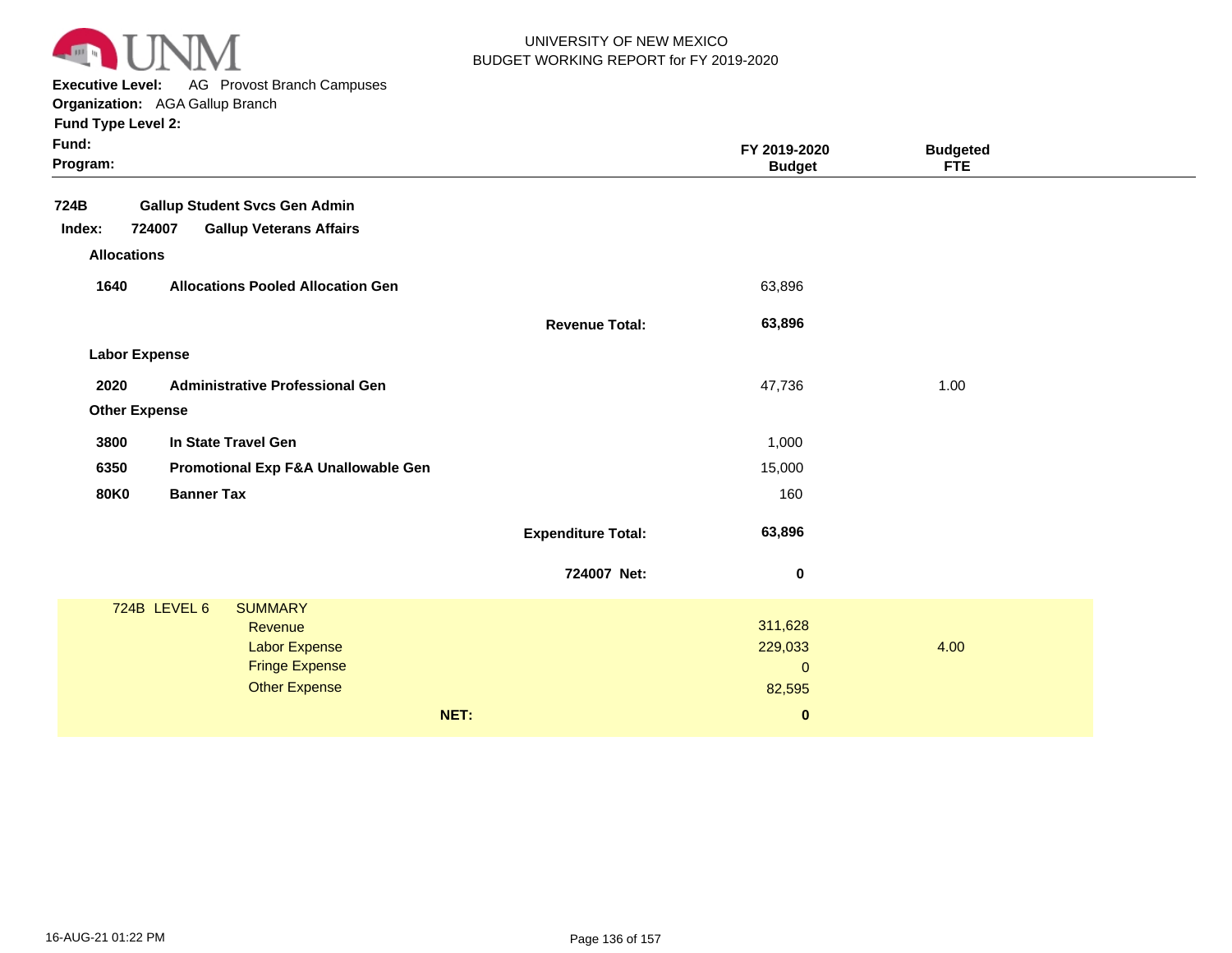

**Executive Level:** AG Provost Branch Campuses **Organization:**  AGA Gallup Branch

| Fund:<br>Program:    |                                          |                           | FY 2019-2020<br><b>Budget</b> | <b>Budgeted</b><br><b>FTE</b> |  |
|----------------------|------------------------------------------|---------------------------|-------------------------------|-------------------------------|--|
| 725A                 | <b>Gallup Records and Registration</b>   |                           |                               |                               |  |
| Index:               | 725000<br>Registrar                      |                           |                               |                               |  |
| <b>Allocations</b>   |                                          |                           |                               |                               |  |
| 1640                 | <b>Allocations Pooled Allocation Gen</b> |                           | 141,139                       |                               |  |
|                      |                                          | <b>Revenue Total:</b>     | 141,139                       |                               |  |
| <b>Labor Expense</b> |                                          |                           |                               |                               |  |
| 2020                 | <b>Administrative Professional Gen</b>   |                           | 54,376                        | 1.00                          |  |
| 2040                 | <b>Technician Salary Detail Gen</b>      |                           | 43,092                        | 1.00                          |  |
| 2060                 | <b>Support Staff Salary Detail Gen</b>   |                           | 28,331                        | 1.00                          |  |
| <b>20J0</b>          | <b>Student Salaries Gen</b>              |                           | 500                           | 0.03                          |  |
| 20L0                 | <b>Federal Workstudy Gen</b>             |                           | 1,200                         | 0.06                          |  |
| <b>20NO</b>          | <b>State Workstudy Gen</b>               |                           | 1,000                         | 0.05                          |  |
| <b>Other Expense</b> |                                          |                           |                               |                               |  |
| 3100                 | <b>Office Supplies General</b>           |                           | 4,000                         |                               |  |
| 3140                 | <b>Computer Software Gen</b>             |                           | 600                           |                               |  |
| 3189                 | Tagged Non-Capital Equipmnt <\$5,001     |                           | 150                           |                               |  |
| 31K0                 | <b>Postage Gen</b>                       |                           | 2,800                         |                               |  |
| 3800                 | In State Travel Gen                      |                           | 1,200                         |                               |  |
| 6020                 | <b>Long Distance Gen</b>                 |                           | 365                           |                               |  |
| 63C0                 | <b>Copying Gen</b>                       |                           | 3,400                         |                               |  |
| <b>80K0</b>          | <b>Banner Tax</b>                        |                           | 125                           |                               |  |
|                      |                                          | <b>Expenditure Total:</b> | 141,139                       |                               |  |
|                      |                                          | 725000 Net:               | $\mathbf 0$                   |                               |  |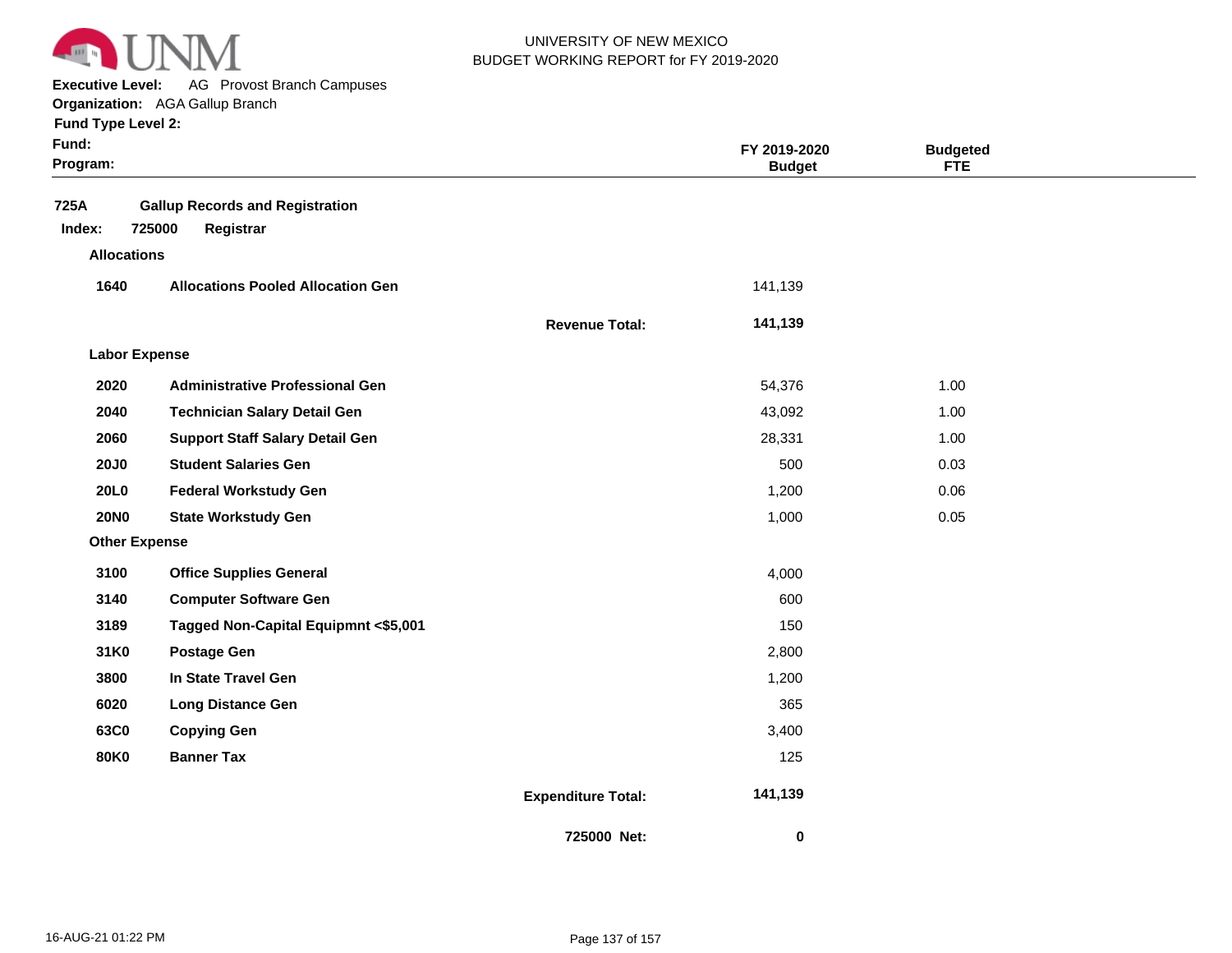

**Executive Level:** AG Provost Branch Campuses

**Organization:**  AGA Gallup Branch

**Fund Type Level 2:**

| Fund:    | 2019-2020 | `udaeteo |  |
|----------|-----------|----------|--|
| Program: | sudaet    | ---      |  |

**725A Gallup Records and Registration**

| . |              | Canap Rooor as and Rogion anon |      |              |      |  |
|---|--------------|--------------------------------|------|--------------|------|--|
|   | 725A LEVEL 5 | <b>SUMMARY</b>                 |      |              |      |  |
|   |              | Revenue                        |      | 141,139      |      |  |
|   |              | Labor Expense                  |      | 128,499      | 3.14 |  |
|   |              | <b>Fringe Expense</b>          |      | $\mathbf{0}$ |      |  |
|   |              | <b>Other Expense</b>           |      | 12,640       |      |  |
|   |              |                                | NET: | $\bf{0}$     |      |  |
|   |              |                                |      |              |      |  |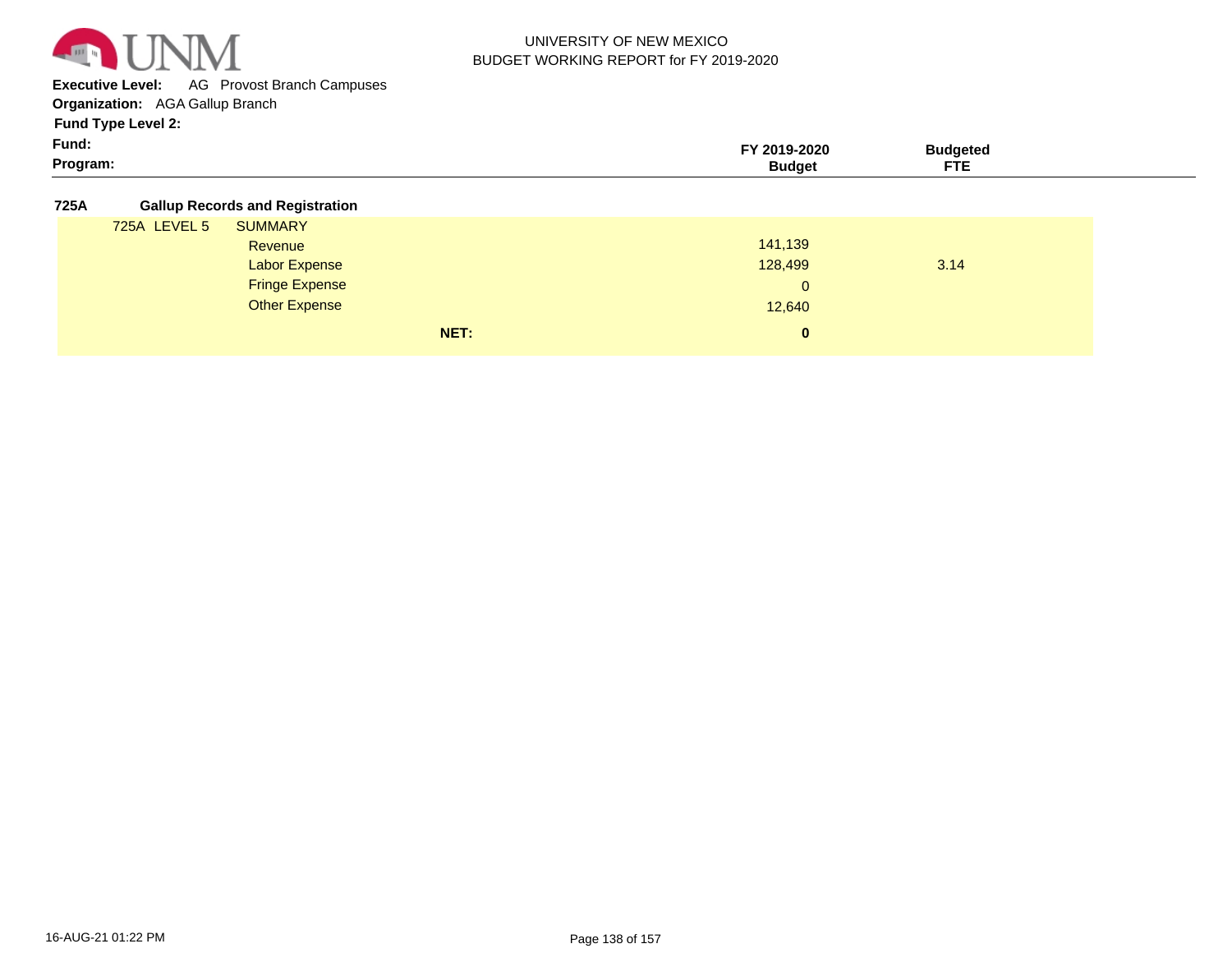

**Executive Level:** AG Provost Branch Campuses

**Organization:**  AGA Gallup Branch

| Fund:<br>Program:    |                                          |                           | FY 2019-2020<br><b>Budget</b> | <b>Budgeted</b><br><b>FTE</b> |  |
|----------------------|------------------------------------------|---------------------------|-------------------------------|-------------------------------|--|
| 728A                 | <b>Gallup Personnel</b>                  |                           |                               |                               |  |
| Index:               | 728000<br><b>Human resources</b>         |                           |                               |                               |  |
| <b>Allocations</b>   |                                          |                           |                               |                               |  |
| 1640                 | <b>Allocations Pooled Allocation Gen</b> |                           | 194,301                       |                               |  |
|                      |                                          | <b>Revenue Total:</b>     | 194,301                       |                               |  |
| <b>Labor Expense</b> |                                          |                           |                               |                               |  |
| 2020                 | <b>Administrative Professional Gen</b>   |                           | 78,817                        | 1.00                          |  |
| 2040                 | <b>Technician Salary Detail Gen</b>      |                           | 92,122                        | 2.00                          |  |
| <b>Other Expense</b> |                                          |                           |                               |                               |  |
| 3100                 | <b>Office Supplies General</b>           |                           | 2,500                         |                               |  |
| 3150                 | <b>Computer Supplies &lt;\$5,001</b>     |                           | 250                           |                               |  |
| 31A0                 | <b>Business Food - Local</b>             |                           | 500                           |                               |  |
| 31K0                 | <b>Postage Gen</b>                       |                           | 250                           |                               |  |
| 31K1                 | <b>Overnight Delivery</b>                |                           | 1,000                         |                               |  |
| 38A0                 | <b>Motor Pool Rental Gen</b>             |                           | 1,000                         |                               |  |
| 38N0                 | <b>Travel Recruiting Gen</b>             |                           | 1,000                         |                               |  |
| 6020                 | <b>Long Distance Gen</b>                 |                           | 500                           |                               |  |
| 63C0                 | <b>Copying Gen</b>                       |                           | 6,032                         |                               |  |
| 63K0                 | <b>Medical Dental Services Gen</b>       |                           | 10,000                        |                               |  |
| <b>80K0</b>          | <b>Banner Tax</b>                        |                           | 330                           |                               |  |
|                      |                                          | <b>Expenditure Total:</b> | 194,301                       |                               |  |
|                      |                                          | 728000 Net:               | 0                             |                               |  |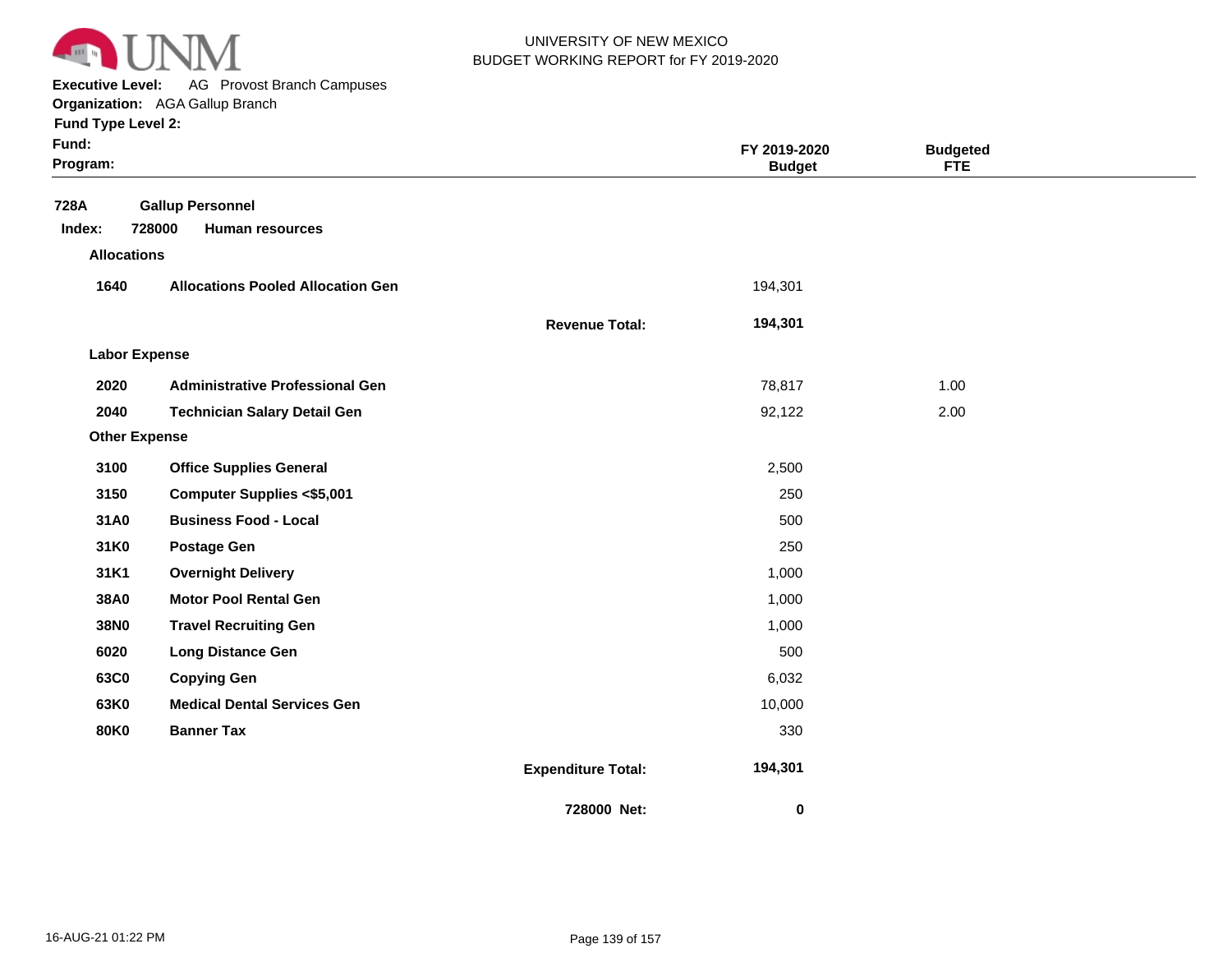

**Executive Level:** AG Provost Branch Campuses

**Organization:**  AGA Gallup Branch

**Fund Type Level 2:**

| Fund:<br>- - -<br>----<br>gram.<br>.<br>. |  |
|-------------------------------------------|--|
|-------------------------------------------|--|

#### **728A Gallup Personnel**

| 728A LEVEL 5 | <b>SUMMARY</b>        |                |      |
|--------------|-----------------------|----------------|------|
|              | Revenue               | 194,301        |      |
|              | <b>Labor Expense</b>  | 170,939        | 3.00 |
|              | <b>Fringe Expense</b> | $\overline{0}$ |      |
|              | <b>Other Expense</b>  | 23,362         |      |
|              | NET:                  | $\bf{0}$       |      |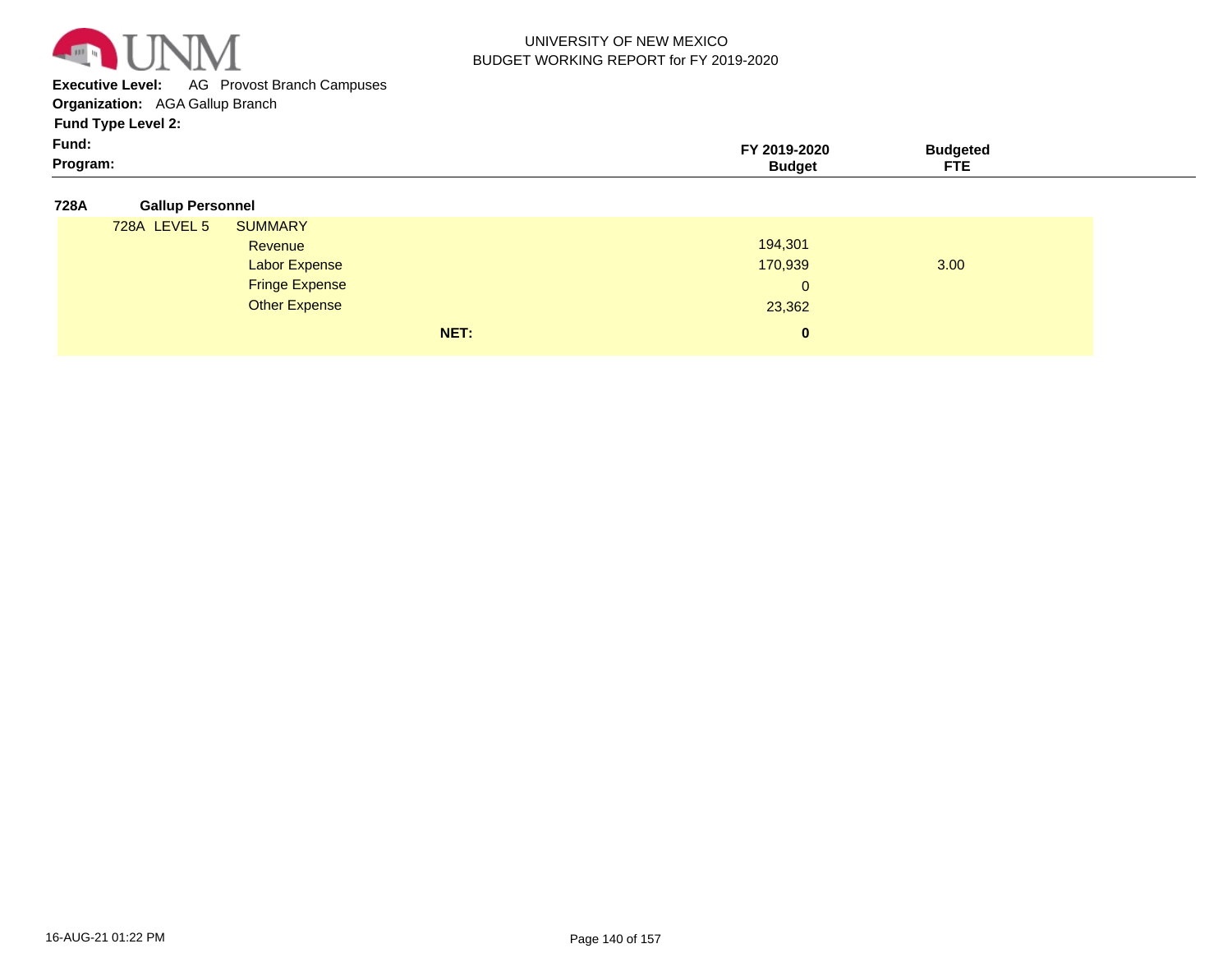

**Executive Level:** AG Provost Branch Campuses

**Organization:**  AGA Gallup Branch

| Fund:<br>Program:     |                                                                      |                       | FY 2019-2020<br><b>Budget</b> | <b>Budgeted</b><br><b>FTE</b> |  |
|-----------------------|----------------------------------------------------------------------|-----------------------|-------------------------------|-------------------------------|--|
| 729B<br>Index:        | <b>Gallup Bookstore</b><br>729000<br>192001-BOOKSTORE-General Activi |                       |                               |                               |  |
|                       | <b>Operating Revenue</b>                                             |                       |                               |                               |  |
| 0560                  | <b>Textbook Sales Gen</b>                                            |                       | 1,230,303                     |                               |  |
| <b>Transfers</b>      |                                                                      |                       |                               |                               |  |
| 1100                  | Trsfr To I G Gen                                                     |                       | (40,000)                      |                               |  |
|                       |                                                                      | <b>Revenue Total:</b> | 1,190,303                     |                               |  |
| <b>Labor Expense</b>  |                                                                      |                       |                               |                               |  |
| 2020                  | <b>Administrative Professional Gen</b>                               |                       | 51,615                        | 1.00                          |  |
| 2060                  | <b>Support Staff Salary Detail Gen</b>                               |                       | 63,908                        | 3.00                          |  |
| <b>Fringe Expense</b> |                                                                      |                       |                               |                               |  |
| 2110                  | <b>Fica Gen</b>                                                      |                       | 7,839                         |                               |  |
| 2140                  | <b>Retirement Gen</b>                                                |                       | 15,134                        |                               |  |
| 2160                  | <b>Group Insurance Gen</b>                                           |                       | 11,649                        |                               |  |
| 2180                  | <b>Unemployment Compensation Gen</b>                                 |                       | 163                           |                               |  |
| 21A0                  | <b>Workers Compensation Gen</b>                                      |                       | 110                           |                               |  |
| 21J0                  | <b>Other Staff Benefits Gen</b>                                      |                       | 10,853                        |                               |  |
| <b>Other Expense</b>  |                                                                      |                       |                               |                               |  |
| 3100                  | <b>Office Supplies General</b>                                       |                       | 1,500                         |                               |  |
| 3180                  | Non Capital Equipment <\$5,001                                       |                       | 750                           |                               |  |
| 3189                  | Tagged Non-Capital Equipmnt <\$5,001                                 |                       | 750                           |                               |  |
| 31C0                  | <b>Dues Memberships Gen</b>                                          |                       | 1,350                         |                               |  |
| 31D0                  | <b>Freight In-Bound</b>                                              |                       | 30,000                        |                               |  |
| 31D1                  | <b>Freight Out-Bound</b>                                             |                       | 8,500                         |                               |  |
| 31K0                  | <b>Postage Gen</b>                                                   |                       | 50                            |                               |  |
| 31P1                  | <b>Instructional Materials &amp; Supplies</b>                        |                       | 300                           |                               |  |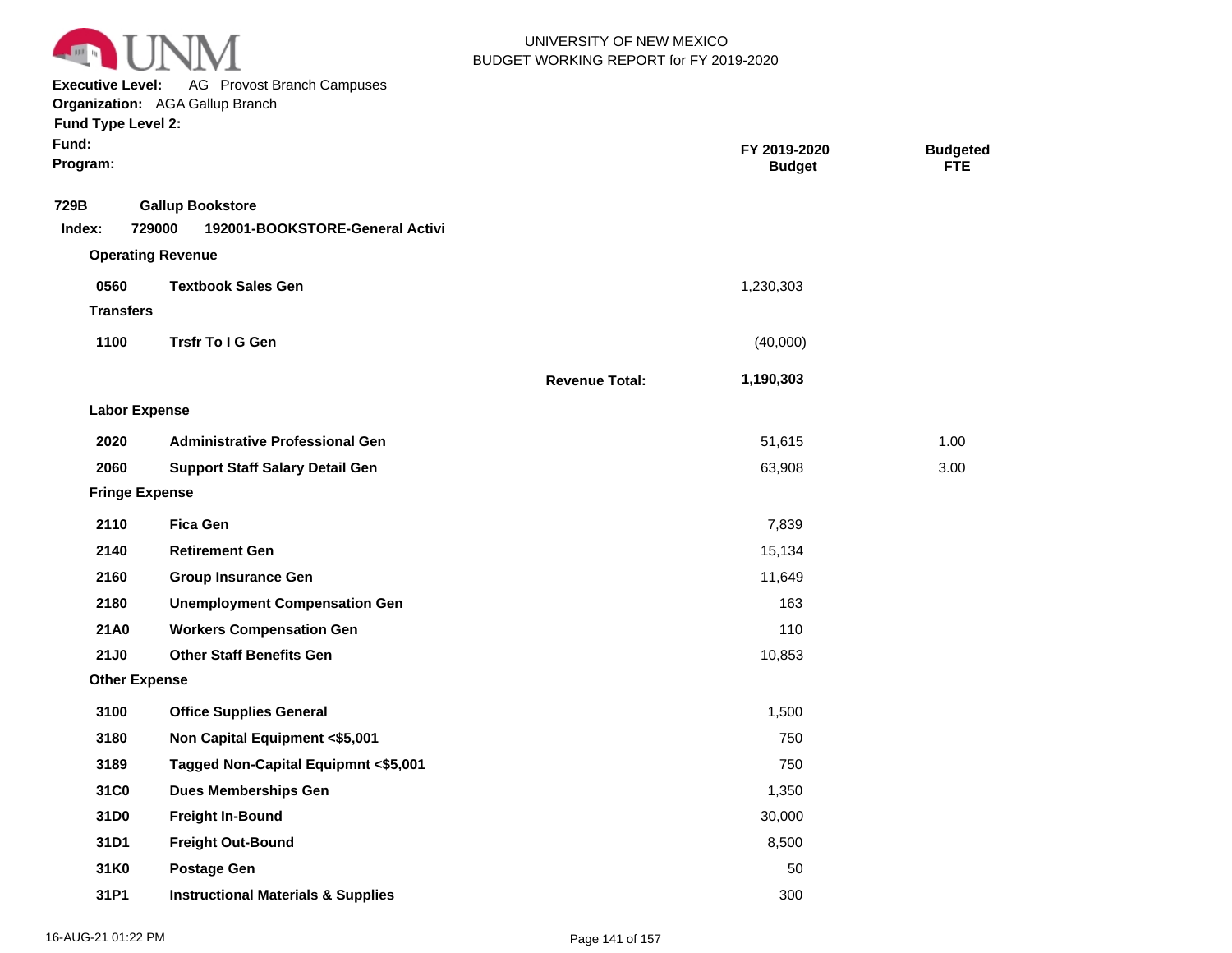

**Executive Level:** AG Provost Branch Campuses

**Organization:**  AGA Gallup Branch

**Fund Type Level 2:**

| Fund:<br>Program: |                                                                      |                           | FY 2019-2020<br><b>Budget</b> | <b>Budgeted</b><br><b>FTE</b> |  |
|-------------------|----------------------------------------------------------------------|---------------------------|-------------------------------|-------------------------------|--|
| 729B<br>Index:    | <b>Gallup Bookstore</b><br>192001-BOOKSTORE-General Activi<br>729000 |                           |                               |                               |  |
|                   | <b>Other Expense</b>                                                 |                           |                               |                               |  |
| 3800              | In State Travel Gen                                                  |                           | 1,000                         |                               |  |
| 38A0              | <b>Motor Pool Rental Gen</b>                                         |                           | 950                           |                               |  |
| 6020              | <b>Long Distance Gen</b>                                             |                           | 25                            |                               |  |
| 6350              | Promotional Exp F&A Unallowable Gen                                  |                           | 1,500                         |                               |  |
| 6370              | <b>Printing/Copying/Binding Gen</b>                                  |                           | 1,000                         |                               |  |
| 63A0              | <b>Conference Fees Gen</b>                                           |                           | 300                           |                               |  |
| 63A2              | <b>Seminars/Training Fees</b>                                        |                           | 600                           |                               |  |
| 63C0              | <b>Copying Gen</b>                                                   |                           | 1,000                         |                               |  |
| 70E1              | <b>Computer Software Maintenance</b>                                 |                           | 20,000                        |                               |  |
| 8000              | <b>Banking Fees Gen</b>                                              |                           | 15,000                        |                               |  |
| 8040              | <b>Cost of Goods Sold Gen</b>                                        |                           | 923,878                       |                               |  |
| 8049              | <b>Writedown Obsolete Inventory</b>                                  |                           | 3,500                         |                               |  |
| <b>80E0</b>       | <b>Contingency Budget Gen</b>                                        |                           | 1,204                         |                               |  |
| <b>80K0</b>       | <b>Banner Tax</b>                                                    |                           | 10,525                        |                               |  |
| 8102              | <b>NM Govt Gross Receipts Tax Expense</b>                            |                           | 5,000                         |                               |  |
| 98B0              | <b>Cash Over or Short General</b>                                    |                           | 350                           |                               |  |
|                   |                                                                      | <b>Expenditure Total:</b> | 1,190,303                     |                               |  |
|                   |                                                                      | 729000 Net:               | $\mathbf 0$                   |                               |  |

**Account: 1100 164033-11R0 (\$40K) from Bookstore to I&G**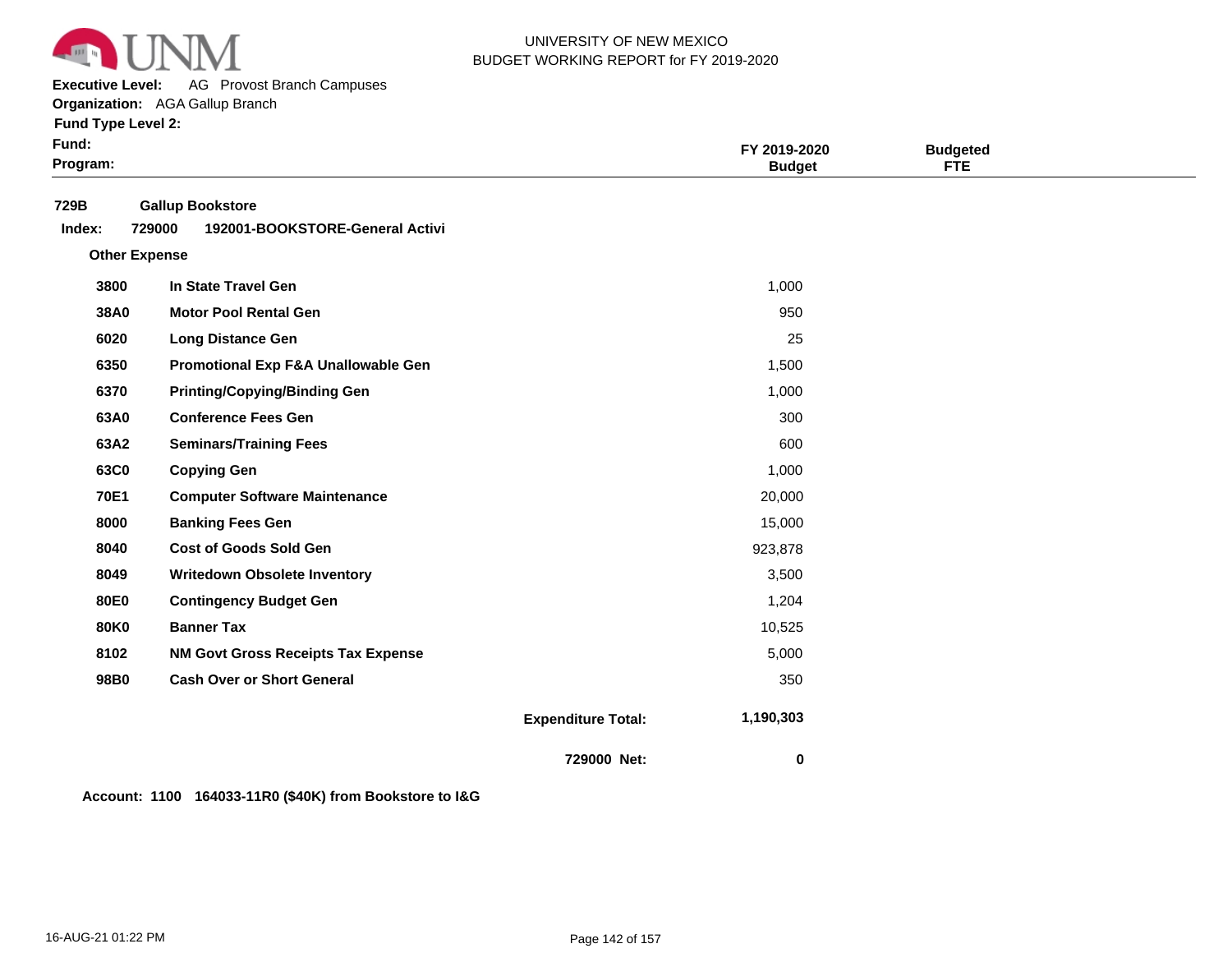

**Executive Level:** AG Provost Branch Campuses

**Organization:**  AGA Gallup Branch

| Fund:    | -2020<br>ח 1 מ | <b>Hageter</b> |
|----------|----------------|----------------|
| Program: |                | ---            |

| 729B | <b>Gallup Bookstore</b> |
|------|-------------------------|

| 729B LEVEL 6 | <b>SUMMARY</b>        |           |      |
|--------------|-----------------------|-----------|------|
|              | Revenue               | 1,190,303 |      |
|              | <b>Labor Expense</b>  | 115,523   | 4.00 |
|              | <b>Fringe Expense</b> | 45,748    |      |
|              | <b>Other Expense</b>  | 1,029,032 |      |
|              | NET:                  | $\bf{0}$  |      |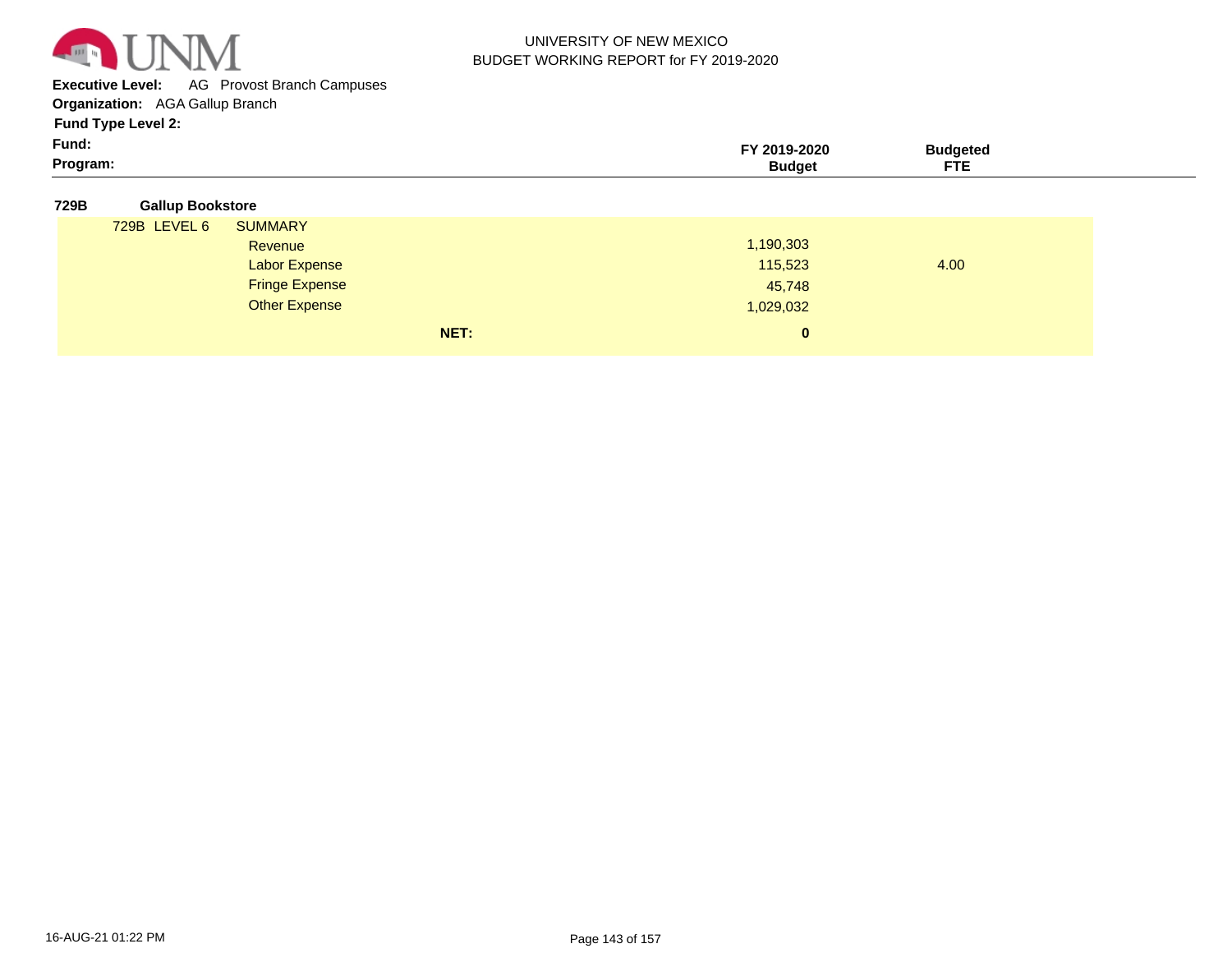

**Executive Level:** AG Provost Branch Campuses

| <b>Fund Type Level 2:</b> |
|---------------------------|
|---------------------------|

| Fund:<br>Program:    |                                          |                           | FY 2019-2020<br><b>Budget</b> | <b>Budgeted</b><br><b>FTE</b> |  |
|----------------------|------------------------------------------|---------------------------|-------------------------------|-------------------------------|--|
| 735A                 | <b>Gallup Public Relations</b>           |                           |                               |                               |  |
| Index:               | <b>Public Relations</b><br>735001        |                           |                               |                               |  |
| <b>Allocations</b>   |                                          |                           |                               |                               |  |
| 1640                 | <b>Allocations Pooled Allocation Gen</b> |                           | 59,903                        |                               |  |
|                      |                                          | <b>Revenue Total:</b>     | 59,903                        |                               |  |
| <b>Other Expense</b> |                                          |                           |                               |                               |  |
| 6020                 | <b>Long Distance Gen</b>                 |                           | 170                           |                               |  |
| 6040                 | <b>Telephone Line Spec Circuit Gen</b>   |                           | 2,000                         |                               |  |
| 6350                 | Promotional Exp F&A Unallowable Gen      |                           | 50,000                        |                               |  |
| 6370                 | <b>Printing/Copying/Binding Gen</b>      |                           | 6,150                         |                               |  |
| 63V0                 | <b>Consultant Fees Gen</b>               |                           | 1,000                         |                               |  |
| <b>80K0</b>          | <b>Banner Tax</b>                        |                           | 583                           |                               |  |
|                      |                                          | <b>Expenditure Total:</b> | 59,903                        |                               |  |
|                      |                                          | 735001 Net:               | 0                             |                               |  |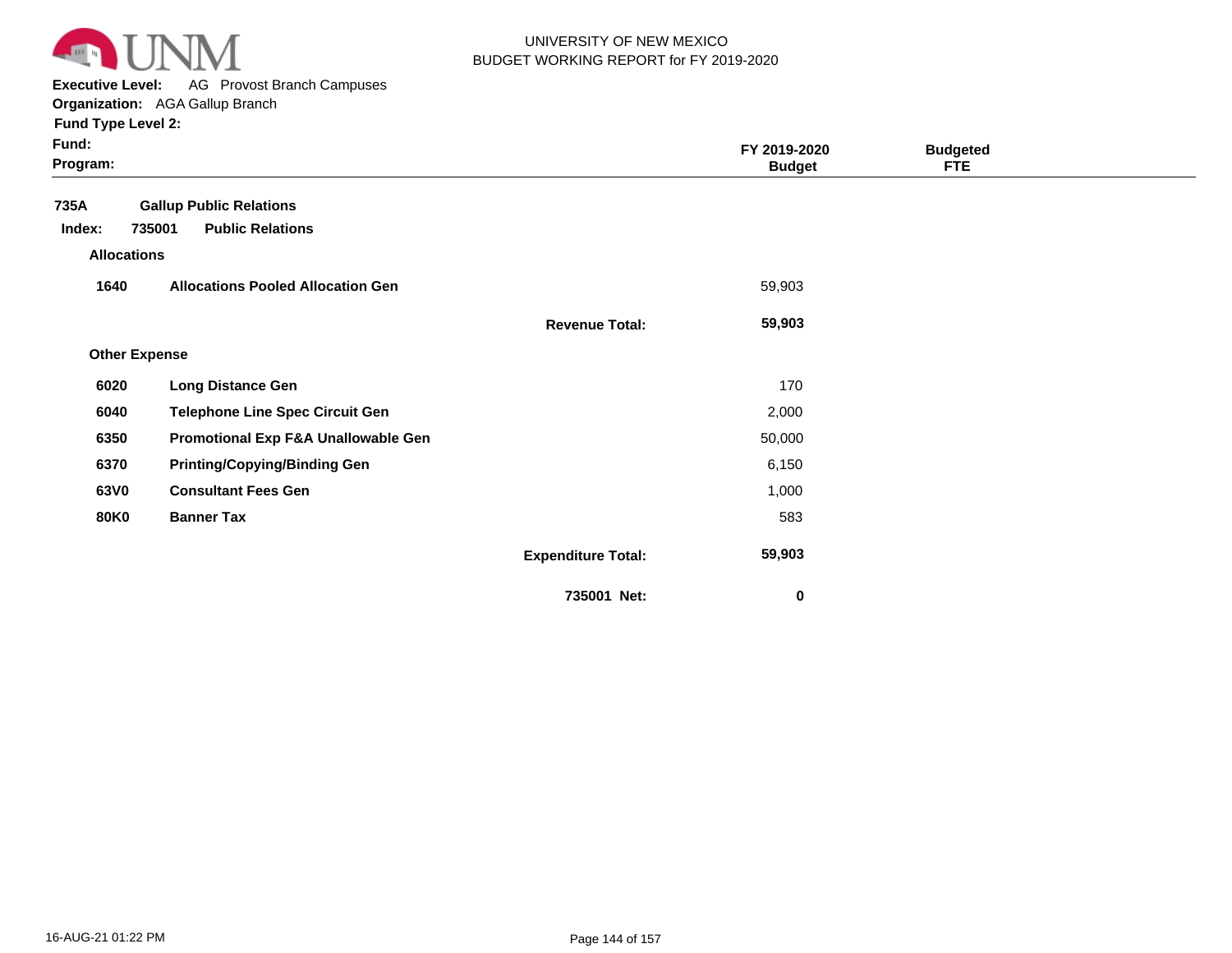

**Executive Level:** AG Provost Branch Campuses

| Fund:<br>Program:    |                                              |                           | FY 2019-2020<br><b>Budget</b> | <b>Budgeted</b><br>FTE |  |
|----------------------|----------------------------------------------|---------------------------|-------------------------------|------------------------|--|
| 735A                 | <b>Gallup Public Relations</b>               |                           |                               |                        |  |
| Index:               | 735002<br><b>Convocation</b>                 |                           |                               |                        |  |
| <b>Allocations</b>   |                                              |                           |                               |                        |  |
| 1640                 | <b>Allocations Pooled Allocation Gen</b>     |                           | 15,676                        |                        |  |
|                      |                                              | <b>Revenue Total:</b>     | 15,676                        |                        |  |
| <b>Other Expense</b> |                                              |                           |                               |                        |  |
| 3170                 | <b>Custodial Supplies Gen</b>                |                           | 500                           |                        |  |
| 31B0                 | Food F&A Unallowable Gen                     |                           | 2,000                         |                        |  |
| 31K0                 | <b>Postage Gen</b>                           |                           | 50                            |                        |  |
| 37Y0                 | <b>Supply Costs F&amp;A Unallowable</b>      |                           | 2,150                         |                        |  |
| 6350                 | Promotional Exp F&A Unallowable Gen          |                           | 1,600                         |                        |  |
| 6370                 | <b>Printing/Copying/Binding Gen</b>          |                           | 2,620                         |                        |  |
| 63A1                 | <b>Event Fees</b>                            |                           | 4,000                         |                        |  |
| 69Y0                 | <b>Professional Svcs F&amp;A Unallowable</b> |                           | 1,600                         |                        |  |
| 8060                 | <b>Other Operating Costs Gen</b>             |                           | 1,000                         |                        |  |
| <b>80K0</b>          | <b>Banner Tax</b>                            |                           | 156                           |                        |  |
|                      |                                              | <b>Expenditure Total:</b> | 15,676                        |                        |  |
|                      |                                              | 735002 Net:               | 0                             |                        |  |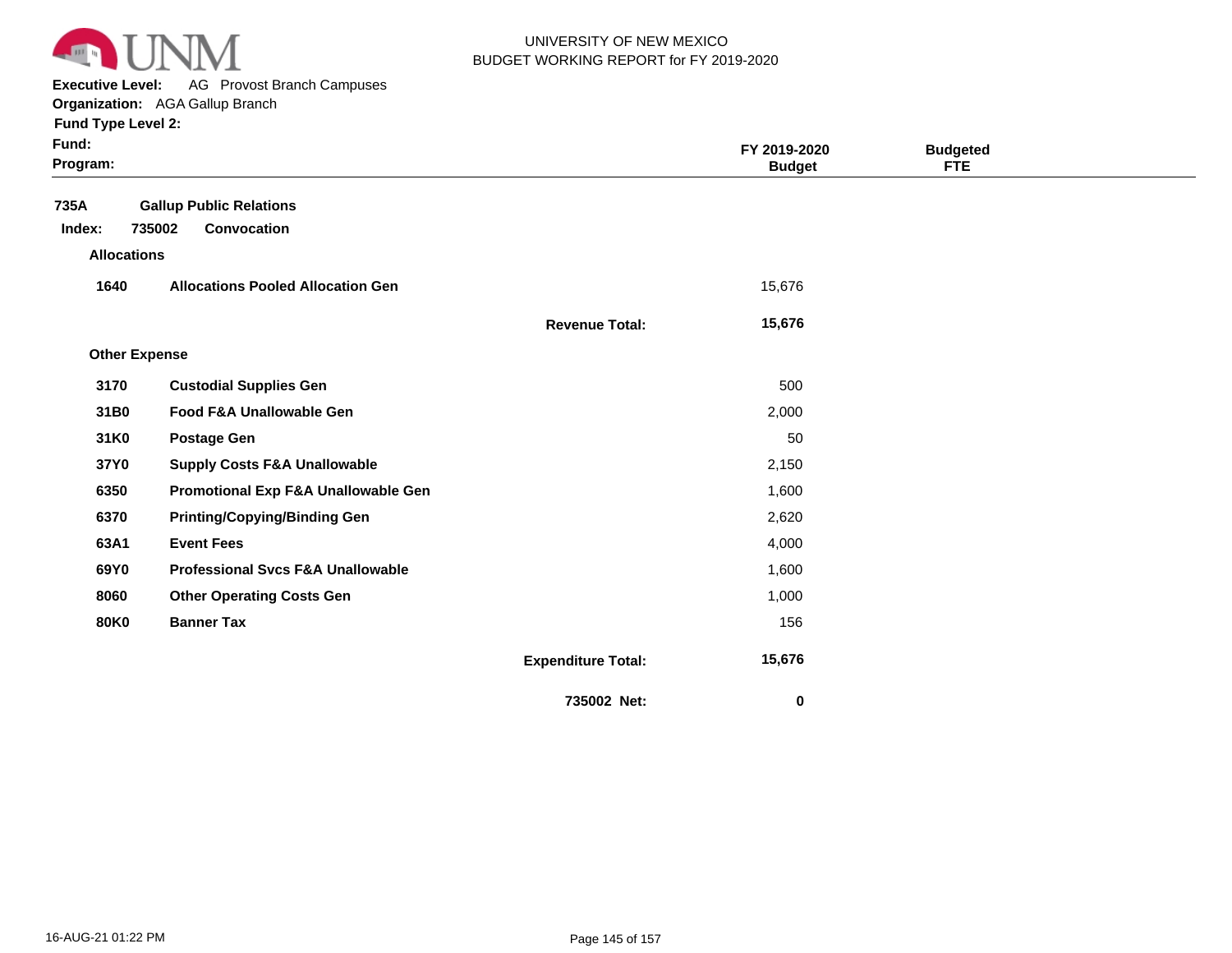

**Executive Level:** AG Provost Branch Campuses

#### **Organization:**  AGA Gallup Branch

| Fund:<br>Program:  |                                                                                 |                           | FY 2019-2020<br><b>Budget</b> | <b>Budgeted</b><br><b>FTE</b> |  |
|--------------------|---------------------------------------------------------------------------------|---------------------------|-------------------------------|-------------------------------|--|
| 735A<br>Index:     | <b>Gallup Public Relations</b><br>735003<br>191361-PUBLIC RELATIO-General Activ |                           |                               |                               |  |
| <b>Allocations</b> |                                                                                 |                           |                               |                               |  |
| 1640               | <b>Allocations Pooled Allocation Gen</b>                                        |                           | 127,031                       |                               |  |
|                    |                                                                                 | <b>Revenue Total:</b>     | 127,031                       |                               |  |
|                    | <b>Labor Expense</b>                                                            |                           |                               |                               |  |
| 2020               | <b>Administrative Professional Gen</b>                                          |                           | 63,648                        | 1.00                          |  |
| 2040               | <b>Technician Salary Detail Gen</b>                                             |                           | 49,447                        | 1.00                          |  |
|                    | <b>Other Expense</b>                                                            |                           |                               |                               |  |
| 3100               | <b>Office Supplies General</b>                                                  |                           | 3,000                         |                               |  |
| 3110               | <b>Books Periodicals Gen</b>                                                    |                           | 340                           |                               |  |
| 3140               | <b>Computer Software Gen</b>                                                    |                           | 500                           |                               |  |
| 3150               | <b>Computer Supplies &lt;\$5,001</b>                                            |                           | 500                           |                               |  |
| 3180               | Non Capital Equipment <\$5,001                                                  |                           | 500                           |                               |  |
| 3189               | Tagged Non-Capital Equipmnt <\$5,001                                            |                           | 1,000                         |                               |  |
| 31K0               | <b>Postage Gen</b>                                                              |                           | 1,200                         |                               |  |
| 31L0               | <b>Printing Supplies Gen</b>                                                    |                           | 1,200                         |                               |  |
| 37Z0               | <b>Other Supply Costs Gen</b>                                                   |                           | 1,500                         |                               |  |
| 3800               | In State Travel Gen                                                             |                           | 500                           |                               |  |
| 6020               | <b>Long Distance Gen</b>                                                        |                           | 70                            |                               |  |
| 63N0               | <b>Laundry Dry Cleaning Gen</b>                                                 |                           | 250                           |                               |  |
| <b>70F0</b>        | <b>Equipment Rent Expense Gen</b>                                               |                           | 1,688                         |                               |  |
| 8060               | <b>Other Operating Costs Gen</b>                                                |                           | 1,000                         |                               |  |
| 80E0               | <b>Contingency Budget Gen</b>                                                   |                           | 584                           |                               |  |
| <b>80K0</b>        | <b>Banner Tax</b>                                                               |                           | 104                           |                               |  |
|                    |                                                                                 | <b>Expenditure Total:</b> | 127,031                       |                               |  |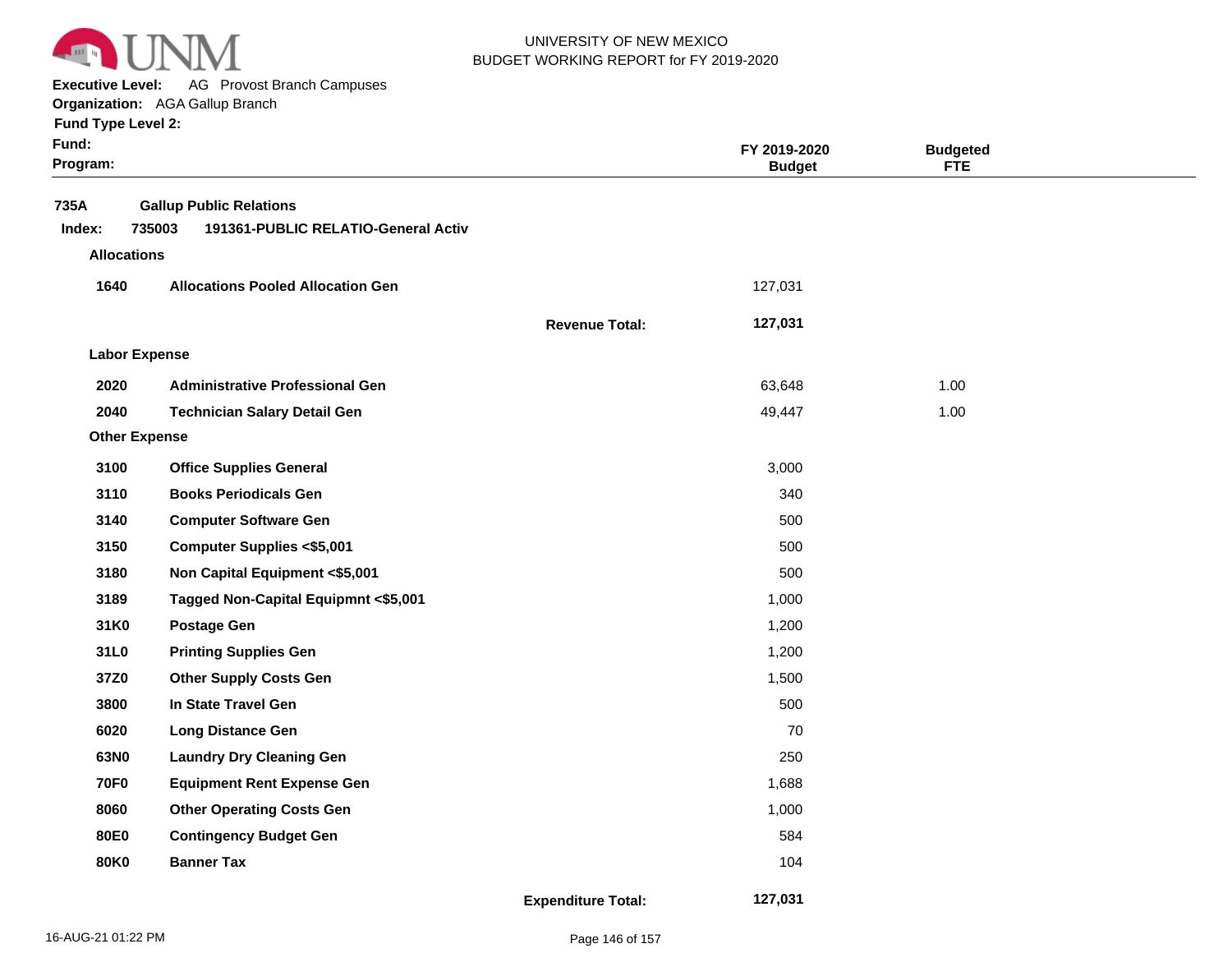

**Executive Level:** AG Provost Branch Campuses **Organization:**  AGA Gallup Branch

**Fund Type Level 2:**

|          |               | 1 E    |  |
|----------|---------------|--------|--|
| Program: | <b>Budget</b> | CTC    |  |
| Fund:    | 019-2020      | daetec |  |
| $\sim$ . |               |        |  |

**735A Gallup Public Relations**

**Index: 735003 191361-PUBLIC RELATIO-General Activ**

**735003 Net: 0**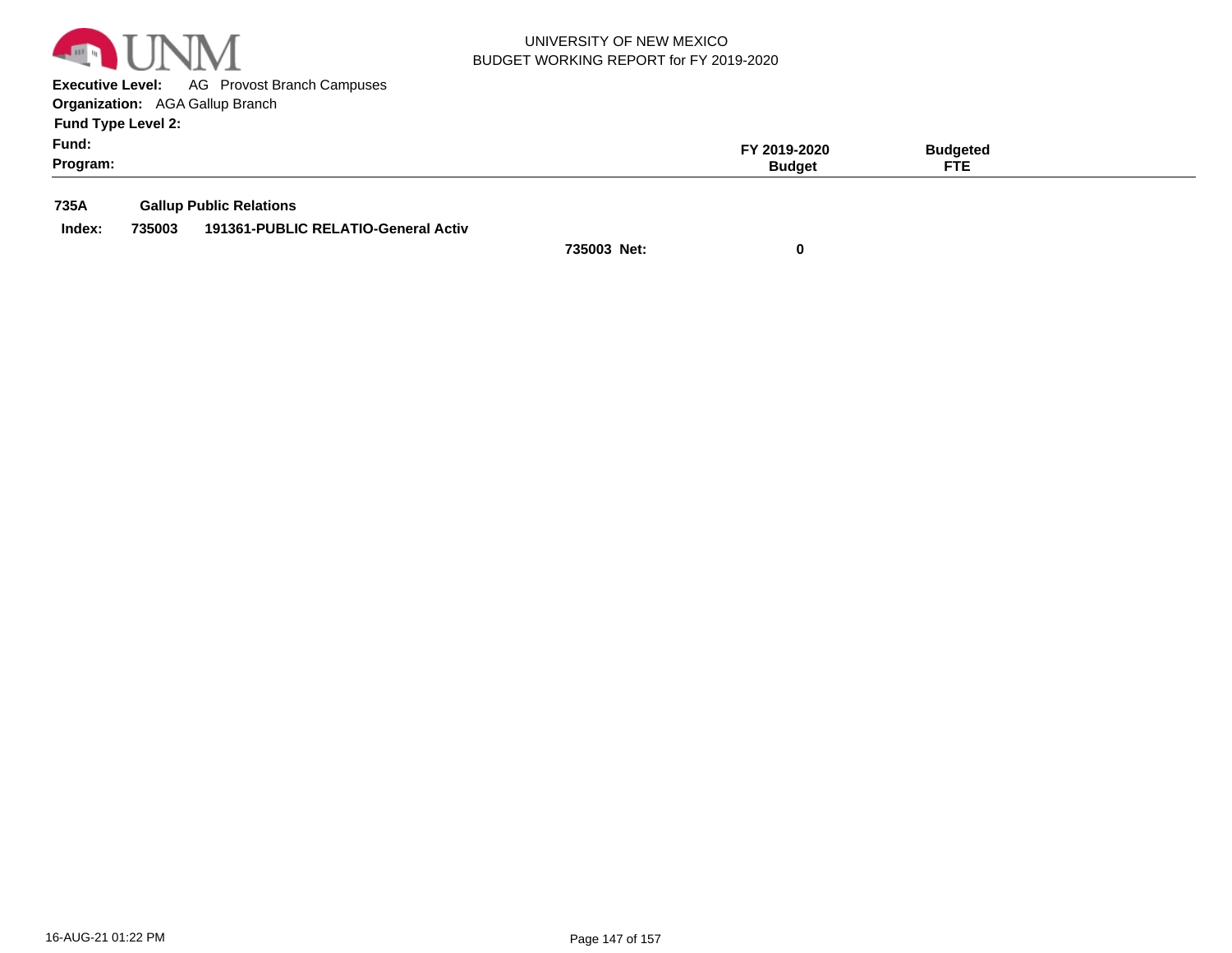

**Executive Level:** AG Provost Branch Campuses

| Fund:<br>Program:    |                                              |                           | FY 2019-2020<br><b>Budget</b> | <b>Budgeted</b><br><b>FTE</b> |  |
|----------------------|----------------------------------------------|---------------------------|-------------------------------|-------------------------------|--|
| 735A                 | <b>Gallup Public Relations</b>               |                           |                               |                               |  |
| Index:               | 735004<br><b>Holiday Magic</b>               |                           |                               |                               |  |
| <b>Allocations</b>   |                                              |                           |                               |                               |  |
| 1640                 | <b>Allocations Pooled Allocation Gen</b>     |                           | 5,555                         |                               |  |
|                      |                                              | <b>Revenue Total:</b>     | 5,555                         |                               |  |
| <b>Other Expense</b> |                                              |                           |                               |                               |  |
| 31B0                 | Food F&A Unallowable Gen                     |                           | 3,000                         |                               |  |
| 37Z0                 | <b>Other Supply Costs Gen</b>                |                           | 1,500                         |                               |  |
| 63A1                 | <b>Event Fees</b>                            |                           | 500                           |                               |  |
| 69Y0                 | <b>Professional Svcs F&amp;A Unallowable</b> |                           | 500                           |                               |  |
| <b>80K0</b>          | <b>Banner Tax</b>                            |                           | 55                            |                               |  |
|                      |                                              | <b>Expenditure Total:</b> | 5,555                         |                               |  |
|                      |                                              | 735004 Net:               | $\pmb{0}$                     |                               |  |
|                      | 735A LEVEL 5<br><b>SUMMARY</b>               |                           |                               |                               |  |
|                      | Revenue                                      |                           | 208,165                       |                               |  |
|                      | Labor Expense                                |                           | 113,095                       | 2.00                          |  |
|                      | <b>Fringe Expense</b>                        |                           | $\mathbf 0$                   |                               |  |
|                      | <b>Other Expense</b>                         |                           | 95,070                        |                               |  |
|                      |                                              | NET:                      | $\pmb{0}$                     |                               |  |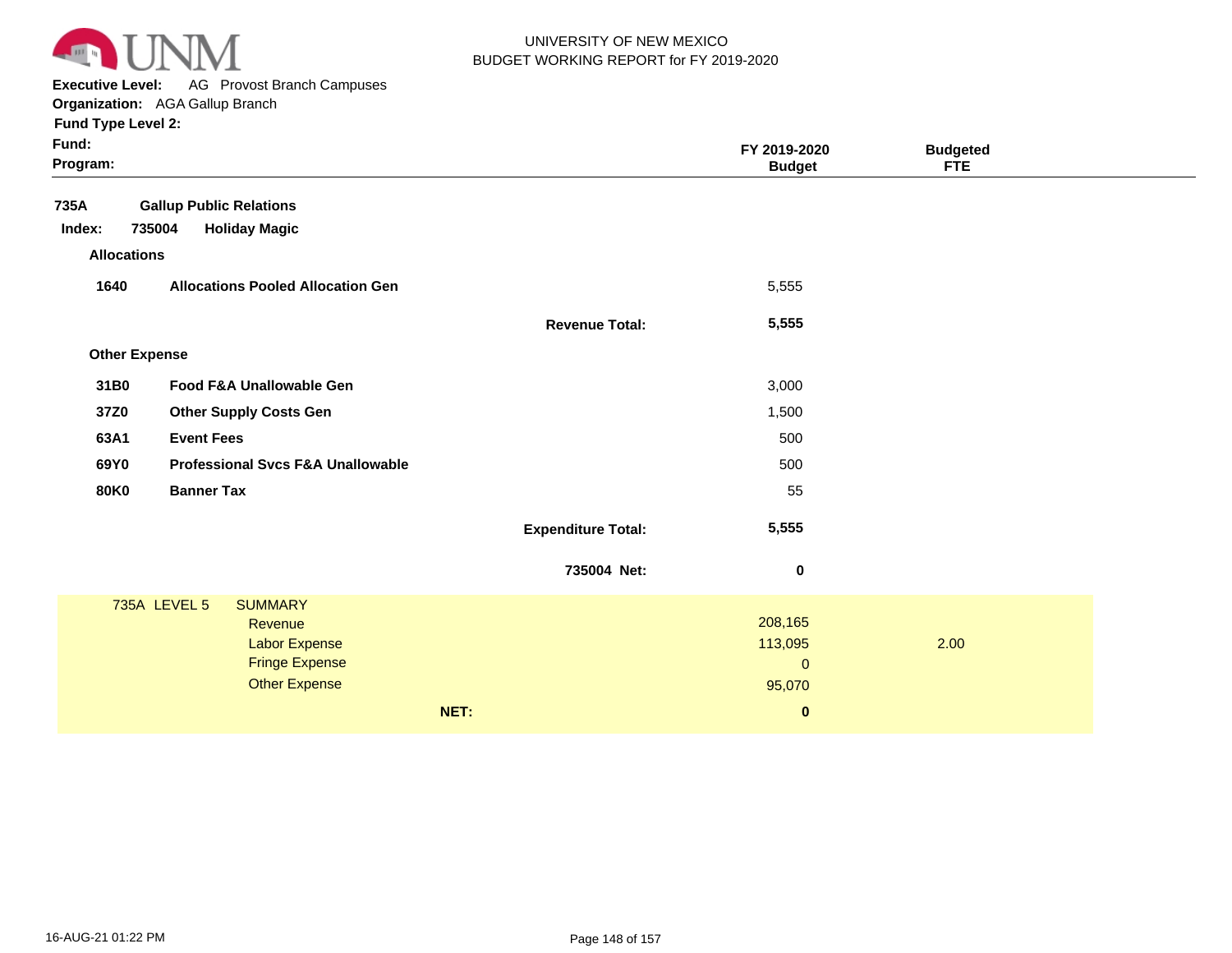

**Executive Level:** AG Provost Branch Campuses **Organization:**  AGA Gallup Branch

| Fund:<br>Program:    |                                          |                           | FY 2019-2020<br><b>Budget</b> | <b>Budgeted</b><br><b>FTE</b> |  |
|----------------------|------------------------------------------|---------------------------|-------------------------------|-------------------------------|--|
| 736C                 | <b>Campus Police</b>                     |                           |                               |                               |  |
| Index:               | 736003<br>191361 Campus Police           |                           |                               |                               |  |
| <b>Allocations</b>   |                                          |                           |                               |                               |  |
| 1640                 | <b>Allocations Pooled Allocation Gen</b> |                           | 142,584                       |                               |  |
|                      |                                          | <b>Revenue Total:</b>     | 142,584                       |                               |  |
| <b>Labor Expense</b> |                                          |                           |                               |                               |  |
| 2040                 | <b>Technician Salary Detail Gen</b>      |                           | 133,534                       | 3.00                          |  |
| <b>Other Expense</b> |                                          |                           |                               |                               |  |
| 3100                 | <b>Office Supplies General</b>           |                           | 1,000                         |                               |  |
| 3180                 | Non Capital Equipment <\$5,001           |                           | 1,600                         |                               |  |
| 31K0                 | <b>Postage Gen</b>                       |                           | 110                           |                               |  |
| 31N0                 | <b>Uniforms Apparel Gen</b>              |                           | 1,650                         |                               |  |
| 31N2                 | <b>Individual Safety Equipment</b>       |                           | 1,000                         |                               |  |
| 6020                 | <b>Long Distance Gen</b>                 |                           | 100                           |                               |  |
| 6080                 | <b>Cellular Charges Gen</b>              |                           | 3,000                         |                               |  |
| 63C0                 | <b>Copying Gen</b>                       |                           | 500                           |                               |  |
| <b>80K0</b>          | <b>Banner Tax</b>                        |                           | 90                            |                               |  |
|                      |                                          | <b>Expenditure Total:</b> | 142,584                       |                               |  |
|                      |                                          | 736003 Net:               | $\pmb{0}$                     |                               |  |
|                      | <b>736C LEVEL 6</b><br><b>SUMMARY</b>    |                           |                               |                               |  |
|                      | Revenue                                  |                           | 142,584                       |                               |  |
|                      | Labor Expense<br><b>Fringe Expense</b>   |                           | 133,534<br>$\mathbf{0}$       | 3.00                          |  |
|                      | <b>Other Expense</b>                     |                           | 9,050                         |                               |  |
|                      |                                          | NET:                      | $\pmb{0}$                     |                               |  |
|                      |                                          |                           |                               |                               |  |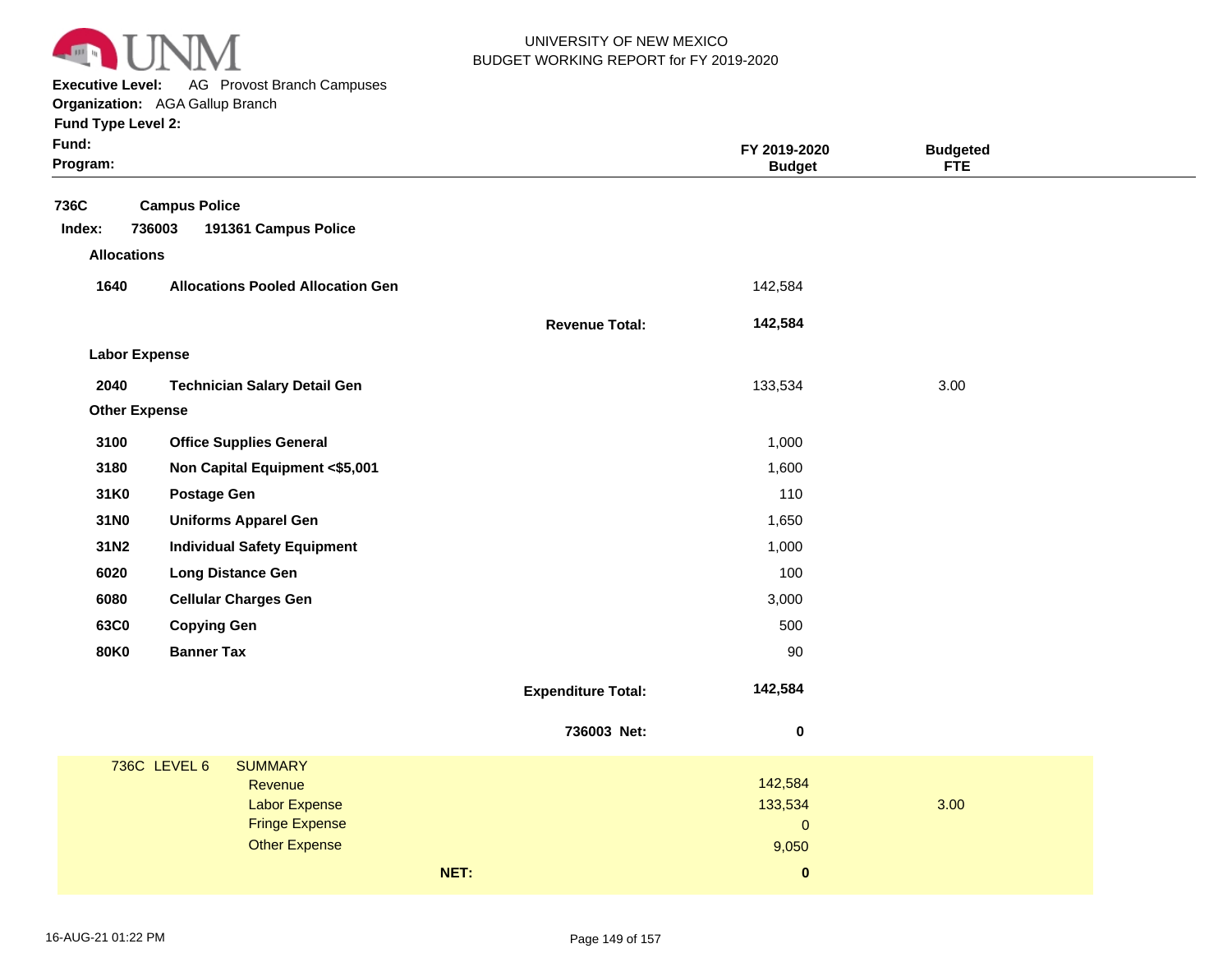

**Executive Level:** AG Provost Branch Campuses

| Fund:<br>Program:    |                                                             |                       | FY 2019-2020<br><b>Budget</b> | <b>Budgeted</b><br><b>FTE</b> |  |
|----------------------|-------------------------------------------------------------|-----------------------|-------------------------------|-------------------------------|--|
| 737B<br>Index:       | <b>Gallup Physical Plant</b><br>737001<br><b>PPD-Gallup</b> |                       |                               |                               |  |
| <b>Allocations</b>   |                                                             |                       |                               |                               |  |
| 1640                 | <b>Allocations Pooled Allocation Gen</b>                    |                       | 824,834                       |                               |  |
|                      |                                                             | <b>Revenue Total:</b> | 824,834                       |                               |  |
| <b>Labor Expense</b> |                                                             |                       |                               |                               |  |
| 2020                 | <b>Administrative Professional Gen</b>                      |                       | 94,742                        | 1.00                          |  |
| 2040                 | <b>Technician Salary Detail Gen</b>                         |                       | 466,897                       | 17.00                         |  |
| 2060                 | <b>Support Staff Salary Detail Gen</b>                      |                       | 67,253                        | 2.00                          |  |
| <b>Other Expense</b> |                                                             |                       |                               |                               |  |
| 3100                 | <b>Office Supplies General</b>                              |                       | 500                           |                               |  |
| 3140                 | <b>Computer Software Gen</b>                                |                       | 300                           |                               |  |
| 3150                 | <b>Computer Supplies &lt;\$5,001</b>                        |                       | 500                           |                               |  |
| 3170                 | <b>Custodial Supplies Gen</b>                               |                       | 35,000                        |                               |  |
| 3180                 | Non Capital Equipment <\$5,001                              |                       | 1,200                         |                               |  |
| 31K0                 | <b>Postage Gen</b>                                          |                       | 100                           |                               |  |
| 31N2                 | <b>Individual Safety Equipment</b>                          |                       | 1,500                         |                               |  |
| 37Z0                 | <b>Other Supply Costs Gen</b>                               |                       | 1,500                         |                               |  |
| 3800                 | In State Travel Gen                                         |                       | 500                           |                               |  |
| 6020                 | <b>Long Distance Gen</b>                                    |                       | 500                           |                               |  |
| 6040                 | <b>Telephone Line Spec Circuit Gen</b>                      |                       | 650                           |                               |  |
| 6080                 | <b>Cellular Charges Gen</b>                                 |                       | 3,660                         |                               |  |
| 6300                 | Alarm System Gen                                            |                       | 15,000                        |                               |  |
| 6311                 | <b>Non-Perpetual Journals</b>                               |                       | 3,700                         |                               |  |
| 63N0                 | <b>Laundry Dry Cleaning Gen</b>                             |                       | 4,000                         |                               |  |
| 69Z0                 | <b>Other Professional Services Gen</b>                      |                       | 1,500                         |                               |  |
| 7000                 | <b>Plant Repairs Maintenance Gen</b>                        |                       | 10,000                        |                               |  |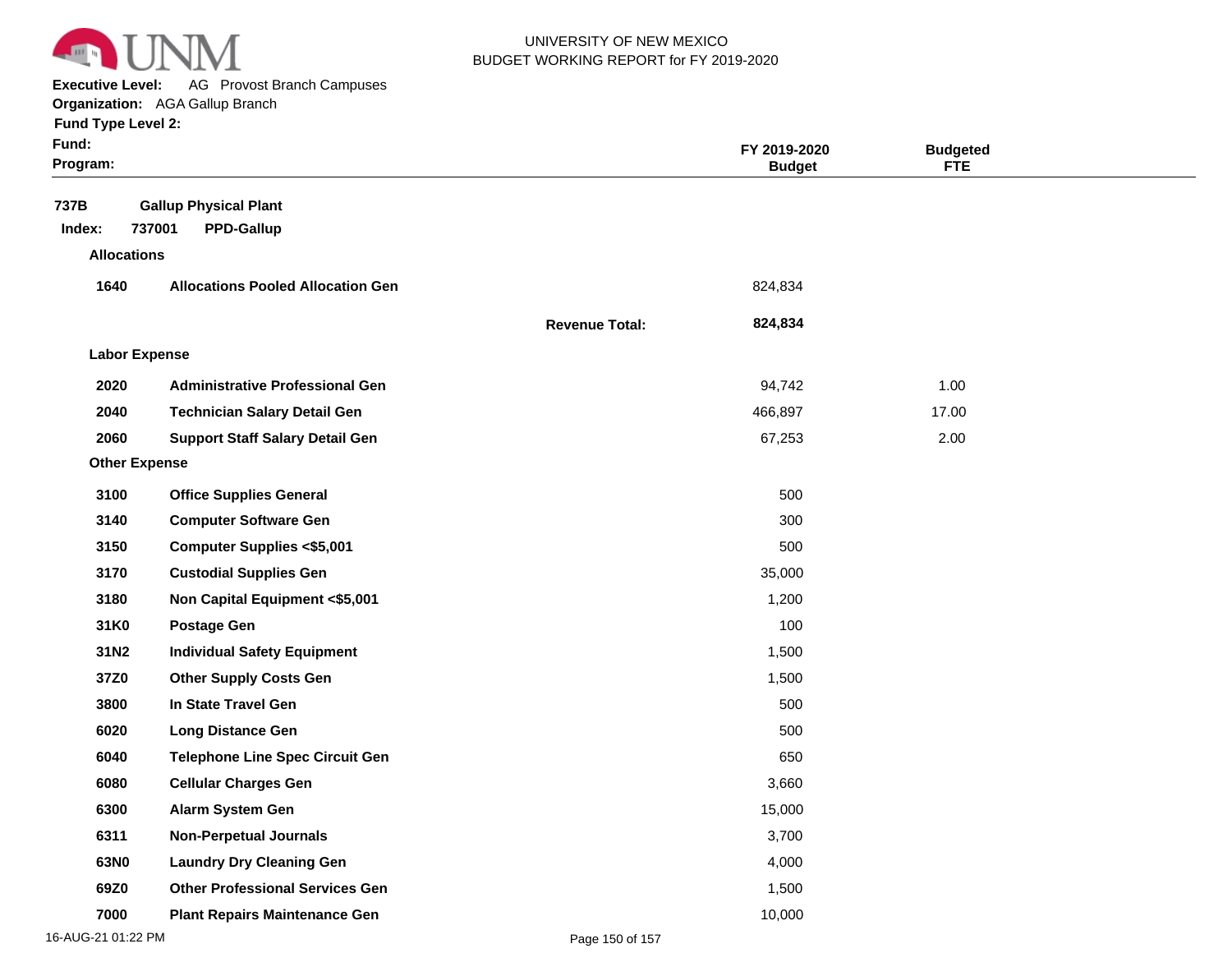

**Executive Level:** AG Provost Branch Campuses

| Fund:<br>Program:    |                              |                                           |      |                           | FY 2019-2020<br><b>Budget</b> | <b>Budgeted</b><br><b>FTE</b> |  |
|----------------------|------------------------------|-------------------------------------------|------|---------------------------|-------------------------------|-------------------------------|--|
| 737B                 | <b>Gallup Physical Plant</b> |                                           |      |                           |                               |                               |  |
| Index:               | 737001                       | <b>PPD-Gallup</b>                         |      |                           |                               |                               |  |
| <b>Other Expense</b> |                              |                                           |      |                           |                               |                               |  |
| 7010                 |                              | <b>Bldg Structure Maintenance Gen</b>     |      |                           | 10,000                        |                               |  |
| 7020                 |                              | <b>HVAC Systems Maintenance Gen</b>       |      |                           | 50,000                        |                               |  |
| 7030                 |                              | <b>Electrical Repairs Maintenance Gen</b> |      |                           | 13,000                        |                               |  |
| 7050                 |                              | <b>Plumbing Repairs Maintenance Gen</b>   |      |                           | 15,000                        |                               |  |
| 7080                 |                              | <b>Grounds Repairs Maintenance Gen</b>    |      |                           | 6,000                         |                               |  |
| <b>70D0</b>          |                              | <b>Equipment Repairs Maintenance Gen</b>  |      |                           | 7,000                         |                               |  |
| <b>70F0</b>          |                              | <b>Equipment Rent Expense Gen</b>         |      |                           | 2,000                         |                               |  |
| <b>70K0</b>          | <b>Lock Shop Gen</b>         |                                           |      |                           | 5,000                         |                               |  |
| <b>80K0</b>          | <b>Banner Tax</b>            |                                           |      |                           | 7,832                         |                               |  |
|                      |                              |                                           |      | <b>Expenditure Total:</b> | 824,834                       |                               |  |
|                      |                              |                                           |      | 737001 Net:               | 0                             |                               |  |
|                      | 737B LEVEL 6                 | <b>SUMMARY</b>                            |      |                           |                               |                               |  |
|                      |                              | Revenue                                   |      |                           | 824,834                       |                               |  |
|                      |                              | <b>Labor Expense</b>                      |      |                           | 628,892                       | 20.00                         |  |
|                      |                              | <b>Fringe Expense</b>                     |      |                           | $\mathbf 0$                   |                               |  |
|                      |                              | <b>Other Expense</b>                      |      |                           | 195,942                       |                               |  |
|                      |                              |                                           | NET: |                           | $\pmb{0}$                     |                               |  |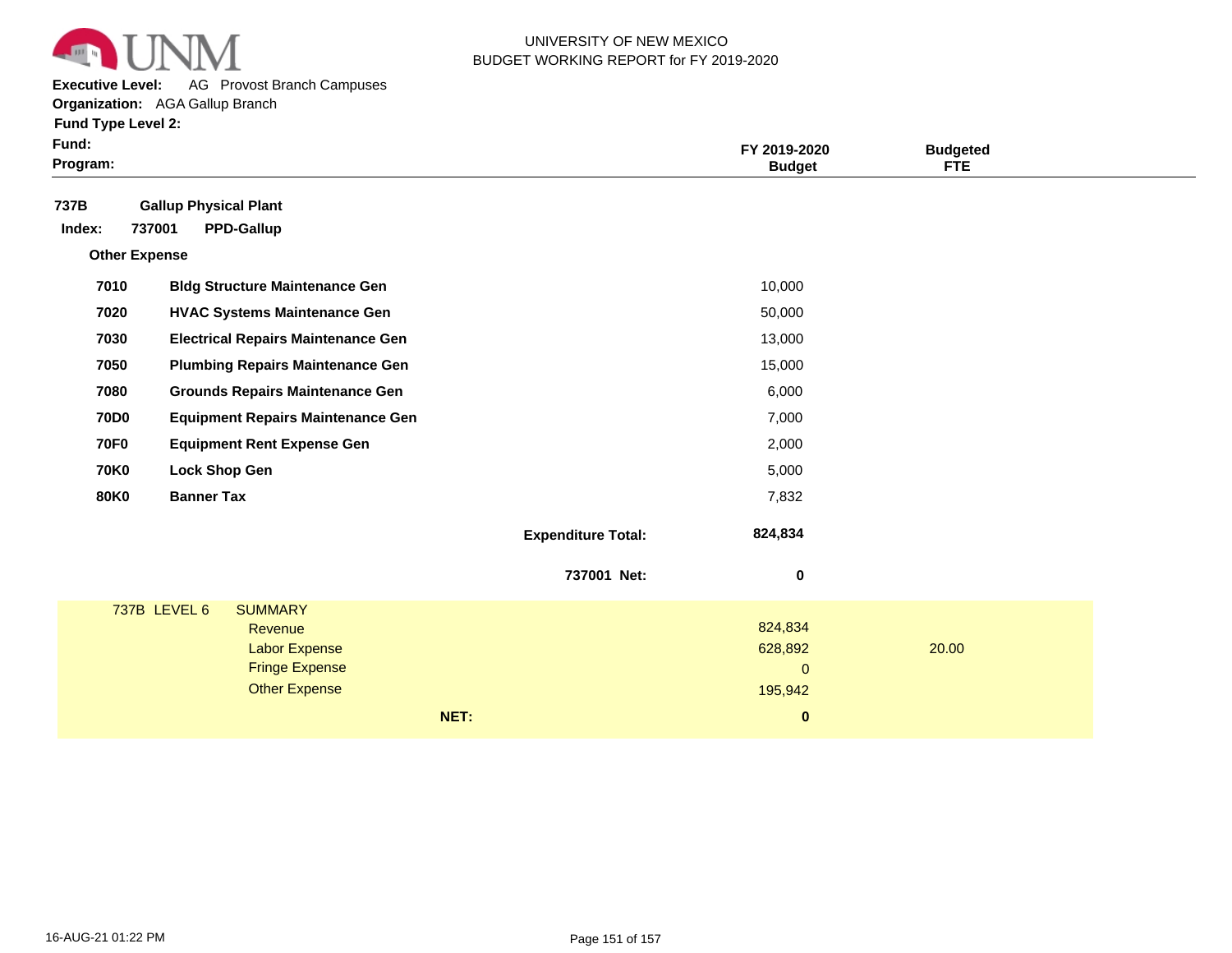

**Executive Level:** AG Provost Branch Campuses

| Fund:<br>Program:                    |                                                              |                           | FY 2019-2020<br><b>Budget</b> | <b>Budgeted</b><br><b>FTE</b> |  |
|--------------------------------------|--------------------------------------------------------------|---------------------------|-------------------------------|-------------------------------|--|
| 739A<br>Index:<br><b>Allocations</b> | <b>Gallup Utilities</b><br><b>Utilities-Gallup</b><br>739000 |                           |                               |                               |  |
| 1640                                 | <b>Allocations Pooled Allocation Gen</b>                     |                           | 454,146                       |                               |  |
|                                      |                                                              | <b>Revenue Total:</b>     | 454,146                       |                               |  |
| <b>Other Expense</b>                 |                                                              |                           |                               |                               |  |
| 7600                                 | <b>Natural Gas Fuel Oil Gen</b>                              |                           | 68,000                        |                               |  |
| 7620                                 | <b>Electricity Gen</b>                                       |                           | 314,500                       |                               |  |
| 7660                                 | <b>Sewer Refuse Gen</b>                                      |                           | 38,250                        |                               |  |
| 7680                                 | <b>Domestic Water Gen</b>                                    |                           | 28,900                        |                               |  |
| <b>80K0</b>                          | <b>Banner Tax</b>                                            |                           | 4,496                         |                               |  |
|                                      |                                                              | <b>Expenditure Total:</b> | 454,146                       |                               |  |
|                                      |                                                              | 739000 Net:               | $\bf{0}$                      |                               |  |
|                                      | <b>739A LEVEL 5</b><br><b>SUMMARY</b>                        |                           |                               |                               |  |
|                                      | Revenue<br><b>Labor Expense</b>                              |                           | 454,146<br>$\mathbf{0}$       | 0.00                          |  |
|                                      | <b>Fringe Expense</b>                                        |                           | $\mathbf{0}$                  |                               |  |
|                                      | <b>Other Expense</b>                                         |                           | 454,146                       |                               |  |
|                                      |                                                              | NET:                      | $\bf{0}$                      |                               |  |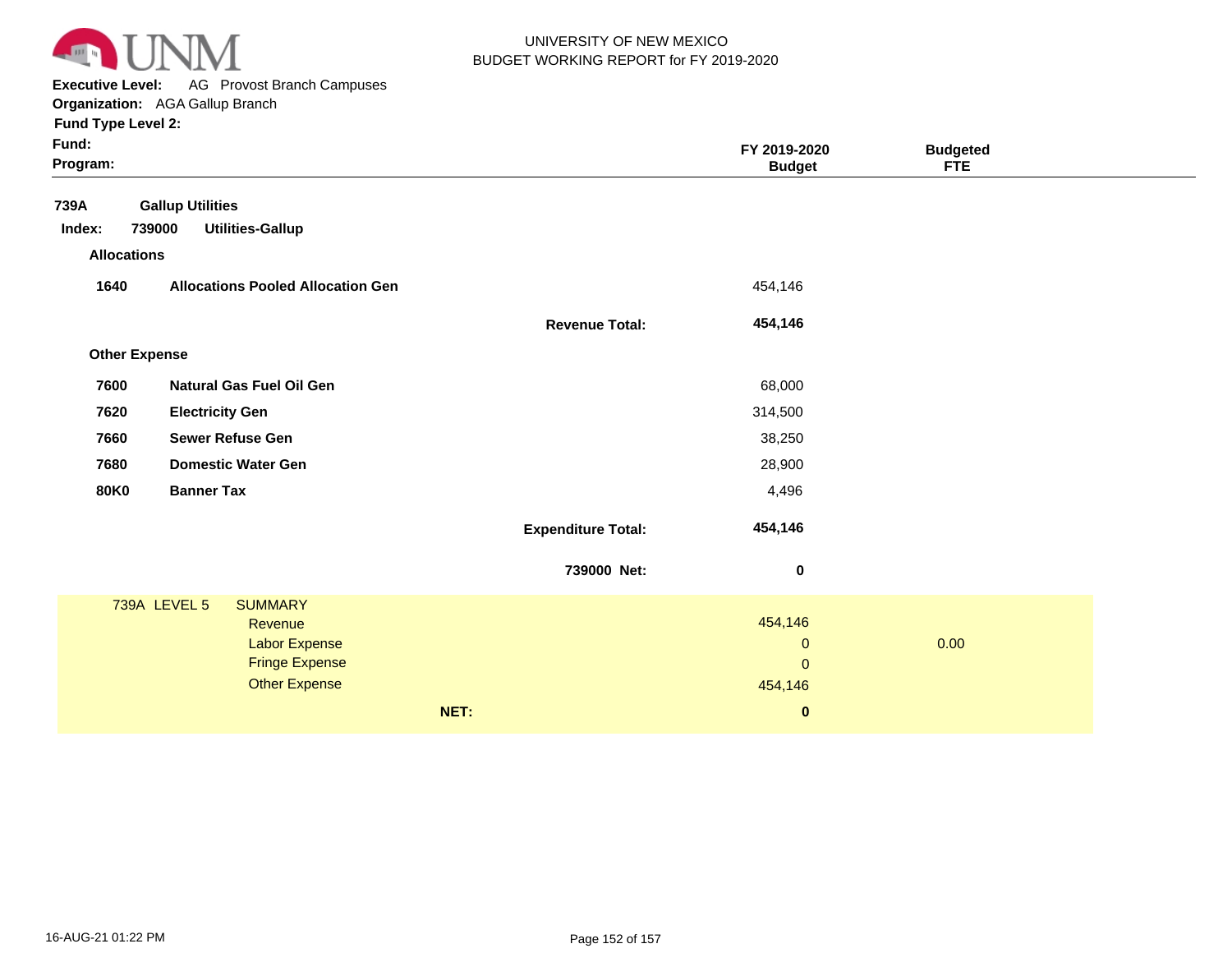

**Executive Level:** AG Provost Branch Campuses

#### **Organization:**  AGA Gallup Branch

| <b>Fund Type Level 2:</b> |  |
|---------------------------|--|
|---------------------------|--|

| Fund:<br>Program:    |                                                                      |                       | FY 2019-2020<br><b>Budget</b> | <b>Budgeted</b><br><b>FTE</b> |  |
|----------------------|----------------------------------------------------------------------|-----------------------|-------------------------------|-------------------------------|--|
| 741A<br>Index:       | <b>Gallup Zollinger Library</b><br>741000<br><b>Library Services</b> |                       |                               |                               |  |
| <b>Allocations</b>   |                                                                      |                       |                               |                               |  |
| 1640                 | <b>Allocations Pooled Allocation Gen</b>                             |                       | 359,995                       |                               |  |
|                      |                                                                      | <b>Revenue Total:</b> | 359,995                       |                               |  |
| <b>Labor Expense</b> |                                                                      |                       |                               |                               |  |
| 2000                 | <b>Faculty Salary Detail Gen</b>                                     |                       | 151,364                       | 2.44                          |  |
| 2040                 | <b>Technician Salary Detail Gen</b>                                  |                       | 76,082                        | 3.00                          |  |
| 2060                 | <b>Support Staff Salary Detail Gen</b>                               |                       | 33,693                        | 1.00                          |  |
| 20L0                 | <b>Federal Workstudy Gen</b>                                         |                       | 1,200                         | 0.06                          |  |
| <b>20NO</b>          | <b>State Workstudy Gen</b>                                           |                       | 4,000                         | 0.21                          |  |
| <b>Other Expense</b> |                                                                      |                       |                               |                               |  |
| 3100                 | <b>Office Supplies General</b>                                       |                       | 800                           |                               |  |
| 31K0                 | <b>Postage Gen</b>                                                   |                       | 300                           |                               |  |
| 37Z0                 | <b>Other Supply Costs Gen</b>                                        |                       | 2,000                         |                               |  |
| 3800                 | In State Travel Gen                                                  |                       | 500                           |                               |  |
| 6020                 | <b>Long Distance Gen</b>                                             |                       | 50                            |                               |  |
| 6300                 | Alarm System Gen                                                     |                       | 2,200                         |                               |  |
| 6311                 | <b>Non-Perpetual Journals</b>                                        |                       | 1,800                         |                               |  |
| 6312                 | <b>Bibliographic Utilities</b>                                       |                       | 10,750                        |                               |  |
| 6313                 | <b>Electronic Journals</b>                                           |                       | 18,200                        |                               |  |
| 63A2                 | <b>Seminars/Training Fees</b>                                        |                       | 400                           |                               |  |
| <b>70D0</b>          | <b>Equipment Repairs Maintenance Gen</b>                             |                       | 3,500                         |                               |  |
| <b>70F0</b>          | <b>Equipment Rent Expense Gen</b>                                    |                       | 4,000                         |                               |  |
| <b>80E0</b>          | <b>Contingency Budget Gen</b>                                        |                       | 1,746                         |                               |  |
| <b>80K0</b>          | <b>Banner Tax</b>                                                    |                       | 910                           |                               |  |
| 9100                 | <b>Library Acquisitions Gen</b>                                      |                       | 25,500                        |                               |  |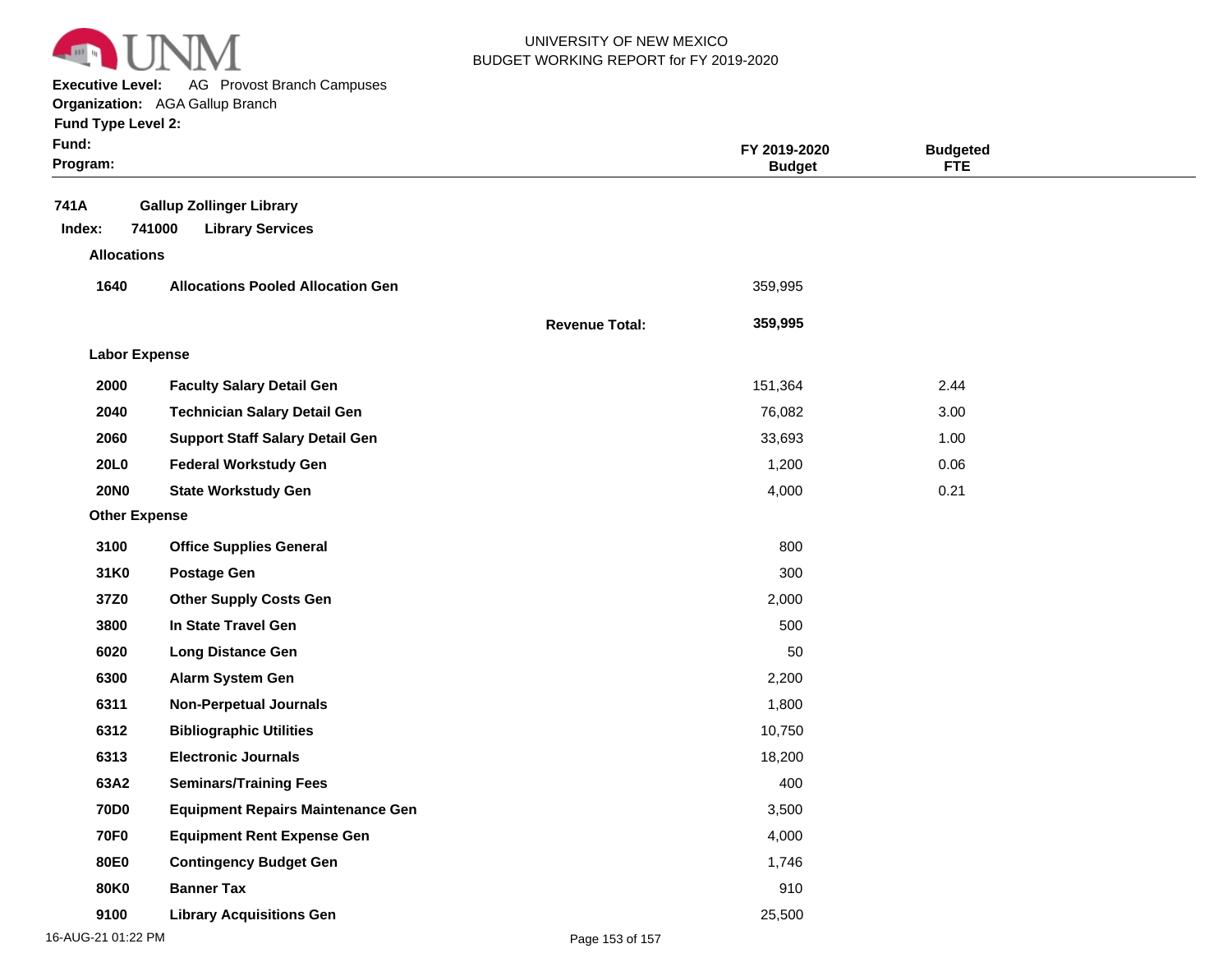

**Executive Level:** AG Provost Branch Campuses **Organization:**  AGA Gallup Branch

| Fund:<br>Program:                                                                                                         |                           | FY 2019-2020<br><b>Budget</b>               | <b>Budgeted</b><br><b>FTE</b> |
|---------------------------------------------------------------------------------------------------------------------------|---------------------------|---------------------------------------------|-------------------------------|
| 741A<br><b>Gallup Zollinger Library</b>                                                                                   |                           |                                             |                               |
| <b>Library Services</b><br>Index:<br>741000<br><b>Other Expense</b>                                                       |                           |                                             |                               |
| 9140<br><b>Library Acquisitions Serials Gen</b>                                                                           |                           | 21,000                                      |                               |
|                                                                                                                           | <b>Expenditure Total:</b> | 359,995                                     |                               |
|                                                                                                                           | 741000 Net:               | 0                                           |                               |
| <b>741A LEVEL 5</b><br><b>SUMMARY</b><br>Revenue<br><b>Labor Expense</b><br><b>Fringe Expense</b><br><b>Other Expense</b> |                           | 359,995<br>266,339<br>$\mathbf 0$<br>93,656 | 6.71                          |
|                                                                                                                           | NET:                      | $\mathbf{0}$                                |                               |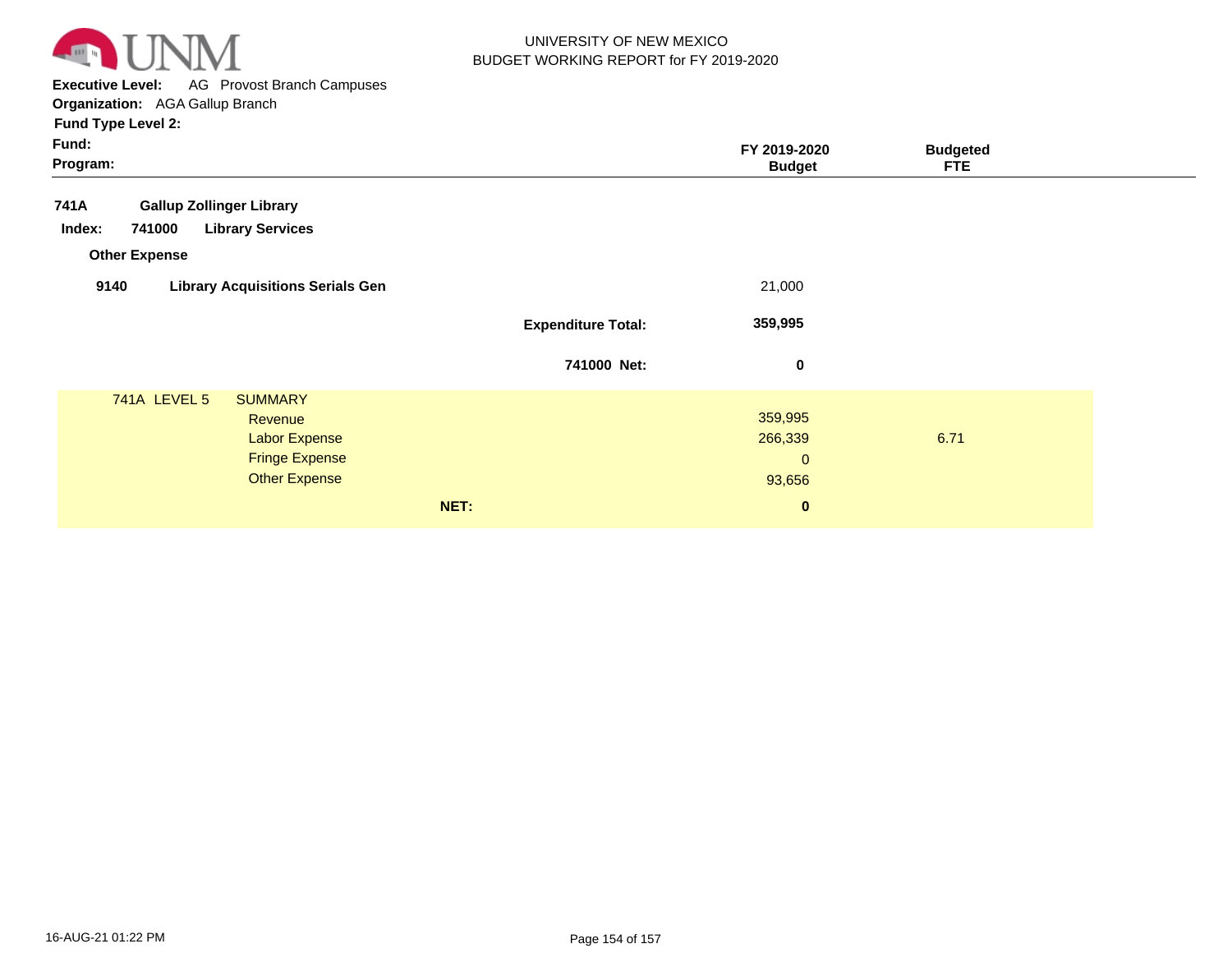

**Executive Level:** AG Provost Branch Campuses

**Organization:**  AGA Gallup Branch

| <b>Fund Type Level 2:</b> |                                          |                       |                               |                               |  |
|---------------------------|------------------------------------------|-----------------------|-------------------------------|-------------------------------|--|
| Fund:<br>Program:         |                                          |                       | FY 2019-2020<br><b>Budget</b> | <b>Budgeted</b><br><b>FTE</b> |  |
|                           |                                          |                       |                               |                               |  |
| 742A                      | <b>Gallup Deans Office</b>               |                       |                               |                               |  |
| Index:                    | <b>Gallup Deans Office</b><br>742000     |                       |                               |                               |  |
| <b>Allocations</b>        |                                          |                       |                               |                               |  |
| 1640                      | <b>Allocations Pooled Allocation Gen</b> |                       | 264,184                       |                               |  |
|                           |                                          | <b>Revenue Total:</b> | 264,184                       |                               |  |
| <b>Labor Expense</b>      |                                          |                       |                               |                               |  |
| 2000                      | <b>Faculty Salary Detail Gen</b>         |                       | 210,611                       | 2.47                          |  |
| 2060                      | <b>Support Staff Salary Detail Gen</b>   |                       | 35,089                        | 1.00                          |  |
| <b>20P0</b>               | <b>Temporary Salary Gen</b>              |                       | 2,000                         | 0.11                          |  |
| <b>20SA</b>               | <b>Salary Adjustments</b>                |                       | 3,000                         | 0.00                          |  |
| <b>Other Expense</b>      |                                          |                       |                               |                               |  |
| 3100                      | <b>Office Supplies General</b>           |                       | 1,500                         |                               |  |
| 3110                      | <b>Books Periodicals Gen</b>             |                       | 250                           |                               |  |
| 31B0                      | Food F&A Unallowable Gen                 |                       | 3,000                         |                               |  |
| 31K0                      | <b>Postage Gen</b>                       |                       | 400                           |                               |  |
| 31L0                      | <b>Printing Supplies Gen</b>             |                       | 500                           |                               |  |
| 3800                      | In State Travel Gen                      |                       | 3,000                         |                               |  |
| 45Z0                      | <b>Student Costs Other Gen</b>           |                       | 2,000                         |                               |  |
| 6080                      | <b>Cellular Charges Gen</b>              |                       | 1,200                         |                               |  |
| 63C0                      | <b>Copying Gen</b>                       |                       | 1,000                         |                               |  |
| 63E0                      | Honoraria Gen                            |                       | 500                           |                               |  |
| 80K0                      | <b>Banner Tax</b>                        |                       | 134                           |                               |  |

**Expenditure Total: 264,184** 

**742000 Net:**

 **0** 

**20SA SAC: Beverly Begay - Coord, Cosmetology Program \$1,000 SAC: Christopher Chavez - Coord, Construction Program \$1,000 SAC: Joe Account:Sanchez - Coord, Welding Program \$1,000**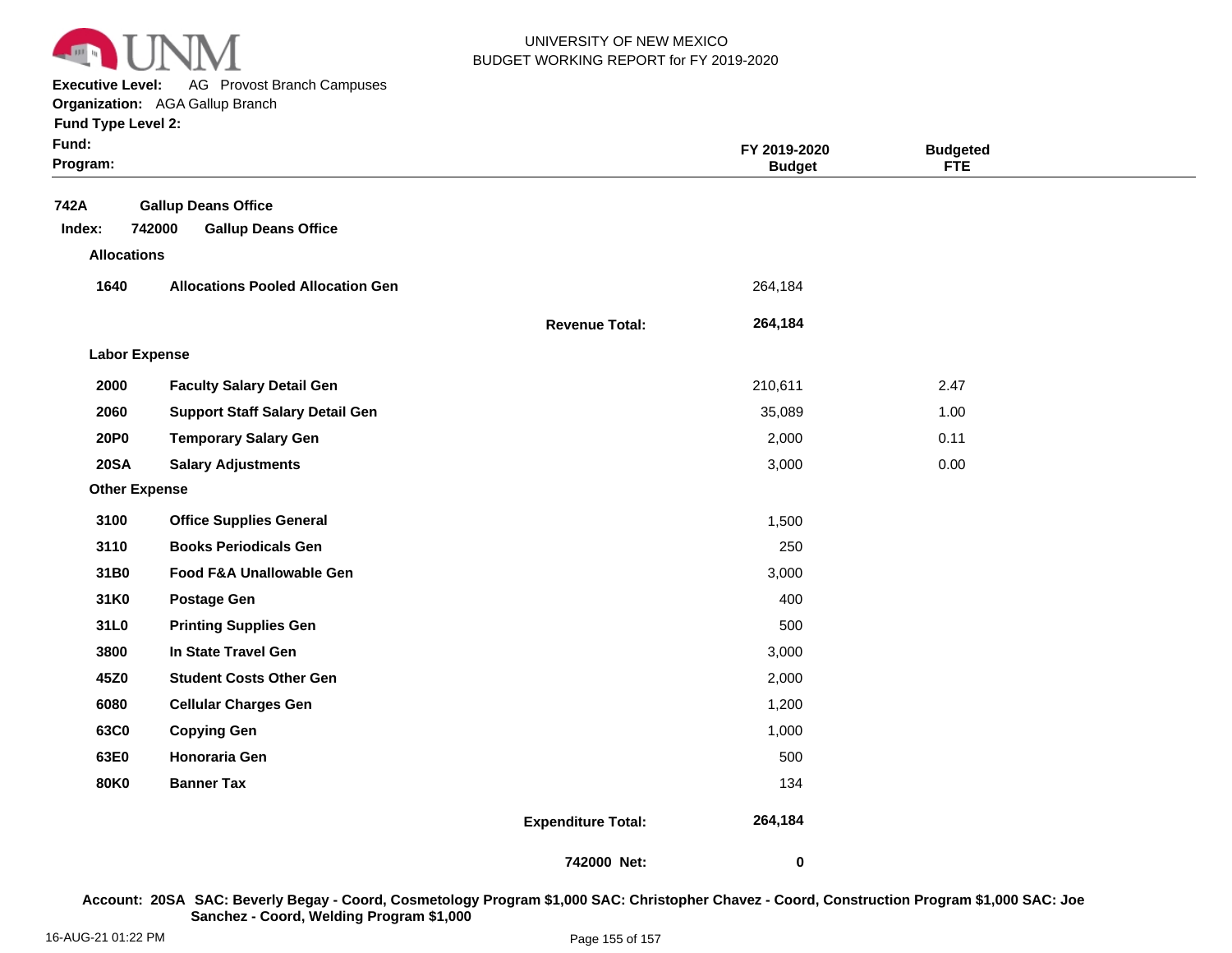

**Executive Level:** AG Provost Branch Campuses **Organization:**  AGA Gallup Branch

| Fund:<br>Program:    |                                             |                           | FY 2019-2020<br><b>Budget</b> | <b>Budgeted</b><br><b>FTE</b> |  |
|----------------------|---------------------------------------------|---------------------------|-------------------------------|-------------------------------|--|
| 742A                 | <b>Gallup Deans Office</b>                  |                           |                               |                               |  |
| Index:               | 742007<br><b>Gallup Faculty Development</b> |                           |                               |                               |  |
| <b>Allocations</b>   |                                             |                           |                               |                               |  |
| 1640                 | <b>Allocations Pooled Allocation Gen</b>    |                           | 29,987                        |                               |  |
|                      |                                             | <b>Revenue Total:</b>     | 29,987                        |                               |  |
| <b>Other Expense</b> |                                             |                           |                               |                               |  |
| 3800                 | In State Travel Gen                         |                           | 29,687                        |                               |  |
| <b>80K0</b>          | <b>Banner Tax</b>                           |                           | 300                           |                               |  |
|                      |                                             | <b>Expenditure Total:</b> | 29,987                        |                               |  |
|                      |                                             | 742007 Net:               | $\bf{0}$                      |                               |  |